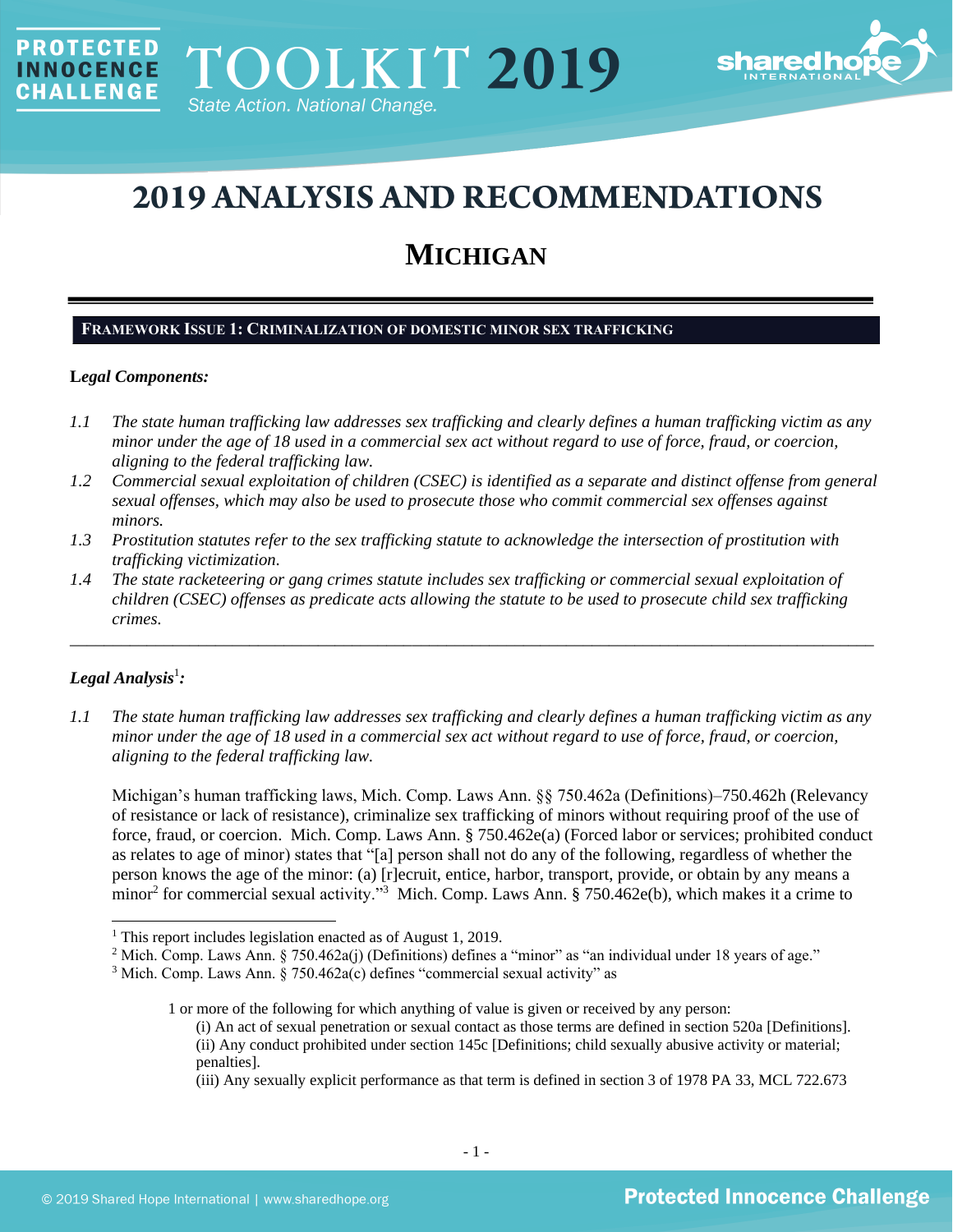"[r]ecruit, entice, harbor, transport, provide, or obtain by any means a minor for forced labor or services," may also apply to domestic minor sex trafficking offenses since the definition of "services" under Mich. Comp. Laws Ann. § 750.462a(l) (Definitions) includes "commercial sexual activity and sexually explicit performances." However, proof of force, fraud or coercion would be required in a prosecution under Mich. Comp. Laws Ann. § 750.462e(b). 4

A violation of Mich. Comp. Laws Ann. § 750.462e is a felony punishable by imprisonment up to 20 years, a fine of up to \$20,000, or both.<sup>5</sup> Mich. Comp. Laws Ann. § 750.462f(2). Additionally, pursuant to Mich. Comp. Laws Ann. § 750.462f(3) (Violation of MCL 750.462b, 750.462c, and 750.462d; violation of MCL 750.462e; attempting, conspiring, or soliciting another to violate chapter; violation of law arising out of same transaction; consecutive terms; restitution), "A person who attempts, conspires, or solicits another to violate this chapter is subject to the same penalty as a person who commits a violation of this chapter."

*1.2 Commercial sexual exploitation of children (CSEC) is identified as a separate and distinct offense from general sexual offenses, which may also be used to prosecute those who commit commercial sex offenses against minors.*

The following laws make CSEC a crime in Michigan:

1. Mich. Comp. Laws Ann. § 750.13 (Taking or enticing away minor under sixteen years; violation as felony; penalty) states,

A person who takes or entices away a minor under the age of 16 years from the minor's father, mother, guardian, or other person having the legal charge of the minor, without their consent, for the purpose of prostitution, concubinage, sexual intercourse, or marriage is guilty of a felony punishable by imprisonment for not more than 10 years.

2. Mich. Comp. Laws Ann. § 750.145c(2), (3) (Definitions; child sexually abusive activity or material; penalties) states,

 $(2)$  A person who persuades, induces, entices, coerces, causes, or knowingly allows a child<sup>6</sup> to engage in a child sexually abusive activity for the purpose of producing any child sexually abusive material, $\frac{7}{1}$  or

#### <span id="page-1-0"></span>[Definitions].

<sup>4</sup> Mich. Comp. Laws Ann. § 750.462a(g) (Definitions) defines "forced labor or services" as "labor or services that are obtained or maintained by force, fraud, or coercion."

<sup>5</sup> *See infra* Appendix A for further discussion of sentencing guidelines.

 $6$  Mich. Comp. Laws Ann. § 750.145c(1)(c) defines "child" as "a person who is less than 18 years of age, subject to the affirmative defense created in subsection (7) regarding persons emancipated by operation of law."

The text of Mich. Comp. Laws Ann. § 750.145c cited here and elsewhere in this report includes amendments made by the enactment of House Bill 5660 during the 2018 Regular Session of the 99th Legislature of the State of Michigan (effective March 17, 2019).

<sup>7</sup> Mich. Comp. Laws Ann. § 750.145c(1)(o) defines "child sexually abusive material" as

any depiction, whether made or produced by electronic, mechanical, or other means, including a developed or undeveloped photograph, picture, film, slide, video, electronic visual image, computer diskette, computer or computer-generated image, or picture, or sound recording which is of a child or appears to include a child engaging in a listed sexual act; a book, magazine, computer, computer storage device, or other visual or print or printable medium containing such a photograph, picture, film, slide, video, electronic visual image, computer, or computer-generated image, or picture, or sound recording; or any reproduction, copy, or print of such a photograph, picture, film, slide, video, electronic visual image, book, magazine, computer, or computer-generated image, or picture, other visual or print or printable medium, or sound recording.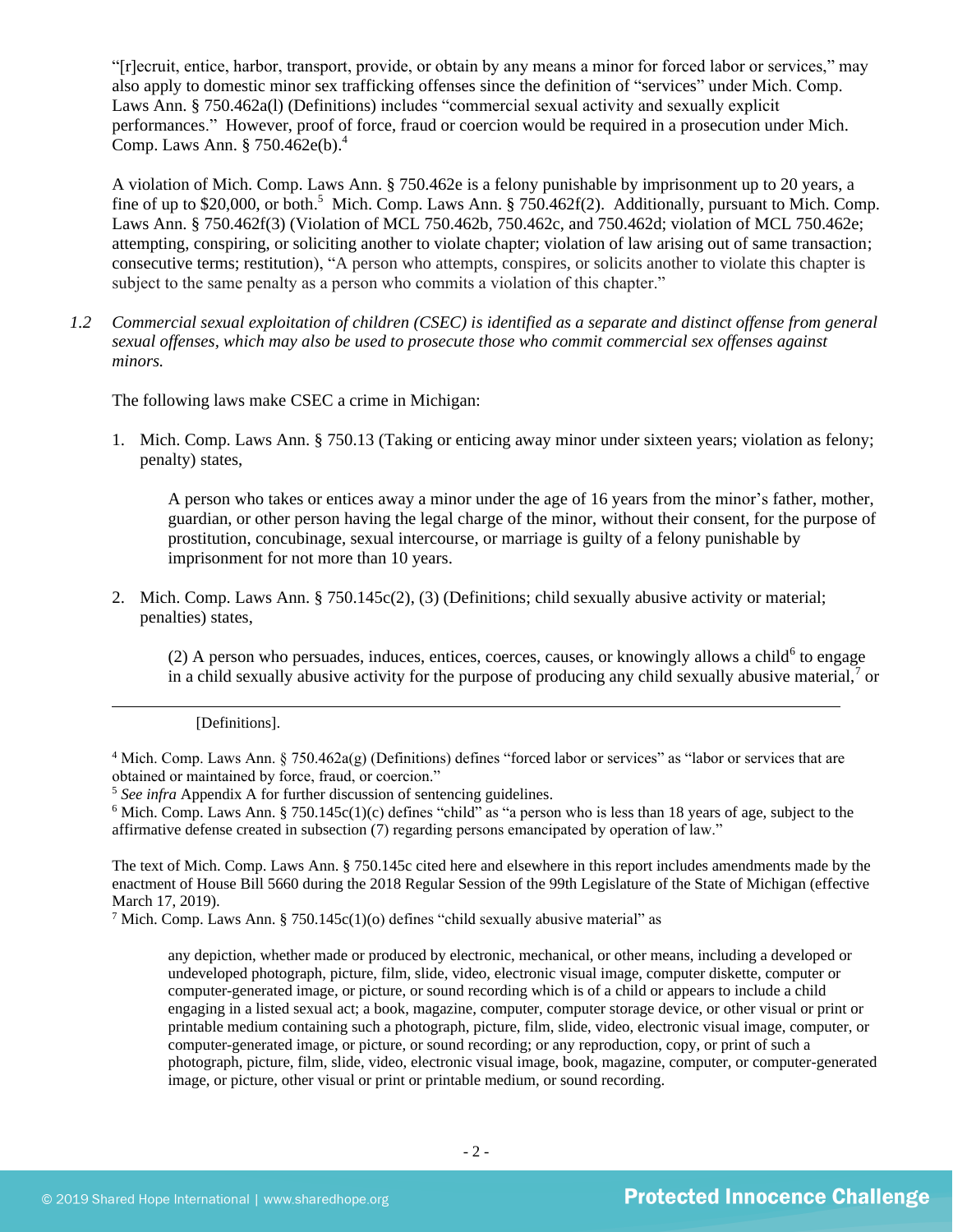a person who arranges for, produces, makes, copies, reproduces, or finances, or a person who attempts or prepares or conspires to arrange for, produce, make, copy, reproduce, or finance any child sexually abusive activity or child sexually abusive material for personal, distributional, or other purposes is guilty of a felony, punishable by imprisonment for not more than 20 years, or a fine of not more than \$100,000.00, or both, if that person knows, has reason to know, or should reasonably be expected to know that the child is a child or that the child sexually abusive material includes a child or that the depiction constituting the child sexually abusive material appears to include a child, or that person has not taken reasonable precautions to determine the age of the child.

(3) A person who distributes or promotes, or finances the distribution or promotion of, or receives for the purpose of distributing or promoting, or conspires, attempts, or prepares to distribute, receive, finance, or promote any child sexually abusive material or child sexually abusive activity is guilty of a felony, punishable by imprisonment for not more than 7 years, or a fine of not more than \$50,000.00, or both, if that person knows, has reason to know, or should reasonably be expected to know that the child is a child or that the child sexually abusive material includes a child or that the depiction constituting the child sexually abusive material appears to include a child, or that person has not taken reasonable precautions to determine the age of the child . . . .

3. Mich. Comp. Laws Ann. § 750.449a(2) (Engaging services for purpose of prostitution, lewdness, or assignation; engaging services with person less than 18 years of age for purpose of prostitution, lewdness, or assignation; penalty) states,

A person who engages or offers to engage the services of another person, who is less than 18 years of age and who is not his or her spouse, for the purpose of prostitution, lewdness, or assignation, by the payment in money or other forms of consideration, is guilty of a crime punishable as provided in section 451.

Under Mich. Comp. Laws Ann. § 750.451(4) (Violation of MCL 750.448, 750.449, 750.449a(1), 750.450, or 750.462; prior convictions; penalty; prosecution of person under 18 years of age; presumption; report; investigation by department of human services; "prior conviction" defined.), "A person convicted of violating section 449a(2) is guilty of a felony punishable by imprisonment for not more than 5 years or a fine of not more than \$10,000.00 or both."

4. Mich. Comp. Laws Ann. § 750.459(2) (Transporting person for prostitution; sale of travel services for purposes of prostitution or human trafficking; conduct against minor; felony; "travel services" defined) states,

A person shall not knowingly sell or offer to sell travel services<sup>8</sup> that include or facilitate travel for the purpose of engaging in what would be a violation of this chapter, concerning prostitution, or of chapter LXVIIA, concerning human trafficking, if the violation occurred in this state. Except as provided in subsection (3), a person who violates this subsection is guilty of a felony punishable by imprisonment for not more than 5 years or a fine of not more than \$10,000.00, or both.

Mich. Comp. Laws Ann. § 750.459(3) enhances the penalty if the victim is a minor, stating, "If a person violates subsection (2) and the violation involves conduct against a minor, the person is guilty of a felony punishable by imprisonment for not more than 10 years or a fine of not more than \$15,000.00, or both."

The following laws may also apply to commercial sexual exploitation of children crimes in Michigan, although

<sup>&</sup>lt;sup>8</sup> Mich. Comp. Laws Ann. § 750.459(5) defines "travel services" as "transportation by air, sea, or ground, hotel or other lodging accommodations, package tours, or the provision of vouchers or coupons to be redeemed for future travel, or accommodations for a fee, commission, or other valuable consideration."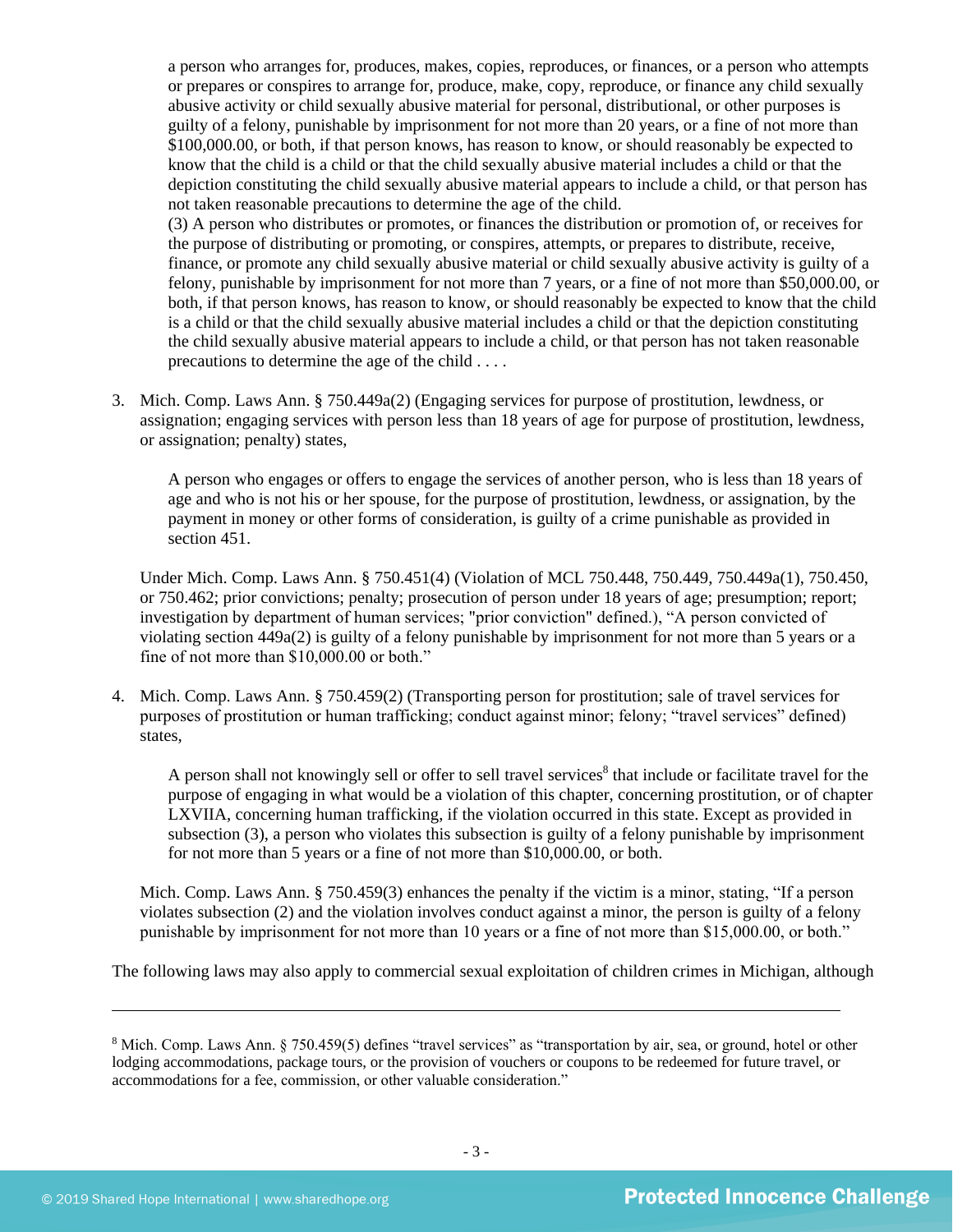they do not refer specifically to commercial transactions:

1. Mich. Comp. Laws Ann. § 750.145a (Accosting, enticing or soliciting child for immoral purpose) states,

A person who accosts, entices, or solicits a child less than 16 years of age, regardless of whether the person knows the individual is a child or knows the actual age of the child, or an individual whom he or she believes is a child less than 16 years of age with the intent to induce or force that child or individual to commit an immoral act, to submit to an act of sexual intercourse or an act of gross indecency, or to any other act of depravity or delinquency, or who encourages a child less than 16 years of age, regardless of whether the person knows the individual is a child or knows the actual age of the child, or an individual whom he or she believes is a child less than 16 years of age to engage in any of those acts is guilty of a felony . . . .

A first conviction for violating this statute is punishable by imprisonment up to 4 years, a fine up to \$4,000, or both. Mich. Comp. Laws Ann. § 750.145a. Subsequent convictions are punishable by imprisonment up to 10 years, a fine up to \$10,000, or both. Mich. Comp. Laws Ann. § 750.145b(1).

- 2. Mich. Comp. Laws Ann. § 750.520b(1) (Criminal sexual conduct in the first degree; felony) provides that "[a] person is guilty of criminal sexual conduct in the first degree if he or she engages in sexual penetration with," among others, a victim "under 13 years of age," or "under circumstances involving the commission of any other felony." Mich. Comp. Laws Ann. § 750.520b(1)(a), (c). A conviction under this statute is generally punishable by "imprisonment for life or for any term of years." Mich. Comp. Laws Ann. § 750.520b(2)(a). However, if the defendant is at least 17 and the victim is less than 13, the minimum sentence is imprisonment for 25 years. Mich. Comp. Laws Ann. § 750.520b(2)(b). In addition to penalties under subsections (2)(a) and (2)(b), "the court shall sentence the defendant to lifetime electronic monitoring under section 520n." Mich. Comp. Laws Ann. § 750.520b(2)(d). If the offender is 17 or older and the victim is less than 13 and "if the person was previously convicted of a violation of this section or section 520c [Criminal sexual conduct in the second degree], 520d [Criminal sexual conduct in the third degree], 520e [Criminal sexual conduct in the fourth degree], or 520g [Assault with intent to commit criminal sexual conduct]," a violation is punishable by life imprisonment without parole. Mich. Comp. Laws Ann. § 750.520b(2)(c). An additional mandatory minimum of at least 5 years is imposed for all violations under the statute for subsequent offenders of first, second, or third degree criminal sexual conduct. Mich. Comp. Laws Ann. § 750.520f(1).
- 3. Mich. Comp. Laws Ann. § 750.520c(1) (Criminal sexual conduct in the second degree; felony) states that "[a] person is guilty of criminal sexual conduct in the second degree if the person engages in sexual contact with," among others, a victim "under 13 years of age," or "under circumstances involving the commission of any other felony." Mich. Comp. Laws Ann. § 750.520c(1)(a), (c). A conviction for violating Mich. Comp. Laws Ann. § 750.520c(1) is punishable as a felony by a maximum imprisonment of 15 years and lifetime electronic monitoring if committed by a person at least 17 against a child under 13 for a first offense, enhanced by a mandatory minimum sentence of at least 5 years for subsequent offenses. Mich. Comp. Laws Ann. §§ 750.520c(2)(a), (b), 750.520f(1).
- 4. Mich. Comp. Laws Ann. § 750.520d(1) (Criminal sexual conduct in the third degree; felony) states that "[a] person is guilty of criminal sexual conduct in the third degree if the person engages in sexual penetration with," among others, a victim aged 13–15. A conviction under Mich. Comp. Laws Ann. § 750.520d(1) is punishable as a felony by imprisonment up to 15 years for a first offense and a mandatory minimum of at least 5 years for subsequent offenses. Mich. Comp. Laws Ann. §§ 750.520d(2), 750.520f(1).
- 5. Mich. Comp. Laws Ann. § 750.520e(1) (Criminal sexual conduct in the fourth degree; misdemeanor) makes it a crime to, among other things, engage in sexual contact with a child aged 13–15 when the offender is at least 5 years older than the victim. A conviction under Mich. Comp. Laws Ann. § 750.520e(1) is punishable as a misdemeanor by imprisonment up to 2 years, a fine up to \$500, or both. Mich. Comp. Laws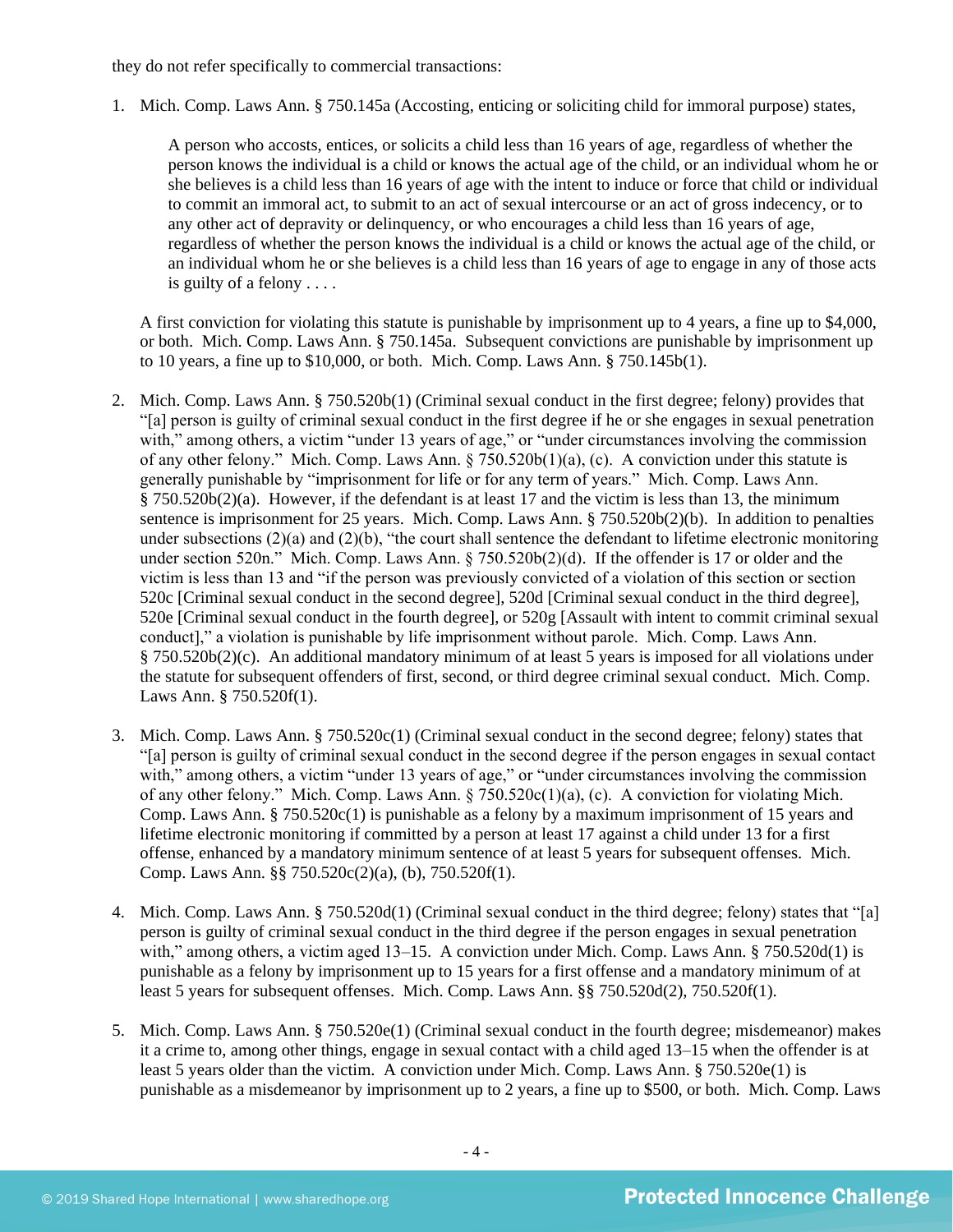Ann. § 750.520e(2).

*1.3 Prostitution statutes refer to the sex trafficking statute to acknowledge the intersection of prostitution with trafficking victimization.* 

Michigan's prostitution law, Mich. Comp. Laws Ann. § 750.448 (Soliciting, accosting, or inviting to commit prostitution or immoral act; crime) does not refer to the state human trafficking laws, Mich. Comp. Laws Ann. §§ 750.462a (Definitions)–750.462h (Relevancy of resistance or lack of resistance) to acknowledge the intersection of prostitution with trafficking victimization. However, Mich. Comp. Laws Ann. § 750.451 (Violation of MCL 750.448, 750.449, 750.449a(1), 750.450, or 750.462; prior convictions; penalty; prosecution of person under 18 years of age; presumption; report; investigation by department of human services; "prior conviction" defined), which sets out the penalties for violations of § 750.448 and other related offenses, refers to the human trafficking law to establish a presumption that commercially sexually exploited minors are victims of human trafficking. Mich. Comp. Laws Ann. § 750.451(6) states,

In any prosecution of a person under 18 years of age for an offense punishable under this section or a local ordinance substantially corresponding to an offense punishable under this section, it shall be presumed that the person under 18 years of age was coerced into child sexually abusive activity or commercial sexual activity in violation of section 462e or otherwise forced or coerced into committing that offense by another person engaged in human trafficking in violation of sections  $462a$  to  $462h$ ...

*1.4 The state racketeering or gang crimes statute includes sex trafficking or commercial sexual exploitation of children (CSEC) offenses as predicate acts allowing the statute to be used to prosecute child sex trafficking crimes.* 

Mich. Comp. Laws Ann. § 750.159i (Prohibited conduct) states,

(1) A person employed by, or associated with, an enterprise shall not knowingly conduct or participate in the affairs of the enterprise directly or indirectly through a pattern of racketeering activity. (2) A person shall not knowingly acquire or maintain an interest in or control of an enterprise or real or personal property used or intended for use in the operation of an enterprise, directly or indirectly, through a pattern of racketeering activity.

(3) A person who has knowingly received any proceeds derived directly or indirectly from a pattern of racketeering activity shall not directly or indirectly use or invest any part of those proceeds, or any proceeds derived from the use or investment of any of those proceeds, in the establishment or operation of an enterprise, or the acquisition of any title to, or a right, interest, or equity in, real or personal property used or intended for use in the operation of an enterprise.

(4) A person shall not conspire or attempt to violate subsection (1), (2), or (3).

Mich. Comp. Laws Ann. § 750.159g (Racketeering) defines "racketeering" to include, among other things,

committing, attempting to commit, conspiring to commit, or aiding or abetting, soliciting, coercing, or intimidating a person to commit an offense for financial gain, involving any of the following:

(q) A violation of section 145c, concerning child sexually abusive activity or material.

(r) A violation of section 145d, concerning internet or computer crimes.

. . . .

. . . .

(ii) A violation of section 452 [House of ill-fame; keeping, maintaining or operating], 455 [Pandering; felony], 457 [Earnings of prostitute, accepting], 458 [Detaining female in house of prostitution for debt], or 459 [Transporting female for prostitution; felony], concerning prostitution. (jj) A violation of chapter LXVIIA, concerning human trafficking.

. . . .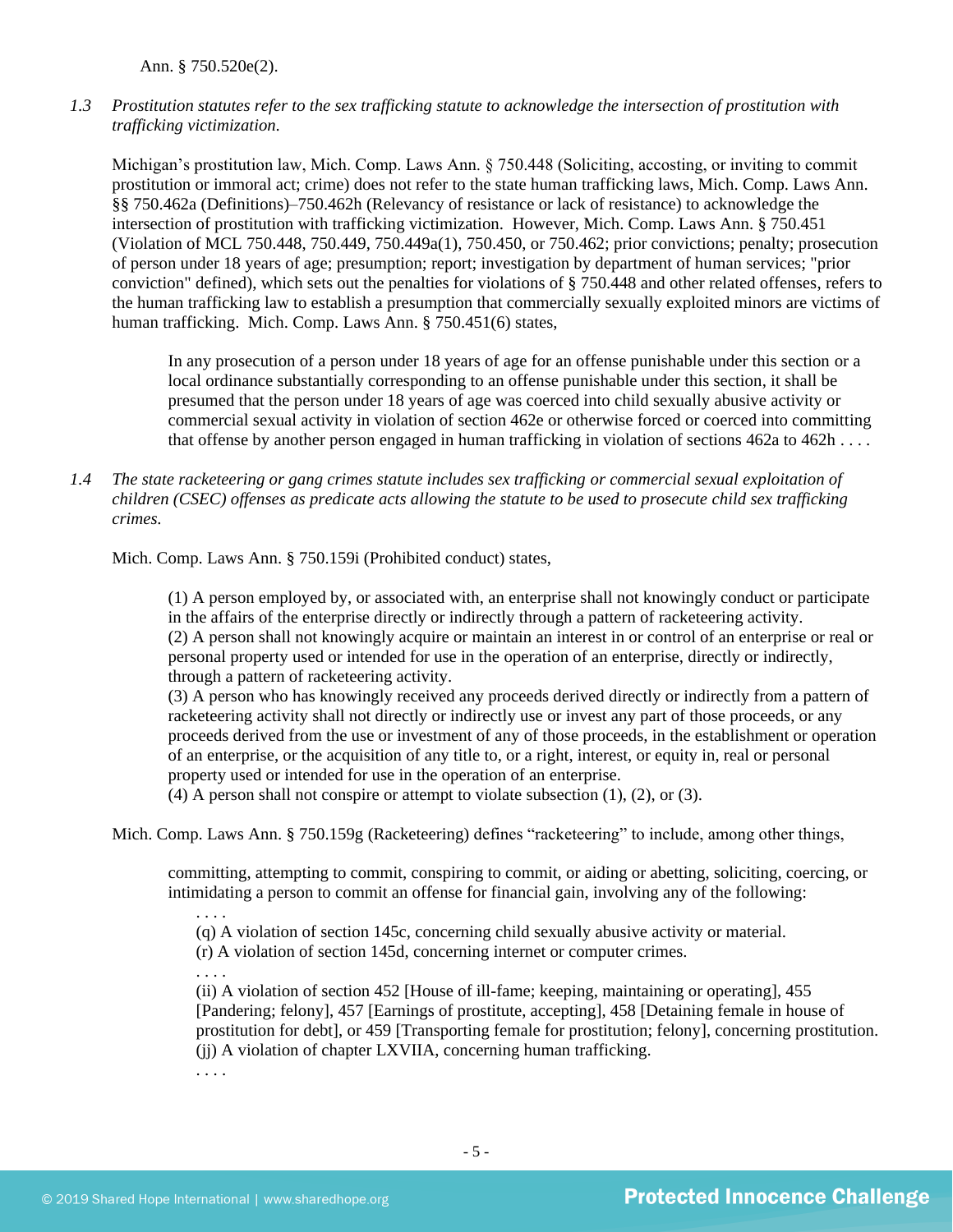Mich. Comp. Laws Ann. § 750.159f(c) (Definitions generally) defines a "pattern of racketeering activity" as

not less than 2 incidents of racketeering to which all of the following characteristics apply: (i) The incidents have the same or a substantially similar purpose, result, participant, victim, or method of commission, or are otherwise interrelated by distinguishing characteristics and are not isolated acts.

(ii) The incidents amount to or pose a threat of continued criminal activity.

(iii) At least 1 of the incidents occurred within this state on or after the effective date of the amendatory act that added this section, and the last of the incidents occurred within 10 years after the commission of any prior incident, excluding any period of imprisonment served by a person engaging in the racketeering activity.

A conviction for violating Mich. Comp. Laws Ann. § 750.159i is punishable as a felony by imprisonment up to 20 years, a fine up to \$100,000, or both, and asset forfeiture. Mich. Comp. Laws Ann. § 750.159j(1) (Violation as felony; penalties; imposition of costs, order to criminally forfeit property; additional authority of court; conditions for entering order of criminal forfeiture; attorney fees; determination of extent of property; property not reachable; retention of property by law enforcement agency; disposition of money seized; seizure; other criminal or civil remedies not precluded). Asset forfeiture under this statute is both mandatory and criminal. Mich. Comp. Laws Ann. § 750.159j(4) states,

The court shall order a person convicted of a violation of section 159i to criminally forfeit to the state any real, personal, or intangible property in which he or she has an interest and that was used in the course of, intended for use in the course of, derived from, or realized through conduct in violation of section 159i, including any property constituting an interest in, means of control over, or influence over the enterprise involved in the violation and any property constituting proceeds derived from the violation.

Pursuant to Mich. Comp. Laws Ann. § 750.159j(12) "[a]n order of criminal forfeiture entered under this section shall authorize an appropriate law enforcement agency to seize the property declared criminally forfeited under this section . . . ." Disbursement of the property is governed by Mich. Comp. Laws Ann. § 750.159r (Sale of seized property by unit of government; disposal of received money; order of priority; appointment, compensation, and duties of receiver), which states that upon forfeiture, the property may be sold and disbursed to in the following order of priority: to pay an outstanding security interest, to satisfy an order of restitution, to pay the claim of each person who shows that he is a victim of the crime, to the extent that the claim is not covered by an order of restitution, to pay any outstanding lien against the property that has been imposed by a governmental unit, and to pay the proper expenses of proceedings for forfeiture and sale. The remaining balance shall be distributed to the units of government substantially involved in effecting the forfeiture.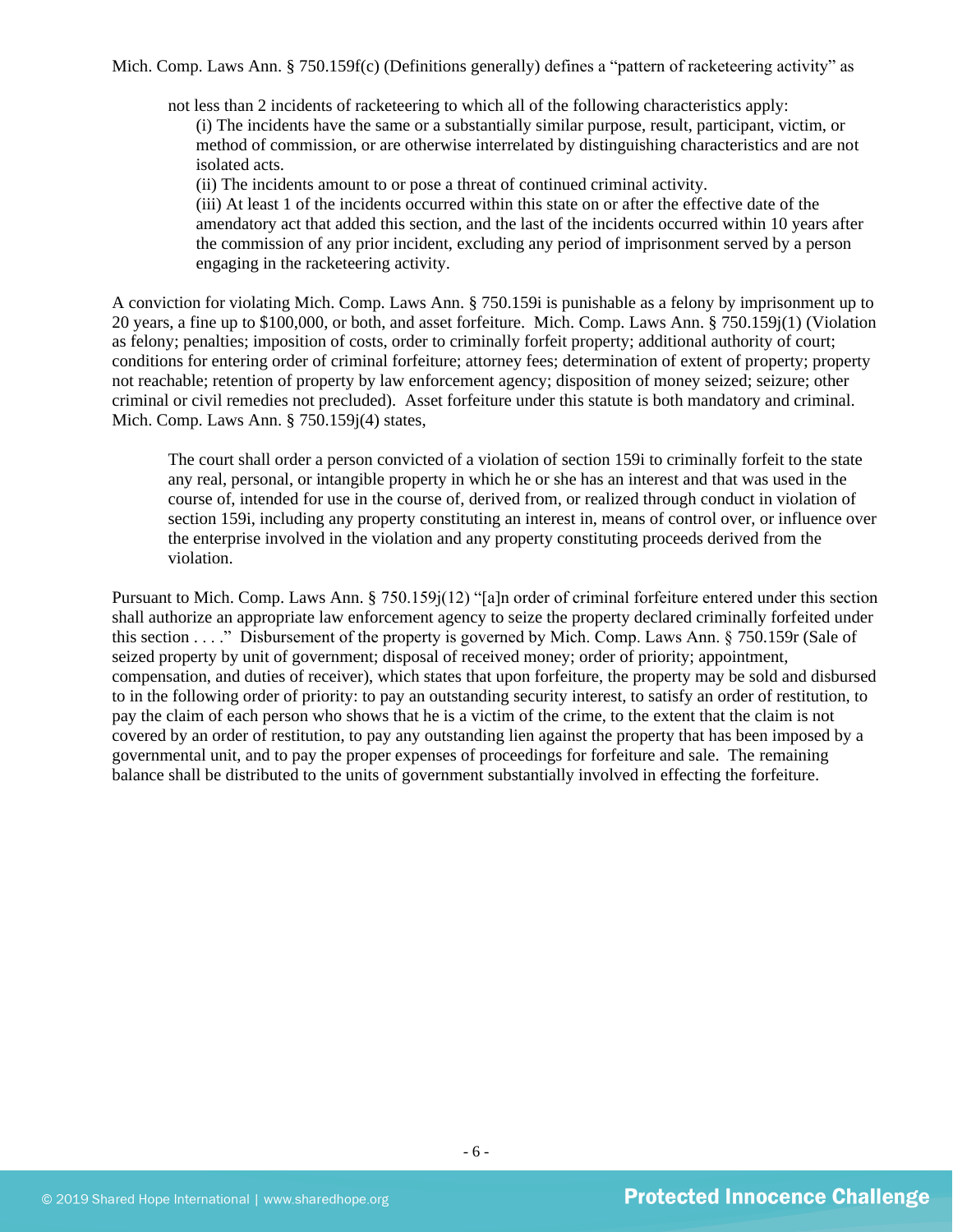#### **FRAMEWORK ISSUE 2: CRIMINAL PROVISIONS FOR DEMAND**

## *Legal Components:*

- *2.1 The state sex trafficking law can be applied to buyers of commercial sex acts with a minor.*
- *2.2 Buyers of commercial sex acts with a minor can be prosecuted under commercial sexual exploitation of children (CSEC) laws.*
- *2.3 Solicitation laws differentiate between soliciting sex acts with an adult and soliciting sex acts with a minor under 18.*
- *2.4 Penalties for buyers of commercial sex acts with minors are as high as federal penalties.*
- *2.5 Using the Internet or electronic communications to lure, entice, or purchase, or attempt to lure, entice, or purchase commercial sex acts with a minor is a separate crime or results in an enhanced penalty for buyers.*
- *2.6 No age mistake defense is permitted for a buyer of commercial sex acts with any minor under 18.*
- *2.7 Base penalties for buying sex acts with a minor under 18 are sufficiently high and not reduced for older minors.*
- *2.8 Financial penalties for buyers of commercial sex acts with minors are sufficiently high to make it difficult for buyers to hide the crime.*

\_\_\_\_\_\_\_\_\_\_\_\_\_\_\_\_\_\_\_\_\_\_\_\_\_\_\_\_\_\_\_\_\_\_\_\_\_\_\_\_\_\_\_\_\_\_\_\_\_\_\_\_\_\_\_\_\_\_\_\_\_\_\_\_\_\_\_\_\_\_\_\_\_\_\_\_\_\_\_\_\_\_\_\_\_\_\_\_\_\_\_\_\_\_

- *2.9 Buying and possessing child sexual abuse material (CSAM) carries penalties as high as similar federal offenses.*
- *2.10 Convicted buyers of commercial sex acts with minors are required to register as sex offenders.*

## *Legal Analysis:*

*2.1 The state sex trafficking law can be applied to buyers of commercial sex acts with a minor.*

Michigan's sex trafficking law applies to buyers following federal precedent<sup>9</sup> through use of the term "obtain." Mich. Comp. Laws Ann. § 750.462e (Forced labor or services; prohibited conduct as relates to age of minor) makes it a crime to "knowingly recruit, entice, harbor, transport, provide, or obtain by any means a minor for commercial sexual activity."

2.1.1 Recommendation: Amend Mich. Comp. Laws Ann. § 750.462e (Forced labor or services; prohibited conduct as relates to age of minor) to clarify that buyer conduct is included as a violation of Mich. Comp. Laws Ann. § 750.462e.

<sup>9</sup> *See United States v. Jungers*, 702 F.3d 1066 (8th Cir. 2013). In this case, the Eighth Circuit held that the federal sex trafficking law, 18 U.S.C. § 1591 (Sex trafficking of children or by force, fraud, or coercion) applies to buyers of sex with minors. Reversing a District of South Dakota ruling that Congress did not intend the string of verbs constituting criminal conduct under 18 U.S.C. § 1591(a)(1) ("recruits, entices, harbors, transports, provides, obtains, or maintains") to reach the conduct of buyers (United States v. Jungers, 834 F. Supp. 2d 930, 931 (D.S.D. 2011)), the Eighth Circuit concluded that 18 U.S.C. § 1591 does not contain "a latent exemption for purchasers" because buyers can "engage in at least some of the prohibited conduct." Jungers, 702 F. 3d 1066, 1072. Congress codified Jungers clarifying that the federal sex trafficking law is intended to apply to buyers in the Justice for Victims of Trafficking Act (JVTA) of 2015 Pub. L. No. 114-22, 129 Stat 227), enacted on May 29, 2015. The JVTA adds the terms "patronize" and "solicit" to the list of prohibited conduct and expressly states, "section 108 of this title amends section 1591 of title 18, United States Code, to add the words 'solicits or patronizes' to the sex trafficking statute making absolutely clear for judges, juries, prosecutors, and law enforcement officials that criminals who purchase sexual acts from human trafficking victims may be arrested, prosecuted, and convicted as sex trafficking offenders when this is merited by the facts of a particular case." Id. at Sec. 109. The Eighth Circuit decision in *United States v. Jungers* and the federal sex trafficking law as amended by the Justice for Victims of Trafficking Act establish persuasive authority when state courts interpret the string of verbs constituting prohibited conduct in state sex trafficking laws (in particular the term "obtains") to the extent such interpretation does not conflict with state case law.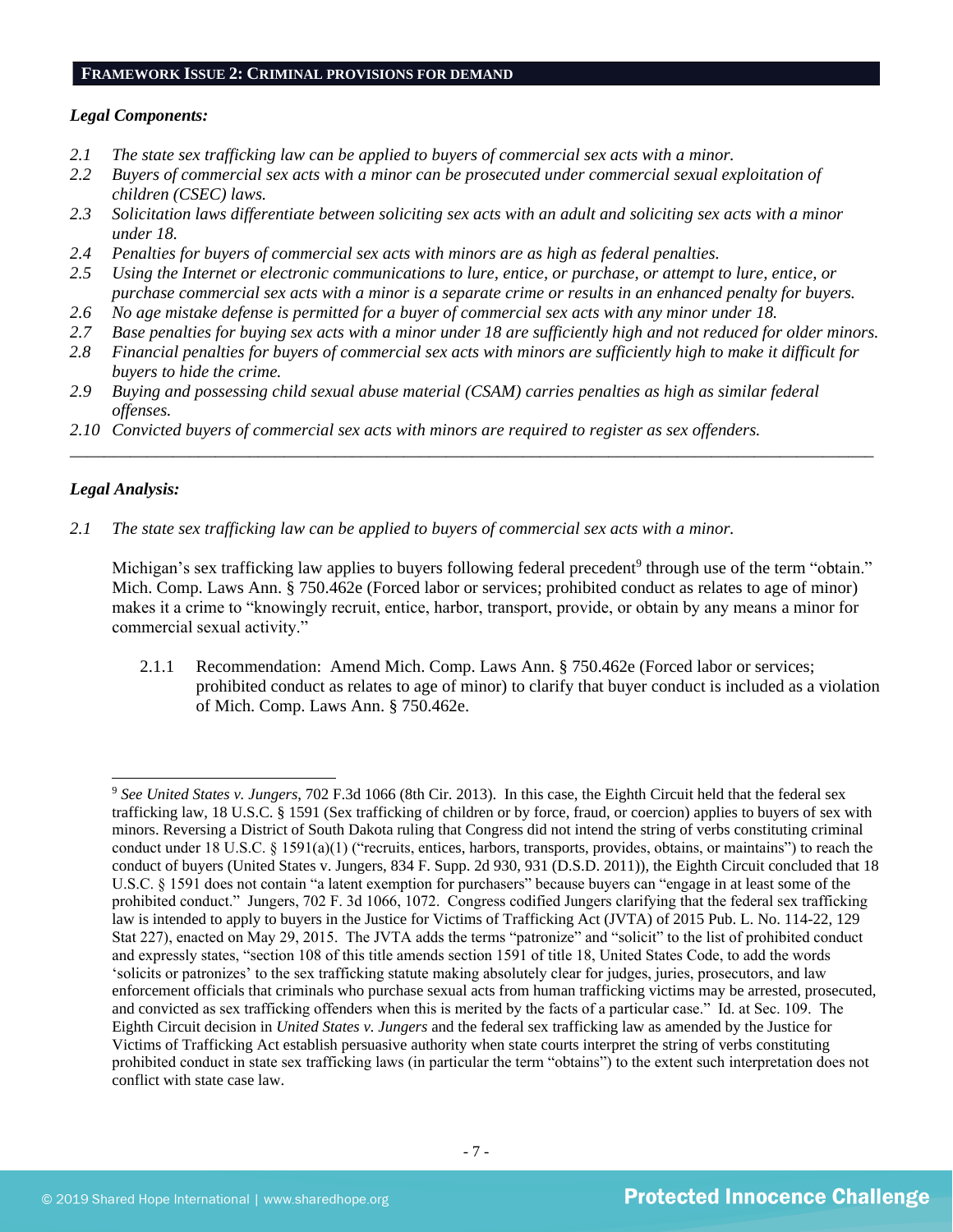## *2.2 Buyers of commercial sex acts with a minor can be prosecuted under commercial sexual exploitation of children (CSEC) laws.*

Pursuant to Mich. Comp. Laws Ann. § 750.449a(2) (Engaging services for purpose of prostitution, lewdness, or assignation; engaging services with person less than 18 years of age for purpose of prostitution, lewdness, or assignation; penalty), "A person who engages or offers to engage the services of another person, who is less than 18 years of age and who is not his or her spouse, for the purpose of prostitution, lewdness, or assignation, by the payment in money or other forms of consideration, is guilty of a crime punishable as provided in section 451." Under Mich. Comp. Laws Ann. § 750.451(4) (Violation of MCL 750.448, 750.449, 750.449a(1), 750.450, or 750.462; prior convictions; penalty; prosecution of person under 18 years of age; presumption; report; investigation by department of human services; "prior conviction" defined.), "A person convicted of violating section 449a(2) is guilty of a felony punishable by imprisonment for not more than 5 years or a fine of not more than \$10,000.00 or both."

## *2.3 Solicitation laws differentiate between soliciting sex acts with an adult and soliciting sex acts with a minor under 18.*

Michigan's distinguishes between soliciting or purchasing sex with an adult and soliciting or purchasing sex with a minor under Mich. Comp. Laws Ann. § 750.449a (Engaging services for purpose of prostitution, lewdness, or assignation; engaging services with person less than 18 years of age for purpose of prostitution, lewdness, or assignation; penalty), which makes it a felony when a person "engages or offers to engage the services of another person, who is less than 18 years of age and who is not his or her spouse, for the purpose of prostitution, lewdness, or assignation, by the payment in money or other forms of consideration."

Otherwise, buyers convicted under Mich. Comp. Laws Ann. § 750.449a will be punished for a misdemeanor in accordance with the provisions of Mich. Comp. Laws Ann. § 750.451 (Violation of MCL 750.448, 750.449, 750.449a(1), 750.450, or 750.462; prior convictions; penalty; prosecution of person under 18 years of age; presumption; report; investigation by department of human services; "prior conviction" defined) and receive up to 93 days' imprisonment, a fine up to \$500, or both, for a first conviction; or up to 1 year imprisonment, a fine up to \$1,000, or both, if the person has 1 prior conviction.<sup>10</sup> Mich. Comp. Laws Ann. §§ 750.449a, 750.451(1)– (3). If the person has 2 or more prior convictions, however, he or she will be guilty of a felony and receive a punishment of imprisonment up to 2 years, a fine up to \$2,000, or both. Mich. Comp. Laws Ann. §§ 750.449a,  $750.451(1)–(3)$ .

## *2.4 Penalties for buyers of commercial sex acts with minors are as high as federal penalties.*

Buyers convicted under Mich. Comp. Laws Ann. § 750.462e (Forced labor or services; prohibited conduct as relates to age of minor) face up to 20 years imprisonment and a possible fine of up to \$20,000. Mich. Comp. Laws Ann. § 750.462f(2) (Violation of MCL 750.462b, 750.462c, and 750.462d; violation of MCL 750.462e; attempting, conspiring, or soliciting another to violate chapter; violation of law arising out of same transaction; consecutive terms; restitution). If convicted under Mich. Comp. Laws Ann. § 750.449a(2) (Engaging services for purpose of prostitution, lewdness, or assignation; engaging services with person less than 18 years of age for purpose of prostitution, lewdness, or assignation; penalty), a buyer would be guilty of a felony punishable by up to 5 years imprisonment, a fine of up to \$10,000.00, or both." Mich. Comp. Laws Ann. § 750.451(4) (Violation of MCL 750.448, 750.449, 750.449a(1), 750.450, or 750.462; prior convictions; penalty; prosecution of person under 18 years of age; presumption; report; investigation by department of human services; "prior conviction" defined).

<sup>&</sup>lt;sup>10</sup> Pursuant to Mich. Comp. Laws Ann. § 750.451 (5), "prior conviction" is defined as "a violation of section 448, 449, 449a, 450, or 462 or a violation of a law of another state or of a political subdivision of this state or another state substantially corresponding to section 448, 449, 449a, 450, or 462."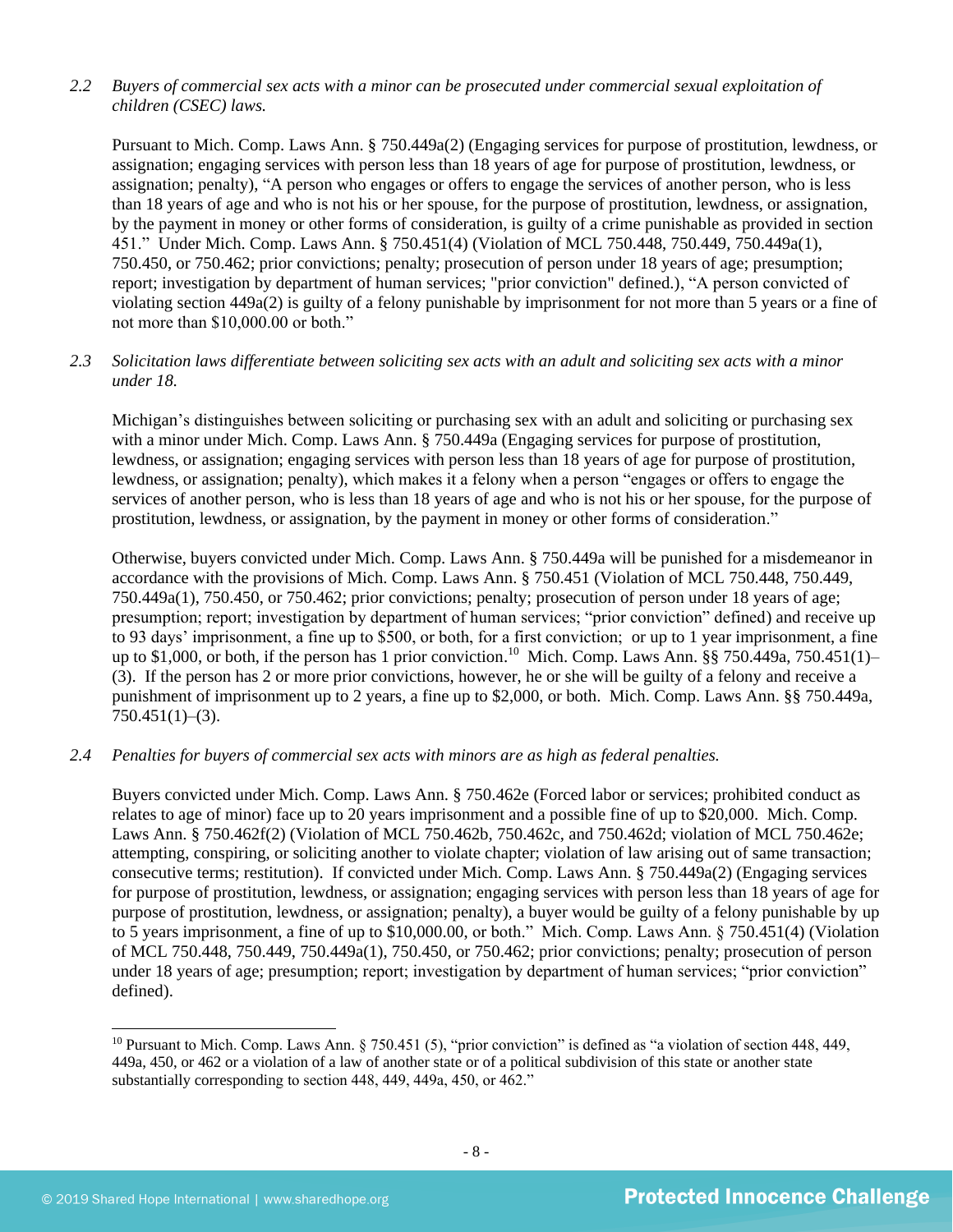<span id="page-8-0"></span>In comparison, if the victim is under the age of 14, a conviction under the TVPA for child sex trafficking is punishable by 15 years to life imprisonment and a fine not to exceed \$250,000. 18 U.S.C. §§ 1591(b)(1),  $3559(a)(1)$ ,  $3571(b)(3)$ . If the victim is between the ages of  $14-17$ , a conviction is punishable by 10 years to life imprisonment and a fine not to exceed \$250,000. 18 U.S.C. §§ 1591(b)(2), 3559(a)(1), 3571(b)(3). A conviction is punishable by mandatory life imprisonment, however, if the buyer has a prior conviction for a federal sex offense<sup>11</sup> against a minor. 18 U.S.C. § 3559(e)(1). To the extent buyers can be prosecuted under other federal CSEC laws,<sup>12</sup> a conviction is punishable by penalties ranging from a fine not to exceed \$250,000 to life imprisonment and a fine not to exceed  $$250,000$ <sup>13</sup>

*2.5 Using the Internet or electronic communications to lure, entice, or purchase, or attempt to lure, entice, or purchase commercial sex acts with a minor is a separate crime or results in an enhanced penalty for buyers.*

Michigan does not expressly criminalize the use of the Internet to purchase commercial sex acts with a minor; however, using the Internet to communicate with a minor with the intent to commit, or attempt to commit, a violation of specified sexual offense laws is illegal under Mich. Comp. Laws Ann. § 750.145d(1)(a) (Use of internet or computer system; prohibited communication). Specifically, Mich. Comp. Laws Ann.  $§ 750.145d(1)(a) states,$ 

<span id="page-8-4"></span><span id="page-8-3"></span><span id="page-8-2"></span><span id="page-8-1"></span>A person shall not use the internet or a computer,  $14$  computer program,  $15$  computer network,  $16$  or computer system<sup>17</sup> to communicate with any person for the purpose of doing any of the following:

<sup>12</sup> 18 U.S.C. §§ 2251A(b) (Selling or buying of children), 2251(a) (Sexual exploitation of children), 2423(a) (Transportation of a minor with intent for minor to engage in criminal sexual activity), 2422(a) (Coercion and enticement),  $2252(a)(2)$ , (a)(4) (Certain activities relating to material involving the sexual exploitation of minors). <sup>13</sup> 18 U.S.C. §§ 2251A(b) (Conviction punishable by imprisonment for 30 years to life and a fine), 2251(e) (Conviction punishable by imprisonment for 15–30 years and a fine), 2423(a) (Conviction punishable by imprisonment for 10 years to life and a fine), 2422(a) (Conviction punishable by a fine, imprisonment up to 20 years, or both), 2252(b) (Stating that a conviction under subsection (a)(2) is punishable by imprisonment for 5–20 years and a fine, while a conviction under subsection (a)(4) is punishable by imprisonment up to 10 years, a fine, or both); *see also* 18 U.S.C. §§ 3559(a)(1) (Classifying all of the above listed offenses as felonies),  $3571(b)(3)$  (providing a fine up to \$250,000 for any felony conviction).

<sup>14</sup> Mich. Comp. Laws Ann. § 750.145d(9)(a) defines "computer" as "any connected, directly interoperable or interactive device, equipment, or facility that uses a computer program or other instructions to perform specific operations including logical, arithmetic, or memory functions with or on computer data or a computer program and that can store, retrieve, alter, or communicate the results of the operations to a person, computer program, computer, computer system, or computer network."

<sup>15</sup> Mich. Comp. Laws Ann.  $\S 750.145d(9)(c)$  defines "computer program" as "a series of internal or external instructions communicated in a form acceptable to a computer that directs the functioning of a computer, computer system, or computer network in a manner designed to provide or produce products or results from the computer, computer system, or computer network."

<sup>17</sup> Mich. Comp. Laws Ann. § 750.145d(9)(d) defines "computer system" as "a set of related, connected or unconnected, computer equipment, devices, software, or hardware."

<sup>&</sup>lt;sup>11</sup> Pursuant to 18 U.S.C. § 3559(e)(2), "federal sex offense" is defined as

an offense under section 1591 [18 USCS § 1591] (relating to sex trafficking of children), 2241 [18 USCS  $\S$  2241] (relating to aggravated sexual abuse), 2242 [18 USCS  $\S$  2242] (relating to sexual abuse), 2244(a)(1) [18 USCS  $\S$  2244(a)(1)] (relating to abusive sexual contact), 2245 [18 USCS  $\S$  2245] (relating to sexual abuse resulting in death), 2251 [18 USCS § 2251] (relating to sexual exploitation of children), 2251A [18 USCS § 2251A] (relating to selling or buying of children), 2422(b) [18 USCS  $\S$  2422(b)] (relating to coercion and enticement of a minor into prostitution), or 2423(a) [18 USCS § 2423(a)] (relating to transportation of minors).

<sup>&</sup>lt;sup>16</sup> Mich. Comp. Laws Ann.  $\S 750.145d(9)$ (b) defines "computer network" as "the interconnection of hardwire or wireless communication lines with a computer through remote terminals, or a complex consisting of 2 or more interconnected computers."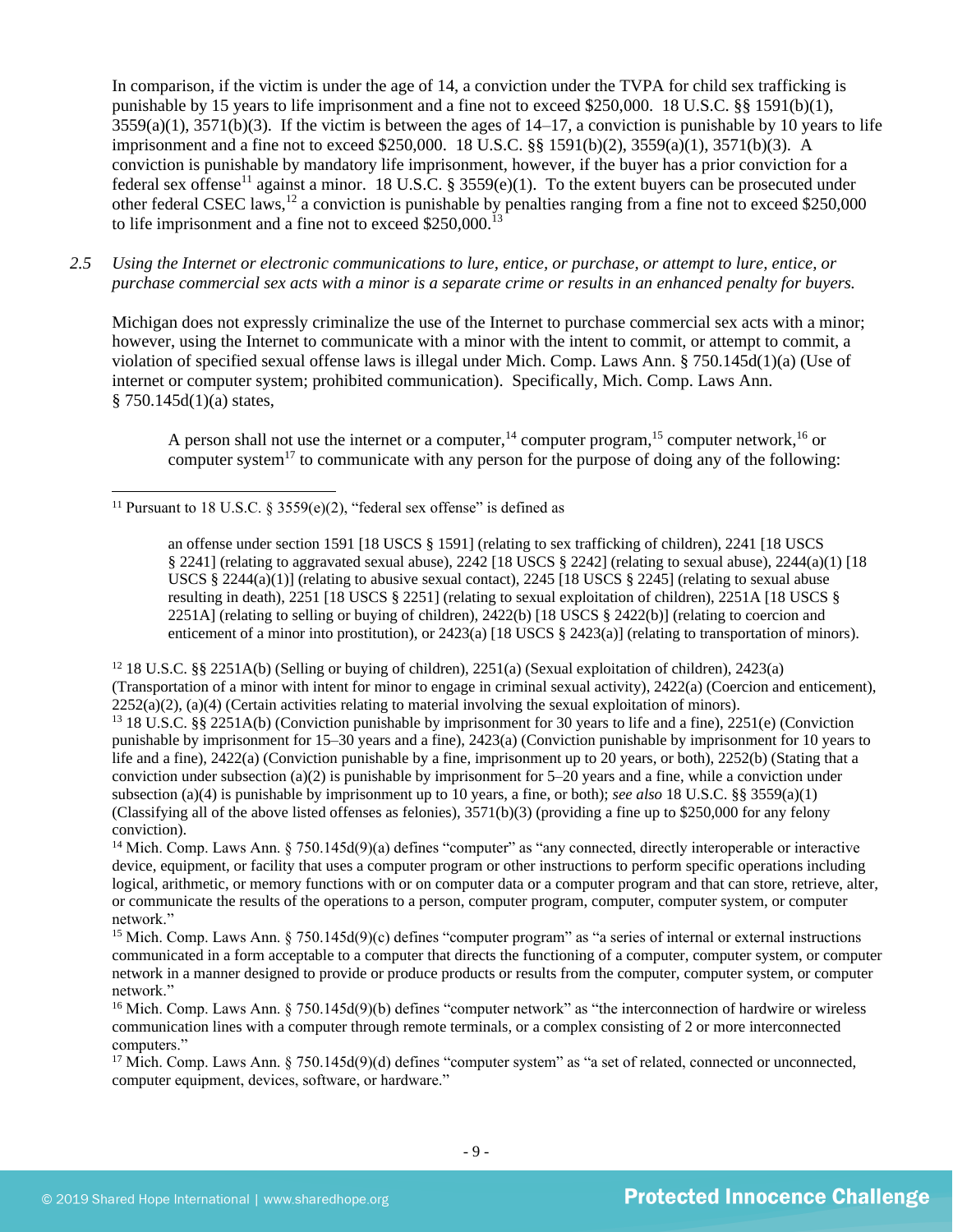<span id="page-9-0"></span>(a) Committing, attempting to commit, conspiring to commit, or soliciting another person to commit conduct proscribed under section 145a [Accosting, enticing or soliciting child for immoral purpose], . . . 520b [Criminal sexual conduct in the first degree; felony; consecutive terms], 520c [Criminal sexual conduct in the second degree; felony], 520d [Criminal sexual conduct in the third degree; felony], 520e [Criminal sexual conduct in the fourth degree; misdemeanor], or 520g [Assault with intent to commit criminal sexual conduct; felony] . . . in which the victim or intended victim is a minor or is believed by that person to be a minor.

The penalty for violating Mich. Comp. Laws Ann. § 750.145d(1)(a) depends on the penalty applicable to the underlying offense for purposes of which the defendant solicited a minor.<sup>18</sup>

#### *2.6 No age mistake defense is permitted for a buyer of commercial sex acts with any minor under 18.*

Mich. Comp. Laws Ann. § 750.462e (Forced labor or services; prohibited conduct as relates to age of minor) expressly states that, "[a] person shall not do any of the following, regardless of whether the person knows the age of the minor: (a) Recruit, entice, harbor, transport, provide, or obtain by any means a minor for commercial sexual activity. (b) Recruit, entice, harbor, transport, provide, or obtain by any means a minor for forced labor or services." Mich. Comp. Laws Ann. § 750.449a(2) (Engaging services for purpose of prostitution, lewdness, or assignation; engaging services with person less than 18 years of age for purpose of prostitution, lewdness, or assignation; penalty), however, does not specifically prohibit a mistake of age defense.

- 2.6.1 Recommendation: Amend Mich. Comp. Laws Ann. § 750.449a(2) (Engaging services for purpose of prostitution, lewdness, or assignation; engaging services with person less than 18 years of age for purpose of prostitution, lewdness, or assignation; penalty) to expressly prohibit the use of a mistake of age defense in relation to this crime.
- *2.7 Base penalties for buying sex acts with a minor under 18 are sufficiently high and not reduced for older minors.*

Michigan's buyer-applicable trafficking law does not stagger penalties based on a minor's age and provides sufficiently high penalties. A violation of Mich. Comp. Laws Ann. § 750.462e (Forced labor or services;

<sup>&</sup>lt;sup>18</sup> A conviction under Mich. Comp. Laws Ann. § 750.145d(1)(a) is subject to the following penalty scheme pursuant to Mich. Comp. Laws Ann. § 750.145d(2):

<sup>(</sup>a) If the underlying crime is a misdemeanor or a felony with a maximum term of imprisonment of less than 1 year, the person is guilty of a misdemeanor punishable by imprisonment for not more than 1 year or a fine of not more than \$5,000.00, or both.

<sup>(</sup>b) If the underlying crime is a misdemeanor or a felony with a maximum term of imprisonment of 1 year or more but less than 2 years, the person is guilty of a felony punishable by imprisonment for not more than 2 years or a fine of not more than \$5,000.00, or both.

<sup>(</sup>c) If the underlying crime is a misdemeanor or a felony with a maximum term of imprisonment of 2 years or more but less than 4 years, the person is guilty of a felony punishable by imprisonment for not more than 4 years or a fine of not more than \$5,000.00, or both.

<sup>(</sup>d) If the underlying crime is a felony with a maximum term of imprisonment of 4 years or more but less than 10 years, the person is guilty of a felony punishable by imprisonment for not more than 10 years or a fine of not more than \$5,000.00, or both.

<sup>(</sup>e) If the underlying crime is a felony punishable by a maximum term of imprisonment of 10 years or more but less than 15 years, the person is guilty of a felony punishable by imprisonment for not more than 15 years or a fine of not more than \$10,000.00, or both.

<sup>(</sup>f) If the underlying crime is a felony punishable by a maximum term of imprisonment of 15 years or more or for life, the person is guilty of a felony punishable by imprisonment for not more than 20 years or a fine of not more than \$20,000.00, or both.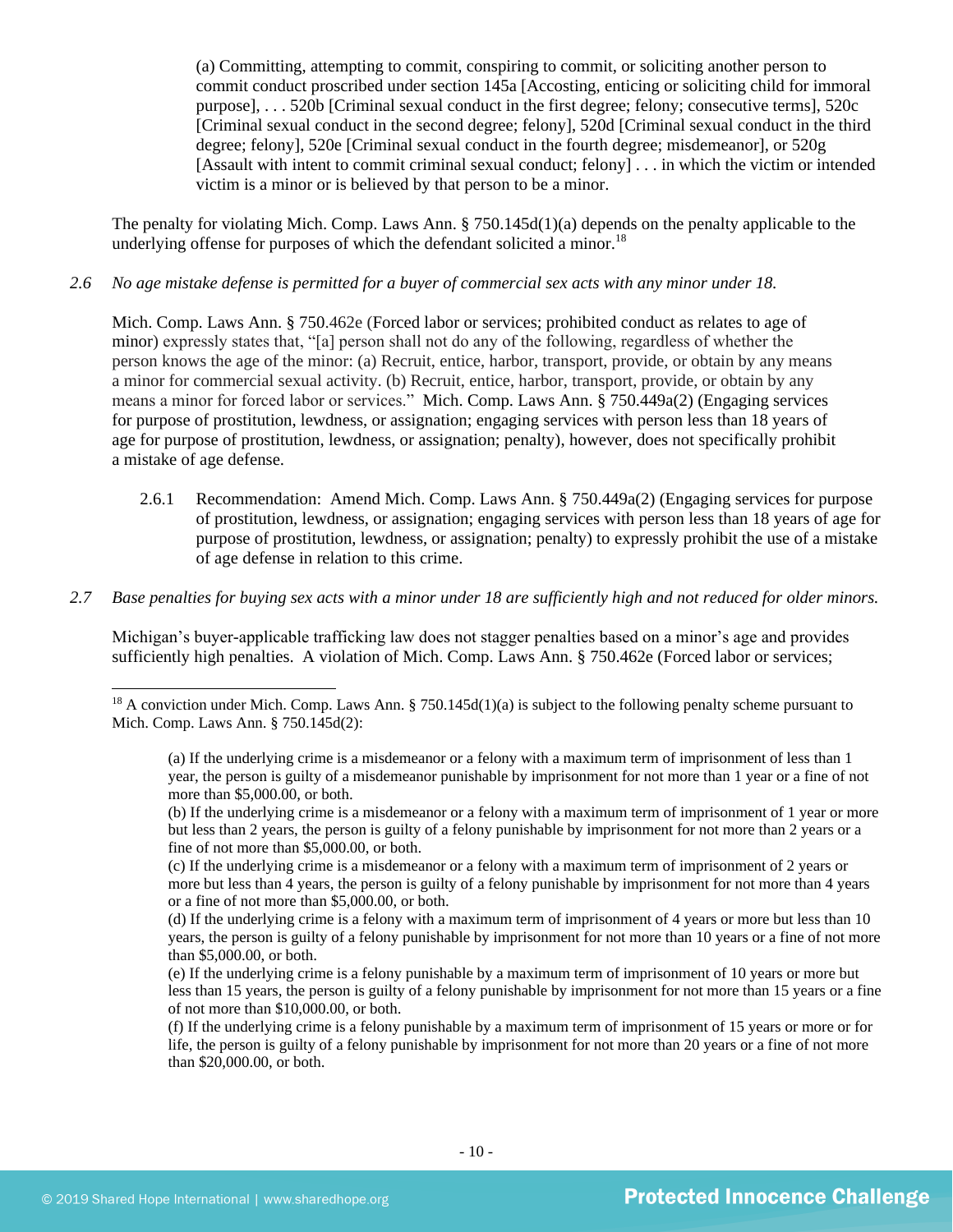prohibited conduct as relates to age of minor) is punishable by up to 20 years imprisonment regardless of the minor's age. Mich. Comp. Laws Ann. § 750.462f(2) (Violation of MCL 750.462b, 750.462c, and 750.462d; violation of MCL 750.462e; attempting, conspiring, or soliciting another to violate chapter; violation of law arising out of same transaction; consecutive terms; restitution).

Similarly, Michigan's buyer-applicable CSEC law does not stagger penalties based on a minor's age; however, buyers face minimal penalty under this provision. A violation of Mich. Comp. Laws Ann. § 750.449a(2) (Engaging services for purpose of prostitution, lewdness, or assignation; engaging services with person less than 18 years of age for purpose of prostitution, lewdness, or assignation; penalty) is only punishable by up to 5 years imprisonment. Mich. Comp. Laws Ann. § 750.451(4) (Violation of MCL 750.448, 750.449, 750.449a(1), 750.450, or 750.462; prior conviction; penalty; prosecution of person under 18 years of age; presumption; report; investigation by department of human services' "prior conviction" defined).

*2.8 Financial penalties for buyers of commercial sex acts with minors are sufficiently high to make it difficult for buyers to hide the crime.* 

Buyers of sex with minors may face fines in the following amounts: \$20,000 for a violation of Mich. Comp. Laws Ann. § 750.462e (Forced labor or services; prohibited conduct as relates to age of minor), \$10,000 for a violation of Mich. Comp. Laws Ann. § 750.449a(2) (Engaging services for purpose of prostitution, lewdness, or assignation; engaging services with person less than 18 years of age for purpose of prostitution, lewdness, or assignation; penalty), \$500 for a violation of Mich. Comp. Laws Ann. § 750.520e (Criminal sexual conduct in the fourth degree; misdemeanor) and \$5,000–\$20,000 for a violation of Mich. Comp. Laws Ann. § 750.145d (Use of internet or computer system; prohibited communication), depending on the underlying crime. Mich. Comp. Laws Ann. §§ 750.462f(2), 750.451(4), 750.520e(2), 750.145d(2)(a)–(f). Buyers convicted of Mich. Comp. Laws Ann. § 750.449a may be required to pay fines up to \$500 for a first conviction, up to \$1,000 if they have 1 prior conviction, and up to \$2,000 if they have 2 prior convictions. Mich. Comp. Laws Ann. §§ 750.449a, 750.451. A buyer convicted of violating Mich. Comp. Laws Ann. § 750.145a (Accosting, enticing or soliciting child for immoral purpose) may be ordered to pay a fine of up to \$4,000 for a first offense and up to \$10,000 for each subsequent offense. Mich. Comp. Laws Ann. §§ 750.145a, 750.145b(1).

Mich. Comp. Laws Ann. § 780.766b (Conviction of offense described in MCL 750.462a to 750.462h; restitution) requires buyers to pay restitution to their victims. It states,

When sentencing a defendant convicted of an offense described in chapter LXVIIA of the Michigan penal code [Human trafficking] . . . the court shall order restitution for the full amount of loss suffered by the victim. In addition to restitution ordered under section 16  $\left[\frac{8}{3}\right]$  780.766],<sup>19</sup> the court may order the defendant to pay all of the following:

(a) Lost income, calculated by whichever of the following methods results in the largest amount: (i) The gross amount received by the defendant from or the value to the defendant of the victim's labor or services.

(ii) The value of the victim's labor or services as calculated under the minimum wage law of 1964, 1964 PA 154, MCL 408.381 to 408.398 [repealed], or the federal minimum wage, whichever results in the largest value.

(iii) Income loss as determined under section  $16(4)(c)$ .

(b) The cost of transportation, temporary housing, and child care expenses incurred by the victim because of the offense.

(c) Attorney fees and other costs and expenses incurred by the victim because of the offense,

<sup>&</sup>lt;sup>19</sup> See below in this section for discussion of restitution required under Mich. Comp. Laws Ann.  $\S 780.766$  ("Victim" defined; restitution; order; condition of probation, parole, or sentence; revocation of probation or parole; petition to modify payment method; lien; enforcement; failure to pay restitution; payment by parent of juvenile; definitions; review; report or petition; compliance; copy of order to department of corrections; disposition of unclaimed restitution; amendment of order; effect of bankruptcy; victim as minor).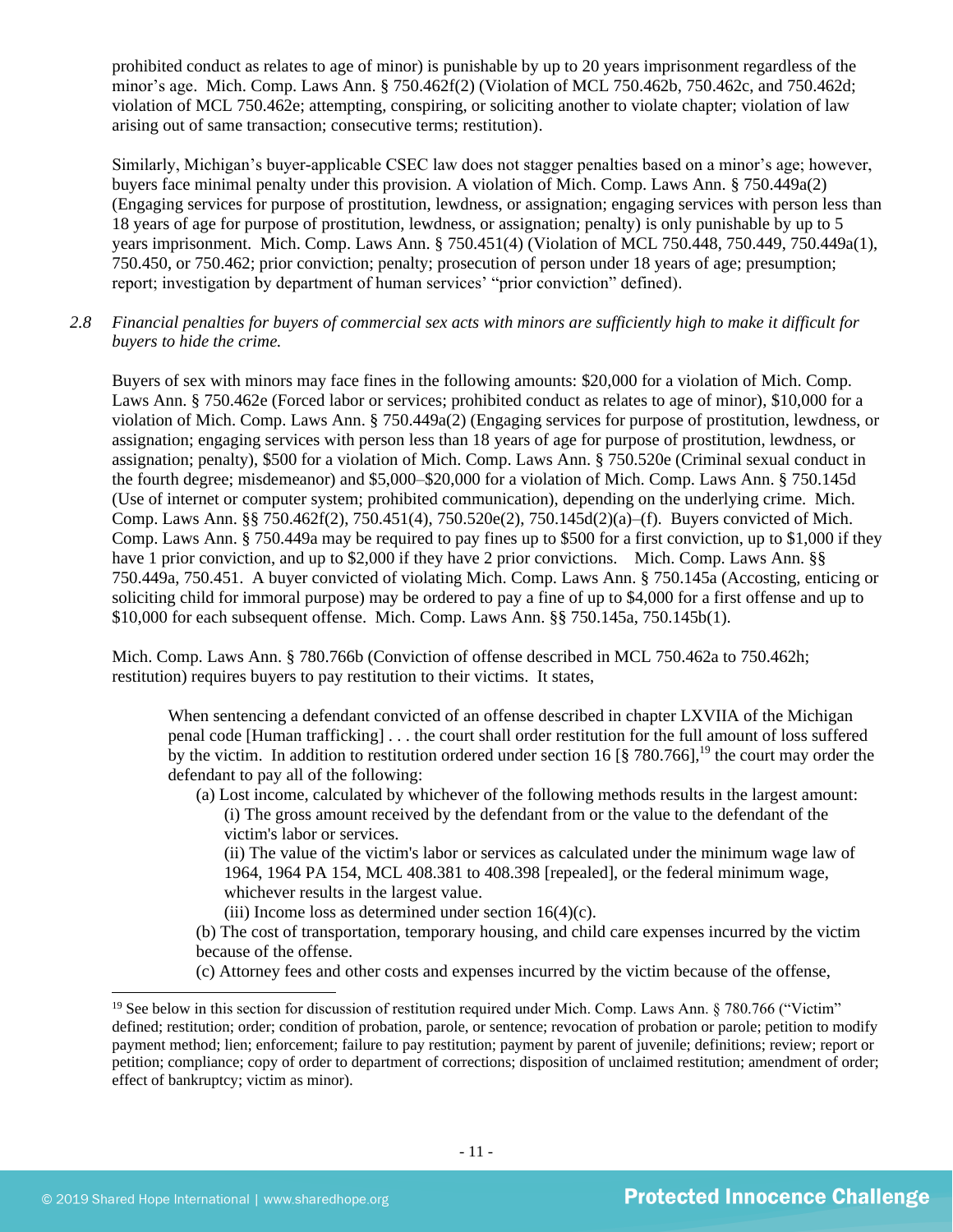including, but not limited to, costs and expenses relating to assisting the investigation of the offense and for attendance at related court proceedings as follows:

- (i) Wages lost.
- (ii) Child care.
- (iii) Transportation.
- <span id="page-11-0"></span>(iv) Parking.
- (d) Any other loss suffered by the victim as a proximate result of the offense.

Convicted buyers are also required to pay mandatory restitution under Mich. Comp. Laws Ann. § 780.766(2) ("Victim" defined; order of restitution generally), which states in part,

Except as provided in subsection  $(8)$ ,<sup>20</sup> when sentencing a defendant convicted of a crime, the court shall order, in addition to or in lieu of any other penalty authorized by law or in addition to any other penalty required by law, that the defendant make full restitution to any victim of the defendant's course of conduct that gives rise to the conviction or to the victim's estate . . . .

In addition, Mich. Comp. Laws Ann. § 750.462f(6) states,

In addition to any mandatory restitution applicable under section 16 of the William Van Regenmorter crime victim's rights act, 1985 PA 87, MCL 780.766 ["Victim" defined; order of restitution generally], the court may order a person convicted of violating this section to pay restitution to the victim in the manner provided in section 16b of the William Van Regenmorter crime victim's rights act, 1985 PA 87, MCL 780.766b, and to reimburse any governmental entity for its expenses incurred in relation to the violation in the same manner that expenses may be ordered to be reimbursed under section 1f of chapter IX of the code of criminal procedure, 1927 PA 175, MCL 769.1f.

Convicted buyers may face asset forfeiture under Mich. Comp. Laws Ann. § 600.4702(1) (Property subject to seizure and forfeiture; exception; encumbrances; substituted proceeds of crime), which states,

Except as otherwise provided in this section, the following property is subject to seizure by, and forfeiture to, a local unit of government or this state under this chapter:

<span id="page-11-1"></span>(a) All personal property that is the proceeds of a crime,<sup>21</sup> the substituted proceeds of a crime, or an instrumentality of a crime.

<sup>20</sup> Mich. Comp. Laws Ann. § 780.766(8) states,

The court shall order restitution to the crime victim services commission or to any individuals, partnerships, corporations, associations, governmental entities, or other legal entities that have compensated the victim or the victim's estate for a loss incurred by the victim to the extent of the compensation paid for that loss. The court shall also order restitution for the costs of services provided to persons or entities that have provided services to the victim as a result of the crime. Services that are subject to restitution under this subsection include, but are not limited to, shelter, food, clothing, and transportation. However, an order of restitution shall require that all restitution to a victim or victim's estate under the order be made before any restitution to any other person or entity under that order is made. The court shall not order restitution to be paid to a victim or victim's estate if the victim or victim's estate has received or is to receive compensation for that loss, and the court shall state on the record with specificity the reasons for its action.

Additionally, under subsection (9), "[a]ny amount paid to a victim or victim's estate under an order of restitution shall be set off against any amount later recovered as compensatory damages by the victim or the victim's estate in any federal or state civil proceeding and shall reduce the amount payable to a victim or a victim's estate by an award from the crime victim services commission made after an order of restitution under this section." Mich. Comp. Laws Ann. § 780.766(9). <sup>21</sup> Pursuant to Mich. Comp. Laws Ann. §  $600.4701(a)(viii)(B)$  (Property subject to seizure and forfeiture; exception; encumbrances; substituted proceeds of crime), "[c]rime" is defined to include "a violation of . . . Chapter LXVIIA of the Michigan penal code [Human trafficking]."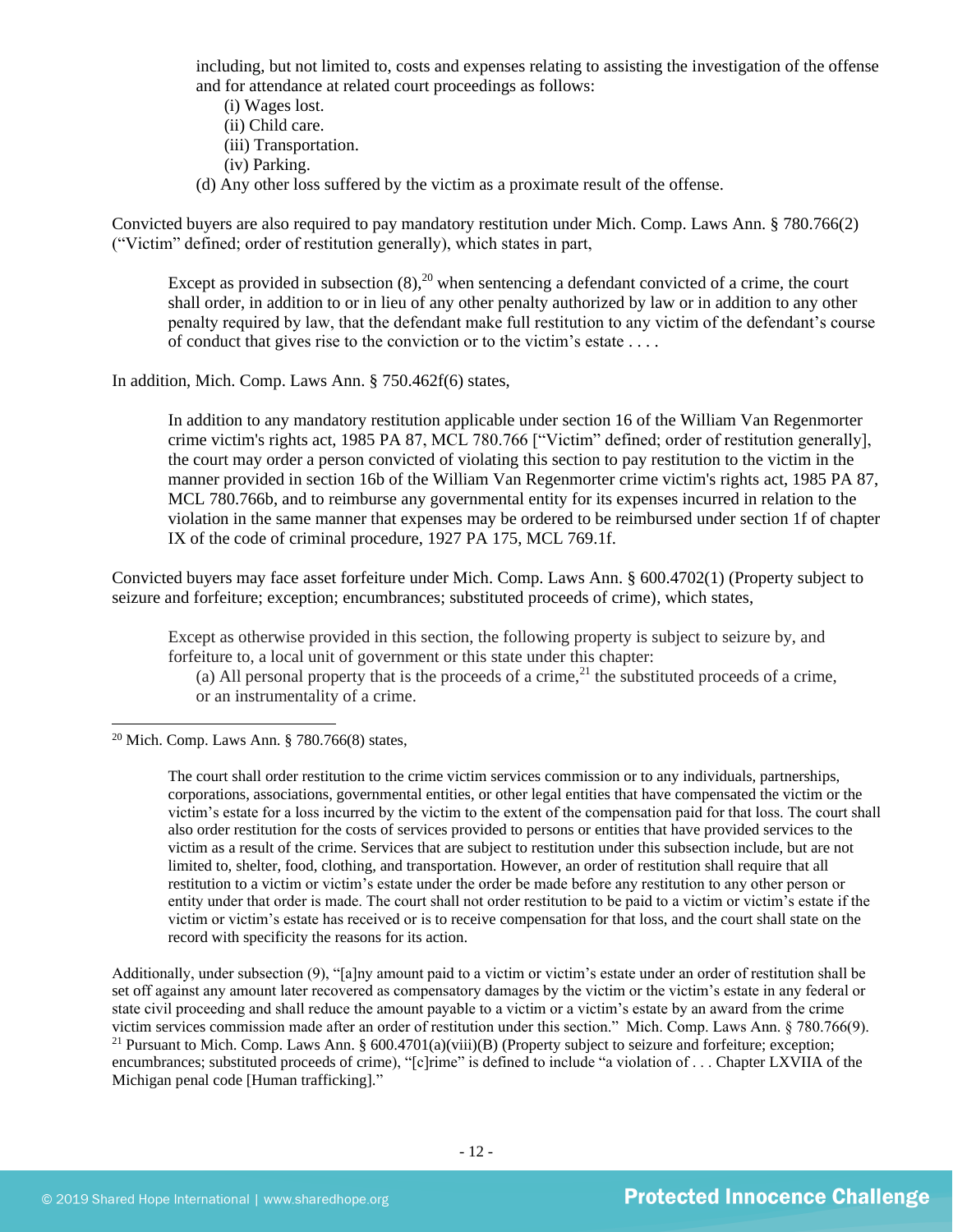(b) All real property that is the proceeds of a crime, the substituted proceeds of a crime, or an instrumentality of a crime, except real property that is the primary residence of the spouse or a dependent child of the owner, unless that spouse or dependent child had prior knowledge of, and consented to the commission of, the crime.

(c) In the case of a crime that is a violation . . . Michigan penal code . . . 750.462a to

750.462h [Human trafficking] . . . all property described in subdivisions (a) and (b), and all real property or personal property that performed 1 of the following functions:

(i) Contributed directly and materially to the commission of the crime.

(ii) Was used to conceal the crime.

(iii) Was used to escape from the scene of the crime.

(iv) Was used to conceal the identity of 1 or more of the individuals who committed the crime.

Additionally, buyers may be subject to asset forfeiture under the nuisance law. Pursuant to Mich. Comp. Laws Ann. § 600.3801 (Nuisance; injunction; abatement; guilt; "controlled substance" defined),

(1) A building, vehicle, boat, aircraft, or place is a nuisance if 1 or more of the following apply: (a) It is used for the purpose of lewdness, assignation, prostitution, or gambling.

(b) It is used by, or kept for the use of, prostitutes or other disorderly persons.

. . . .

(f) It is used for conduct prohibited by chapter LXVIIA of the Michigan Penal Code, 1931 PA 328, MCL 750.462a to 750.462h [Human trafficking].

(2) All furniture, fixtures, and contents of a building, vehicle, boat, aircraft, or place described in subsection (1) and all intoxicating liquors in the building, vehicle, boat, aircraft, or place are also declared a nuisance.

. . . .

(4) A person, or a servant, agent, or employee of the person, who owns, leases, conducts, or maintains a building, vehicle, or place described in subsection (1) is guilty of a nuisance.

. . . .

Mich. Comp. Laws Ann. § 600.3830(2) (Removal and sale of property; fees; closing of building; loss of property exemptions; liability of officers) states,

Any person found guilty of maintaining a nuisance under the provisions of this chapter shall forfeit the benefit of all property exemptions, so far as the satisfaction of the order or judgment of the court requires the same, and the taking and disposing of any property of the defendant or defendants by virtue of such order or judgment by any officer directed to execute the same is not a trespass, nor shall such officer be liable either civilly or criminally therefor, if a proper return of such order or judgment and accounting for such property is made to the court within 10 days after the order or judgment is executed.

Mich. Comp. Laws Ann. § 600.3825 (Order of abatement; execution of court order; duties of officer; use of building or place ordered closed; contempt; determination of amount due victim) further directs that "[i]f the court in an action under this chapter declares property to be a nuisance under section  $3801(1)(f)$ , the officer executing the order of the court shall first pay from the proceeds any amount determined by the court to be due to the victim . . . For purposes of determining the amount due to a victim under this subsection, the court shall consider the loss suffered by the victim as a proximate result of the conduct and may use as guidance the items of loss enumerated in . . . MCL 780.766b [Conviction of offense described in MCL 750.462a to 750.462h; restitution].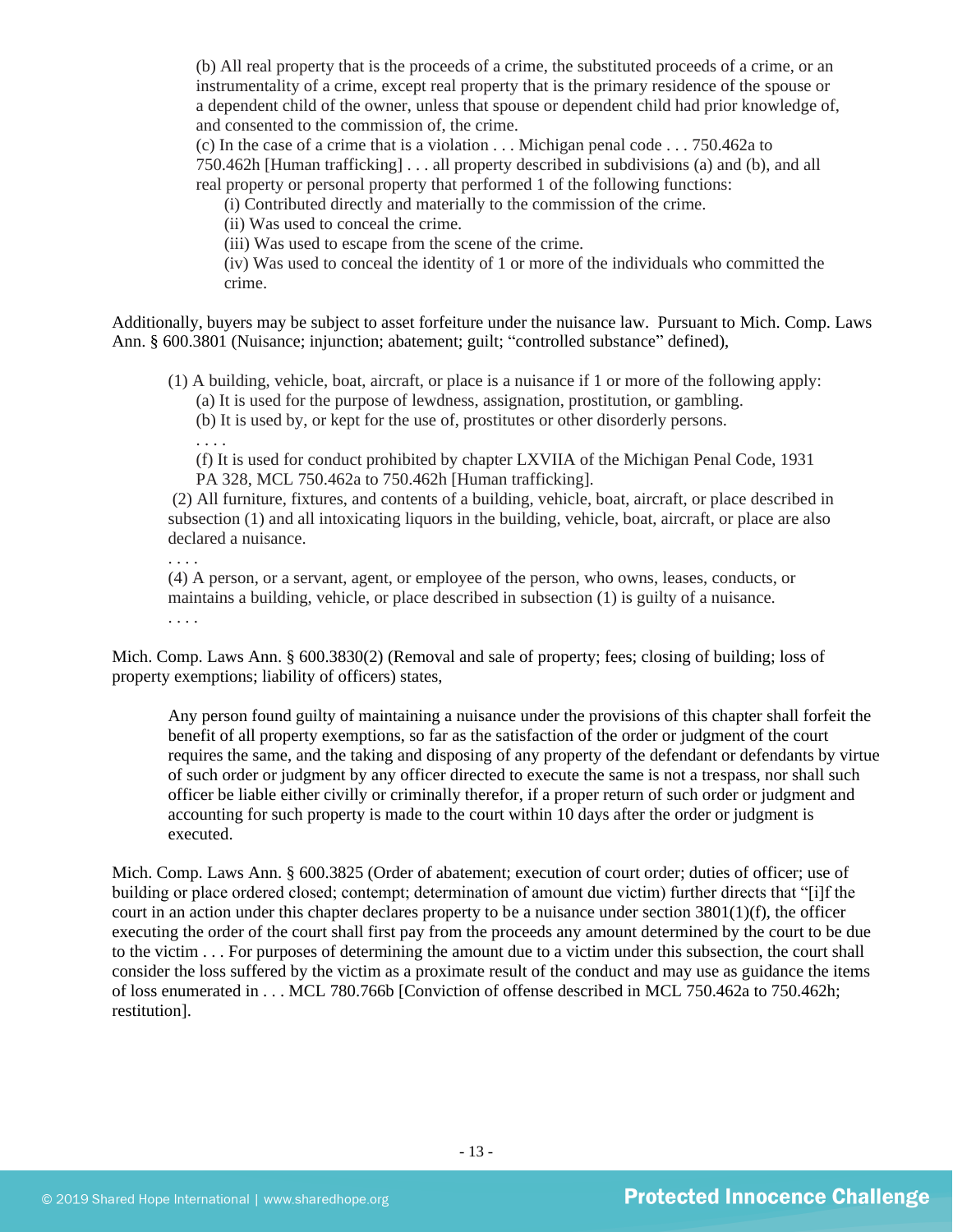*2.9 Buying and possessing child sexual abuse material (CSAM) carries penalties as high as similar federal offenses.*

Mich. Comp. Laws Ann. § 750.145c(4)<sup>22</sup> (Definitions; child sexually abusive activity or material; penalties) states, with certain exceptions,

A person who knowingly possesses or knowingly seeks and accesses any child sexually abusive material is guilty of a felony punishable as follows:

(a) Except as provided in subdivision (b), by imprisonment for not more than 4 years or a fine of not more than \$10,000.00, or both, if that person knows, has reason to know, or should reasonably be expected to know the child is a child or that the child sexually abusive material includes a child or that the depiction constituting the child sexually abusive material appears to include a child, or that person has not taken reasonable precautions to determine the age of the child.

(b) If both of the following apply, by imprisonment for not more than 10 years or a fine of not more than \$ 50,000, or both:

(i) The child sexually abusive material depicts a prepubescent child or a child less than 12 years of age, depicts sadomasochistic abuse or bestiality, or includes more than 100 images of child sexually abusive material.

(ii) The person knows, has reason to know, or should reasonably be expected to know that the depicted child is a child or that the sexually abusive material includes a child or that the depiction constituting the child sexually abusive material appears to include a child, or the person has not taken reasonable precautions to determine the age of the depicted child.

In comparison, a federal conviction for possession of child sexual abuse material  $(CSAM)^{23}$  is generally punishable by imprisonment for  $5-20$  years and a fine not to exceed \$250,000.<sup>24</sup> Subsequent convictions, however, are punishable by imprisonment up to 40 years and a fine not to exceed \$250,000.<sup>25</sup>

- 2.9.1 Recommendation: Amend Mich. Comp. Laws Ann. § 750.145c(4) (Definitions; child sexually abusive activity or material; penalties) to impose a more substantial base penalty that reflects the seriousness of the offense.
- *2.10 Convicted buyers of commercial sex acts with minors are required to register as sex offenders.*

Mich. Comp. Laws Ann. § 28.723 (Individuals required to be registered) provides that, among others, persons convicted of a listed offense "who are domiciled or temporarily reside in this state or who work with or without

<sup>22</sup> *See supra* note [6.](#page-1-0)

<sup>&</sup>lt;sup>23</sup> 18 U.S.C. §§ 2252(a)(2), (a)(4) (Certain activities relating to material involving the sexual exploitation of minors),  $2252A(a)(2)$ –(3) (Certain activities relating to material constituting or containing child pornography), 1466A(a), (b) (Obscene visual representations of the sexual abuse of children).

<sup>&</sup>lt;sup>24</sup> 18 U.S.C. §§ 2252(b) (stating that a conviction under subsection (a)(2) is punishable by imprisonment for 5–20 years and a fine, while a conviction under subsection  $(a)(4)$  is punishable by imprisonment up to 10 years, a fine, or both),  $2252A(b)(1)$  (a conviction is punishable by imprisonment for  $5-20$  years and a fine),  $1466A(a)$ , (b) (stating that a conviction under subsection (a) is "subject to the penalties provided in section  $2252A(b)(1)$ ," imprisonment for 5–20 years and a fine, while a conviction under subsection (b) is "subject to the penalties provided in section  $2252A(b)(2)$ ," imprisonment up to 10 years, a fine, or both); *see also* 18 U.S.C. §§ 3559(a)(1) (classifying all of the above listed offenses as felonies), 3571(b)(3) (providing a fine up to \$250,000 for any felony conviction).

<sup>&</sup>lt;sup>25</sup> 18 U.S.C. §§ 2252(b) (stating if a person has a prior conviction under subsection (a)(2), or a list of other statutes, a conviction is punishable by a fine and imprisonment for 15–40 years, but if a person has a prior conviction under subsection (a)(4), or a list of other statutes, a conviction is punishable by a fine and imprisonment for 10–20 years),  $2252A(b)(1)$  (stating if a person has a prior conviction under subsection (a)(2), (a)(3), or a list of other statutes, a conviction is punishable by a fine and imprisonment for 15–40 years), 1466A(a), (b) (stating that the penalty scheme for section 2252A(b) applies); *see also* 18 U.S.C. §§ 3559(a)(1) (classifying all of the above listed offenses as felonies), 3571(b)(3) (providing a fine up to \$250,000 for any felony conviction).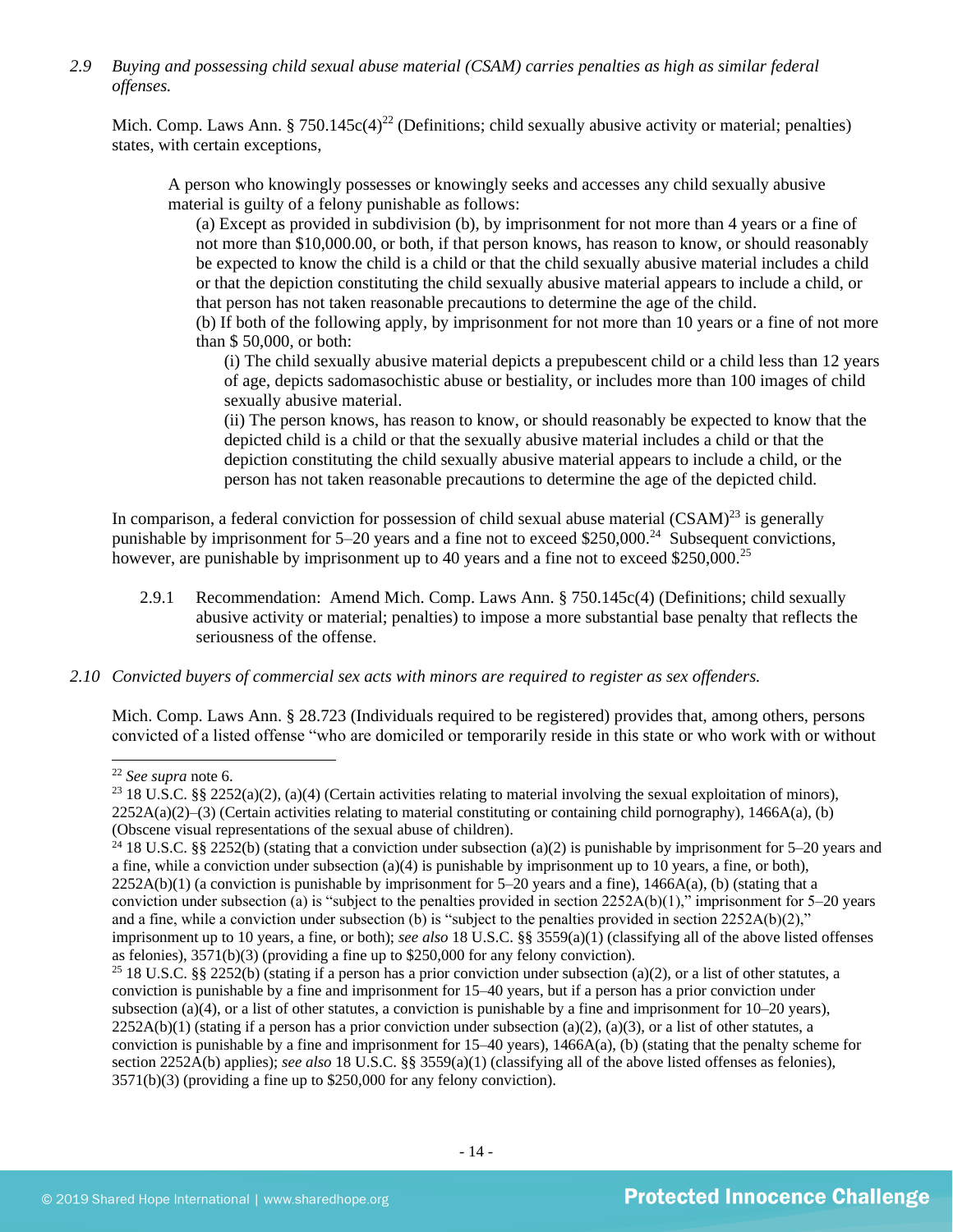compensation or are students in this state are required to be registered under this act." Mich. Comp. Laws Ann. § 28.723(1). "Listed offense" is defined as "a tier I, tier II, or tier III offense." Mich. Comp. Laws Ann. § 28.722(j) (Definitions). Under Mich. Comp. Laws Ann. § 28.722(s), a "Tier I offense" is defined as,

1 or more of the following:

(i) A violation of section 145c(4) [Definitions; child sexually abusive activity or material; penalties] of the Michigan penal code, 1931 PA 328, MCL 750.145c.

. . . .

(iv) A violation of section 449a(2) of the Michigan Penal Code, 18 1931 PA 328, MCL 750.449A [Engaging services for purpose of prostitution, lewdness, or assignation; engaging services with person less than 18 years of age for purpose of prostitution, lewdness, or assignation; penalty] . . . .

(x) An offense substantially similar to an offense described in subparagraphs (i) to (viii) under a law of the United States that is specifically enumerated in 42 USC 16911, under a law of any state or any country, or under tribal or military law.

Mich. Comp. Laws Ann. § 28.722(u) provides that Tier II offenses include,

1 or more of the following:

(i) A violation of section 145a [Accosting, enticing or soliciting child for immoral purpose] of the Michigan penal code, 1931 PA 328, MCL 750.145a.

(ii) A violation of section 145b [Accosting, enticing or soliciting child for immoral purpose; prior conviction; penalty] of the Michigan penal code, 1931 PA 328, MCL 750.145b.

. . . .

(iv) A violation of section 145d(1)(a) [Use of Internet or computer system; prohibited communication] of the Michigan penal code, 1931 PA 328, MCL 750.145d, except for a violation arising out of a violation of section 157c of the Michigan penal code, 1931 PA 328, MCL 750.157c.

. . . .

(vii) A violation of section 462e(a) of the Michigan Penal Code, 1931 PA 328, MCL 750.462e [Forced labor or services; prohibited conduct as relates to age of minor].

(viii) A violation of section 448 [Soliciting, accosting, or inviting to commit prostitution or immoral act; crime] of the Michigan penal code, 1931 PA 328, MCL 750.448, if the victim is a minor.

. . . .

. . . .

(x) A violation of section 520c [Criminal sexual conduct in the second degree; felony], [or] 520e [Criminal sexual conduct in the fourth degree; misdemeanor] . . . of the Michigan penal code, 1931 PA 328, MCL 750.520c, 750.520e . . . committed against an individual 13 years of age or older but less than 18 years of age.

(xii) An attempt or conspiracy to commit an offense described in subparagraphs (i) to (xi). (xiii) An offense substantially similar to an offense described in subparagraphs (i) to (xi) under a law of the United States that is specifically enumerated in 42 USC 16911, under a law of any state or any country, or under tribal or military law.

Lastly Mich. Comp. Laws Ann. § 28.722(w) defines a "Tier III offense" as,

1 or more of the following:

. . . .

(iv) A violation of section 520b [Criminal sexual conduct in the first degree; felony], [or] 520d [Criminal sexual conduct in the third degree; felony] . . . of the Michigan penal code, 1931 PA 328, MCL 750.520b, 750.520d . . . . This subparagraph does not apply if the court determines that the victim consented to the conduct constituting the violation, that the victim was at least 13 years of age but less than 16 years of age at the time of the offense, and that the individual is not more than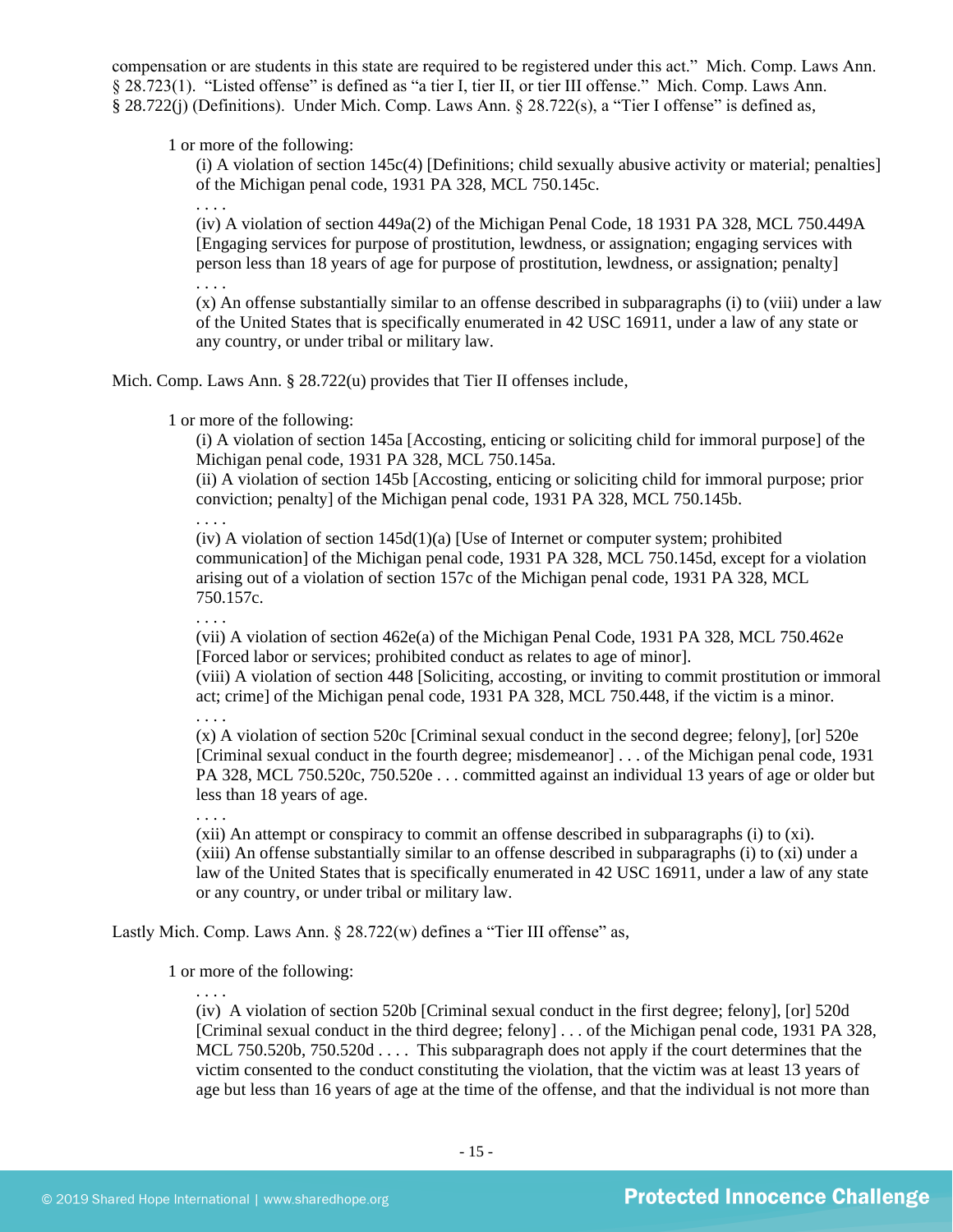4 years older than the victim.

(v) A violation of section 520c [Criminal sexual conduct in the second degree; felony] . . . of the Michigan penal code, 1931 PA 328, MCL 750.520c . . . committed against an individual less than 13 years of age.

(vi) A violation of section 520e [Criminal sexual conduct in the fourth degree; misdemeanor] of the Michigan penal code, 1931 PA 328, MCL 750.520e, committed by an individual 17 years of age or older against an individual less than 13 years of age.

(vii) An attempt or conspiracy to commit an offense described in subparagraphs (i) to (vi).

(viii) An offense substantially similar to an offense described in subparagraphs (i) to (vii) under a law of the United States that is specifically enumerated in 42 USC 16911, under a law of any state or any country, or under tribal or military law.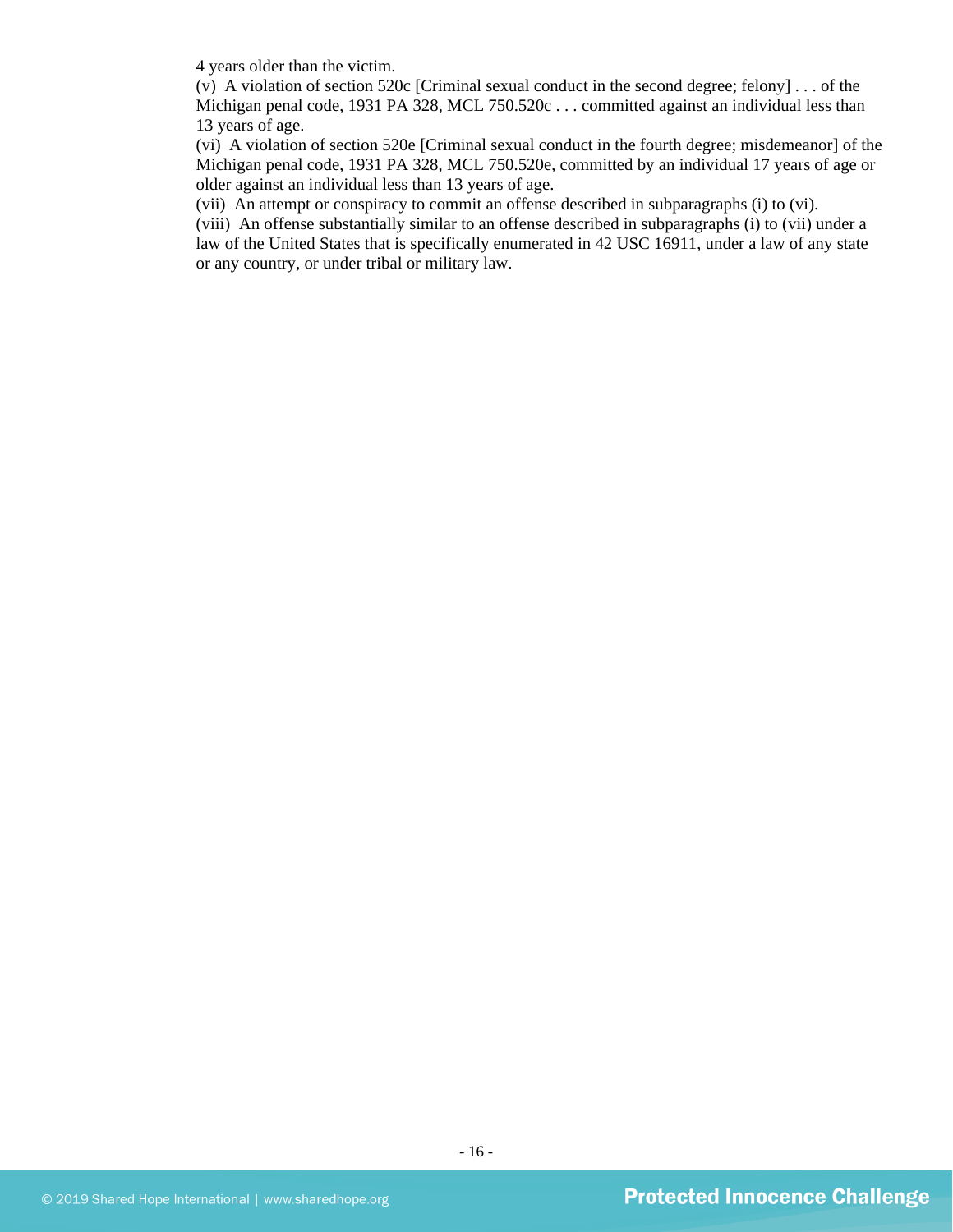#### **FRAMEWORK ISSUE 3: CRIMINAL PROVISIONS FOR TRAFFICKERS**

#### *Legal Components:*

- *3.1 Penalties for trafficking a child for sexual exploitation are as high as federal penalties.*
- *3.2 Creating and distributing child sexual abuse material (CSAM) carries penalties as high as similar federal offenses.*
- *3.3 Using the Internet or electronic communications to lure, entice, recruit or sell commercial sex acts with a minor is a separate crime or results in an enhanced penalty for traffickers.*
- *3.4 Financial penalties for traffickers, including asset forfeiture, are sufficiently high.*
- *3.5 Convicted traffickers are required to register as sex offenders.*
- *3.6 Laws relating to parental custody and termination of parental rights include sex trafficking or commercial sexual exploitation of children (CSEC) offenses as grounds for sole custody or termination in order to prevent traffickers from exploiting their parental rights as a form of control.*

*\_\_\_\_\_\_\_\_\_\_\_\_\_\_\_\_\_\_\_\_\_\_\_\_\_\_\_\_\_\_\_\_\_\_\_\_\_\_\_\_\_\_\_\_\_\_\_\_\_\_\_\_\_\_\_\_\_\_\_\_\_\_\_\_\_\_\_\_\_\_\_\_\_\_\_\_\_\_\_\_\_\_\_\_\_\_\_\_\_\_\_\_\_\_*

## *Legal Analysis:*

*3.1 Penalties for trafficking a child for sexual exploitation are as high as federal penalties.* 

Michigan's human trafficking laws applicable to traffickers carry significant penalties. A violation of Mich. Comp. Laws Ann. § 750.462e (Forced labor or services; prohibited conduct as relates to age of minor) is a felony punishable by a sentence of imprisonment up to 20 years, a fine of up to \$20,000, or both.<sup>26</sup> Mich. Comp. Laws Ann. § 750.462f(2) (Violation of MCL 750.462b, 750.462c, and 750.462d; violation of MCL 750.462e; attempting, conspiring, or soliciting another to violate chapter; violation of law arising out of same transaction; consecutive terms; restitution). To the extent that a violation of Mich. Comp. Laws Ann. § 750.462e "involves kidnapping or an attempt to kidnap," Mich. Comp. Laws Ann. § 750.462f(d) provides that a trafficker may receive a sentence of imprisonment "for life or any term of years."

Traffickers also may be prosecuted under Michigan's CSEC laws. A trafficker convicted of violating Mich. Comp. Laws Ann. § 750.13 (Taking or enticing away minor under sixteen years; violation as felony; penalty) is guilty of a felony punishable by imprisonment up to 10 years.<sup>27</sup> Mich. Comp. Laws Ann. § 750.13.

A trafficker convicted of violating Mich. Comp. Laws Ann. § 750.145c(2) (Definitions; child sexually abusive activity or material; penalties) will receive a sentence of imprisonment up to 20 years, a fine up to \$100,000, or both.<sup>28</sup> Mich. Comp. Laws Ann. § 750.145c(2).

A trafficker could be charged with money laundering under Mich. Comp. Laws Ann. § 750.411k (Proceeds of criminal offense), which states,

(1) A person shall not knowingly receive or acquire a monetary instrument or other property that constitutes the proceeds or substituted proceeds of a specified criminal offense with prior actual knowledge of both of the following:

(a) The monetary instrument or other property represents the proceeds or substituted proceeds of a criminal offense.

(b) The receipt or acquisition of the proceeds or substituted proceeds meets 1 or more of the following criteria:

<sup>26</sup> *See supra* Component 1.1 for the substantive provisions of Mich. Comp. Laws Ann. § 750.462e; *see infra* Appendix A for further discussion of sentencing guidelines.

<sup>27</sup> *See supra* Component 1.2 for the substantive provisions of Mich. Comp. Laws Ann. § 750.13.

<sup>28</sup> *See supra* Component 1.2 for the substantive provisions of Mich. Comp. Laws Ann. § 750.145c.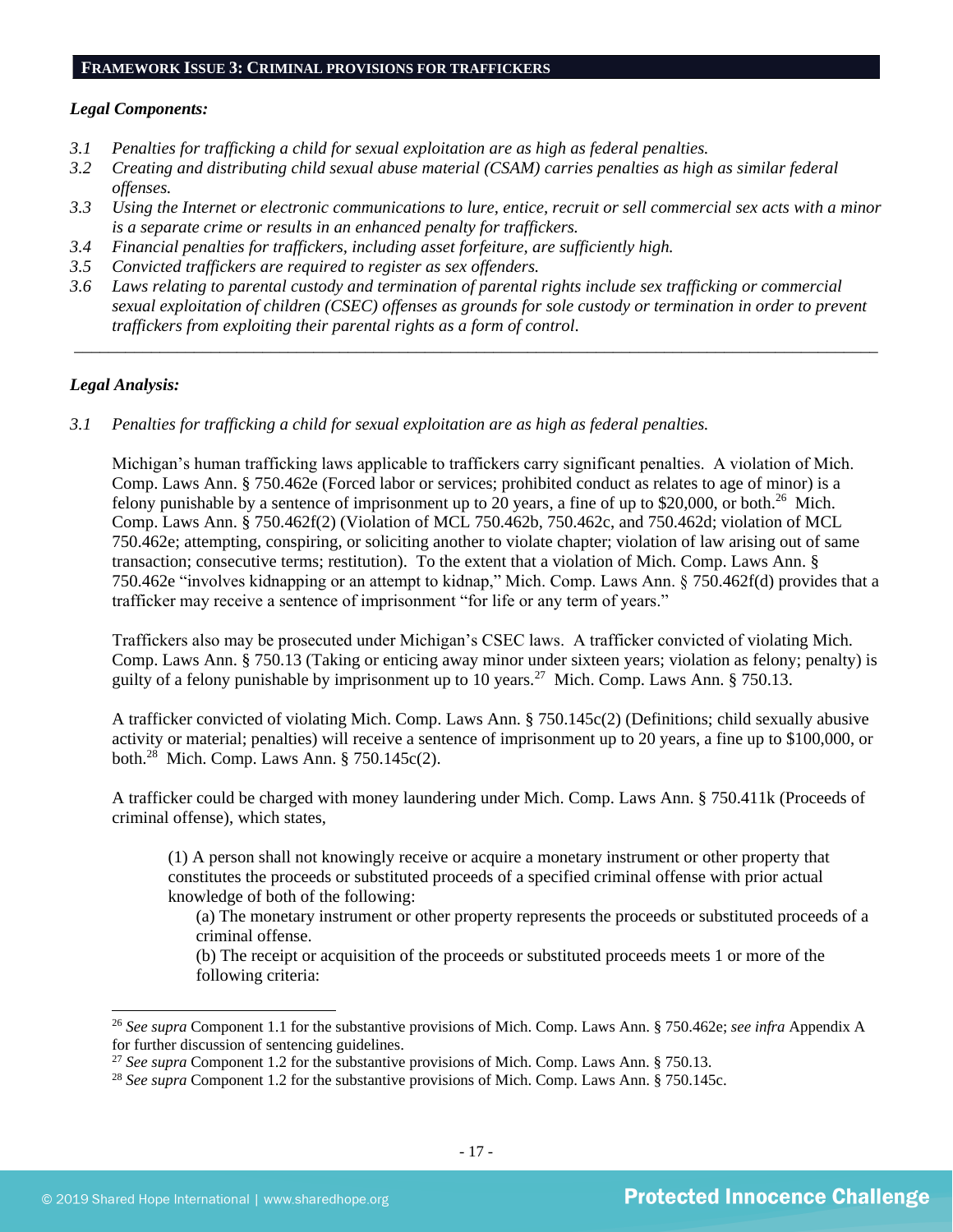(i) It will aid that person or another person in promoting or carrying on the criminal offense from which the proceeds or substituted proceeds were derived or any other criminal offense. (ii) It is designed, in whole or in part, to conceal or disguise the nature, location, source, ownership, or control of the proceeds or substituted proceeds of the specified criminal offense or to avoid a transaction reporting requirement under state or federal law.

(2) A person shall not knowingly conduct, attempt to conduct, or participate in conducting or attempting to conduct a financial transaction involving a monetary instrument or other property that constitutes the proceeds or substituted proceeds of a specified criminal offense with prior actual knowledge of both of the following:

(a) The monetary instrument or other property represents the proceeds or substituted proceeds of a criminal offense.

(b) The financial transaction meets 1 or more of the following criteria:

(i) It will aid that person or another person in promoting or carrying on the criminal offense from which the proceeds or substituted proceeds were derived or any other criminal offense. (ii) It is designed, in whole or in part, to conceal or disguise the nature, location, source, ownership, or control of the proceeds or substituted proceeds of the specified criminal offense, or to avoid a transaction reporting requirement under state or federal law.

First-degree money laundering is a felony punishable by imprisonment up to 20 years, a fine up to \$500,000 "or twice the value of the proceeds or substituted proceeds of the specified criminal offense involved in the violation, whichever is greater," or both imprisonment and a fine. Mich. Comp. Laws Ann. § 750.411o(2) (First-degree money laundering). First-degree money laundering occurs, pursuant to Mich. Comp. Laws Ann. § 750.411o(1), if all of the following circumstances exist:

(a) The value of the proceeds or substituted proceeds of the specified criminal offense involved in the violation is  $$10,000.00$  or more.<sup>29</sup>

(b) The specified criminal offense involved in the violation is a controlled substance offense, or an attempt, solicitation, or conspiracy to commit a controlled substance offense.

(c) The violation is committed with the intent to do 1 or more of the following:

(i) Promote the commission of the criminal offense from which the proceeds or substituted proceeds were derived or any other criminal offense.

(ii) Conceal or disguise the nature, location, source, ownership, or control of the proceeds or substituted proceeds of the specified criminal offense or avoid a transaction reporting requirement under state or federal law.

Second-degree money laundering is a felony punishable by imprisonment up to 10 years, a fine up to \$100,000 "or twice the value of the proceeds or substituted proceeds of the specified criminal offense involved in the violation, whichever is greater," or both imprisonment and a fine. Mich. Comp. Laws Ann. § 750.411n(2) (Second-degree money laundering). Second-degree money laundering occurs, pursuant to Mich. Comp. Laws Ann. § 750.411n(1), if the amount involved is greater than \$10,000 and one of the following circumstances exists:

(a) The specified criminal offense involved in the violation is a controlled substance offense, or an attempt, solicitation, or conspiracy to commit a controlled substance offense.

(b) The violation is committed with the intent to do 1 or more of the following:

(i) Promote the commission of the criminal offense from which the proceeds or substituted proceeds were derived or any other criminal offense.

(ii) Conceal or disguise the nature, location, source, ownership, or control of the proceeds or substituted proceeds of the specified criminal offense or avoid a transaction reporting requirement

 $^{29}$  The \$10,000 threshold for the entire money laundering section can be aggregated over 30 calendar days. Mich. Comp. Laws Ann. §§ 750.411o(3), 750.411n(3), 750.411m(3).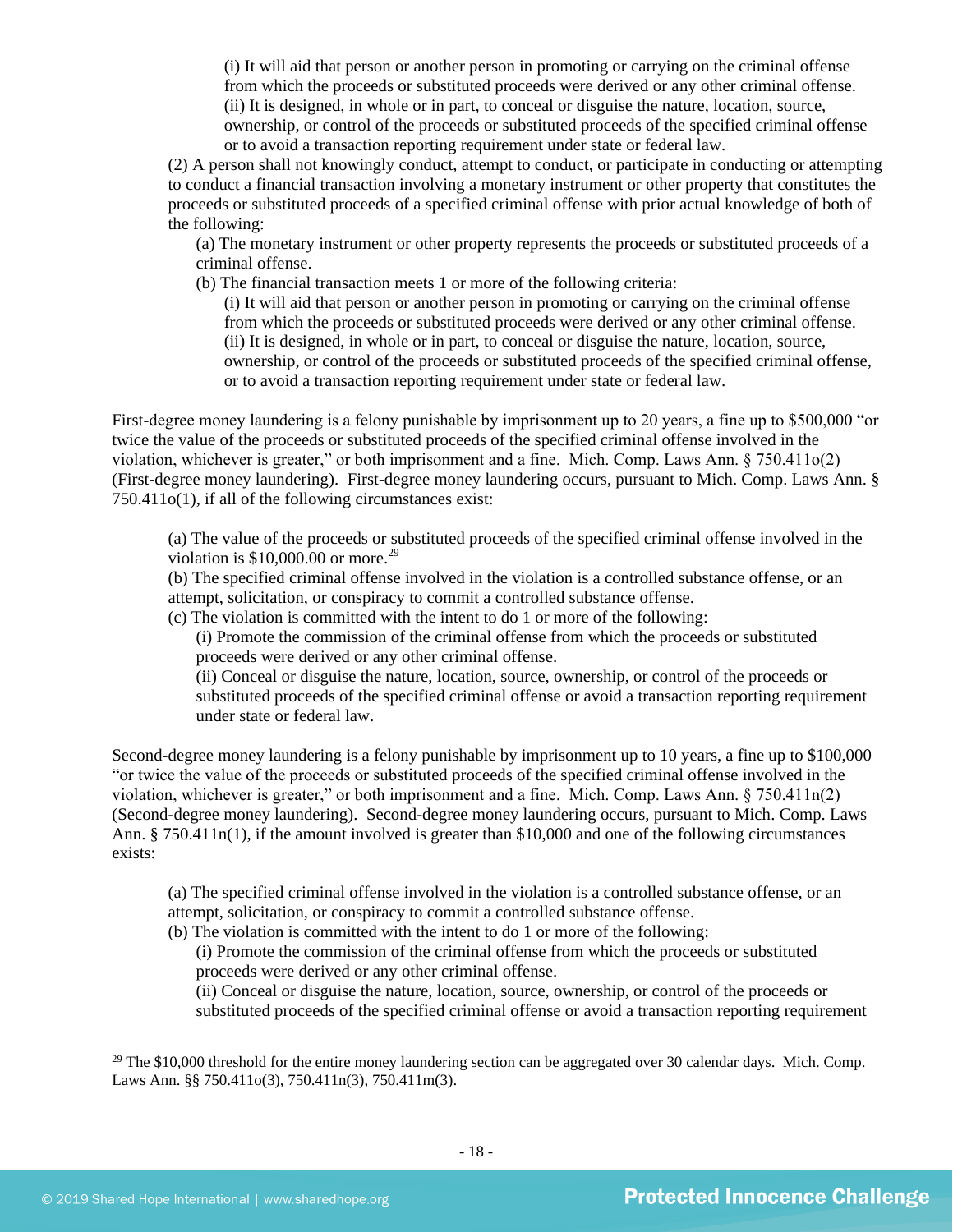under state or federal law.

Third-degree money laundering is a felony punishable by imprisonment up to 5 years, a fine up to \$50,000 "or twice the value of the proceeds or substituted proceeds of the specified criminal offense involved in the violation, whichever is greater," or both imprisonment and a fine. Mich. Comp. Laws Ann. § 750.411m(2) (Third-degree money laundering). Third-degree money laundering occurs, pursuant to Mich. Comp. Laws Ann. § 750.411m(1), if one of the following circumstances exists:

(a) The value of the proceeds or substituted proceeds of the specified criminal offense involved in the violation is \$10,000.00 or more.

(b) The specified criminal offense involved in the violation is a controlled substance offense, or an attempt, solicitation, or conspiracy to commit a controlled substance offense.

(c) The violation is committed with the intent to do 1 or more of the following:

(i) Promote the commission of the criminal offense from which the proceeds or substituted proceeds were derived or any other criminal offense.

(ii) Conceal or disguise the nature, location, source, ownership, or control of the proceeds or substituted proceeds of the specified criminal offense or avoid a transaction reporting requirement under state or federal law.

Fourth-degree money laundering is a misdemeanor punishable by imprisonment up to 2 years, a fine up to \$10,000 "or twice the value of the proceeds or substituted proceeds of the specified criminal offense involved in the violation, whichever is greater," or both imprisonment and a fine. Mich. Comp. Laws Ann. § 750.411l (Fourth-degree money laundering).

In comparison, if the victim is under the age of 14, a conviction under the Trafficking Victims Protection Act (TVPA) for child sex trafficking is punishable by 15 years to life imprisonment and a fine not to exceed \$250,000. 18 U.S.C. §§ 1591(b)(1), 3559(a)(1), 3571(b)(3). If the victim is between the ages of 14–17, a conviction is punishable by 10 years to life imprisonment and a fine not to exceed \$250,000. 18 U.S.C. §§ 1591(b)(2), 3559(a)(1), 3571(b)(3). A conviction is punishable by mandatory life imprisonment, however, if the trafficker has a prior conviction for a federal sex offense<sup>30</sup> against a minor. 18 U.S.C. § 3559(e)(1).

*3.2 Creating and distributing child sexual abuse material (CSAM) carries penalties as high as similar federal offenses.*

Mich. Comp. Laws Ann. § 750.145c(2), (3) (Definitions; child sexually abusive activity or material; penalties) prohibits the creation and distribution of child sexual abuse material (CSAM).<sup>31</sup> A trafficker who is convicted of violating Mich. Comp. Laws Ann. § 750.145c(2) for creating CSAM may receive imprisonment up to 20 years, a fine up to \$100,000, or both, if the trafficker "knows, has reason to know, or should reasonably be expected to know that the child is a child or that the child sexually abusive material includes a child or that the depiction constituting the child sexually abusive material appears to include a child, or that person has not taken reasonable precautions to determine the age of the child." Mich. Comp. Laws Ann. § 750.145c(2). A trafficker convicted of violating Mich. Comp. Laws Ann. § 750.145c(3) for distributing CSAM is guilty of a felony punishable by imprisonment up to 7 years, a fine not to exceed \$50,000, or both. Mich. Comp. Laws Ann. § 750.145c(3).

In comparison, if the victim is under the age of 14, a conviction under the TVPA for child sex trafficking is punishable by 15 years to life imprisonment and a fine not to exceed \$250,000. 18 U.S.C. §§ 1591(b)(1),  $3559(a)(1)$ ,  $3571(b)(3)$ . If the victim is between the ages of  $14-17$ , a conviction is punishable by 10 years to life imprisonment and a fine not to exceed \$250,000. 18 U.S.C. §§ 1591(b)(2), 3559(a)(1), 3571(b)(3). A

<sup>30</sup> *See supra* note [11.](#page-8-0) 

<sup>31</sup> *See supra* Component 1.2 for the substantive provisions of Mich. Comp. Laws Ann. § 750.145c(2), (3).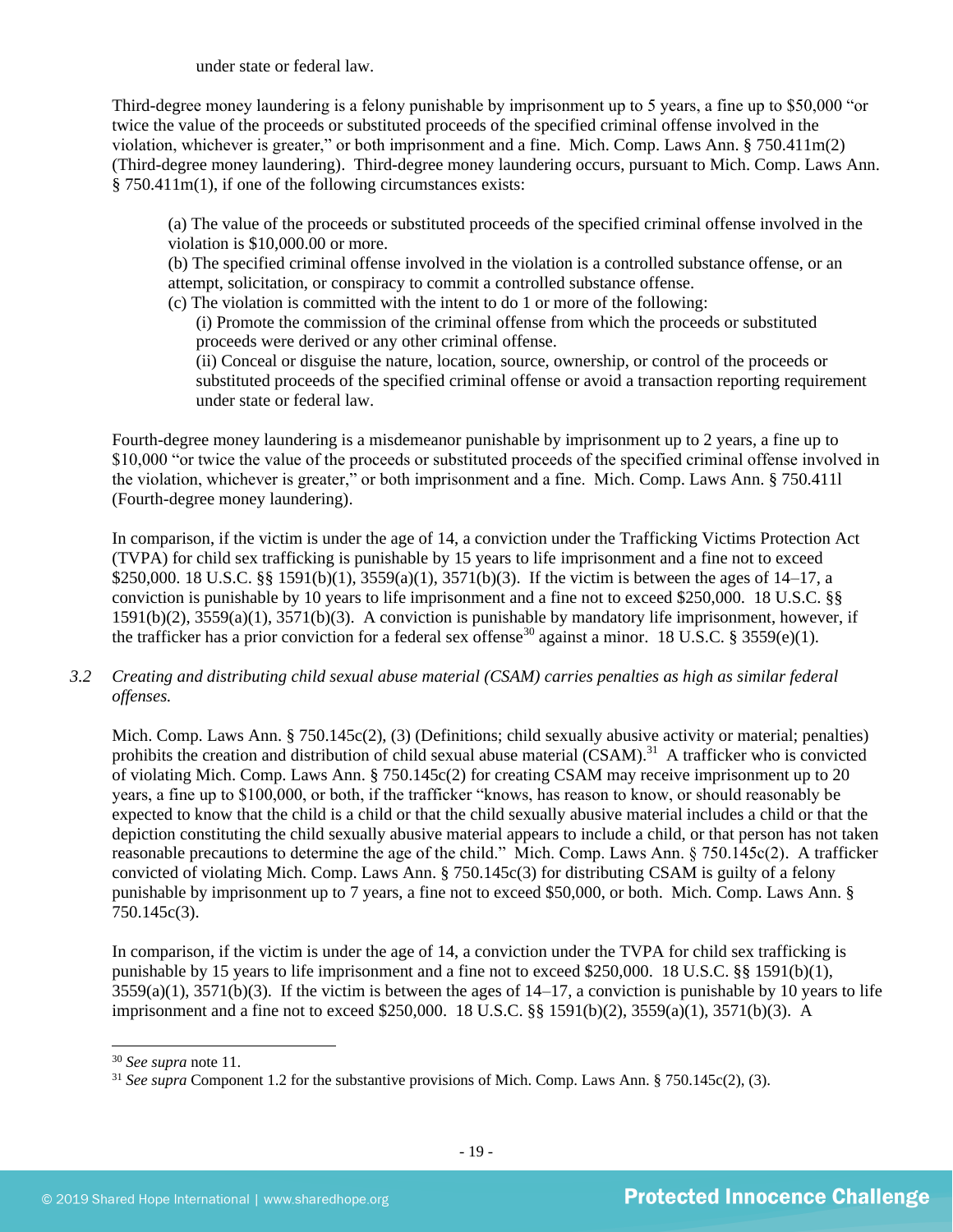conviction is punishable by mandatory life imprisonment, however, if the trafficker has a prior conviction for a federal sex offense<sup>32</sup> against a minor. 18 U.S.C. § 3559(e)(1). Additionally, a federal conviction for distribution of  $CSAM^{33}$  is generally punishable by imprisonment for 5–20 years and a fine not to exceed \$250,000.<sup>34</sup> Subsequent convictions, however, are punishable by imprisonment up to 40 years and a fine not to exceed \$250,000.<sup>35</sup>

*3.3 Using the Internet or electronic communications to lure, entice, recruit or sell commercial sex acts with a minor is a separate crime or results in an enhanced penalty for traffickers.*

Michigan does not expressly criminalize the use of the Internet to lure, entice, recruit, or purchase commercial sex acts with a minor; however, the use of the Internet to communicate with a minor while intending to commit, or attempting to commit, a violation of specified sexual offense laws is illegal under Mich. Comp. Laws Ann. § 750.145d(1)(a) (Use of Internet or computer system; prohibited communication), which states,

A person shall not use the internet or a computer,  $36$  computer program,  $37$  computer network,  $38$  or computer system<sup>39</sup> to communicate with any person for the purpose of doing any of the following: (a) Committing, attempting to commit, conspiring to commit, or soliciting another person to commit conduct proscribed under section 145a [Accosting, enticing or soliciting child for immoral purpose], 145c [Definitions; child sexually abusive activity or material; penalties] . . . 520b [Criminal sexual conduct in the first degree; felony], 520c [Criminal sexual conduct in the second degree; felony], 520d [Criminal sexual conduct in the third degree; felony], [or] 520e [Criminal sexual conduct in the fourth degree; misdemeanor] . . . in which the victim or intended victim is a minor or is believed by that person to be a minor.

The penalty for violating Mich. Comp. Laws Ann. § 750.145d(1)(a) depends on the penalty applicable to the underlying offense, the purpose for which the defendant solicited the minor. Mich. Comp. Laws Ann.  $§ 750.145d(2).^{40}$ 

## *3.4 Financial penalties for traffickers, including asset forfeiture, are sufficiently high.*

Traffickers may receive fines in the following amounts: up to \$4,000 for a first violation of Mich. Comp. Laws Ann. § 750.145a (Accosting, enticing or soliciting child for immoral purpose), up to \$10,000 for a second

section 2252A(b)(2)," imprisonment up to 10 years, a fine, or both); *see also* 18 U.S.C. §§ 3559(a)(1) (classifying all of the above listed offenses as felonies), 3571(b)(3) (providing a fine up to \$250,000 for any felony conviction).

<sup>32</sup> *See supra* note [11.](#page-8-0) 

 $33\,18$  U.S.C. §§ 2252(a)(1), (a)(2), (a)(3) (Certain activities relating to material involving the sexual exploitation of minors),  $2252A(a)(2)$ ,  $(a)(3)$  (Certain activities relating to material constituting or containing child pornography), 1466A(a) (Obscene visual representations of the sexual abuse of children).

 $34\,18$  U.S.C. §§ 2252(b) (stating that a conviction under subsection (a)(1), (a)(2), or (a)(3) is punishable by imprisonment for 5–20 years and a fine),  $2252A(b)(1)$  (a conviction is punishable by imprisonment for 5–20 years and a fine),  $1466A(a)$ , (b) (stating that a conviction under subsection (a) is "subject to the penalties provided in section  $2252A(b)(1)$ ," imprisonment for 5–20 years and a fine, while a conviction under subsection (b) is "subject to the penalties provided in

<sup>&</sup>lt;sup>35</sup> 18 U.S.C. §§ 2252(b) (stating if a person has a prior conviction under subsection (a)(1), (a)(2), or (a)(3) or a list of other statutes, a conviction is punishable by a fine and imprisonment for  $15-40$  years),  $2252A(b)(1)$  (stating if a person has a prior conviction under subsection (a)(2), (a)(3), or a list of other statutes, a conviction is punishable by a fine and imprisonment for 15–40 years), 1466A(a), (b) (stating that the penalty scheme for section 2252A(b) applies); *see also* 18 U.S.C. §§ 3559(a)(1) (classifying all of the above listed offenses as felonies),  $3571(b)(3)$  (providing a fine up to \$250,000 for any felony conviction).

<sup>36</sup> *See supra* note [14](#page-8-1) for the definition of "computer."

<sup>&</sup>lt;sup>37</sup> See supra note [15](#page-8-2) for the definition of "computer program."

<sup>&</sup>lt;sup>38</sup> See supra note [16](#page-8-3) for the definition of "computer network."

<sup>&</sup>lt;sup>39</sup> *See supra* note [17](#page-8-4) for the definition of "computer system."

<sup>40</sup> *See supra* note [18](#page-9-0) for penalty scheme under Mich. Comp. Laws Ann. § 750.145d(2).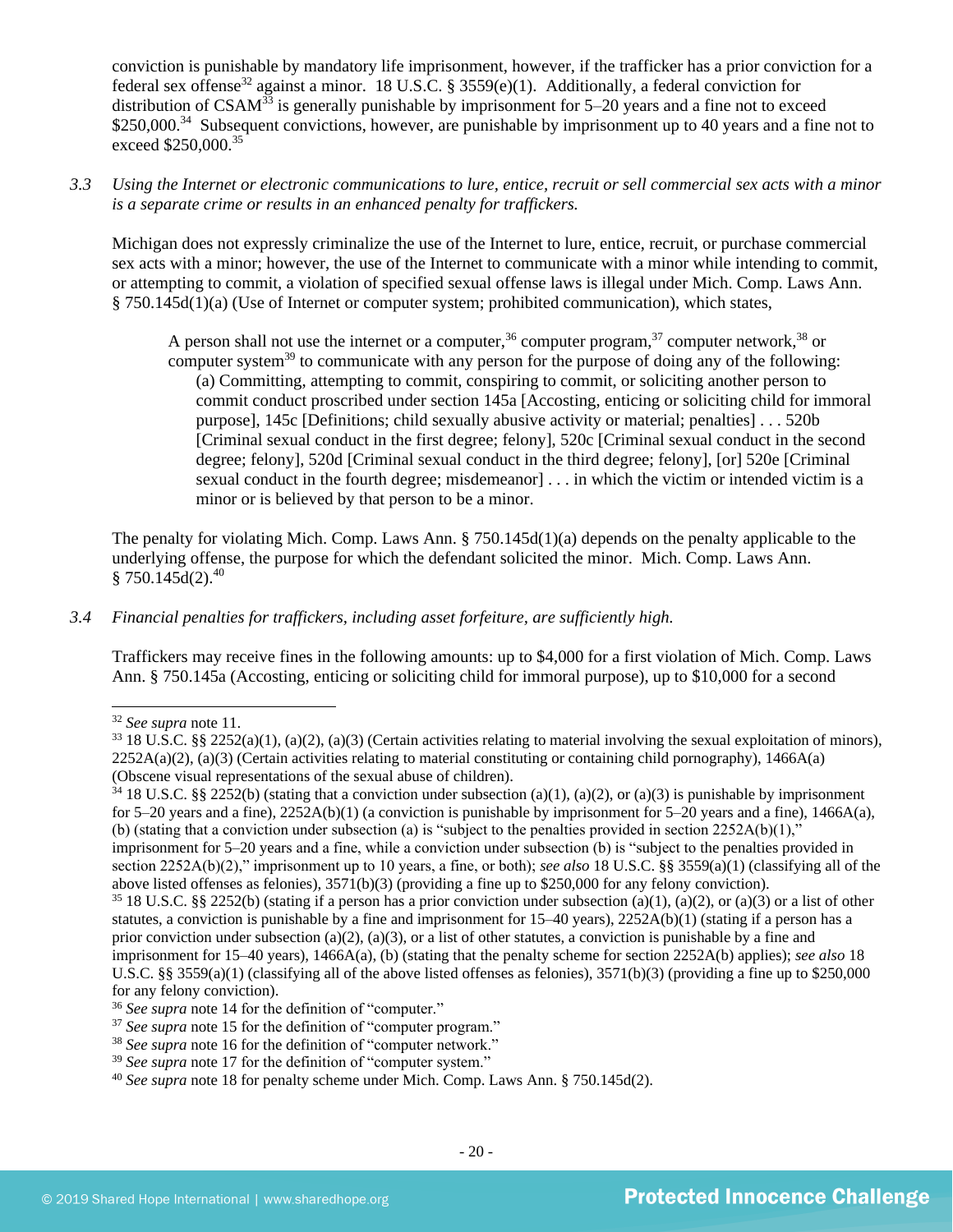violation under Mich. Comp. Laws Ann. § 750.145b (Accosting, enticing or soliciting child for immoral purpose; prior conviction; penalty), up to \$100,000 for violating subsection (2) and up to \$50,000 for violating subsection (3) of Mich. Comp. Laws Ann. § 750.145c (Definitions; child sexually abusive activity or material; penalties). Mich. Comp. Laws Ann. §§ 750.145a, 750.145b(1), 750.145c(2), 750.145c(3), 750.159j(1). Additionally, traffickers may receive fines up to \$5,000–\$20,000 for violations of Mich. Comp. Laws Ann. § 750.145d (Use of internet or computer system; prohibited communication), and up to \$20,000 for violations of Mich. Comp. Laws Ann. § 750.462e (Forced labor or services; prohibited conduct with regard to age of minor). Mich. Comp. Laws Ann. §§ 750.145d(2)(a)–(f), 750.462f(2).

Mich. Comp. Laws Ann. § 780.766b (Conviction of offense described in MCL 750.462a to 750.462h; restitution) provides for mandatory restitution and states,

When sentencing a defendant convicted of an offense described in chapter LXVIIA [Human trafficking] . . . the court shall order restitution for the full amount of loss suffered by the victim. In addition to restitution ordered under section 16 [§ 780.766],<sup>41</sup> the court may order the defendant to pay all of the following:

(a) Lost income, calculated by whichever of the following methods results in the largest amount: (i) The gross amount received by the defendant from or the value to the defendant of the victim's labor or services.

(ii) The value of the victim's labor or services as calculated under the minimum wage law of 1964, 1964 PA 154, MCL 408.381 to 408.398 [repealed], or the federal minimum wage, whichever results in the largest value.

(iii) Income loss as determined under section  $16(4)(c)$ .

(b) The cost of transportation, temporary housing, and child care expenses incurred by the victim because of the offense.

(c) Attorney fees and other costs and expenses incurred by the victim because of the offense, including, but not limited to, costs and expenses relating to assisting the investigation of the offense and for attendance at related court proceedings as follows:

- (i) Wages lost.
- (ii) Child care.
- (iii) Transportation.
- (iv) Parking.
- (d) Any other loss suffered by the victim as a proximate result of the offense.

Mich. Comp. Laws Ann. § 750.462f(6) further provides that "the court may order a person convicted of violating this section to pay restitution to the victim in the manner provided in section 16b of the William Van Regenmorter Crime Victim's Rights Act, 1985 PA 87, MCL 780.766b . . . ."

Traffickers are generally subject to mandatory restitution orders pursuant to Mich. Comp. Laws Ann. § 780.766 ("Victim" defined; order of restitution generally; order of restitution as condition of probation or parole). Mich. Comp. Laws Ann. § 780.766(2) states,

Except as provided in subsection  $(8)$ ,<sup>42</sup> when sentencing a defendant convicted of a crime, the court shall order, in addition to or in lieu of any other penalty authorized by law or in addition to any other penalty required by law, that the defendant make full restitution to any victim of the defendant's course of conduct that gives rise to the conviction or to the victim's estate . . . .

<sup>&</sup>lt;sup>41</sup> See infra for discussion of restitution pursuant to Mich. Comp. Laws Ann. § 780.766(2) ("Victim" defined; restitution; order; condition of probation, parole, or sentence; revocation of probation or parole; petition to modify payment method; lien; enforcement; failure to pay restitution; payment by parent of juvenile; definitions; review; report or petition; compliance; copy of order to department of corrections; disposition of unclaimed restitution; amendment of order; effect of bankruptcy; victim as minor).

<sup>42</sup> *See supra* note [20.](#page-11-0)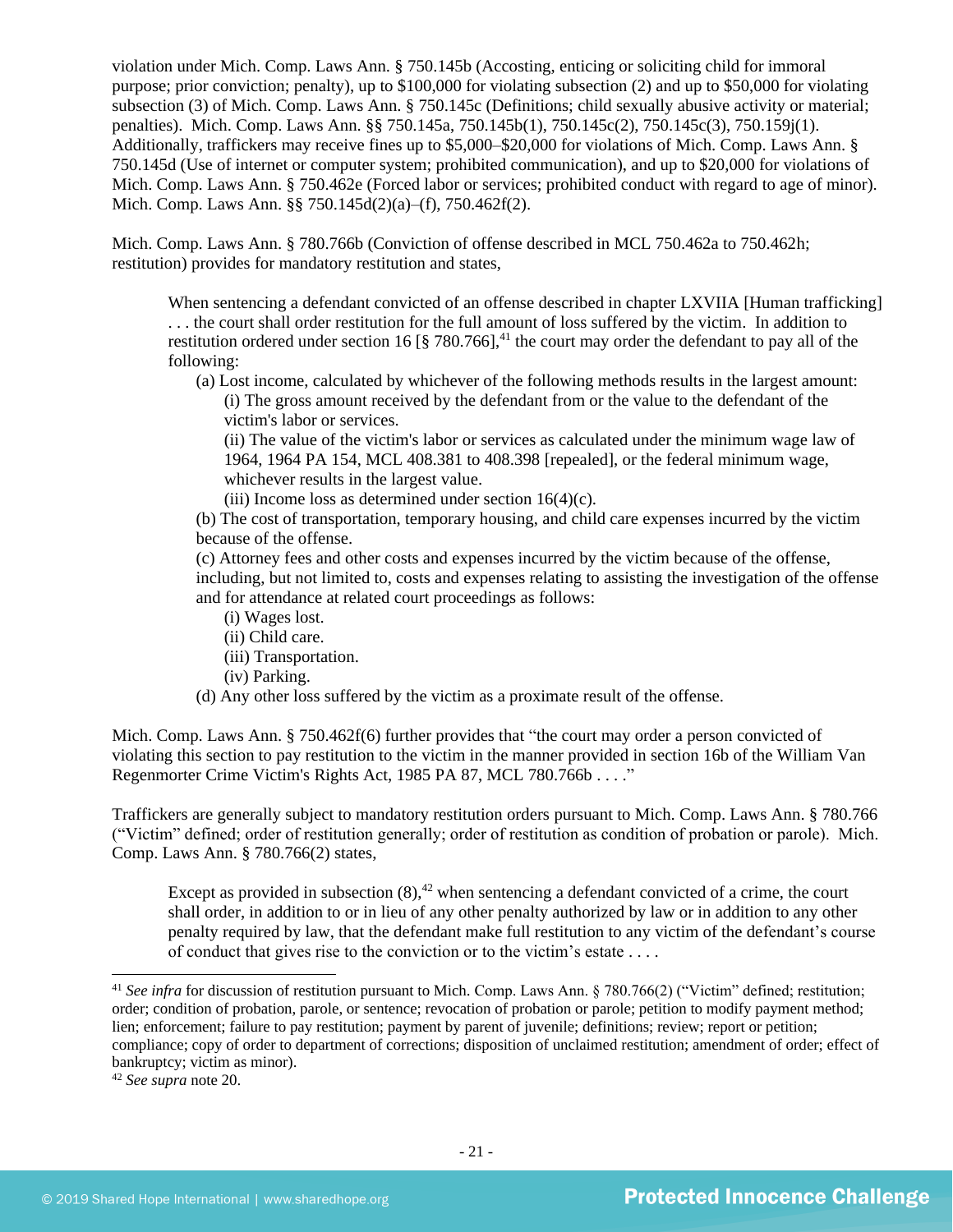Under Mich. Comp. Laws Ann. § 780.766(24),

If the victim is a minor, the order of restitution shall require the defendant to pay to a parent of the victim an amount that is determined to be reasonable for any of the following that are actually incurred or reasonably expected to be incurred by the parent as a result of the crime:

(a) Homemaking and child care expenses.

(b) Income loss not ordered to be paid under subsection (4)(h).

(c) Mileage.

(d) Lodging or housing.

(e) Meals.

(f) Any other cost incurred in exercising the rights of the victim or a parent under this act."

Convicted traffickers face asset forfeiture under Mich. Comp. Laws Ann. § 600.4702(1) (Property subject to seizure and forfeiture; exception; encumbrances; substituted proceeds of crime), which states,

Except as otherwise provided in this section, the following property is subject to seizure by, and forfeiture to, a local unit of government or this state under this chapter:

(a) All personal property that is the proceeds of a crime,<sup>43</sup> the substituted proceeds of a crime, or an instrumentality of a crime.

(b) All real property that is the proceeds of a crime, the substituted proceeds of a crime, or an instrumentality of a crime, except real property that is the primary residence of the spouse or a dependent child of the owner, unless that spouse or dependent child had prior knowledge of, and consented to the commission of, the crime.

(c) In the case of a crime that is a violation . . . Michigan penal code . . . 750.462a to

750.462h [Human trafficking] . . . all property described in subdivisions (a) and (b), and all real property or personal property that performed 1 of the following functions:

(*i*) Contributed directly and materially to the commission of the crime.

(*ii*) Was used to conceal the crime.

(*iii*) Was used to escape from the scene of the crime.

(*iv*) Was used to conceal the identity of 1 or more of the individuals who committed the crime.

Additionally, traffickers may be subject to asset forfeiture under the nuisance law. Pursuant to Mich. Comp. Laws Ann. § 600.3801 (Nuisance; injunction; abatement; guilt; "controlled substance" defined),

(1) A building, vehicle, boat, aircraft, or place is a nuisance if 1 or more of the following apply:

(a) It is used for the purpose of lewdness, assignation, prostitution, or gambling.

(b) It is used by, or kept for the use of, prostitutes or other disorderly persons.

(f) It is used for conduct prohibited by chapter LXVIIA of the Michigan Penal Code, 1931 PA 328, MCL 750.462a to 750.462h [Human trafficking].

(2) All furniture, fixtures, and contents of a building, vehicle, boat, aircraft, or place described in subsection (1) and all intoxicating liquors in the building, vehicle, boat, aircraft, or place are also declared a nuisance.

. . . .

(4) A person, or a servant, agent, or employee of the person, who owns, leases, conducts, or maintains a building, vehicle, or place described in subsection (1) is guilty of a nuisance.

. . . .

Mich. Comp. Laws Ann. § 600.3830(2) (Removal and sale of property; fees; closing of building; loss of

<sup>. . . .</sup>

<sup>43</sup> *See supra* note [21.](#page-11-1)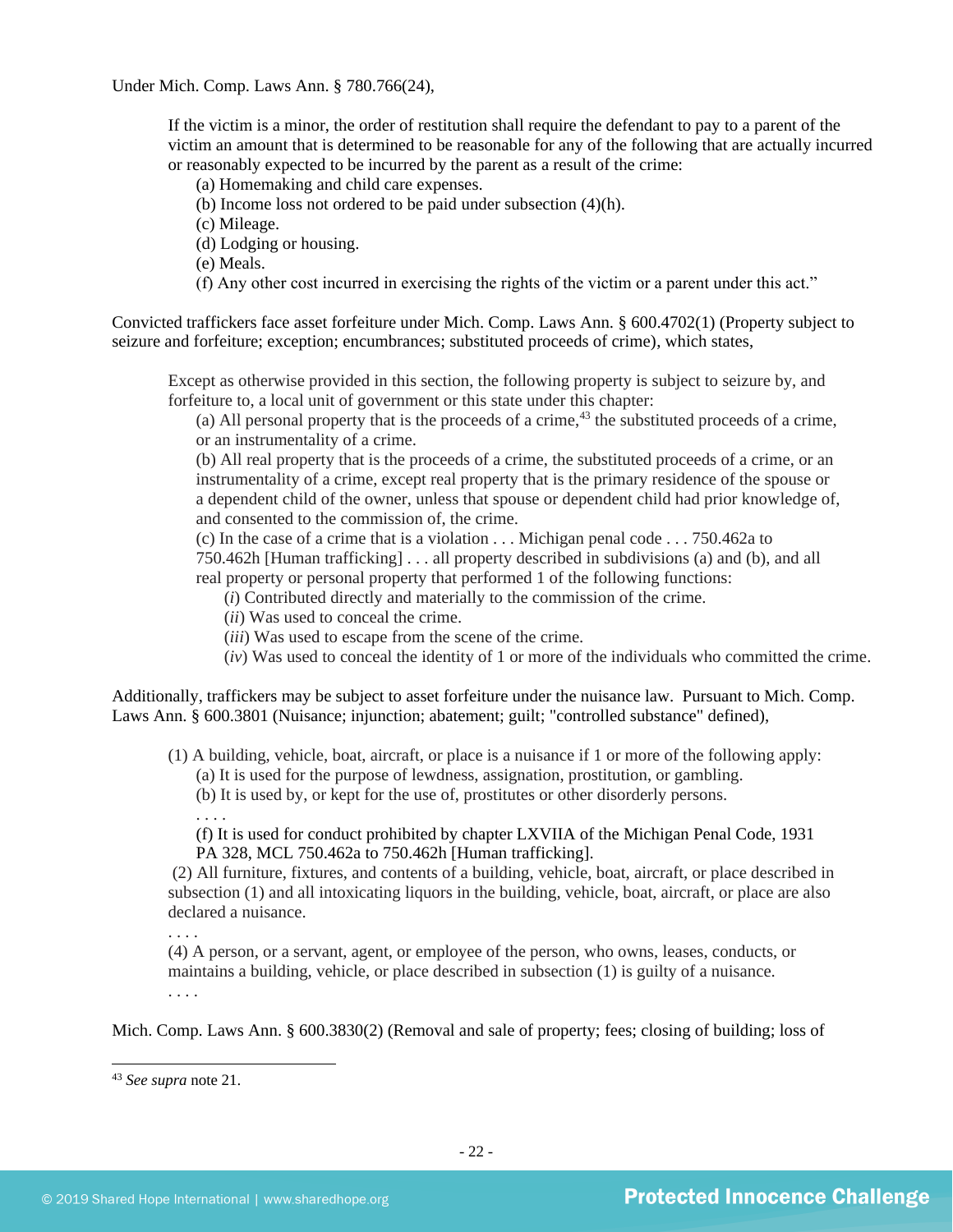property exemptions; liability of officers) states,

Any person found guilty of maintaining a nuisance under the provisions of this chapter shall forfeit the benefit of all property exemptions, so far as the satisfaction of the order or judgment of the court requires the same, and the taking and disposing of any property of the defendant or defendants by virtue of such order or judgment by any officer directed to execute the same is not a trespass, nor shall such officer be liable either civilly or criminally therefor, if a proper return of such order or judgment and accounting for such property is made to the court within 10 days after the order or judgment is executed.

Mich. Comp. Laws Ann. § 600.3825 (Order of abatement; execution of court order; duties of officer; use of building or place ordered closed; contempt; determination of amount due victim) further directs,

[i]f the court in an action under this chapter declares property to be a nuisance under section  $3801(1)(f)$ , the officer executing the order of the court shall first pay from the proceeds any amount determined by the court to be due to the victim . . . . For purposes of determining the amount due to a victim under this subsection, the court shall consider the loss suffered by the victim as a proximate result of the conduct and may use as guidance the items of loss enumerated in . . . MCL 780.766b [Conviction of offense described in MCL 750.462a to 750.462h; restitution].

Asset forfeiture may also be available under Michigan's law related to criminal enterprises. Mich. Comp. Laws Ann. § 750.159j(4) states,

The court shall order a person convicted of a violation of section 159i [Prohibited conduct] to criminally forfeit to the state any real, personal, or intangible property in which he or she has an interest and that was used in the course of, intended for use in the course of, derived from, or realized through conduct in violation of section 159i, including any property constituting an interest in, means of control over, or influence over the enterprise involved in the violation and any property constituting proceeds derived from the violation . . . .

A conviction for money laundering under Mich. Comp. Laws Ann. § 750.411k (Proceeds of criminal offense; receipt; acquisition; financial transaction) can result in fines from up to \$10,000–\$500,000, "or twice the value of the proceeds or substituted proceeds of the specified criminal offense involved in the violation, whichever is greater," depending on the degree of the violation.<sup>44</sup> Mich. Comp. Laws Ann. §§ 750.4111, 750.411m(2), 750.411n(2), 750.411o(2).

## *3.5 Convicted traffickers are required to register as sex offenders.*

A trafficker convicted under Mich. Comp. Laws Ann. § 750.462e (Forced labor or services; prohibited conduct with regard to age of minor) and certain CSEC laws will be required to register as a sex offender pursuant to Mich. Comp. Laws Ann. § 28.723 (Individuals required to be registered). Mich. Comp. Laws Ann. § 28.723 requires registration when an offender is convicted of violating a "listed offense" which is defined as "a tier I, tier II, or tier III offense." Mich. Comp. Laws Ann. §§ 28.723(1)(a), 28.722(j) (Definitions). Under Mich. Comp. Laws Ann. § 28.722(s), a "Tier I offense" is defined as,

1 or more of the following:

(i) A violation of section 145c(4) [Definitions; child sexually abusive activity or material; penalties] of the Michigan penal code, 1931 PA 328, MCL 750.145c.

. . . .

(v) Any other violation of a law of this state or a local ordinance of a municipality, other than a tier

<sup>44</sup> *See supra* Component 3.1 for discussion of the substantive provisions of the money laundering statutes.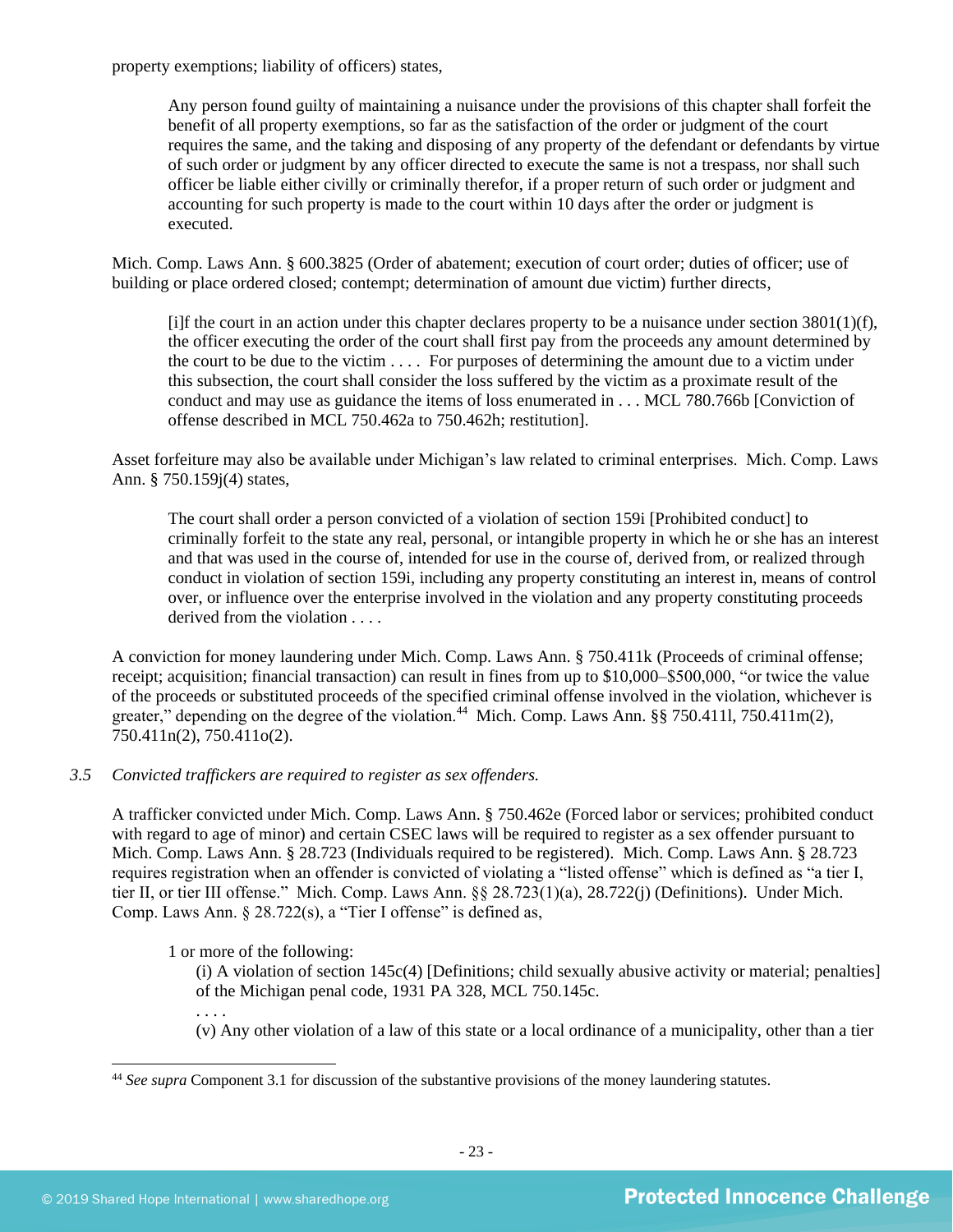II or tier III offense, that by its nature constitutes a sexual offense against an individual who is a minor.

. . . .

(viii) An attempt or conspiracy to commit an offense described in subparagraphs (i) to (vii). (ix) An offense substantially similar to an offense described in subparagraphs (i) to (viii) under a law of the United States that is specifically enumerated in 42 USC 16911, under a law of any state or any country, or under tribal or military law.

Mich. Comp. Laws Ann. § 28.722(u) provides that Tier II offenses include,

1 or more of the following:

(i) A violation of section 145a of the Michigan penal code . . . [Accosting, enticing or soliciting child for immoral purpose].

(ii) A violation of section 145b of the Michigan penal code . . . [Accosting, enticing or soliciting child for immoral purpose; prior conviction; penalty].

(iii) A violation of section  $145c(2)$  or (3) of the Michigan penal code . . . [Definitions; child sexually abusive activity or material; penalties].

(iv) A violation of section  $145d(1)(a)$  of the Michigan penal code . . . [Use of internet or computer system; prohibited communication], except for a violation arising out of a violation of section 157c of the Michigan penal code, 1931 PA 328, MCL 750.157c.

. . . .

(vii) A violation of section 462e(a) of the Michigan Penal Code, 1931 PA 328, MCL 750.462E [Forced labor or services; prohibited conduct as relates to age of minor].

(viii) A violation of section 448 [Soliciting, accosting, or inviting to commit prostitution or immoral act; crime] of the Michigan penal code, 1931 PA 328, MCL 750.448, if the victim is a minor.  $(ix)$  A violation of section 455 of the Michigan penal code  $\dots$  [Pandering; felony]

. . . .

(xii) An attempt or conspiracy to commit an offense described in subparagraphs (i) to (xi). (xiii) An offense substantially similar to an offense described in subparagraphs (i) to (xi) under a law of the United States that is specifically enumerated in 42 USC 16911, under a law of any state or any country, or under tribal or military law.

*3.6 Laws relating to parental custody and termination of parental rights include sex trafficking or commercial sexual exploitation of children (CSEC) offenses as grounds for sole custody or termination in order to prevent traffickers from exploiting their parental rights as a form of control.* 

Mich. Comp. Laws Ann. § 712A.19b(3) (Termination of parental rights to child) does not include a violation of Mich. Comp. Laws Ann. § 750.462e (Forced labor or services; prohibited conduct with regard to age of minor) or any of Michigan's CSEC laws as grounds for terminating parental rights. Under Mich. Comp. Laws Ann. § 712A.19b(3), however, the court may terminate parental rights based on a conviction for certain other offenses or for subjecting a child to sexual abuse. Specifically, Mich. Comp. Laws Ann. § 712A.19b(3) states,

The court may terminate a parent's parental rights to a child if the court finds, by clear and convincing evidence, 1 or more of the following:

. . . .

(b) The child or a sibling of the child has suffered physical injury or physical or sexual abuse under 1 or more of the following circumstances:

(i) The parent's act caused the physical injury or physical or sexual abuse and the court finds that there is a reasonable likelihood that the child will suffer from injury or abuse in the foreseeable future if placed in the parent's home.

(ii) The parent who had the opportunity to prevent the physical injury or physical or sexual abuse failed to do so and the court finds that there is a reasonable likelihood that the child will suffer injury or abuse in the foreseeable future if placed in the parent's home.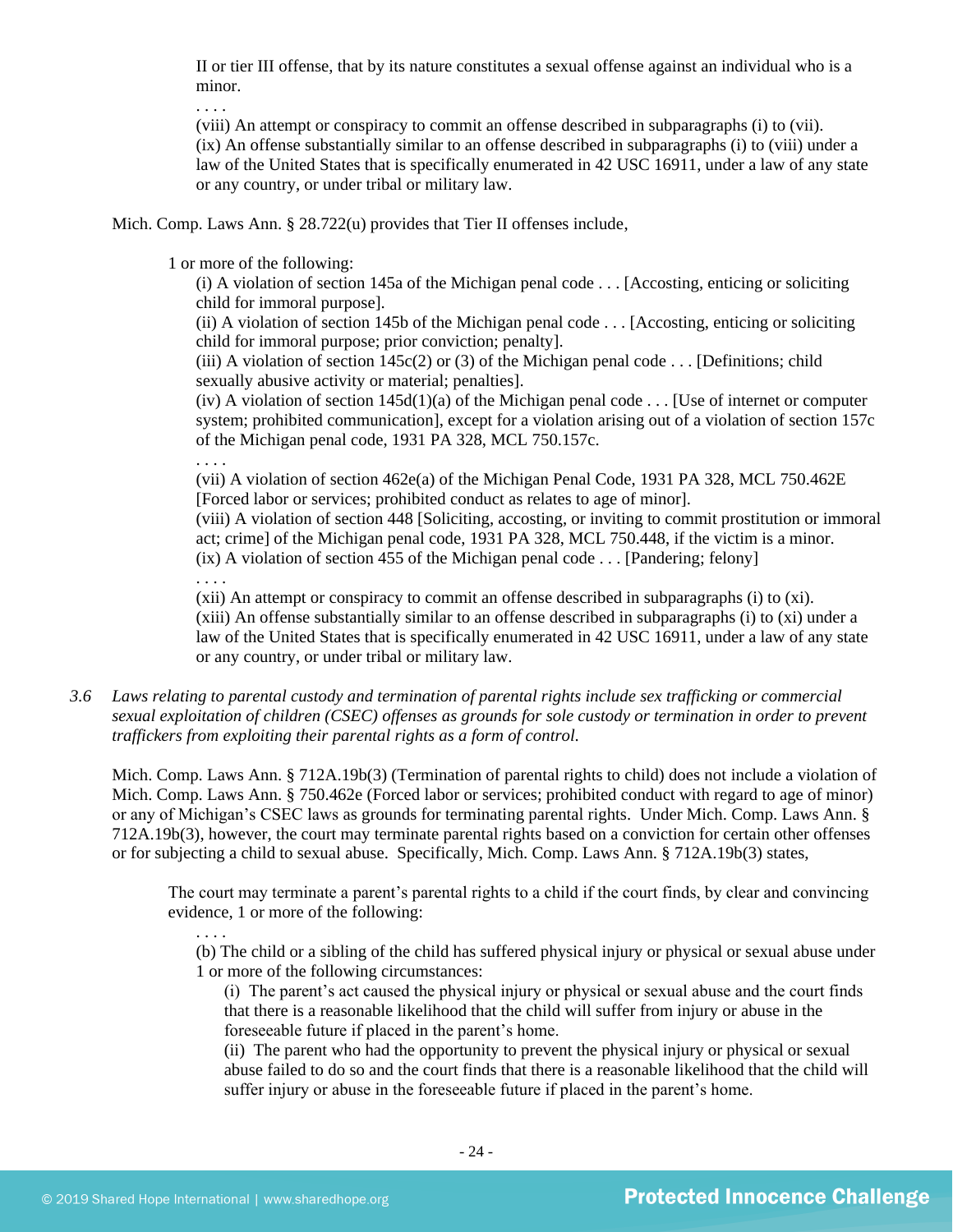(iii) A nonparent adult's act caused the physical injury or physical or sexual abuse and the court finds that there is a reasonable likelihood that the child will suffer from injury or abuse by the nonparent adult in the foreseeable future if placed in the parent's home.

. . . .

(j) There is a reasonable likelihood, based on the conduct or capacity of the child's parent, that the child will be harmed if he or she is returned to the home of the parent.

(k) The parent abused the child or a sibling of the child, the abuse included 1 or more of the following, and there is a reasonable likelihood that the child will be harmed if returned to the care of the parent:

(ii) Criminal sexual conduct involving penetration, attempted penetration, or assault with intent to penetrate.

. . . .

. . . .

. . . .

. . . .

(m) The parent is convicted of 1 or more of the following, and the court determines that termination is in the child's best interests because continuing the parent-child relationship with the parent would be harmful to the child:

(ii) A violation of a criminal statute that includes as an element the use of force or the threat of force and that subjects the parent to sentencing under section 10, 11, or 12 of chapter IX of the code of criminal procedure, 1927 PA 175, MCL 769.10 [Punishment for subsequent felony], 769.11 [Punishment for subsequent felony following conviction of 2 or more felonies], and 769.12 [Punishment for subsequent felony following conviction of 3 or more felonies]. (iii) A federal law or law of another state with provisions substantially similar to a crime or procedure listed or described in subparagraph (i) or (ii).

3.6.1 Recommendation: Amend Mich. Comp. Laws Ann. § 712A.19b(3)(m) (Termination of parental rights to child) to include Mich. Comp. Laws Ann. § 750.462e (Forced labor or services; prohibited conduct with regard to age of minor), § 750.145a (Accosting, enticing or soliciting child for immoral purpose), § 750.145b (Accosting, enticing or soliciting child for immoral purpose; prior conviction; penalty), § 750.145c (Definitions; child sexually abusive activity or material; penalties), and § 750.145d (Use of internet or computer system; prohibited communication) as grounds for termination of parental rights.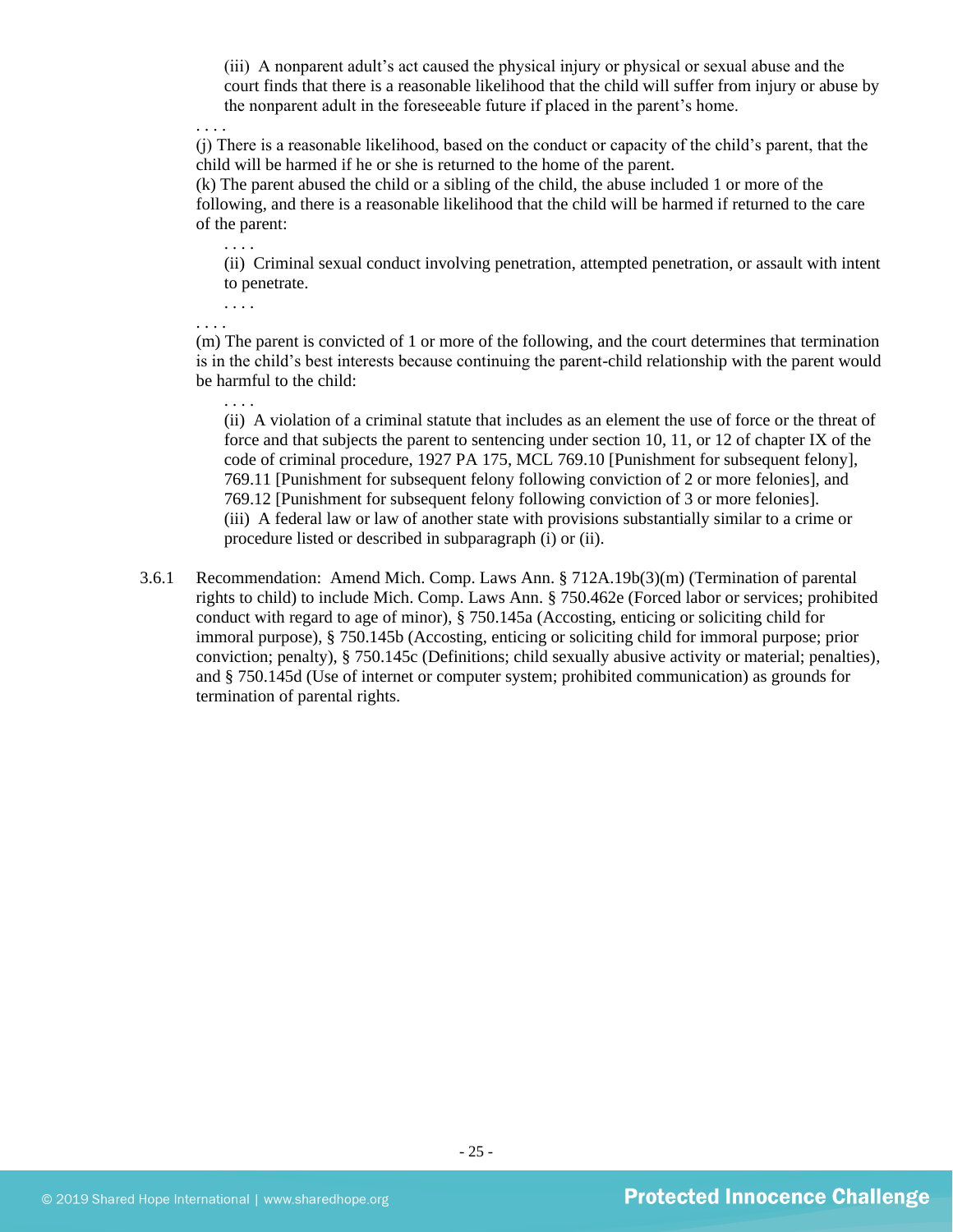#### **FRAMEWORK ISSUE 4: CRIMINAL PROVISIONS FOR FACILITATORS**

#### *Legal Components:*

- *4.1 The acts of assisting, enabling, or financially benefitting from child sex trafficking are included as criminal offenses in the state sex trafficking statute.*
- *4.2 Financial penalties, including asset forfeiture laws, are in place for those who benefit financially from or aid and assist in committing domestic minor sex trafficking.*
- *4.3 Promoting and selling child sex tourism is illegal.*
- *4.4 Promoting and selling child sexual abuse material (CSAM) carries penalties as high as similar federal offenses. \_\_\_\_\_\_\_\_\_\_\_\_\_\_\_\_\_\_\_\_\_\_\_\_\_\_\_\_\_\_\_\_\_\_\_\_\_\_\_\_\_\_\_\_\_\_\_\_\_\_\_\_\_\_\_\_\_\_\_\_\_\_\_\_\_\_\_\_\_\_\_\_\_\_\_\_\_\_\_\_\_\_\_\_\_\_\_\_\_\_\_\_\_\_*

## *Legal Analysis:*

*4.1 The acts of assisting, enabling, or financially benefitting from child sex trafficking are included as criminal offenses in the state sex trafficking statute.*

Facilitators face criminal liability for benefitting financially from sex trafficking under Mich. Comp. Laws Ann. § 750.462d (Prohibited conduct) which states,

A person shall not do either of the following:

(a) Knowingly recruit, entice, harbor, transport, provide, or obtain an individual by any means, knowing that individual will be subjected to forced labor or services or debt bondage. (b) Knowingly benefit financially or receive anything of value from participation in an enterprise, as that term is defined in section  $159f^{45}$ , if the enterprise has engaged in an act proscribed under this chapter.

A conviction is punishable by up to 10 years imprisonment, a possible fine of up to \$10,000, or both. However, "[i]f the violation results in . . . an individual being engaged in commercial sexual activity, the person is guilty of a felony punishable by imprisonment for not more than 15 years or a fine of not more than \$15,000, or both." The penalty will be further enhanced to 20 years imprisonment, a possible fine of up to \$20,000, or both if serious bodily injury results or to life imprisonment, a possible fine of \$50,000, or both if the violation involves "kidnapping or attempted kidnapping, criminal sexual conduct in the first degree or attempted criminal sexual conduct in the first degree, or an attempt to kill or the death of an individual."<sup>46</sup> Mich. Comp. Laws Ann. § 750.462f(1)(a)–(d) (Violation of MCL 750.462b, 750.462c, and 750.462d; violation of 750.462e; attempting, conspiring, or soliciting another to violate chapter; violation of law arising out of the same transaction; consecutive terms; restitution).

A facilitator could also be prosecuted under Michigan's money laundering statues and face punishments from imprisonment up to 2–20 imprisonment, fines from up to \$10,000–\$500,000, "or twice the value of the proceeds or substituted proceeds of the specified criminal offense involved in the violation, whichever is greater," or imprisonment and a fine, depending on the degree of the violation.<sup>47</sup> Mich. Comp. Laws Ann. §§ 750.4111, 750.411m(2), 750.411n(2), 750.411o(2).

<sup>45</sup> Pursuant to Mich. Comp. Laws Ann. § 750.159f(a), an "'[e]nterprise' includes an individual, sole proprietorship, partnership, corporation, limited liability company, trust, union, association, governmental unit, or other legal entity or a group of persons associated in fact although not a legal entity. Enterprise includes illicit as well as licit enterprises." <sup>46</sup> *See infra* Appendix A for further discussion of sentencing guidelines.

<sup>47</sup> *See supra* Component 3.1 for the substantive provisions of the Michigan money laundering statutes.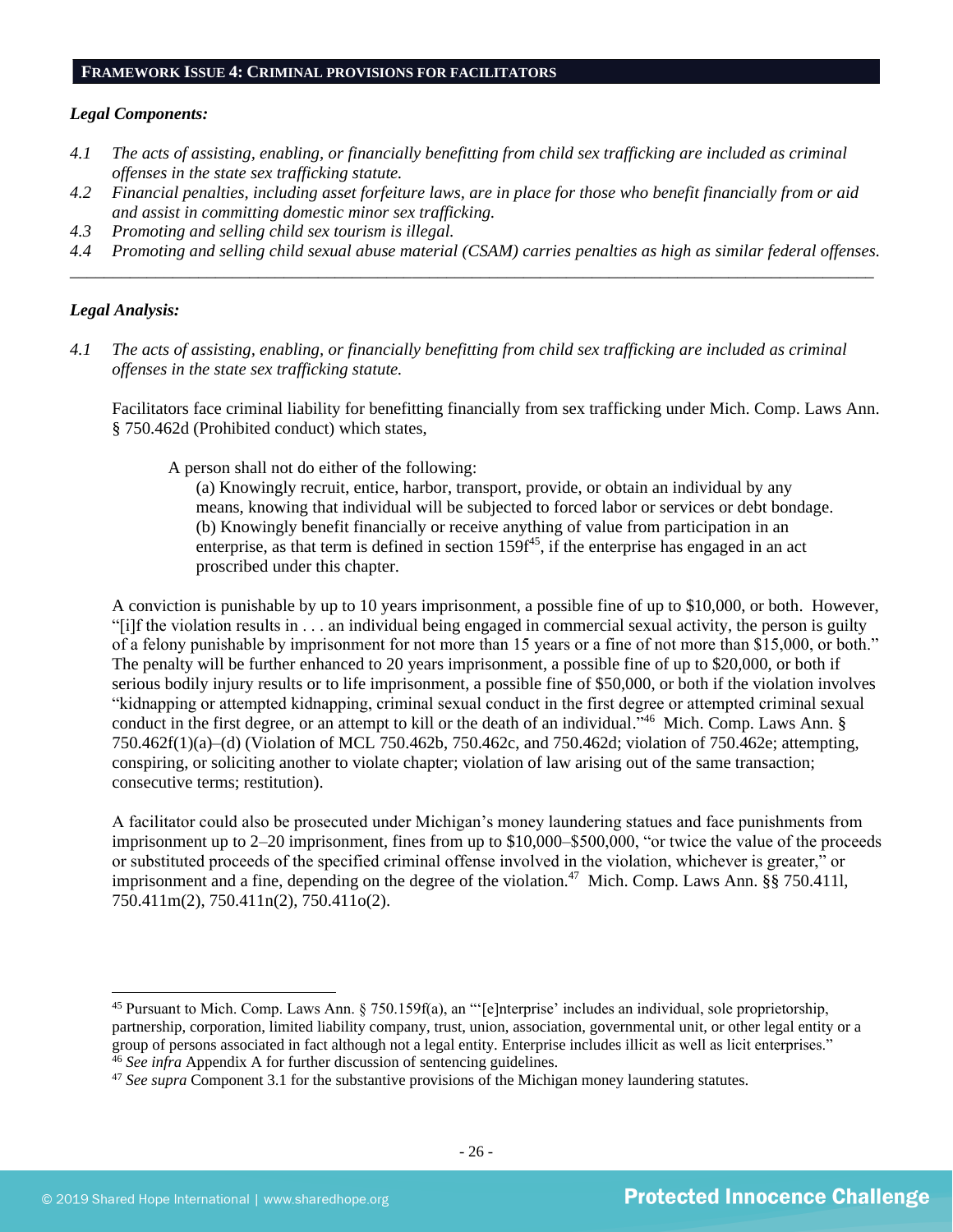*4.2 Financial penalties, including asset forfeiture laws, are in place for those who benefit financially from or aid and assist in committing domestic minor sex trafficking.*

Facilitators face a maximum fine of \$50,000 for the promotion and distribution of child sexual abuse material (CSAM) under Mich. Comp. Laws Ann. § 750.145c(3) (Definitions; child sexually abusive activity or material; penalties). Facilitators convicted under Mich. Comp. Laws Ann. § 750.462d (Prohibited conduct) face fines ranging from of up to \$10,000, enhanced to \$15,000 when bodily injury occurs or results in the individual being engaged in commercial sexual activity, \$20,000 when serious bodily injury occurs, and to life in prison if the violation involves "kidnapping or attempted kidnapping, criminal sexual conduct in the first degree or attempted criminal sexual conduct in the first degree, or an attempt to kill or the death of an individual." Mich. Comp. Laws Ann. § 750.462f(1)(a)–(d) (Violation of MCL 750.462b, 750.462c, and 750.462d; violation of 750.462e; attempting, conspiring, or soliciting another to violate chapter; violation of law arising out of same transaction; consecutive terms; restitution).

Mich. Comp. Laws Ann. § 780.766b (Conviction of offense described in MCL 750.462a to 750.462h; restitution) provides for mandatory restitution and states, "When sentencing a defendant convicted of an offense described in chapter LXVIIA [Human trafficking] . . . the court shall order restitution for the full amount of loss suffered by the victim."<sup>48</sup> Mich. Comp. Laws Ann. § 750.462f(6) also provides that restitution is available under Mich. Comp. Laws Ann. § 780.766b for victims of facilitators convicted under Mich. Comp. Laws Ann.  $§ 750.462d.<sup>49</sup>$ 

Convicted facilitators may be subject to asset forfeiture under Mich. Comp. Laws Ann. § 600.4702(1) (Property subject to seizure and forfeiture' exception' encumbrances' substituted proceeds of crime), which states,

Except as otherwise provided in this section, the following property is subject to seizure by, and forfeiture to, a local unit of government or this state under this chapter:

(a) All personal property that is the proceeds of a crime,<sup>50</sup> the substituted proceeds of a crime, or an instrumentality of a crime.

(b) All real property that is the proceeds of a crime, the substituted proceeds of a crime, or an instrumentality of a crime, except real property that is the primary residence of the spouse or a dependent child of the owner, unless that spouse or dependent child had prior knowledge of, and consented to the commission of, the crime.

(c) In the case of a crime that is a violation . . . Michigan penal code . . . 750.462a to 750.462h [Human trafficking] . . . all property described in subdivisions (a) and (b), and all real property or personal property that performed 1 of the following functions:

(i) Contributed directly and materially to the commission of the crime.

- (ii) Was used to conceal the crime.
- (iii) Was used to escape from the scene of the crime.
- (iv) Was used to conceal the identity of 1 or more of the individuals who committed the crime.

Additionally, facilitators may be subject to asset forfeiture under the nuisance law. Pursuant to Mich. Comp. Laws Ann. § 600.3801 (Nuisance; injunction; abatement; guilt; "controlled substance" defined),

- (1) A building, vehicle, boat, aircraft, or place is a nuisance if 1 or more of the following apply: (a) It is used for the purpose of lewdness, assignation, prostitution, or gambling.
	- (b) It is used by, or kept for the use of, prostitutes or other disorderly persons.
	- . . . .

<sup>48</sup> *See infra* Component 5.10 for the substantive provisions of Mich. Comp. Laws Ann. § 780.766b.

<sup>&</sup>lt;sup>49</sup> Facilitators are generally required to make restitution pursuant to Mich. Comp. Laws Ann. § 780.766(2) ("Victim" defined; order of restitution generally; order of restitution as condition of probation or parole). *See infra* Component 5.10 for a full discussion of restitution calculation.

<sup>50</sup> *See supra* note [21.](#page-11-1)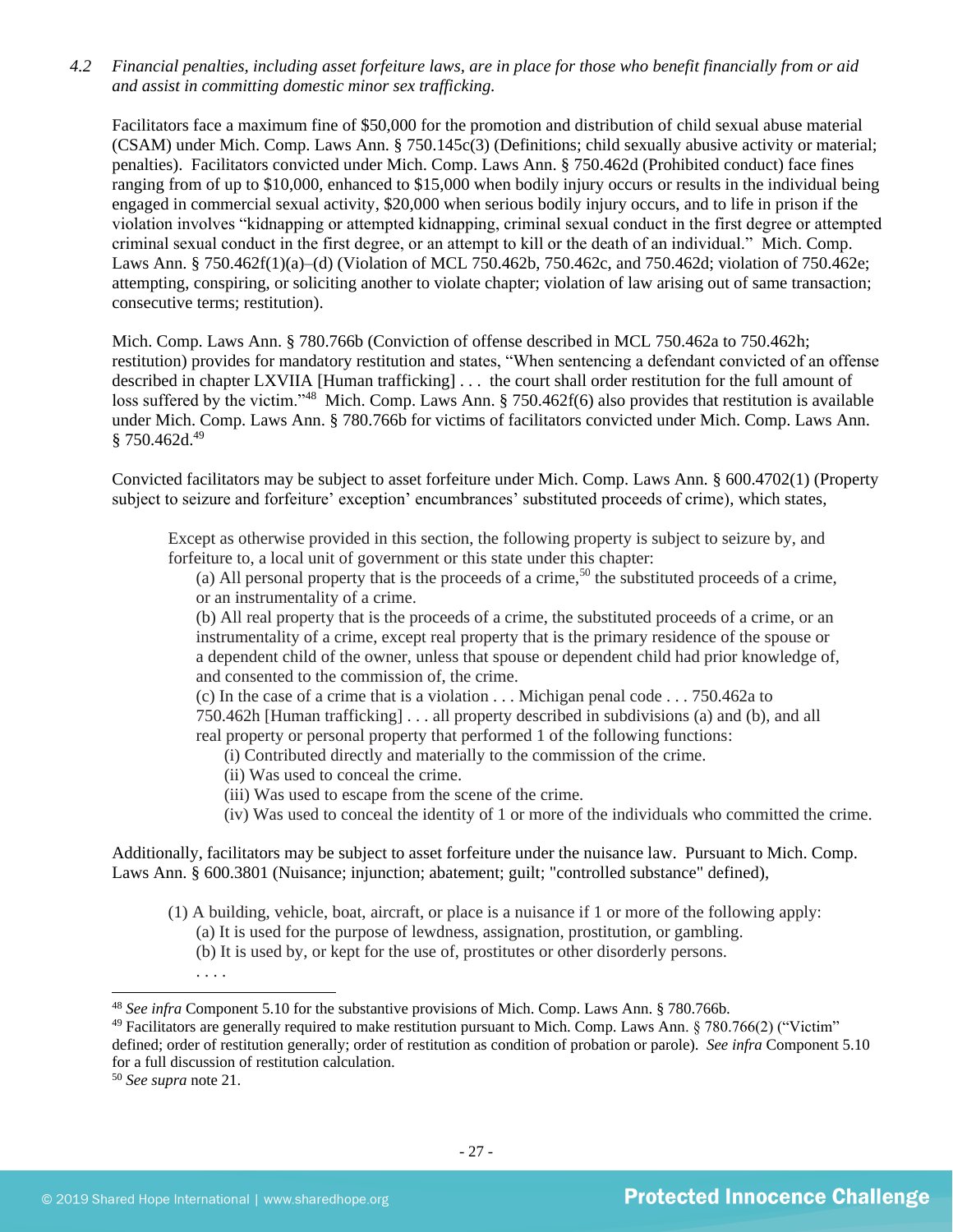(f) It is used for conduct prohibited by chapter LXVIIA of the Michigan Penal Code, 1931 PA 328, MCL 750.462a to 750.462h [Human trafficking].

(2) All furniture, fixtures, and contents of a building, vehicle, boat, aircraft, or place described in subsection (1) and all intoxicating liquors in the building, vehicle, boat, aircraft, or place are also declared a nuisance.

. . . .

(4) A person, or a servant, agent, or employee of the person, who owns, leases, conducts, or maintains a building, vehicle, or place described in subsection (1) is guilty of a nuisance. . . . .

Mich. Comp. Laws Ann. § 600.3830(2) (Removal and sale of property; fees; closing of building; loss of property exemptions; liability of officers) states,

Any person found guilty of maintaining a nuisance under the provisions of this chapter shall forfeit the benefit of all property exemptions, so far as the satisfaction of the order or judgment of the court requires the same, and the taking and disposing of any property of the defendant or defendants by virtue of such order or judgment by any officer directed to execute the same is not a trespass, nor shall such officer be liable either civilly or criminally therefor, if a proper return of such order or judgment and accounting for such property is made to the court within 10 days after the order or judgment is executed.

Mich. Comp. Laws Ann. § 600.3825 (Order of abatement; execution of court order; duties of officer; use of building or place ordered closed; contempt; determination of amount due victim) further directs that "[i]f the court in an action under this chapter declares property to be a nuisance under section  $3801(1)(f)$ , the officer executing the order of the court shall first pay from the proceeds any amount determined by the court to be due to the victim . . . . For purposes of determining the amount due to a victim under this subsection, the court shall consider the loss suffered by the victim as a proximate result of the conduct and may use as guidance the items of loss enumerated in . . . MCL 780.766b [Conviction of offense described in MCL 750.462a to 750.462h; restitution]."

#### *4.3 Promoting and selling child sex tourism is illegal.*

Child sex tourism is criminalized under Mich. Comp. Laws Ann. § 750.459(2) (Transporting person for prostitution; sale of travel services for purposes of prostitution or human trafficking; conduct against minor; felony; "travel services" defined), which states,

A person shall not knowingly sell or offer to sell travel services<sup>51</sup> that include or facilitate travel for the purpose of engaging in what would be a violation of this chapter, concerning prostitution, or of chapter LXVIIA, concerning human trafficking, if the violation occurred in this state. Except as provided in subsection (3), a person who violates this subsection is guilty of a felony punishable by imprisonment for not more than 5 years or a fine of not more than \$10,000.00, or both.

Mich. Comp. Laws Ann. § 750.459(3) enhances the penalty if the victim is a minor, stating, "If a person violates subsection (2) and the violation involves conduct against a minor, the person is guilty of a felony punishable by imprisonment for not more than 10 years or a fine of not more than \$15,000.00, or both."

<sup>&</sup>lt;sup>51</sup> Mich. Comp. Laws Ann. § 750.459(5) defines "travel services" as "transportation by air, sea, or ground, hotel or other lodging accommodations, package tours, or the provision of vouchers or coupons to be redeemed for future travel, or accommodations for a fee, commission, or other valuable consideration."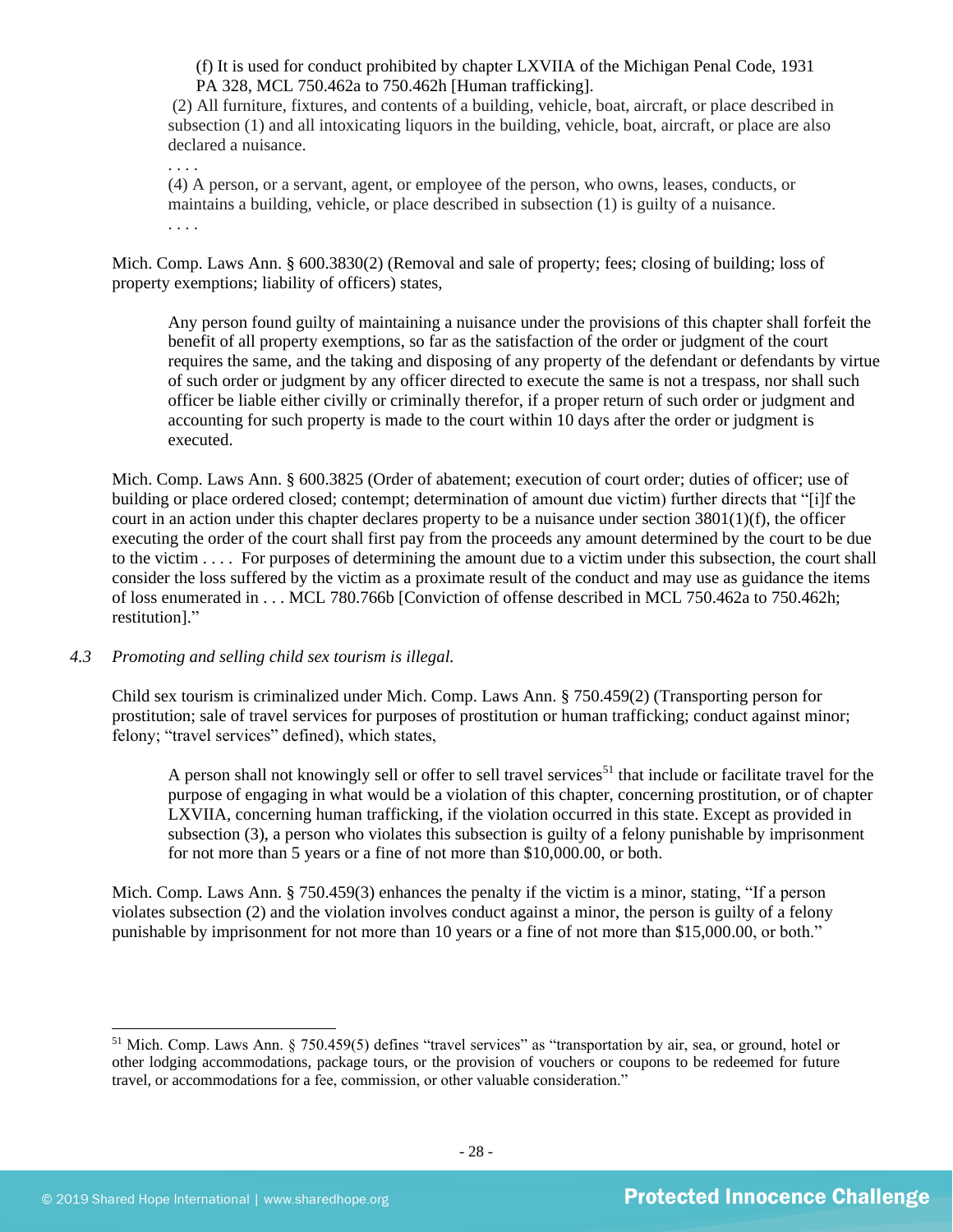## *4.4 Promoting and selling child sexual abuse material (CSAM) carries penalties as high as similar federal offenses.*

Mich. Comp. Laws Ann. § 750.145c(3) (Definitions; child sexually abusive activity or material; penalties) makes the distribution and promotion of child sexual abuse material (CSAM) a felony.<sup>52</sup> A violation of Mich. Comp. Laws Ann. § 750.145c(3) is punishable by imprisonment up to 7 years, a fine up to \$50,000, or both, where the facilitator "knows, has reason to know, or should reasonably be expected to know that the child is a child or that the child sexually abusive material includes a child or that the depiction constituting the child sexually abusive material appears to include a child, or that person has not taken reasonable precautions to determine the age of the child."

In comparison, if the victim is under the age of 14, a conviction under the TVPA for child sex trafficking is punishable by 15 years to life imprisonment and a fine not to exceed \$250,000. 18 U.S.C. §§ 1591(b)(1),  $3559(a)(1)$ ,  $3571(b)(3)$ . If the victim is between the ages of  $14-17$ , a conviction is punishable by 10 years to life imprisonment and a fine not to exceed \$250,000. 18 U.S.C. §§ 1591(b)(2), 3559(a)(1), 3571(b)(3). A conviction is punishable by mandatory life imprisonment, however, if the facilitator has a prior conviction for a federal sex offense<sup>53</sup> against a minor. 18 U.S.C. § 3559(e)(1). Additionally, a federal conviction for distribution of CSAM<sup>54</sup> is generally punishable by imprisonment for 5–20 years and a fine not to exceed \$250,000.<sup>55</sup> Subsequent convictions, however, are punishable by imprisonment up to 40 years and a fine not to exceed \$250,000.<sup>56</sup>

4.4.1 Recommendation: Amend Mich. Comp. Laws Ann. § 750.145c(3) (Definitions; child sexually abusive activity or material; penalties) to provide penalties that reflect the seriousness of the offense.

<sup>52</sup> *See supra* Component 1.2 for the substantive provisions of Mich. Comp. Laws Ann. § 750.145c(3).

<sup>53</sup> *See supra* note [11.](#page-8-0) 

<sup>&</sup>lt;sup>54</sup> 18 U.S.C. §§ 2252(a)(1), (a)(2), (a)(3) (Certain activities relating to material involving the sexual exploitation of minors),  $2252A(a)(2)$ ,  $(a)(3)$  (Certain activities relating to material constituting or containing child pornography), 1466A(a) (Obscene visual representations of the sexual abuse of children).

<sup>&</sup>lt;sup>55</sup> 18 U.S.C. §§ 2252(b) (stating that a conviction under subsection (a)(1), (a)(2), or (a)(3) is punishable by imprisonment for 5–20 years and a fine),  $2252A(b)(1)$  (a conviction is punishable by imprisonment for 5–20 years and a fine),  $1466A(a)$ , (b) (stating that a conviction under subsection (a) is "subject to the penalties provided in section  $2252A(b)(1)$ ," imprisonment for 5–20 years and a fine, while a conviction under subsection (b) is "subject to the penalties provided in section 2252A(b)(2)," imprisonment up to 10 years, a fine, or both); *see also* 18 U.S.C. §§ 3559(a)(1) (classifying all of the above listed offenses as felonies), 3571(b)(3) (providing a fine up to \$250,000 for any felony conviction).

<sup>&</sup>lt;sup>56</sup> 18 U.S.C. §§ 2252(b) (stating if a person has a prior conviction under subsection (a)(1), (a)(2), or (a)(3) or a list of other statutes, a conviction is punishable by a fine and imprisonment for 15–40 years), 2252A(b)(1) (stating if a person has a prior conviction under subsection (a)(2), (a)(3), or a list of other statutes, a conviction is punishable by a fine and imprisonment for 15–40 years), 1466A(a), (b) (stating that the penalty scheme for section 2252A(b) applies); *see also* 18 U.S.C. §§ 3559(a)(1) (classifying all of the above listed offenses as felonies),  $3571(b)(3)$  (providing a fine up to \$250,000 for any felony conviction).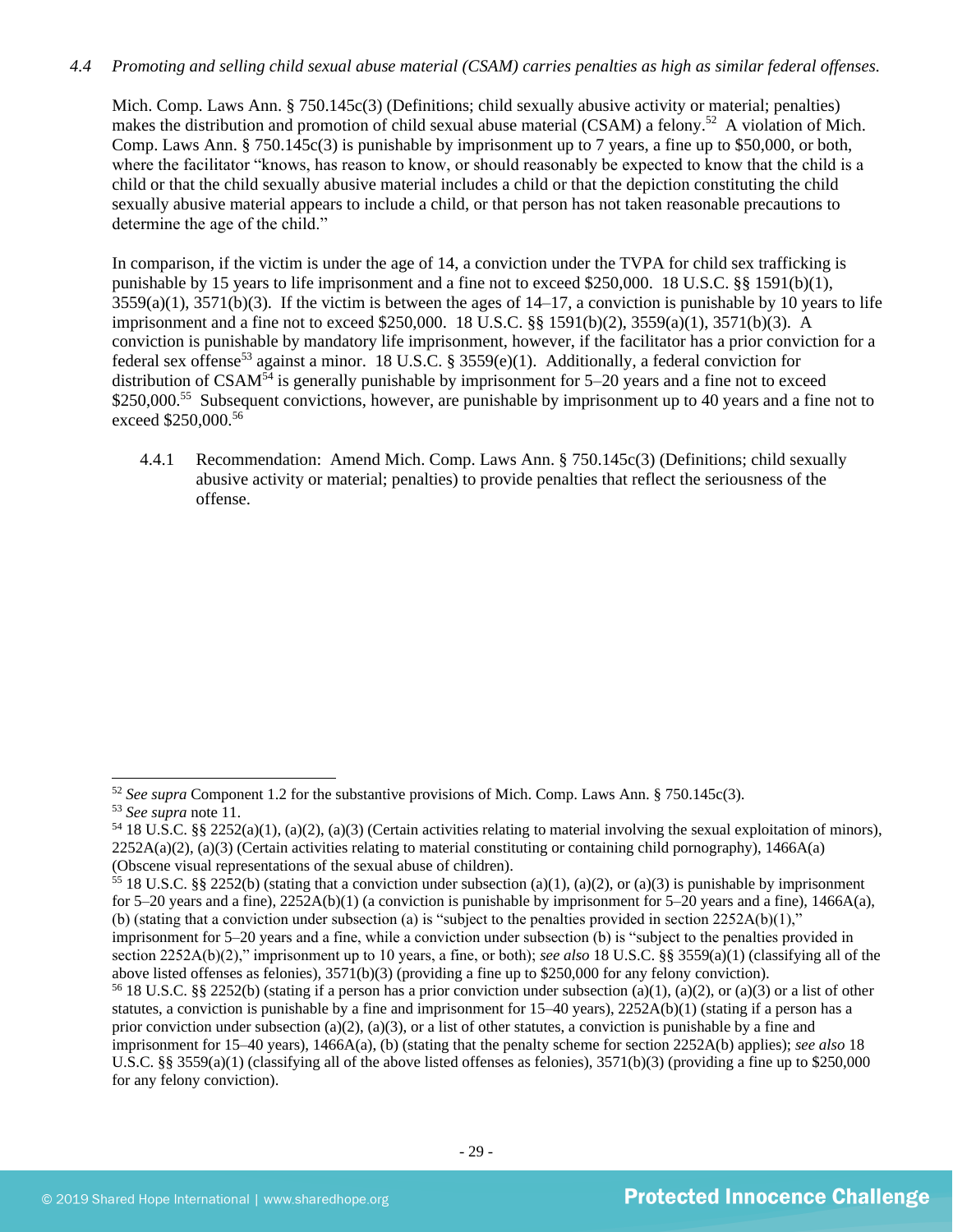#### **FRAMEWORK ISSUE 5: PROTECTIVE PROVISIONS FOR THE CHILD VICTIMS**

#### *Legal Components:*

- *5.1 Victims under the core child sex trafficking offense include all commercially sexually exploited children.*
- *5.2 The state sex trafficking statute expressly prohibits a defendant from asserting a defense based on the willingness of a minor under 18 to engage in the commercial sex act.*
- *5.3 State law prohibits the criminalization of minors under 18 for prostitution offenses*
- *5.4 State law provides a non-punitive avenue to specialized services through one or more points of entry.*
- *5.5 Child sex trafficking is identified as a type of abuse and neglect within child protection statutes.*
- *5.6 The definition of "caregiver" or another related term in the child welfare statutes is not a barrier to a sex trafficked child accessing the protection of child welfare.*
- *5.7 Crime victims' compensation is specifically available to a child victim of sex trafficking or commercial sexual exploitation of children (CSEC).*
- *5.8 Victim-friendly procedures and protections are provided in the trial process for minors under 18.*
- *5.9 Child sex trafficking victims may vacate delinquency adjudications and expunge related records for prostitution and other offenses arising from trafficking victimization, without a waiting period.*
- *5.10 Victim restitution and civil remedies for victims of domestic minor sex trafficking or commercial sexual exploitation of children (CSEC) are authorized by law.*
- *5.11 Statutes of limitations for civil and criminal actions for child sex trafficking or commercial sexual exploitation of children (CSEC) offenses are eliminated or lengthened to allow prosecutors and victims a realistic opportunity to pursue criminal action and legal remedies.*

*\_\_\_\_\_\_\_\_\_\_\_\_\_\_\_\_\_\_\_\_\_\_\_\_\_\_\_\_\_\_\_\_\_\_\_\_\_\_\_\_\_\_\_\_\_\_\_\_\_\_\_\_\_\_\_\_\_\_\_\_\_\_\_\_\_\_\_\_\_\_\_\_\_\_\_\_\_\_\_\_\_\_\_\_\_\_\_\_\_\_\_\_\_*

## *Legal Analysis:*

*5.1 Victims under the core child sex trafficking offense include all commercially sexually exploited children. 57*

Michigan's human trafficking offense includes all commercial sexual exploitation of minors. Under Mich. Comp. Laws Ann. §§ 750.462e(a) (Forced labor or services; prohibited conduct as relates to age of minor), when the victim is a minor, means of force, fraud, or coercion are not required.<sup>58</sup> In addition, the human trafficking law applies to buyers through the term "obtain," regardless of third party control; thus, buying commercial sex with a person who is under the age of eighteen constitutes human trafficking.<sup>59</sup> Mich. Comp. Laws Ann. § 750.462e(a). Consequently, Michigan's human trafficking offense includes any child who is bought for sex, regardless of whether force, fraud, or coercion is used, regardless of whether a buyer exploited the youth without a trafficker's involvement, and regardless of whether the victim identifies a trafficker. Mich. Comp. Laws Ann. § 750.462e.

*5.2 The state sex trafficking statute expressly prohibits a defendant from asserting a defense based on the willingness of a minor under 18 to engage in the commercial sex act.*

Although Mich. Comp. Laws Ann. § 750.462e (Forced labor or services; prohibited conduct as relates to age of minor) does not expressly prohibit a defense based on the willingness of the minor to engage in the commercial sex act, Mich. Comp. Laws Ann. § 750.462h (Relevancy of resistance or lack of resistance) states, "In a prosecution under this chapter, the victim's resistance or lack of resistance to the actor is not relevant."

<sup>57</sup> *See generally* **Shared Hope International**, "Eliminating the Third Party Control Barrier to Identifying Juvenile Sex Trafficking Victims," JuST Response Policy Paper (2015), [http://sharedhope.org/wp-content/uploads/2015/08/Policy-](http://sharedhope.org/wp-content/uploads/2015/08/Policy-Paper_Eliminating-Third-Party-Control_Final1.pdf)[Paper\\_Eliminating-Third-Party-Control\\_Final1.pdf](http://sharedhope.org/wp-content/uploads/2015/08/Policy-Paper_Eliminating-Third-Party-Control_Final1.pdf) (discussing need to include all commercially sexually exploited children within sex trafficking definitions and corresponding need to include buyer conduct in core sex trafficking offenses regardless of whether victim is under control of a third party).

<sup>58</sup> *See supra* discussion in Component 1.1.

<sup>59</sup> *See supra* discussion of buyer applicability in Component 2.1.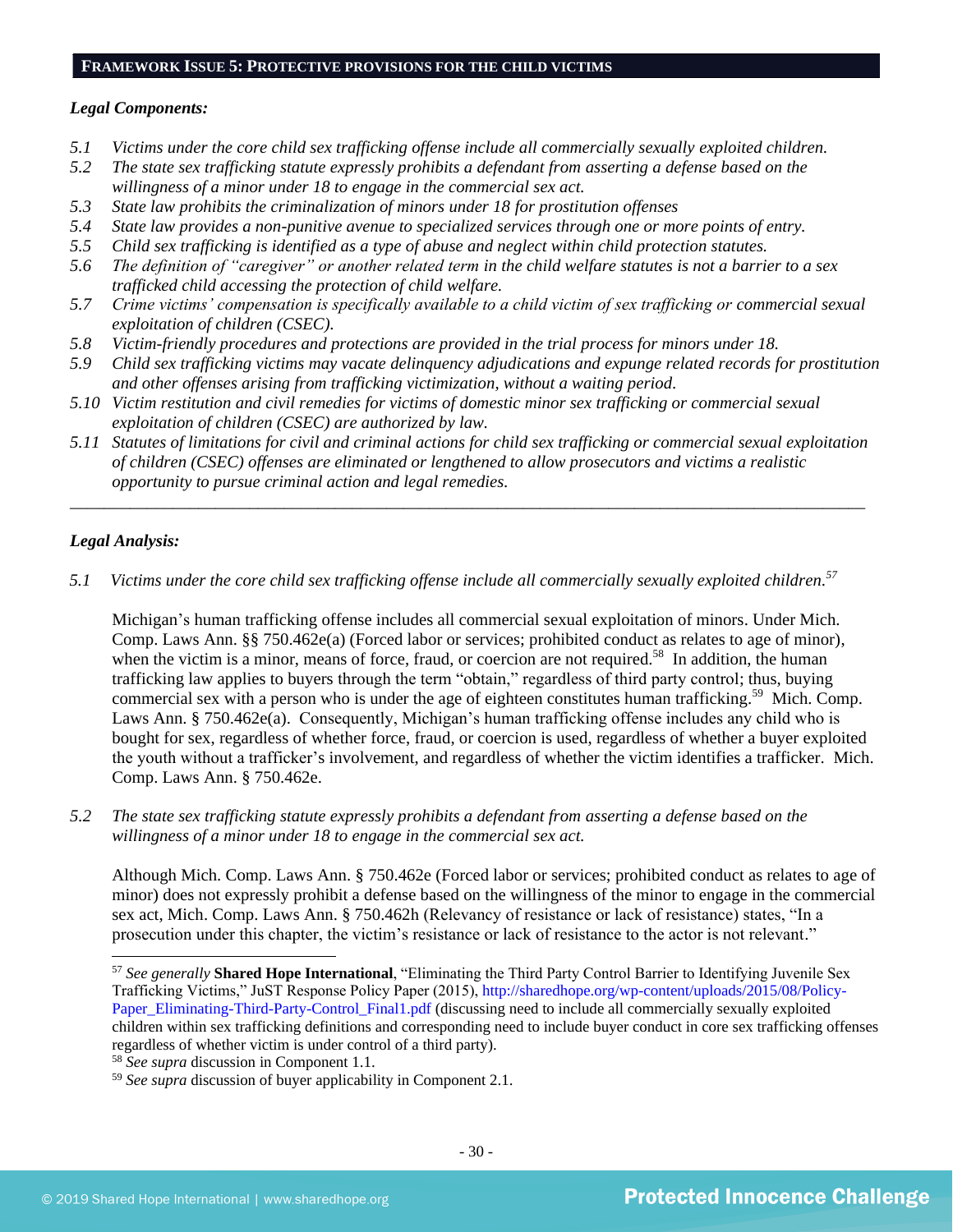Accordingly, a defendant would be prohibited from asserting such a defense in a prosecution for human trafficking.

## *5.3 State law prohibits the criminalization of minors under 18 for prostitution offenses.<sup>60</sup>*

Michigan's prostitution laws eliminate liability for prostitution offenses for some, but not all, minors. Mich. Comp. Laws Ann. § 750.448 (Soliciting, accosting, or inviting to commit prostitution or immoral act) makes it a crime for "[a] person 16 years of age or older who accosts, solicits, or invites another person in a public place or in or from a building or vehicle, by word, gesture, or any other means, to commit prostitution or to do any other lewd or immoral act . . . ."

Criminal liability is not eliminated for juvenile sex trafficking victims aged 16 or 17. Mich. Comp. Laws Ann. § 750.451(6) (Violation of MCL 750.448, 750.449, 750.449a(1), 750.450, or 750.462; prior convictions; penalty; prosecution of person under 18 years of age; presumption; report; investigation by department of human services; "prior conviction" defined) establishes a rebuttable presumption that a "person under 18 years of age" who is prosecuted for "an offense punishable under this section  $\left[\S$  750.451]<sup>61</sup> . . . was coerced into child sexually abusive activity or commercial sexual activity in violation of section 462e [Forced labor or services; prohibited conduct as relates to age of minor] or otherwise forced or coerced into committing that offense by another person engaged in human trafficking in violation of sections 462a to 462h [Human trafficking]." However, minors who are 16–17 remain subject to arrest and conviction or adjudication for prostitution if that presumption is rebutted or they are unwilling or unable to participate in court-ordered services. Mich. Comp. Laws Ann. §§ 750.448, 750.451(6). Mich. Comp. Laws Ann. § 750.451(6) provides,

In any prosecution of a person under 18 years of age for an offense punishable under this section or a local ordinance substantially corresponding to an offense punishable under this section, it shall be presumed that the person under 18 years of age was coerced into child sexually abusive activity or commercial sexual activity in violation of section 462e or otherwise forced or coerced into committing that offense by another person engaged in human trafficking in violation of sections 462a to 462h. The prosecution may overcome this presumption by proving beyond a reasonable doubt that the person was not forced or coerced into committing the offense. The state may petition the court to find the person under 18 years of age to be dependent and in danger of substantial physical or psychological harm under section 2(b)(3) of chapter XIIA of the probate code of 1939, 1939 PA 288, MCL 712A.2.<sup>62</sup> A person under 18 years of age who fails to substantially comply with court-ordered services under section 2(b)(3) of chapter XIIA of the probate code of 1939, 1939 PA 288, MCL 712A.2, is not eligible for the presumption under this section.

5.3.1 Recommendation: Amend Mich. Comp. Laws Ann. § 750.448 (Soliciting, accosting, or inviting to commit prostitution or immoral act; crime) to ensure that all minors are protected from

<sup>&</sup>lt;sup>60</sup> For more information regarding recent federal legislation impacting this component see:

http://go.sharedhope.org/stateimpactmemo.

 $<sup>61</sup>$  Offenses punishable under Mich. Comp. Laws Ann. § 750.451 include, among other prostitution-related offenses, Mich.</sup> Comp. Laws Ann. §§ 448 (Soliciting, accosting, or inviting to commit prostitution or immoral act; crime), 449 (Admitting to place for purpose of prostitution; crime), 449a(Engaging services for purpose of prostitution, lewdness, or assignation; engaging services with person less than 18 years of age for purpose of prostitution, lewdness, or assignation; penalty), 750.450 (Aiding, assisting, or abetting; penalty), or 750.462 (Female 16 years of age or less in house of prostitution; crime).

 $62$  While a 17 year old who commits a criminal offense would generally be directed into the adult criminal justice process rather than the delinquency process, Mich. Comp. Laws Ann. § 712A.2(b)(3) (Authority and jurisdiction of court) extends original jurisdiction of the family division to include juveniles under 18 who are "dependent and . . . in danger of substantial physical or psychological harm," which includes a juvenile "alleged to have committed a commercial sexual activity as that term is defined in section 462a of the Michigan penal code [Human trafficking] or a delinquent act that is the result of force, fraud, coercion, or manipulation exercised by a parent or other adult."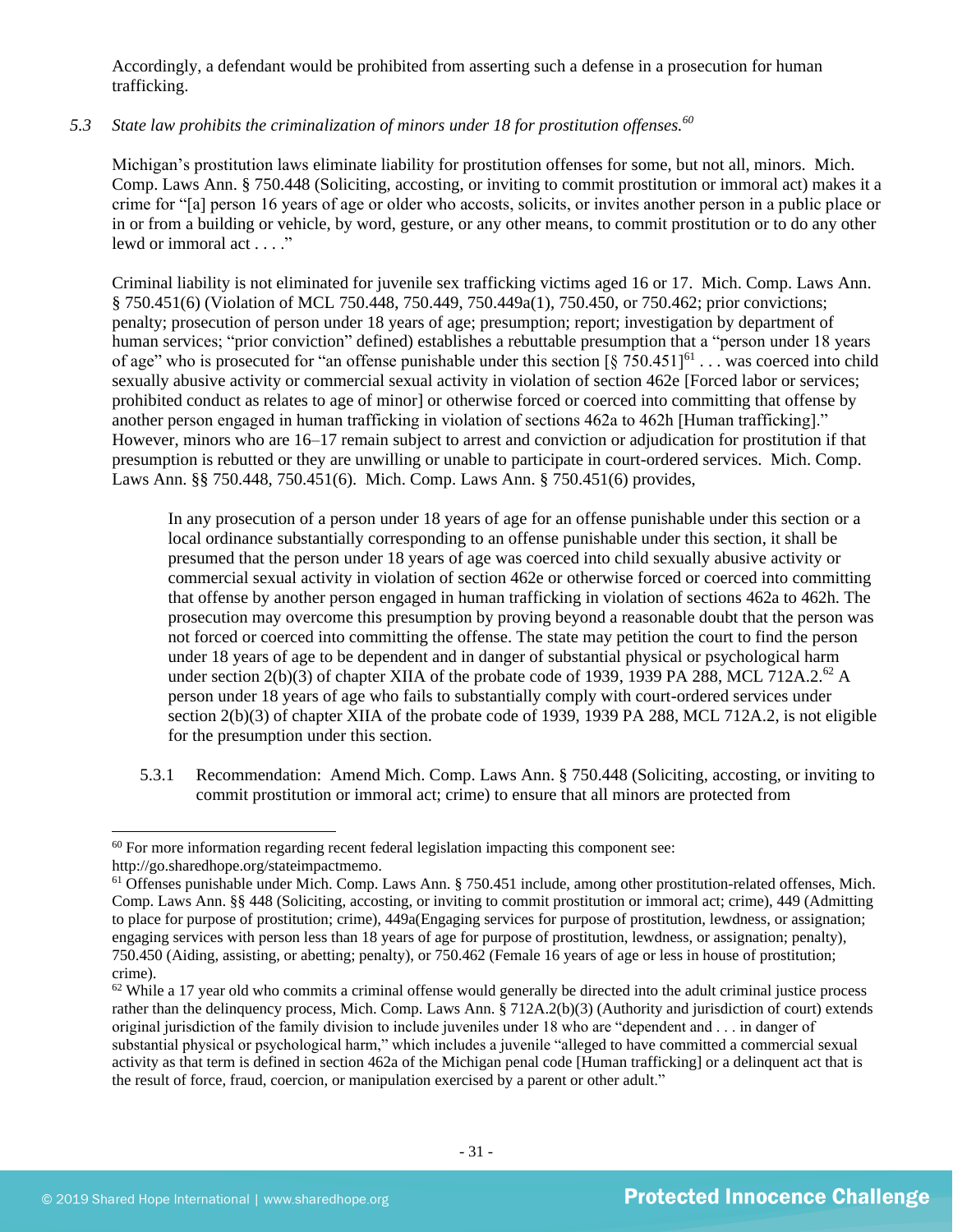criminalization for prostitution offenses.<sup>63</sup>

*5.4 State law provides a non-punitive avenue to specialized services through one or more points of entry.*

## **System response to child engaged in commercial sex act**

*I. Services through child welfare*

Upon encountering a child engaged in prostitution or related conduct, law enforcement must report the case to the department of health and human services (DHHS) as a suspected human trafficking violation. Specifically, Mich. Comp. Laws Ann. § 750.451(7) (Violation of MCL 750.448, 750.449, 750.449a(1), 750.450, or 750.462; prior convictions; penalty; prosecution of person under 18 years of age; presumption; report; investigation by department of human services; "prior conviction" defined) provides,

Excluding any reasonable period of detention for investigation purposes, a law enforcement officer who encounters a person under 18 years of age engaging in any conduct that would be a violation of section 448 [Soliciting, accosting, or inviting to commit prostitution or immoral act; crime], 449 [Admitting to place for purpose of prostitution; crime], 450 [Aiding, assisting, or abetting; penalty], or 462 [Female 16 years of age or less in house of prostitution; crime], or a local ordinance substantially corresponding to section 448, 449, 450, or 462, if engaged in by a person 16 years of age or over shall immediately report to the department of health and human services a suspected violation of human trafficking involving a person under 18 years of age in violation of sections 462a to 462h [Human trafficking].

In turn, DHHS shall launch an investigation within 24 hours. Mich. Comp. Laws Ann. § 750.451(8). "The investigation shall include a determination as to whether the person under 18 years of age is dependent and in danger of substantial physical or psychological harm under section 2(b)(3) of . . . MCL 712A.2 [Authority and jurisdiction of court]." Mich. Comp. Laws Ann. § 750.451(8).

Pursuant to Mich. Comp. Laws Ann. § 712A.14(3) (Officers or county agent authorized to take child into custody; notice; detention facility; release of child; preliminary hearing; order; placement of child; foster care home services), placement options pending investigation and adjudication include:

(a) In the home of the child's parent, guardian, or custodian.

(b) If a child is within the court's jurisdiction under section 2(a) of this chapter, in a suitable foster care home subject to the court's supervision. Except as otherwise provided in subsections (4) and (5), if a child is within the court's jurisdiction under section 2(b) of this chapter, the court shall not place a child in a foster care home subject to the court's supervision.

(c) In a child care institution or child placing agency licensed by the department of human services to receive for care children within the jurisdiction of the court.

(d) In a suitable place of detention.

Child serving agencies must consider a child's status as a human trafficking victim in making placement decisions and must ensure access to specialized services. Pursuant to Mich. Comp. Laws Ann. § 722.954e (Child as victim of human trafficking; placement in setting providing mental health services, counseling, or other specialized services),

Before determining placement of a child in its care, a supervising agency shall give special

<sup>63</sup> *See generally* SHARED HOPE INTERNATIONAL, "Seeking Justice: Legal approaches to eliminate criminal liability for child sex trafficking victims" (2018), https://sharedhope.org/wp-content/uploads/2018/08/ANALYSIS-OF-STATUTORY-APPROACHES\_ver7.pdf (discussing need to eliminate a minor's criminal liability for prostitution and other offenses committed pursuant to trafficking victimization and to establish a statutory avenue to specialized services).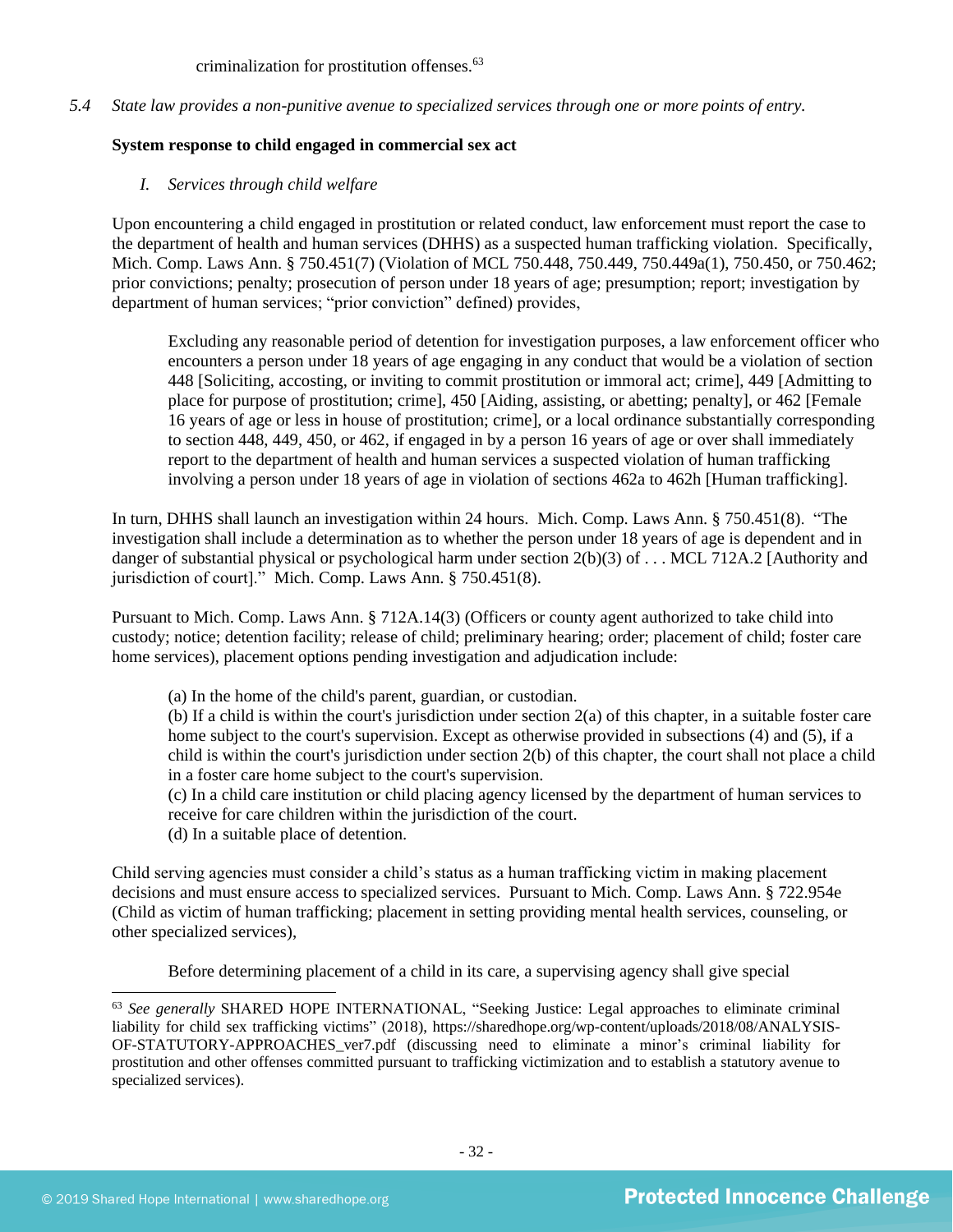consideration to information that a child may be the victim of human trafficking. If a supervising agency finds that a child is or may be a victim of human trafficking, the supervising agency shall place the child in a setting that provides mental health services, counseling, or other specialized services that are necessary or appropriate for a victim of human trafficking.

## *II. Services through juvenile justice*

. . . .

. . . .

Mich. Comp. Laws Ann. § 750.448 (Soliciting, accosting, or inviting to commit prostitution or immoral act) prohibits the criminalization of minors under 16 for prostitution offenses, and Mich. Comp. Laws Ann. § 750.451(6) (Violation of MCL 750.448, 750.449, 750.449a(1), 750.450, or 750.462; prior convictions; penalty; prosecution of person under 18 years of age; presumption; report; investigation by department of human services; "prior conviction" defined) provides all minors with a rebuttable presumption of coercion, stating, "it shall be presumed that the person under 18 years of age was coerced into child sexually abusive activity or commercial sexual activity . . . . "<sup>64</sup>

Additionally, Mich. Comp. Laws Ann. § 750.451(6) further provides, that "[t]he state may petition the court to find the person under 18 years of age to be dependent and in danger of substantial physical or psychological harm under section 2(b)(3) of chapter XIIA of the probate code of 1939, 1939 PA 288, MCL 712A.2."

If the case proceeds, the family division of the circuit court typically only has jurisdiction in proceedings concerning juveniles under 17 years of age, but Mich. Comp. Laws Ann. § 712A.2(b)(3)(C) (Authority and jurisdiction of court) makes an exception if the juvenile was engaged in commercial sexual activity.<sup>65</sup> Mich. Comp. Laws Ann. § 712A.2(b)(3)(C) states,

The court has the following authority and jurisdiction:

. . . . (b) Jurisdiction in proceedings concerning a juvenile under 18 years of age found within the county:

(3) If the juvenile is dependent and is in danger of substantial physical or psychological harm. The juvenile may be found to be dependent when any of the following occurs:

(C) The juvenile is alleged to have committed a commercial sexual activity as that term is defined in section 462a of the Michigan penal code . . . [Human trafficking] or a delinquent act that is the result of force, fraud, coercion, or manipulation exercised by a parent or other adult.

The court may order a number of dispositional alternatives under Mich. Comp. Laws Ann. § 712A.18 (Orders of disposition) and § 712A.11 (Preliminary inquiry; petition), including participation in a voluntary program under the Juvenile Diversion Act, codified at Mich. Comp. Laws Ann. § 722.821 to § 722.831. In making certain placement decisions, however, the child's status as a human trafficking victim should be considered. Mich. Comp. Laws Ann. § 722.954e.

 $64$  However, "[a] person under 18 years of age who fails to substantially comply with court-ordered services under section 2(b)(3) of chapter XIIA of the probate code of 1939, 1939 PA 288, MCL 712A.2, is not eligible for the presumption under this section." Mich. Comp. Laws Ann. § 750.451(6). *See supra* Component 5.3 for a full discussion of provisions related to the non-criminalization of minors for prostitution offenses.

<sup>&</sup>lt;sup>65</sup> To the extent that juvenile sex trafficking victims who are 17 years old are directed into the adult criminal justice process rather than the delinquency process, they may be able to avoid a prostitution conviction by participating in the deferred sentencing process established under Mich. Comp. Laws Ann. § 750.451c (Individual as victim of human trafficking violation; applicability of subsection (2); deferred proceedings; duties of court; violation of term or condition of probation; adjudication of guilt; circumstances; discharge and dismissal; proceedings open to public; record; nonpublic record; "human trafficking violation" defined), which allows victims of sex trafficking to have their proceedings deferred and permits them to successfully complete probation in lieu of conviction. Mich. Comp. Laws Ann. § 750.451c(1)–(2), (6).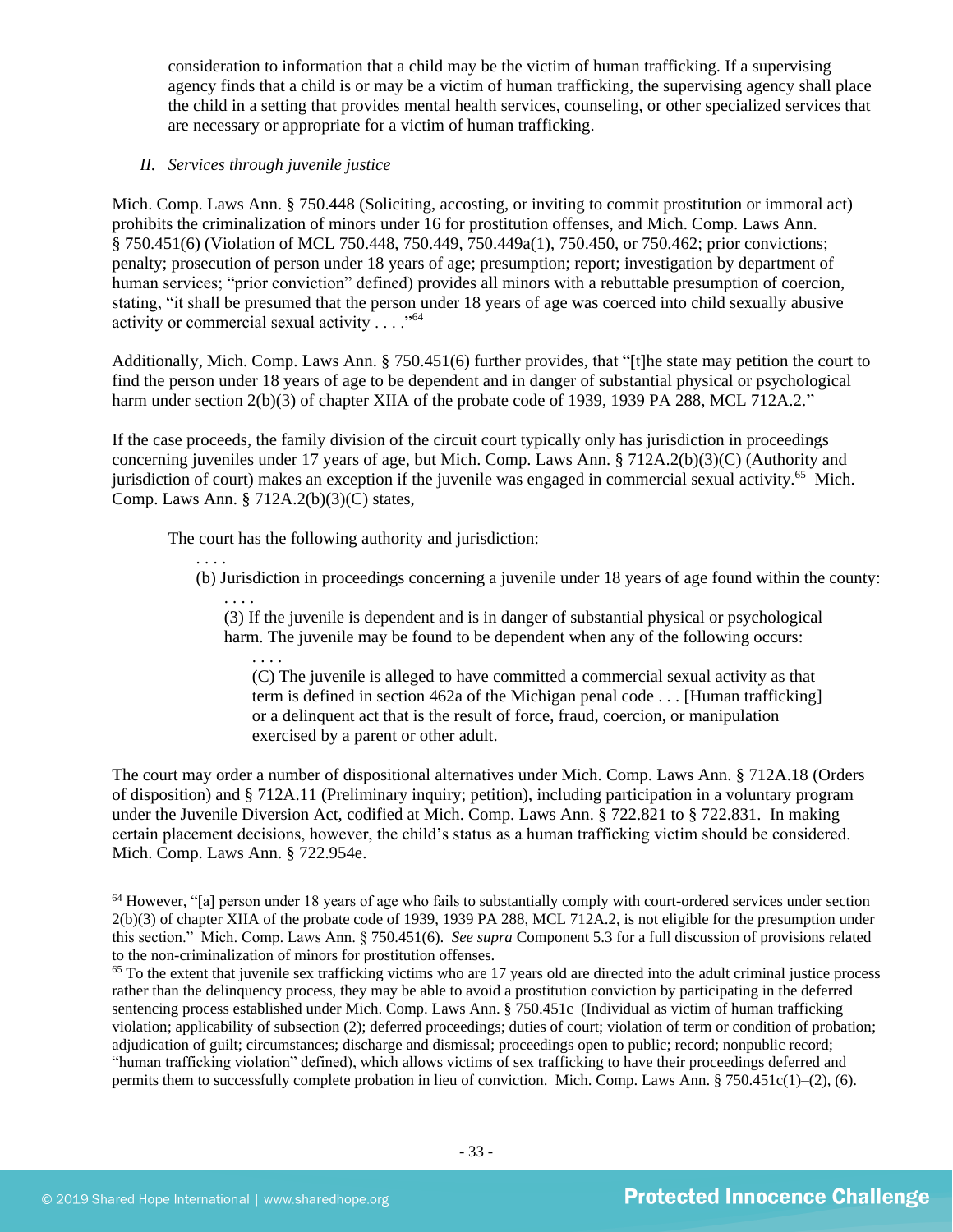## **Summary**

Michigan law mandates referral to and provision of specialized services by DHHS. However, only minors under 16 years of age are protected from delinquency proceedings based on current non-criminalization laws.

5.4.1 Recommendation: Amend Michigan's protective response to direct all minors engaged in commercial sex away from the juvenile justice system and to specialized services.

## *5.5 Child sex trafficking is identified as a type of abuse and neglect within child protection statutes. 66*

Child sex trafficking is not identified as a type of abuse and neglect within Michigan's child protection statutes; however, some types of commercial sexual exploitation are expressly identified as a type of abuse and neglect. Mich. Comp. Laws Ann. § 722.622(g) (Definitions) defines "child abuse" to include "harm or threatened harm to a child's health or welfare that occurs through nonaccidental physical or mental injury, sexual abuse, sexual exploitation, or maltreatment, by a parent, a legal guardian, or any other person responsible for the child's health or welfare or by a teacher, a teacher's aide, or a member of the clergy."

Mich. Comp. Laws Ann.  $\S 722.622(z)$  defines "sexual abuse" as "engaging in sexual contact or sexual penetration as those terms are defined in section 520a of the Michigan penal code . . . with a child," and Mich. Comp. Laws Ann. § 722.622(aa) defines "sexual exploitation" as "allowing, permitting, or encouraging a child to engage in prostitution, or allowing, permitting, encouraging, or engaging in the photographing, filming, or depicting of a child engaged in a listed sexual act as defined in section 145c of the Michigan penal code [Definitions; child sexually abusive activity or material; penalties] . . . ."

However, conduct criminalized under Mich. Comp. Laws Ann. § 750.462e (Forced labor or services; prohibited conduct as relates to age of minor) and § 750.13 (Taking or enticing away minor under sixteen years; violation as felony; penalty) is not expressly identified as a type of child abuse.

- 5.5.1 Recommendation: Amend Mich. Comp. Laws Ann.  $\S 722.622(g)$  (Definitions) to include human trafficking in the definition of "child abuse."
- *5.6 The definition of "caregiver" or another related term is not a barrier to a sex trafficked child accessing the protection of child welfare.*

The definition of caregiver does not limit a juvenile sex trafficking victim's access to services through child welfare<sup>67</sup> because a child who has been commercially sexually exploited may be deemed "dependent" under

(iii) Is not the child's parent or a person otherwise related to the child by blood or affinity to the third degree.

Because the definition of abuse under Mich. Comp. Laws Ann.  $\S 722.622(g)$  requires fault "by a parent, a legal guardian, or any other person responsible for the child's health or welfare" and because the definitions of "person responsible for the

<sup>&</sup>lt;sup>66</sup> For more information regarding recent federal legislation impacting this component see: http://go.sharedhope.org/stateimpactmemo.

 $67$  However, Mich. Comp. Laws Ann. § 722.622(x) (Definitions) defines "person responsible for the child's health or welfare" in part as "a parent, legal guardian, person 18 years of age or older who resides for any length of time in the same home in which the child resides, or . . . nonparent adult . . . ." Additionally, Mich. Comp. Laws Ann. § 722.622(v) defines "nonparent adult" as

a person who is 18 years of age or older and who, regardless of the person's domicile, meets all of the following criteria in relation to a child:

<sup>(</sup>i) Has substantial and regular contact with the child.

<sup>(</sup>ii) Has a close personal relationship with the child's parent or with a person responsible for the child's health or welfare.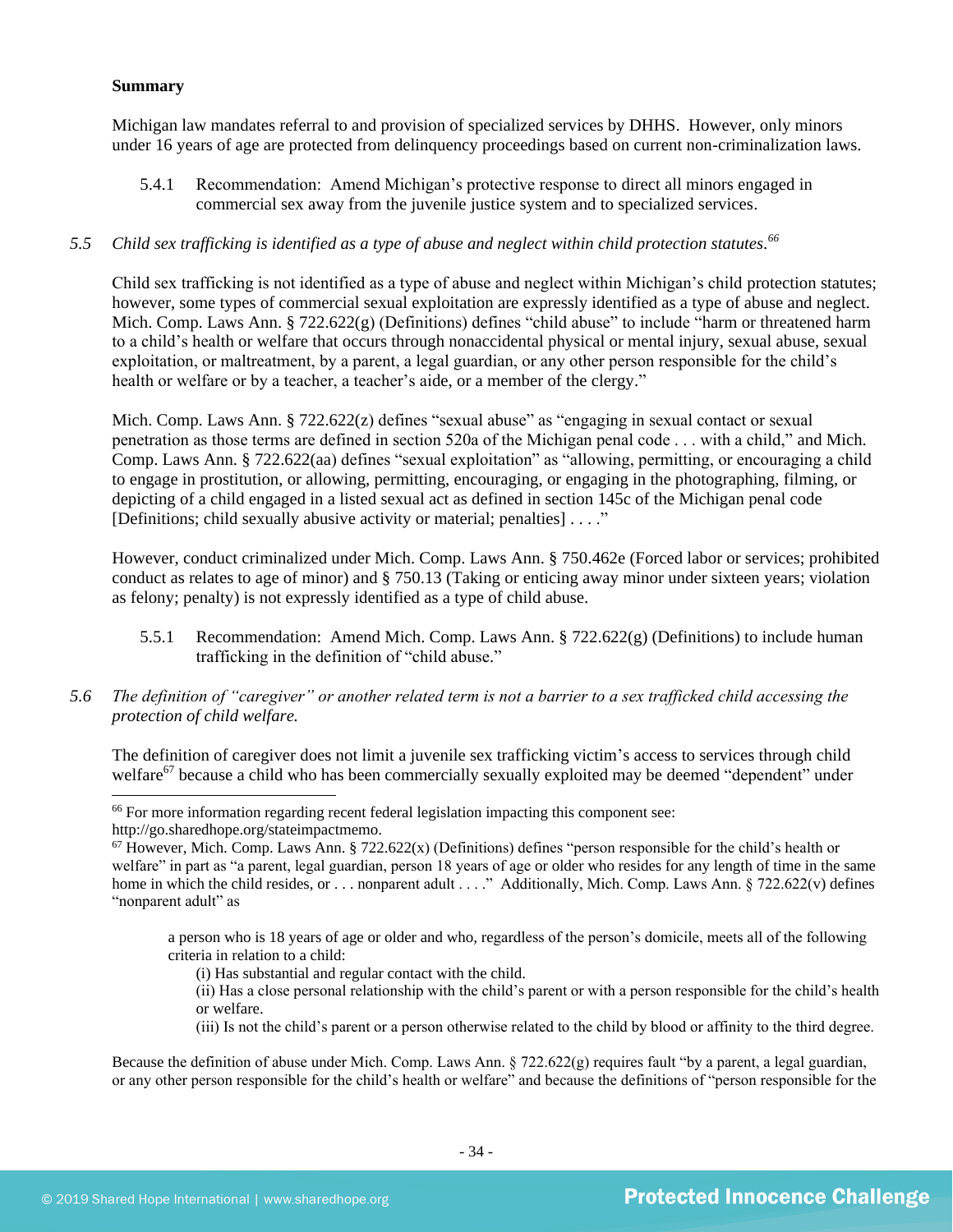Mich. Comp. Laws Ann.  $\S 712A.2(b)(3)$  (Authority and jurisdiction of court), which states,

The court has the following authority and jurisdiction:

. . . .

. . . . (b) Jurisdiction in proceedings concerning a juvenile under 18 years of age found within the county:

. . . . (3) If the juvenile is dependent and is in danger of substantial physical or psychological harm. The juvenile may be found to be dependent when any of the following occurs:

(C) The juvenile is alleged to have committed a commercial sexual activity as that term is defined in section 462a of the Michigan penal code [Human trafficking] . . . or a delinquent act that is the result of force, fraud, coercion, or manipulation exercised by a parent or other adult.

## *5.7 Crime victims' compensation is specifically available to a child victim of sex trafficking or commercial sexual exploitation of children (CSEC).*

Mich. Comp. Laws Ann. § 18.354(1)(a) (Eligibility for awards; limitations; waiver) of the Crime Victims Compensation Board Act<sup>68</sup> provides that a victim<sup>69</sup> of a crime is entitled to an award, unless the limitations in Mich. Comp. Laws Ann. § 18.354(2) apply. Mich. Comp. Laws Ann. § 18.354(2) provides that "[a] person is not eligible to receive an award if the person is either of the following: (a) Criminally responsible for the crime. (b) An accomplice to the crime." To the extent that a domestic minor sex trafficking victim can be considered criminally responsible or an accomplice to the relevant crime because of his or her participation in a commercial sex act, the provisions of Mich. Comp. Laws Ann. § 18.354(2) could prevent some domestic minor sex trafficking victims from being eligible to receive an award.

Mich. Comp. Laws Ann. § 18.354(3) also requires that "the claimant has incurred a minimum out-of-pocket  $\cos^{70}$  of \$200.00 or has lost at least 2 continuous weeks' earnings or support"; however, "[i]f the claimant is a victim of criminal sexual conduct in the first, second, or third degree, the commission may waive the limitations of this subsection."

Additionally, Mich. Comp. Laws Ann. § 18.355(2), (3) (Claim; filing; notice) states,

(2) Except as provided in subsection (3), a claim shall be filed by the claimant not later than 1 year after the occurrence of the crime upon which the claim is based, except as follows:

(a) If police records show that a victim of criminal sexual conduct in the first, second, or third degree was less than 18 years of age at the time of the occurrence and that the victim reported the crime before attaining 19 years of age, a claim based on that crime may be filed by [the victim or others eligible for awards] not later than 1 year after the crime was reported.

. . . . (3) Upon petition by the claimant and for good cause shown, the commission may extend the period in which a claim may be filed under subsection (2).

child's health or welfare" and "nonparent" require legal custody or a close connection to the child's family," child protective services may be unable to intervene and provide services in some cases involving a minor trafficked by a nonfamily member.

<sup>68</sup> Mich. Comp. Laws Ann. §§ 18.351–18.368.

<sup>69</sup> *See supra* Component 5.1 for the definition of "victim."

 $70$  Mich. Comp. Laws Ann. § 18.351(e) defines "out-of-pocket loss" as "the unreimbursed and unreimbursable expenses or indebtedness reasonably incurred for medical care, psychological counseling, replacement services, any nonmedical remedial treatment rendered in accordance with a recognized religious method of healing, or other services necessary as a result of the injury upon which a claim is based."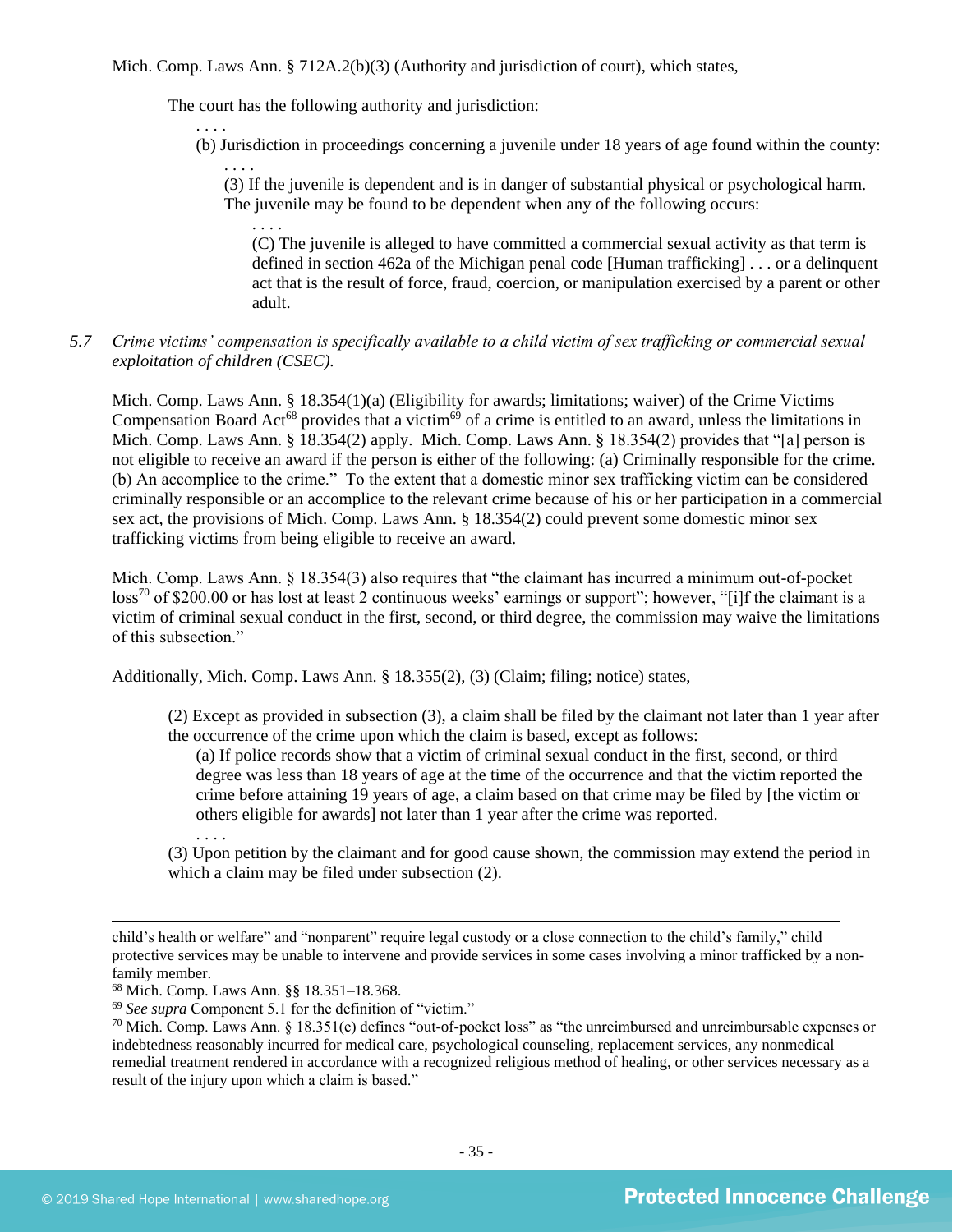Mich. Comp. Laws Ann. § 18.355 does not clarify what constitutes "good cause" under Mich. Comp. Laws Ann. § 18.355(3) for a claimant's failure to file within the time limits imposed under Mich. Comp. Laws Ann. § 18.355(2).

- 5.7.1 Recommendation: Amend Mich. Comp. Laws Ann. § 18.354 (Eligibility for awards; limitations; waiver) to make the ineligibility factors in Mich. Comp. Laws Ann. § 18.354(2) and (3) and the time restrictions on filing in Mich. Comp. Laws Ann. § 18.355(2) (Claim; filing; notice) inapplicable to minor victims of sex trafficking.
- 5.7.2 Recommendation: Amend Mich. Comp. Laws Ann. § 18.351(1)(f) (Definitions) to include psychological and emotional trauma in the definition of "personal physical injury" to ensure that sexually abused minors are considered victims.

### *5.8 Victim-friendly procedures and protections are provided in the trial process for minors under 18.*

The William Van Regenmorter Crime Victim's Rights Act<sup>71</sup> provides several protections to victims of felony offenses or offenses punishable by imprisonment for more than one year, including, but not limited to, victims of Mich. Comp. Laws Ann. § 750.462b (Forced labor or services; prohibited) –§ 750.462e (Forced labor or services; prohibited conduct as relates to age of minor). Mich. Comp. Laws Ann. § 780.752(1)(b), (1)(m)(i).<sup>72</sup> For example, under Mich. Comp. Laws Ann. § 780.757 (Waiting area for victim or other safeguards), "The court shall provide a waiting area for the victim separate from the defendant, defendant's relatives, and defense witnesses," or, "[i]f a separate waiting area is not available or practical, the court shall provide other safeguards to minimize the victim's contact with defendant, defendant's relatives, and defense witnesses during court proceedings." Victims of certain sexual offenses have the right to a speedy trial pursuant to Mich. Comp. Laws Ann. § 780.759(1) (Speedy trial; requirements; hearing; notice; time of trial). Victims may also be protected from having to testify about personal identifying information under Mich. Comp. Laws Ann. § 780.758(1) (Motion not to compel testimony of victim or other witness; hearing).

Pursuant to Michigan Rules of Evidence Rule 803A (Hearsay exception; child's statement about sexual act), Michigan also provides a hearsay exception in criminal and delinquency proceedings for child witnesses testifying about a sexual act, which states in part,

A statement describing an incident that included a sexual act performed with or on the declarant by the defendant or an accomplice is admissible to the extent that it corroborates testimony given by the declarant during the same proceeding, provided:

- (1) the declarant was under the age of ten when the statement was made;
- (2) the statement is shown to have been spontaneous and without indication of manufacture;
- (3) either the declarant made the statement immediately after the incident or any delay is excusable
- as having been caused by fear or other equally effective [sic] circumstance; and

(4) the statement is introduced through the testimony of someone other than the declarant. If the declarant made more than one corroborative statement about the incident, only the first is admissible under this rule.

A statement may not be admitted under this rule unless the proponent of the statement makes known to the adverse party the intent to offer the statement, and the particulars of the statement, sufficiently in advance of the trial or hearing to provide the adverse party with a fair opportunity to prepare to meet the

<sup>71</sup> Mich. Comp. Laws Ann. §§ 780.751–.834.

 $72$  However, "[a]n individual who is charged with a crime arising out of the same transaction from which the charge against the defendant arose is not eligible to exercise the privileges and rights established for victims under this article," and "[a]n individual who is incarcerated is not eligible to exercise the privileges and rights established for victims under this article except that he or she may submit a written statement to the court for consideration at sentencing." Mich. Comp. Laws Ann. § 780.752(3), (4).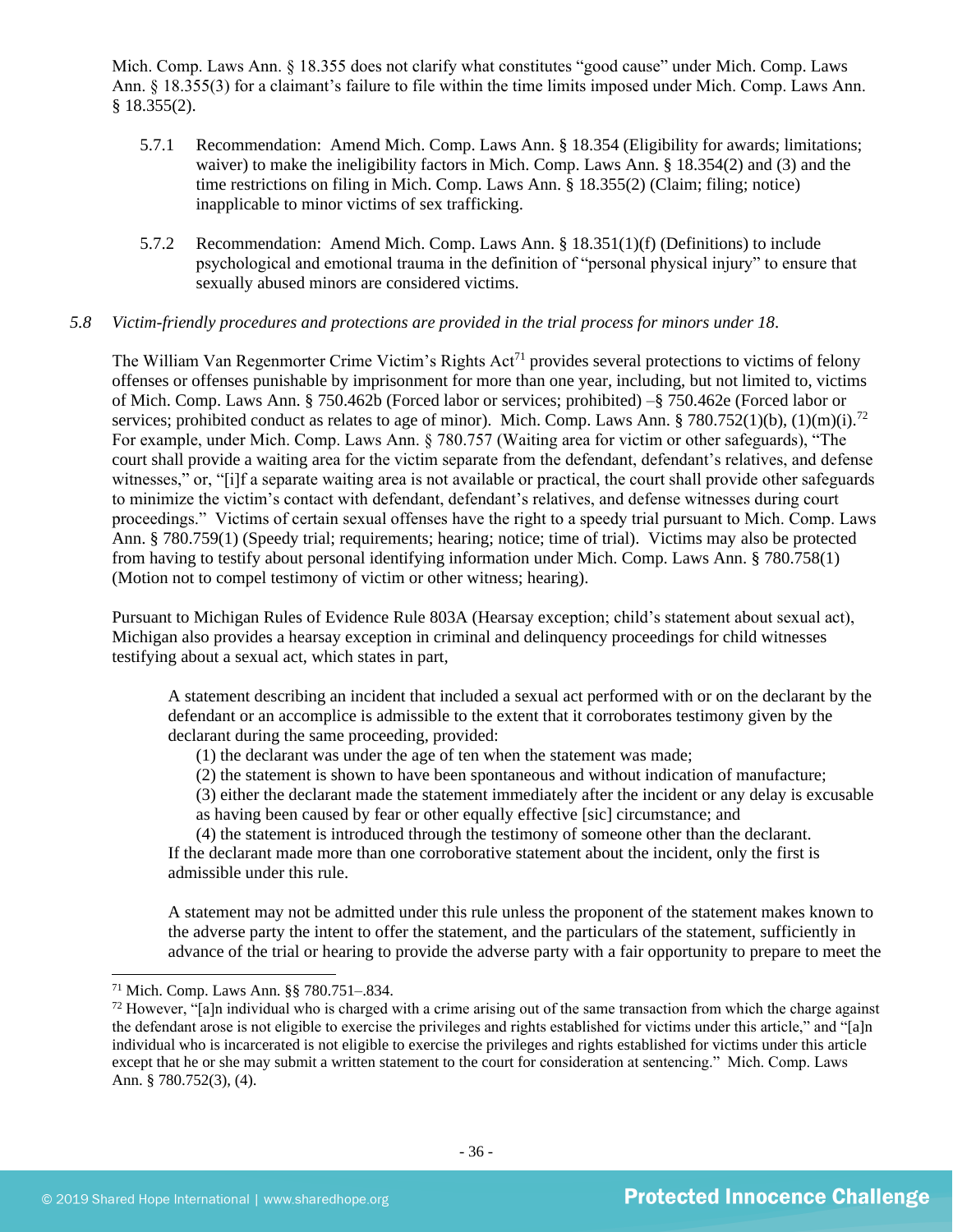#### statement.

Mich. Comp. Laws Ann. § 750.462g (Testimony) contains special provisions regarding testimony in a trafficking prosecution, stating,

(1) The testimony of a victim is not required in a prosecution under this chapter [Human Trafficking]. However, if a victim testifies, that testimony need not be corroborated.

(2) Expert testimony as to the behavioral patterns of human trafficking victims and the manner in which a human trafficking victim's behavior may deviate from societal expectations is admissible as evidence in court in a prosecution under this chapter if the expert testimony is otherwise admissible under the rules of evidence and laws of this state.

Mich. Comp. Laws Ann. § 750.520j (Evidence of victim's sexual conduct) and § 750.520h (Corroboration of victim's testimony not required)<sup>73</sup> provide protections to testifying victims of sexual offenses, but not to victims of Mich. Comp. Laws Ann. § 750.462e, or Michigan's CSEC laws. Mich. Comp. Laws Ann. § 750.520j(1) states,

Evidence of specific instances of the victim's sexual conduct, opinion evidence of the victim's sexual conduct, and reputation evidence of the victim's sexual conduct shall not be admitted under sections 520b to 520g unless and only to the extent that the judge finds that the following proposed evidence is material to a fact at issue in the case and that its inflammatory or prejudicial nature does not outweigh its probative value:

(a) Evidence of the victim's past sexual conduct with the actor.

(b) Evidence of specific instances of sexual activity showing the source or origin of semen, pregnancy, or disease.

Additional witness protections specific to child victims under the age of 16 of specified sex offenses are available under Mich. Comp. Laws Ann. § 600.2163a (Definitions; prosecutions and proceedings to which section applicable; use of dolls or mannequins; support person; notice; videorecorded statement; special arrangements to protect welfare of witness; videotape deposition). Mich. Comp. Laws Ann. § 600.2163a(2) states that the protections of Mich. Comp. Laws Ann. § 600.2163a are limited to "prosecutions and proceedings under section 136b [Definitions; child abuse], 145c [Definitions; child sexually abusive activity or material], 520b [Criminal sexual conduct in the first degree] to 520e [Criminal sexual conduct in the fourth degree], or 520g [Criminal sexual conduct]." Pursuant to Mich. Comp. Laws Ann. § 600.2163a(3), "If pertinent, the court must permit the witness to use dolls or mannequins, including, but not limited to, anatomically correct dolls or mannequins, to assist the witness in testifying on direct and cross-examination." Mich. Comp. Laws Ann. § 600.2163a(4) further provides that "The court must permit a witness who is called upon to testify to have a support person sit with, accompany, or be in close proximity to the witness during his or her testimony" and allows for the use of a support dog. Additionally, Mich. Comp. Laws Ann. § 600.2163a(7) states,

A custodian of the videorecorded statement<sup>74</sup> may take a witness's videorecorded statement before the normally scheduled date for the defendant's preliminary examination. The videorecorded statement must state the date and time that the statement was taken; must identify the persons present in the room and state whether they were present for the entire videorecording or only a portion of the videorecording; and must show a time clock that is running during the taking of the videorecorded statement.

<sup>73</sup> Mich. Comp. Laws Ann. § 750.520h (Corroboration of victim's testimony not required) states, "The testimony of a victim need not be corroborated in prosecutions under sections 520b to 520g."

<sup>74</sup> Mich. Comp. Laws Ann. § 600.2163a(1)(b) defines "custodian of the videorecorded statement" as "the department of health and human services, investigating law enforcement agency, prosecuting attorney, or department of attorney general or another person designated under the county protocols established as required by section 8 of the child protection law, 1975 PA 238, [MCL 722.628."](https://www.lexis.com/research/buttonTFLink?_m=667b361992caab280f00d1e1265c8d77&_xfercite=%3ccite%20cc%3d%22USA%22%3e%3c%21%5bCDATA%5bMCLS%20%a7%20600.2163a%5d%5d%3e%3c%2fcite%3e&_butType=4&_butStat=0&_butNum=3&_butInline=1&_butinfo=MICODE%20722.628&_fmtstr=FULL&docnum=1&_startdoc=1&wchp=dGLbVzt-zSkAA&_md5=60270760332353995386710bada62b4a)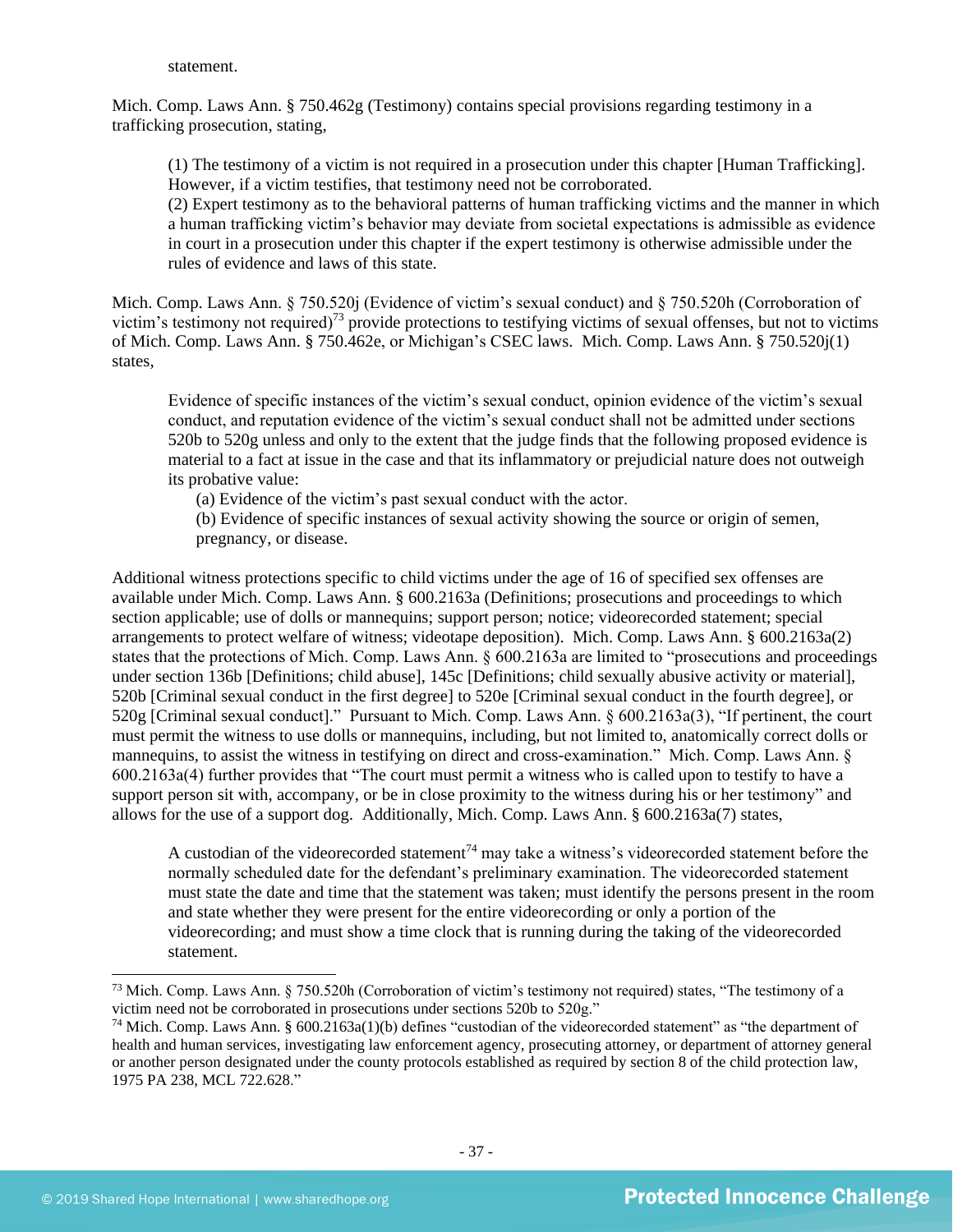Mich. Comp. Laws Ann. § 600.2163a(8) sets out the following purposes for which a "videorecorded statement" can be introduced:

(a) It may be admitted as evidence at all pretrial proceedings, except that it cannot be introduced at the preliminary examination instead of the live testimony of the witness.

- (b) It may be admitted for impeachment purposes.
- (c) It may be considered by the court in determining the sentence.
- (d) It may be used as a factual basis for a no contest plea or to supplement a guilty plea.

Pursuant to Mich. Comp. Laws Ann. § 600.2163a(14), "A videorecorded statement that becomes part of the court record is subject to a protective order of the court for the purpose of protecting the privacy of the witness." Additionally, Mich. Comp. Laws Ann. § 600.2163a(17) states,

If the court determines on the record that it is necessary to protect the welfare of the witness and grants the motion made under subsection  $(16)$ ,<sup>75</sup> the court must order both of the following:

(a) That all persons not necessary to the proceeding must be excluded during the witness's testimony from the courtroom where the preliminary examination is held. Upon request by any person and the payment of the appropriate fees, a transcript of the witness's testimony must be made available.

(b) That the courtroom be arranged so that the defendant is seated as far from the witness stand as is reasonable and not directly in front of the witness stand in order to protect the witness from directly viewing the defendant. The defendant's position must be located so as to allow the defendant to hear and see the witness and be able to communicate with his or her attorney.

*5.9 Child sex trafficking victims may vacate delinquency adjudications and expunge related records for prostitution and other offenses arising from trafficking victimization, without a waiting period.*

Michigan law allows child sex trafficking victims to vacate delinquency adjudications, but mandates a minimum 1 year waiting period. Related juvenile records are effectively sealed once an adjudication has been set aside.

Pursuant to Mich. Comp. Laws Ann. § 712A.18e(10)(b) (Application for entry of order setting aside adjudication; filing), an adjudication may be set aside if:

The person was adjudicated for an offense that if committed by an adult would be a violation or an attempted violation of section 448 [Soliciting, accosting, or inviting to commit prostitution or immoral act; crime], 449 [Engaging services for purpose of prostitution, lewdness, or assignation, offer to engage; penalty], or 450 [Aiding, assisting, or abetting; penalties] of the Michigan penal code, 1931 PA 328, MCL 750.448, 750.449, and 750.450, or a local ordinance substantially corresponding to section

(d) The physical condition of the witness.

<sup>75</sup> Mich. Comp. Laws Ann. § 600.2163a(16) states,

If, upon the motion of a party made before the preliminary examination, the court finds on the record that the special arrangements specified in subsection (17) are necessary to protect the welfare of the witness, the court must order those special arrangements. In determining whether it is necessary to protect the welfare of the witness, the court must consider all of the following:

<sup>(</sup>a) The age of the witness.

<sup>(</sup>b) The nature of the offense or offenses.

<sup>(</sup>c) The desire of the witness or the witness's family or guardian to have the testimony taken in a room closed to the public.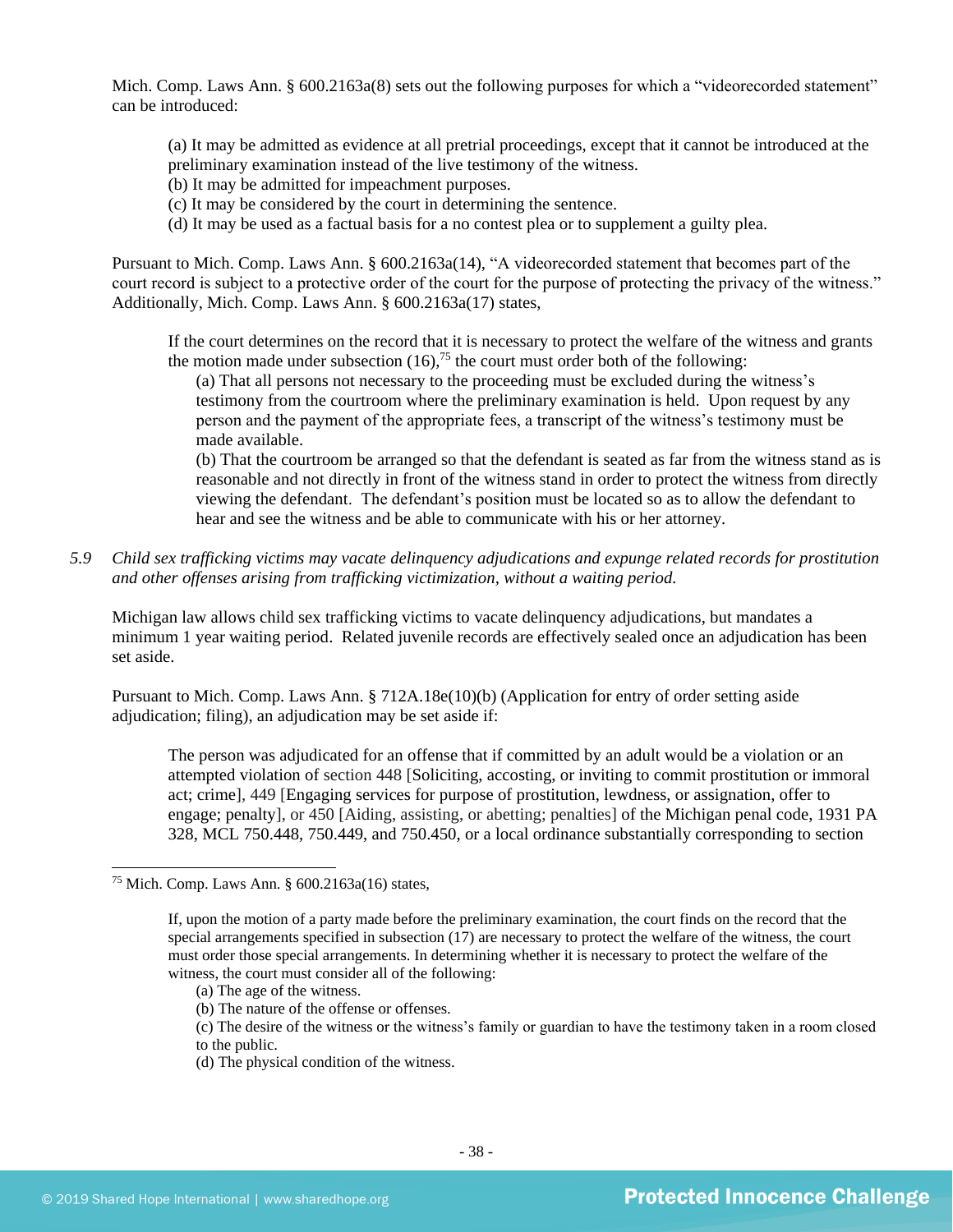448, 449, or 450 of the Michigan penal code, 1931 PA 328, MCL 750.448, 750.449, and 750.450, and he or she committed the offense as a direct result of his or her being a victim of a human trafficking violation.

Under Mich. Comp. Laws Ann. § 712A.18e(10)(b), however, child sex trafficking victims only have the right to vacate adjudications for prostitution-related offenses. Vacatur of other offenses is a conditional privilege. Mich. Comp. Laws Ann. § 712A.18e(9).

Additionally, relief may be barred based on the number and type of adjudications. Mich. Comp. Laws Ann. § 712A.18e(1) states in part,

A person may have only 1 adjudication for an offense that would be a felony if committed by an adult and not more than 2 adjudications for an offense that would be a misdemeanor if committed by an adult or if there is no adjudication for a felony if committed by an adult, not more than 3 adjudications for an offense that would be a misdemeanor if committed by an adult set aside under this section . . . .

Further, Mich. Comp. Laws § 712A.18e(3) only allows an adjudication to be vacated after a minimum 1 year waiting period, stating,

An application under this section shall not be filed until the expiration of 1 year following imposition of the disposition for the adjudication that the applicant seeks to set aside, or 1 year following completion of any term of detention for that adjudication, or when the person becomes 18 years of age, whichever occurs later.

Once an adjudication has been vacated, related records are made nonpublic.<sup>76</sup> Although the department of state police retain these records, records shall only be made available to certain individuals, courts, and agencies for limited purposes. Mich. Comp. Laws § 712A.18e(13). In fact, "[e]xcept as provided in subsection (13), a person, other than the applicant, who knows or should have known that an adjudication was set aside under this section, who divulges, uses, or publishes information concerning an adjudication set aside under this section is guilty of a misdemeanor." Mich. Comp. Laws § 712A.18e(16).

To the extent that a child sex trafficking victim is or has been prosecuted as an adult for a prostitution-related offense, he or she can seek to have the conviction set aside under Mich. Comp. Laws Ann. § 780.621 (Application for order setting aside conviction; misdemeanor conviction; setting aside of certain convictions prohibited; victim of human trafficking violation; time and contents of application; submitting application and fingerprints to department of state police; report; application fee; contest of application by attorney general or prosecuting attorney; notice to victim; affidavits and proofs; court order; definitions), which states,

. . . . (4) A person who is convicted of a violation of section 448 [Soliciting, accosting, or inviting to commit prostitution or immoral act; crime], 449 [Engaging services for purpose of prostitution, lewdness, or assignation, offer to engage; penalty], or 450 [Aiding, assisting, or abetting; penalties] of the Michigan penal code, 1931 PA 328, MCL 750.448, 750.449, and 750.450, or a local ordinance substantially

<sup>76</sup> Ordinarily, juvenile records are open to the general public. Mich. Comp. Laws § 712A.28(2) (Case records; opening records; order in respect to payments by parent; copy; publicizing action taken against parents or adults; administration of court; reports; form; copies; definition) states,

Beginning June 1, 1988, the court shall maintain records of all cases brought before it and as provided in the juvenile diversion act. Except as otherwise provided in this subsection, records of a case brought before the court shall be open to the general public . . . . . [unless the hearing was closed in which case] the records of that hearing shall be open only by court order to persons having a legitimate interest.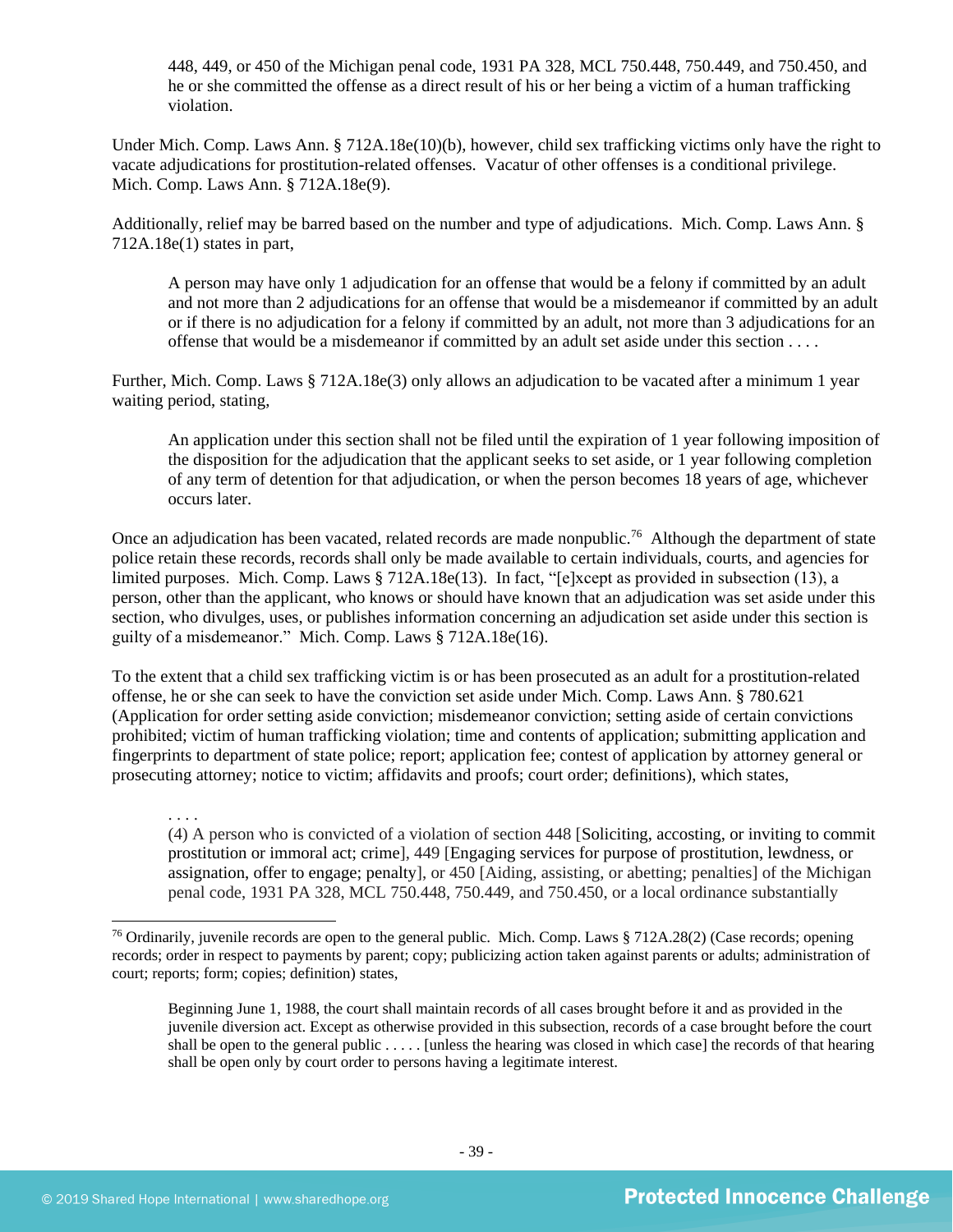corresponding to section 448, 449, or 450 of the Michigan penal code, 1931 PA 328, MCL 750.448, 750.449, and 750.450, may apply to have that conviction set aside if he or she committed the offense as a direct result of his or her being a victim of a human trafficking violation.

(7) An application under subsection (4) may be filed at any time following the date of the conviction to be set aside. A person may apply to have more than 1 conviction set aside under subsection (4).

Although Mich. Comp. Laws Ann. § 780.621 allows a victim of human trafficking to vacate a conviction at any time, relief is limited to prostitution-related convictions, foreclosing the law's applicability to other offenses related to trafficking victimization.

- 5.9.1 Recommendation: Amend Mich. Comp. Laws Ann. § 712A.18e (Application for entry of order setting aside adjudication; filing) to allow child sex trafficking victims to vacate adjudications and expunge related records for other offenses arising from trafficking victimization without mandating a waiting period.
- *5.10 Victim restitution and civil remedies for victims of domestic minor sex trafficking or commercial sexual exploitation of children (CSEC) are authorized by law.*

Restitution is mandatory for juvenile victims of Mich. Comp. Laws Ann. § 750.462e (Forced labor or services; prohibited conduct with regard to age of minor). Mich. Comp. Laws Ann. § 780.766b (Conviction of offense described in MCL 750.462a to 750.462h; restitution) states,

When sentencing a defendant convicted of an offense described in chapter LXVIIA [Human trafficking] of the Michigan penal code, 1931 PA 328, MCL 750.462a to 750.462h [Human trafficking], the court shall order restitution for the full amount of loss suffered by the victim. In addition to restitution ordered under section 16 [Mich. Comp. Laws Ann. § 780.766], the court may order the defendant to pay all of the following:

(a) Lost income, calculated by whichever of the following methods results in the largest amount: (i) The gross amount received by the defendant from or the value to the defendant of the victim's labor or services.

(ii) The value of the victim's labor or services as calculated under the minimum wage law of 1964, 1964 PA 154, MCL 408.381 to 408.398 [repealed], or the federal minimum wage, whichever results in the largest value.

(iii) Income loss as determined under section  $16(4)(c)$ .

(b) The cost of transportation, temporary housing, and child care expenses incurred by the victim because of the offense.

(c) Attorney fees and other costs and expenses incurred by the victim because of the offense, including, but not limited to, costs and expenses relating to assisting the investigation of the offense and for attendance at related court proceedings as follows:

- (i) Wages lost.
- (ii) Child care.

. . . .

- (iii) Transportation.
- (iv) Parking.
- (d) Any other loss suffered by the victim as a proximate result of the offense.

Restitution is also provided under Mich. Comp. Laws Ann. § 750.462f(6) (Violation of MCL 750.462b, 750.462c, and 750.462d; violation of MCL 750.462e; attempting, conspiring, or soliciting another to violate chapter; violation of law arising out of same transaction; consecutive terms; restitution) which states,

In addition to any mandatory restitution applicable under section 16 of the William Van Regenmorter crime victim's rights act, 1985 PA 87, MCL 780.766 ["Victim" defined; order of restitution generally], the court may order a person convicted of violating this section to pay restitution to the victim in the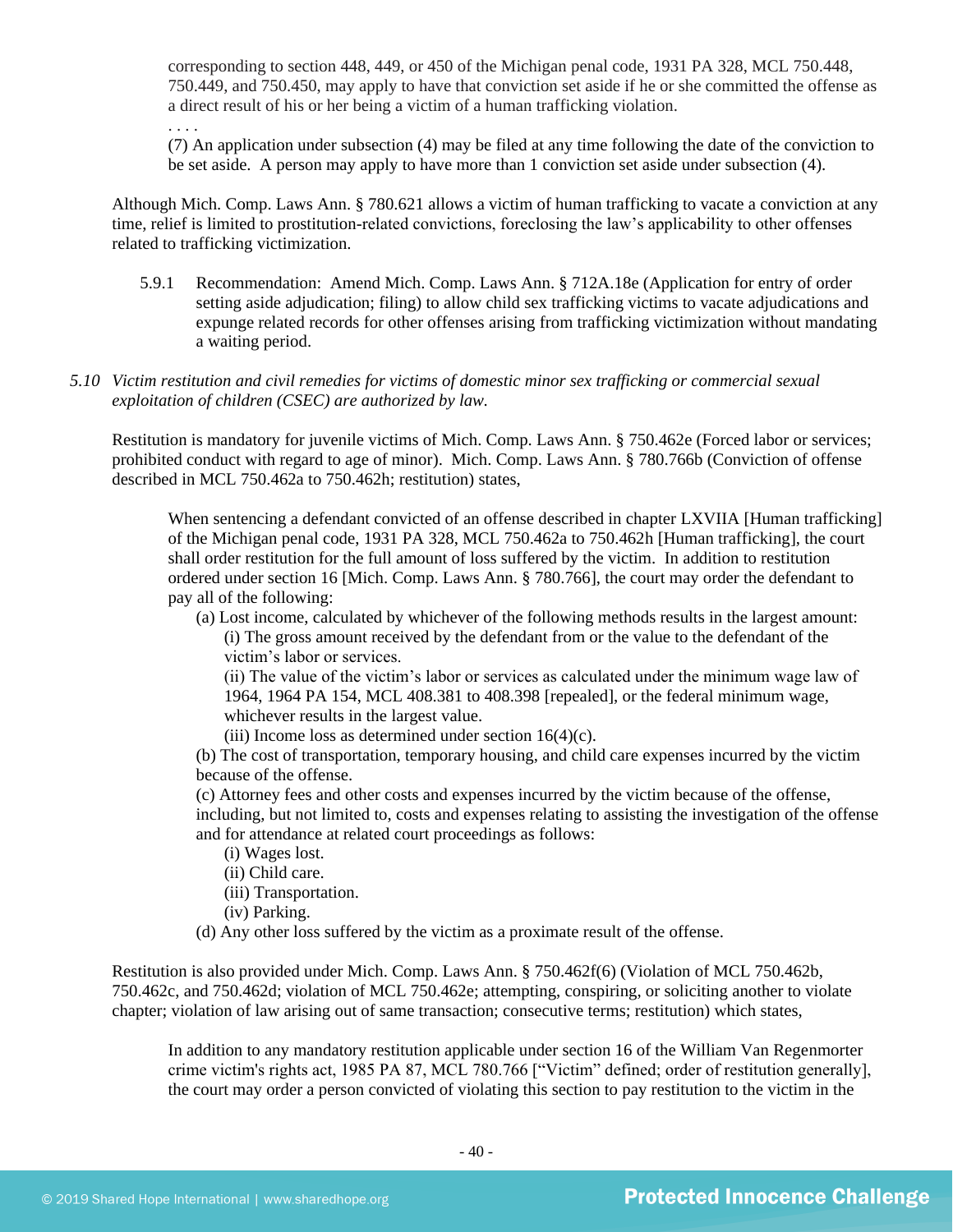manner provided in section 16b of the William Van Regenmorter crime victim's rights act, 1985 PA 87, MCL 780.766b, and to reimburse any governmental entity for its expenses incurred in relation to the violation in the same manner that expenses may be ordered to be reimbursed under section 1f of chapter IX of the code of criminal procedure, 1927 PA 175, MCL 769.1f.

Restitution also is mandatory under Mich. Comp. Laws Ann. § 780.766(2) ("Victim" defined; order of restitution generally; order of restitution as condition of probation or parole), which states,

Except as provided in subsection  $(8)$ ,<sup>77</sup> when sentencing a defendant convicted of a crime, the court shall order, in addition to or in lieu of any other penalty authorized by law or in addition to any other penalty required by law, that the defendant make full restitution to any victim<sup>78</sup> of the defendant's course of conduct that gives rise to the conviction or to the victim's estate . . . .

Mich. Comp. Laws Ann. § 780.766(4) states,

If a crime results in physical or psychological injury to a victim, the order of restitution shall require that the defendant do 1 or more of the following, as applicable:

(a) Pay an amount equal to the reasonably determined cost of medical and related professional services and devices actually incurred and reasonably expected to be incurred relating to physical and psychological care.

(b) Pay an amount equal to the reasonably determined cost of physical and occupational therapy and rehabilitation actually incurred and reasonably expected to be incurred.

(c) Reimburse the victim or the victim's estate for after-tax income loss suffered by the victim as a result of the crime.

(d) Pay an amount equal to the reasonably determined cost of psychological and medical treatment for members of the victim's family actually incurred and reasonably expected to be incurred as a result of the crime.

(e) Pay an amount equal to the reasonably determined costs of homemaking and child care expenses actually incurred and reasonably expected to be incurred as a result of the crime or, if homemaking or child care is provided without compensation by a relative, friend, or any other person, an amount equal to the costs that would reasonably be incurred as a result of the crime for that homemaking and child care, based on the rates in the area for comparable services.

. . . .

(h) Pay an amount equal to income actually lost by the spouse, parent, sibling, child, or grandparent of the victim because the family member left his or her employment, temporarily or permanently, to care for the victim because of the injury.

In addition, Mich. Comp. Laws Ann. § 780.766(24) states,

If the victim is a minor, the order of restitution shall require the defendant to pay to a parent of the victim an amount that is determined to be reasonable for any of the following that are actually incurred or reasonably expected to be incurred by the parent as a result of the crime:

(a) Homemaking and child care expenses.

(b) Income loss not ordered to be paid under subsection (4)(h).

(c) Mileage.

(d) Lodging or housing.

(e) Meals.

(f) Any other cost incurred in exercising the rights of the victim or a parent under this act.

<sup>77</sup> *See supra* note [20.](#page-11-0)

<sup>&</sup>lt;sup>78</sup> Mich. Comp. Laws Ann.  $\S$  780.766(1) states in part, "As used in this section only, 'victim' means an individual who suffers direct or threatened physical, financial, or emotional harm as a result of the commission of a crime . . . ."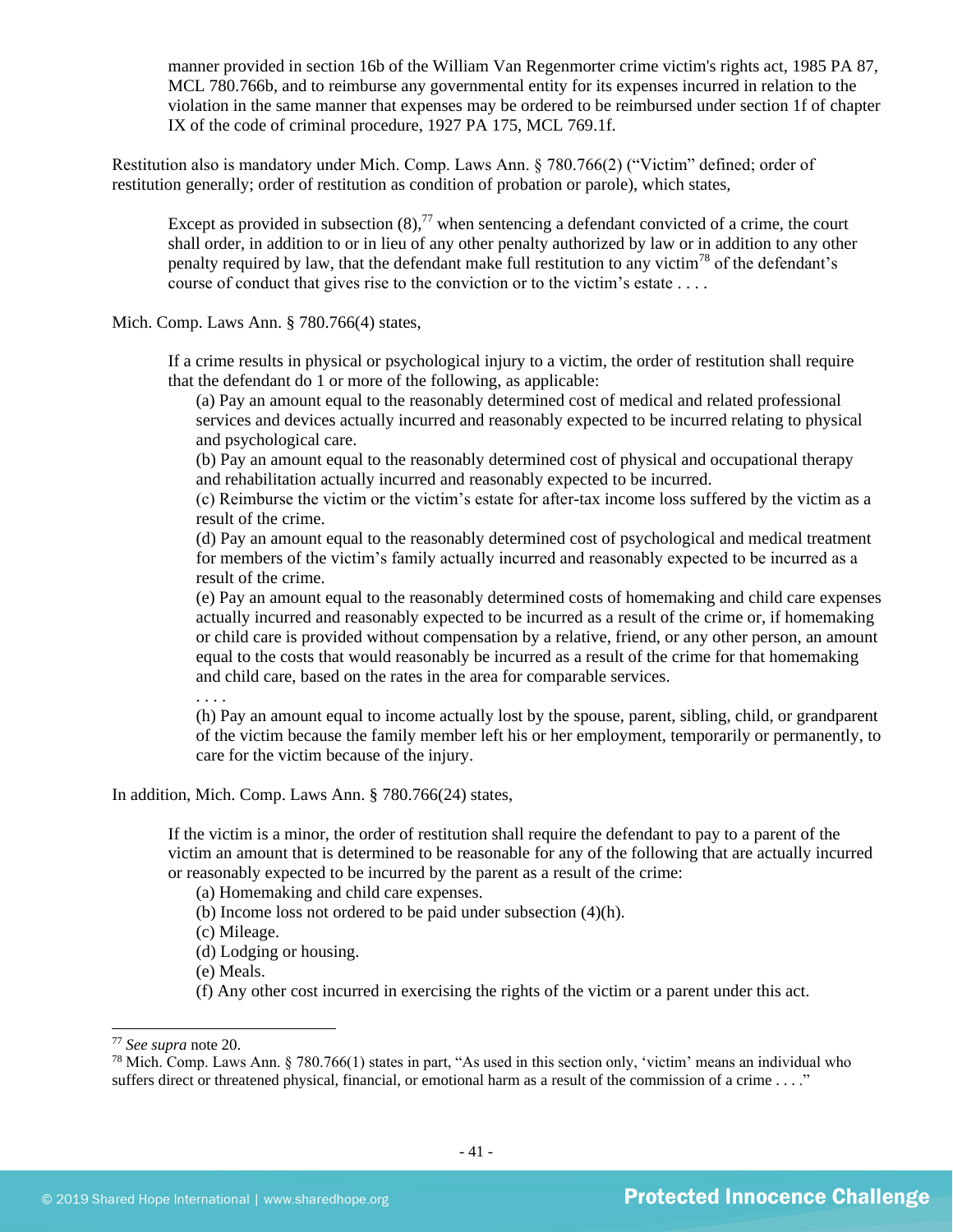Civil remedies are provided for human trafficking victims under Mich. Comp. Laws Ann. § 752.983 (Violation of MCL 750.462a to 750.462h; liability to victim; damages), which states,

(1) A person who violates chapter LXVIIA of the Michigan penal code, 1931 PA 328, MCL 750.462a to 750.462h [Human trafficking], is liable to the victim<sup>79</sup> of the violation for economic and noneconomic damages that result from the violation, including, but not limited to, all of the following:

(a) Physical pain and suffering.

(b) Mental anguish.

(c) Fright and shock.

(d) Denial of social pleasure and enjoyments.

(e) Embarrassment, humiliation, or mortification.

(f) Disability.

(g) Disfigurement.

(h) Aggravation of a preexisting ailment or condition.

(i) Reasonable expenses of necessary medical or psychological care, treatment, and services.

(j) Loss of earnings or earning capacity.

(k) Damage to property.

(l) Any other necessary and reasonable expense incurred as a result of the violation. (2) A victim is entitled to damages under subsection (1) to the extent the victim has sustained the damages, regardless of whether the victim suffered any physical injury as a result of the violation.

(3) A victim is entitled to damages under subsection (1) regardless of whether the damages sustained were foreseeable to the violator.

(4) A victim is entitled to damages under subsection (1) regardless of whether the violator was charged with or convicted of a violation of chapter LXVIIA of the Michigan penal code, 1931 PA 328, MCL 750.462a to 750.462h.

*5.11 Statutes of limitations for civil and criminal actions for child sex trafficking or commercial sexual exploitation of children (CSEC) offenses are eliminated or lengthened to allow prosecutors and victims a realistic opportunity to pursue criminal action and legal remedies.*

Under Mich. Comp. Laws Ann. § 767.24(1)(c) (Indictments; crimes; subsection (2) to be known as "Theresa Flores's Law"; subsection (4) to be known as Brandon D'Annunzio's law; findings and filing; limitations; extension or tolling), criminal prosecutions under Chapter 750 (Human trafficking) may be brought at any time if the crime would be punishable by life imprisonment; however, this does not include offenses under Mich. Comp. Laws Ann. § 750.462e (Forced labor or services; prohibited conduct as it relates to age of minor), which specifically criminalize juvenile sex trafficking.<sup>80</sup> Prosecutions under Mich. Comp. Laws Ann. § 750.462e (Forced labor or services; prohibited conduct as it relates to age of minor) and § 750.13 (Taking or enticing away minor under sixteen years; violation as felony; penalty) must be commenced within 25 years. Mich. Comp. Laws Ann. § 767.24(2).

 $79$  Mich. Comp. Laws Ann. § 752.982 ("Victim" defined) states, "As used in this act, 'victim' means a victim of a violation of chapter LXVIIA of the Michigan penal code, 1931 PA 5 328, MCL 750.462a to 750.462h [Human trafficking]." <sup>80</sup> Under Mich. Comp. Laws Ann. § 750.462f(1)(d) (Violation of MCL 750.462b, 750.462c, and 750.462d; violation of MCL 750.462e; attempting, conspiring, or soliciting another to violate chapter; violation of law arising out of same transaction; consecutive terms; restitution), violations of Mich. Comp. Laws Ann. §§ 750.462b, 750.462c, or 750.462d are punishable by life imprisonment "[i]f the violation involves kidnapping or attempted kidnapping, criminal sexual conduct in the first degree or attempted criminal sexual conduct in the first degree, or an attempt to kill or the death of an individual" or by up to 15 years imprisonment and a fine up to \$15,000 "[i]f the violation results in . . . an individual being engaged in commercial sexual activity." The offenses specific to juvenile sex trafficking under Mich. Comp. Laws Ann. § 750.462e are punishable under Mich. Comp. Laws Ann. § 750.462f(2) by not more than 20 years imprisonment.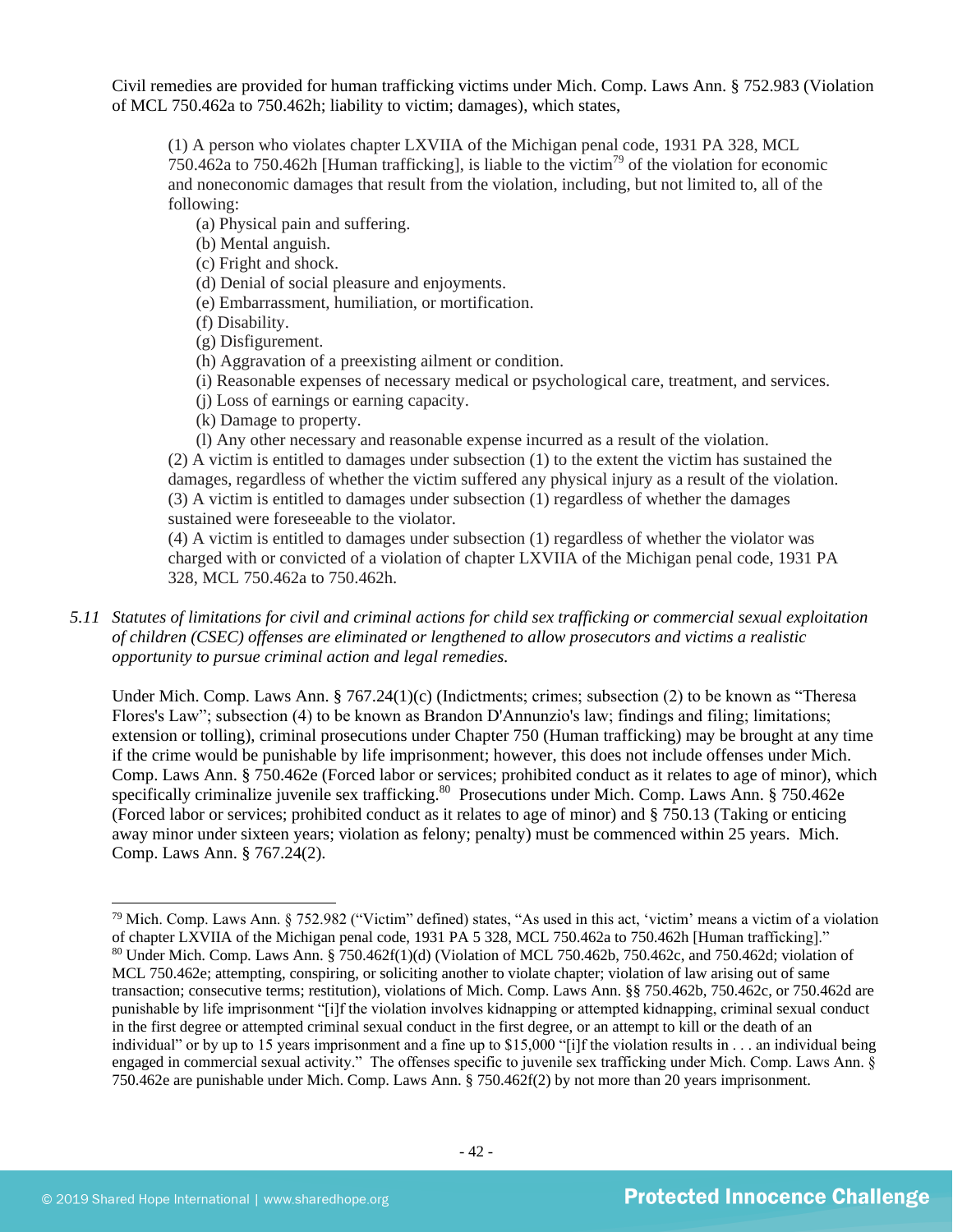Prosecutions under Mich. Comp. Laws Ann. § 750.145c (Definitions; child sexually abusive activity or material), § 750.520e (Criminal sexual conduct in the fourth degree), and § 750.520g (Assault with intent to commit criminal sexual conduct) generally must be commenced within "10 years after the offense is committed or by the alleged victim's twenty-first birthday, whichever is later." Mich. Comp. Laws Ann. § 767.24(3)(a). Further, when the victim is a minor, prosecutions under Mich. Comp. Laws Ann. § 750.520c (Criminal sexual conduct in the second degree) and § 750.520d (Criminal sexual conduct in the third degree) generally must be commenced within "15 years after the offense is committed or by the alleged victim's twenty-eighth birthday, whichever is later." Mich. Comp. Laws Ann. § 767.24(4)(a).

Pursuant to Mich. Comp. Laws Ann. § 752.983 (Violation of MCL 750.462a to 750.462h; liability to victim; damages), civil actions based on a trafficking offense "must be filed within 3 years after the last violation that is the subject of the action occurred." Mich. Comp. Laws Ann. § 752.984 (Action to recover damages; statute of limitations). Under Mich. Comp. Laws Ann. § 600.5851b(1) (Action by minor victim of criminal sexual conduct), civil actions based on criminal sexual conduct involving a minor victim must be filed before the later of "(a) the individual reach[ing] the age of 28 years [or] (b) three years after the date the individual discovers, or . . . should have discovered, both the individual's injury and the causal relationship between the injury and the criminal sexual conduct." For purposes of Mich. Comp. Laws § 600.5851b, "criminal sexual conduct" is defined as "conduct prohibited under section 520b [Criminal sexual conduct in the first degree], 520c [Criminal sexual conduct in the second degree], 520d [Criminal sexual conduct in the third degree], 520e [Criminal sexual conduct in the fourth degree], or 520g [Assault with intent to commit criminal sexual conduct] of the Michigan penal code . . . ." Mich. Comp. Laws Ann. §§ 600.5851b(5)(b), 600.5805(16)(b).

Otherwise, the general statute of limitations for commencing a civil action for personal injury must be commenced within 3 years "after the claim first accrued." Mich. Comp. Laws § 600.5805(1), (2) (Injuries to persons or property; period of limitations; "dating relationship" defined).

5.11.1 Recommendation: Amend Mich. Comp. Laws Ann. § 767.24 (Indictments; finding and filing; limitations) to eliminate the statute of limitations for prosecutions involving violations of Mich. Comp. Laws Ann. § 750.462e (Forced labor or services; prohibited conduct with regard to age of minor) and § 750.13 (Taking or enticing away minor under sixteen years; violation as felony; penalty).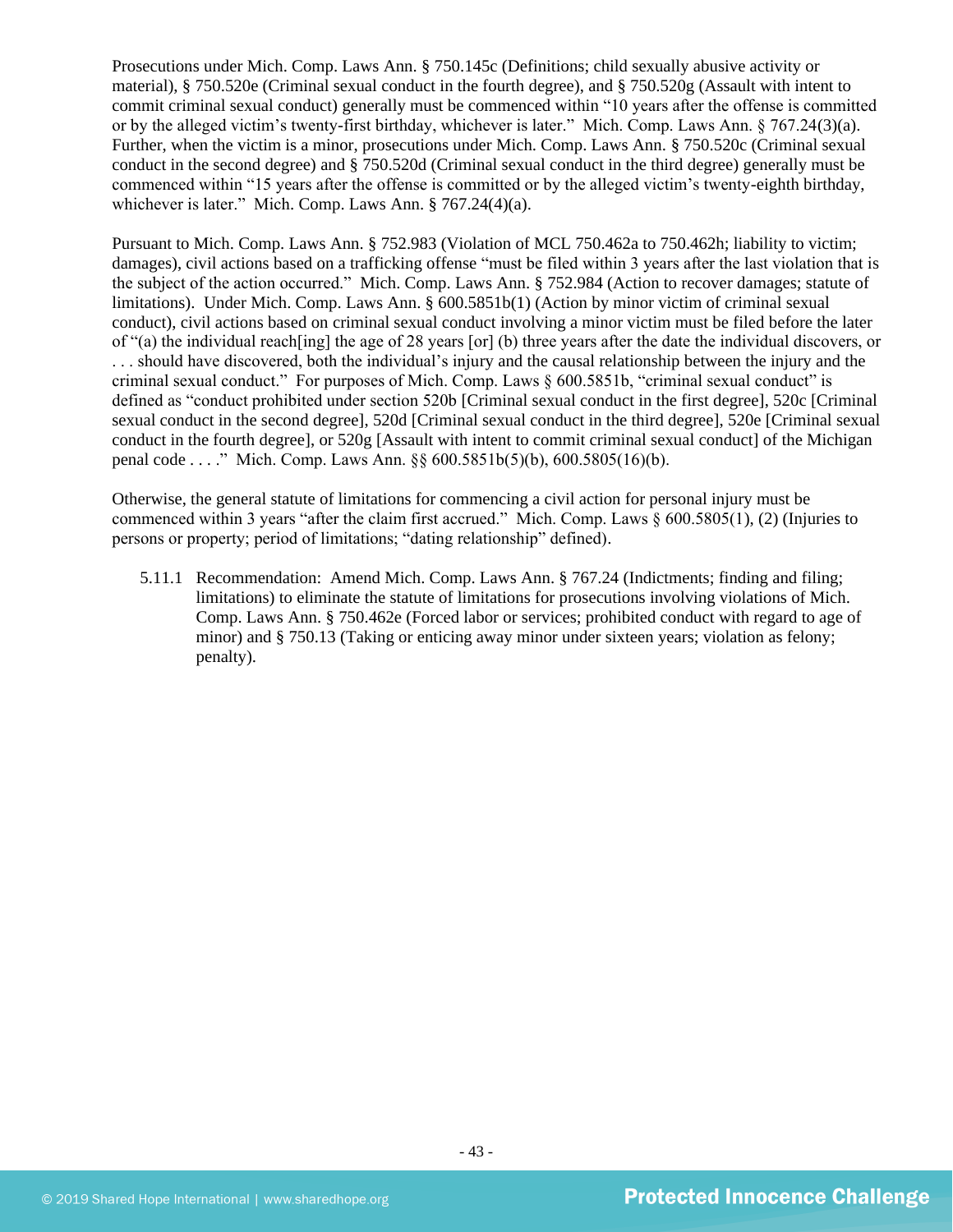#### **FRAMEWORK ISSUE 6: CRIMINAL JUSTICE TOOLS FOR INVESTIGATION AND PROSECUTIONS**

#### *Legal Components:*

- *6.1 Training on human trafficking and domestic minor sex trafficking for law enforcement is statutorily mandated or authorized.*
- *6.2 Single party consent to audiotaping is permitted in law enforcement investigations.*
- *6.3 Wiretapping is an available tool to investigate domestic minor sex trafficking and commercial sexual exploitation of children (CSEC).*
- *6.4 Using a law enforcement decoy to investigate buying or selling commercial sex is not a defense to soliciting, purchasing, or selling sex with a minor.*
- *6.5 Using the Internet or electronic communications to investigate buyers and traffickers is a permissible investigative technique.*
- *6.6 State law requires reporting of missing children and located missing children.*

### *Legal Analysis:*

*6.1 Training on human trafficking and domestic minor sex trafficking for law enforcement is statutorily mandated or authorized.*

*\_\_\_\_\_\_\_\_\_\_\_\_\_\_\_\_\_\_\_\_\_\_\_\_\_\_\_\_\_\_\_\_\_\_\_\_\_\_\_\_\_\_\_\_\_\_\_\_\_\_\_\_\_\_\_\_\_\_\_\_\_\_\_\_\_\_\_\_\_\_\_\_\_\_\_\_\_\_\_\_\_\_\_\_\_\_\_\_\_\_\_\_\_\_*

Mich. Comp. Laws Ann. § 28.221 (Training school for peace officers; creation, location, subjects) requires the Michigan Department of Public Safety to provide law enforcement with training in specified subjects, which include issues related to human trafficking and domestic minor sex trafficking.

<span id="page-43-0"></span>According to the Basic Training Curriculum and Training Objectives manual published in 2010 by the Michigan Commission on Law Enforcement Standards (MCOLES), police officers receive special training in the area of child abuse and neglect investigations.<sup>81</sup> Section I.G.1.2. $(c)$  of the manual, entitled "Recognize" Suspected Cases of Child Abuse While Responding to Complaints Related to and Not Related to Child Abuse," includes training on "indicators of sexual abuse or criminal sexual conduct (e.g., incest, molestation, pornography)."<sup>82</sup> Section I.H.2.2.(a)(24), entitled "Demonstrate an Understanding of Substantive Criminal Law as It Relates to Domestic Violence," includes human trafficking among the "crimes likely to be committed in a domestic violence incident."<sup>83</sup>

Additionally, Mich. Comp. Laws Ann. § 752.974(c) (Commission; duties) tasks the Michigan Human Trafficking Commission with "[p]rovid[ing] information and training regarding human trafficking to police officers, prosecutors, court personnel, health care providers, social services personnel, and other individuals the commission considers appropriate."

*6.2 Single party consent to audiotaping is permitted in law enforcement investigations.*

Single party consent to audiotaping is generally not permitted under Michigan law. Mich. Comp. Laws Ann. § 750.539c (Eavesdropping upon private conversation), which provides that "[a]ny person who is present or

<sup>&</sup>lt;sup>81</sup> The Basic Training Curriculum and Training Objectives Manual published in 2010 by the Michigan Commission on Law Enforcement Standards (MCOLES) demonstrates that police officers receive special training in the area of child abuse and neglect investigations. Section I.G.1.2.(c) of the manual, entitled "Recognize Suspected Cases of Child Abuse While Responding to Complaints Related to and Not Related to Child Abuse," includes training on "indicators of sexual abuse or criminal sexual conduct (e.g., incest, molestation, pornography)." Michigan Comm'n on Law Enforcement Standards, Basic Training Curriculum and Training Objectives 84 (2010), *available at*

[http://www.mi.gov/documents/mcoles/Basic\\_Training\\_Manual\\_Part\\_I-2011\\_342561\\_7.pdf](http://www.mi.gov/documents/mcoles/Basic_Training_Manual_Part_I-2011_342561_7.pdf) (last visited, Nov. 27, 2012). <sup>82</sup> *See supra* note [81](#page-43-0) at I-G-1, page 2.

<sup>83</sup> *See supra* note [81](#page-43-0) at I-H-2, page 3.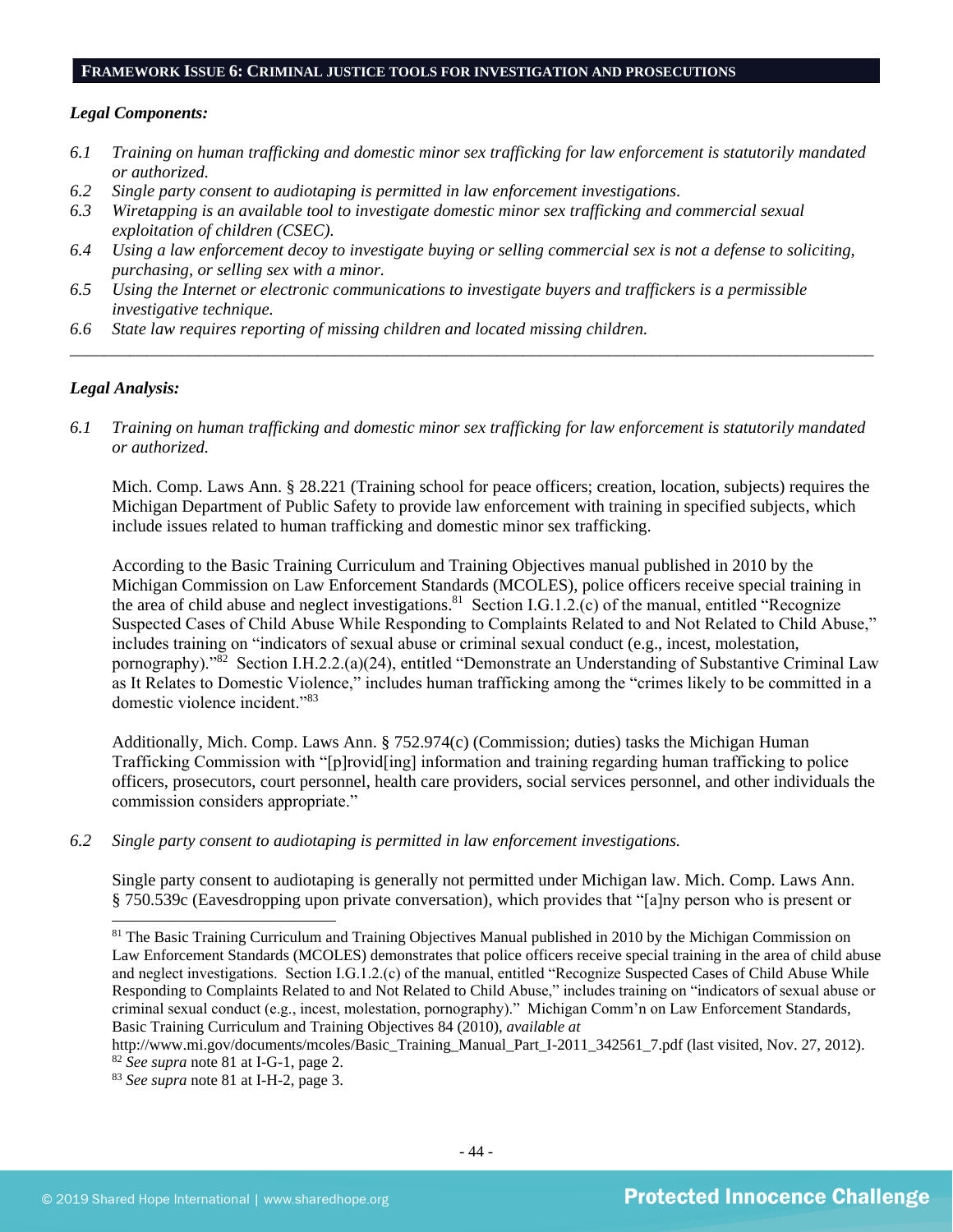who is not present during a private conversation and who willfully uses any device to eavesdrop<sup>84</sup> upon the conversation without the consent of all parties thereto, or who knowingly aids, employs or procures another person to do the same . . . is guilty of a felony." However, Mich. Comp. Laws Ann. § 750.539g(a) (Exceptions) specifically excepts "[e]avesdropping or surveillance not otherwise prohibited by law by a peace officer of this state or of the federal government, or the officer's agent, while in the performance of the officer's duties," from the prohibitions in Mich. Comp. Laws Ann. §§ 750.539a–750.539f.

## *6.3 Wiretapping is an available tool to investigate domestic minor sex trafficking and commercial sexual exploitation of children (CSEC).*

Mich. Comp. Laws Ann.  $\S 750.539g(a)$  (Exceptions) provides that the prohibitions on intercepting communications in "[s]ections 539a to 539f do not prohibit . . . [e]avesdropping or surveillance not otherwise prohibited by law by a peace officer of this state or of the federal government, or the officer's agent, while in the performance of the officer's duties." As no other statutes appear to limit law enforcement's ability to intercept communications in the course of investigations, law enforcement officers and their agents should be able to utilize wiretapping in trafficking investigations.<sup>85</sup>

*6.4 Using a law enforcement decoy to investigate buying or selling commercial sex is not a defense to soliciting, purchasing, or selling sex with a minor.*

Mich. Comp. Laws Ann. § 750.462e (Forced labor or services; prohibited conduct as relates to age of minor) and the CSEC laws are silent as to a defendant's ability to raise a defense to prosecution based on the use of a law enforcement decoy posing as a minor; thus, a defendant may be able to assert a defense to charges brought through reverse sting operations, which are the most likely situations in which a defendant would try to assert such a defense.

- 6.4.1 Recommendation: Amend Mich. Comp. Laws Ann. § 750.462e (Forced labor or services; prohibited conduct with regard to age of minor) and Mich. Comp. Laws Ann. § 750.449a (Engaging services for purpose of prostitution, lewdness, or assignation; penalty) to prohibit a defense to prosecution based on the use of a law enforcement decoy posing as a minor.
- *6.5 Using the Internet or electronic communications to investigate buyers and traffickers is a permissible investigative technique.*

Although Mich. Comp. Laws Ann. § 750.145d (Use of internet or computer system; prohibited communication) does not expressly permit the use of the Internet to investigate the buying or selling of sex with minors, it does indicate that an offender who believes the victim to be a minor is in violation of the statute. Mich. Comp. Laws Ann. § 750.145d(1)(a) makes it illegal for a defendant to

use the internet or a computer . . . for the purpose of doing any of the following:

(a) Committing, attempting to commit, conspiring to commit, or soliciting another person to commit conduct proscribed under section 145a [Accosting, enticing or soliciting child for immoral purpose], 145c [Definitions; child sexually abusive activity or material; penalties] . . . 520b [Criminal sexual conduct in the first degree], 520c [Criminal sexual conduct in the second degree], 520d [Criminal sexual conduct in the third degree], 520e [Criminal sexual conduct in the fourth

<sup>84</sup> Mich. Comp. Laws Ann. § 750.539a(2) (Definitions) provides in part, "'Eavesdrop' or 'eavesdropping' means to overhear, record, amplify or transmit any part of the private discourse of others without the permission of all persons engaged in the discourse."

<sup>&</sup>lt;sup>85</sup> The Michigan Supreme Court has determined that law enforcement officers do not need to obtain a warrant in "participant monitoring" situations. People v. Collins, 475 N.W. 2d 684, 698 (Mich. 1991). "Participant monitoring" refers "only to the electronic monitoring (whether or not recorded) by a law enforcement agent of a conversation where one of the parties to the conversation has previously consented to the activity." *Id.* at 684, n. 1.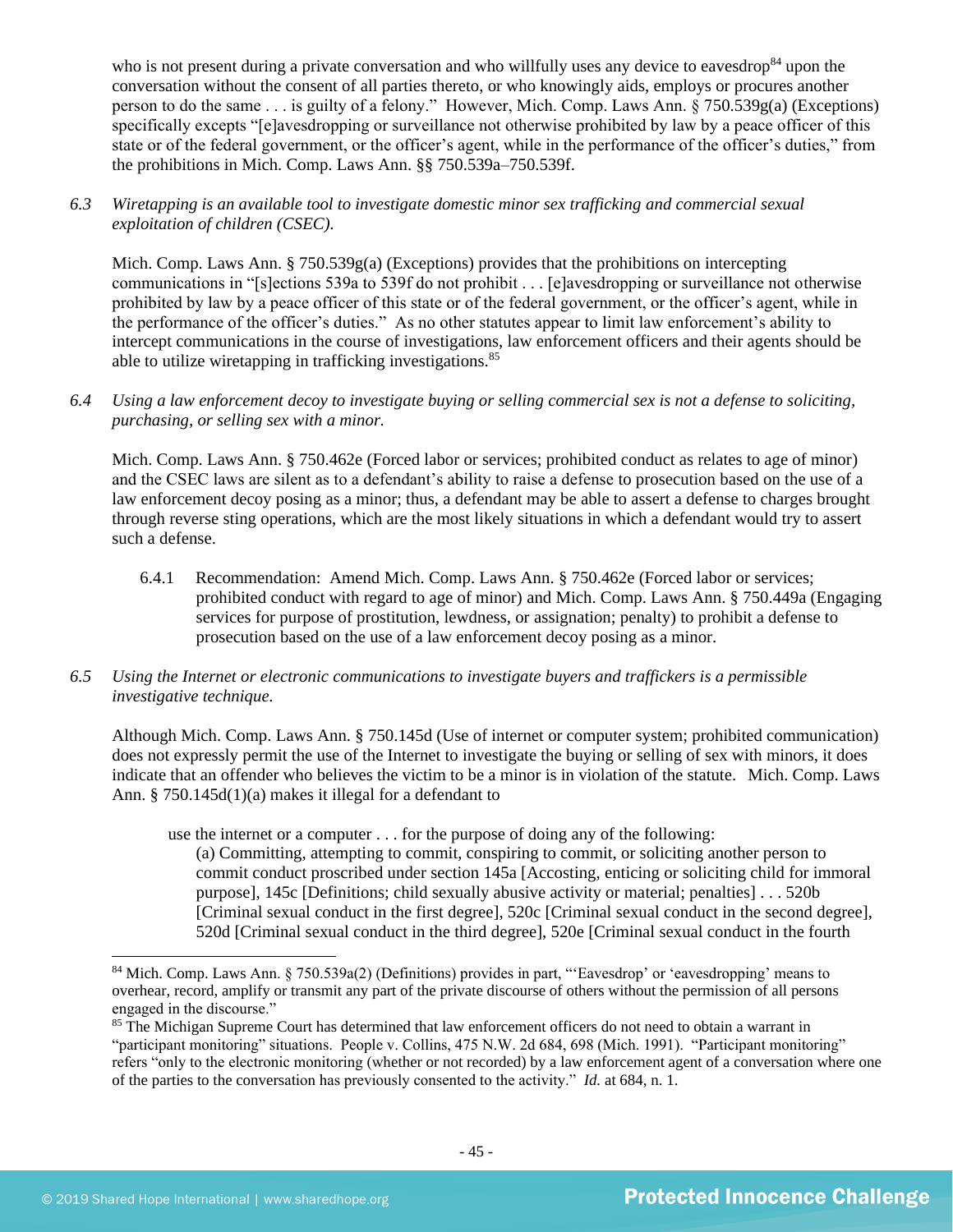degree], or 520g [Assault with intent to commit criminal sexual conduct] . . . in which the victim or intended victim is . . . believed by that person to be a minor.

The use of the language, "believed by that person to be a minor," suggests that the use of the Internet to investigate buyers and traffickers under Mich. Comp. Laws Ann. § 750.145d is permissible. Additionally, case law involving prosecutions for violations of Mich. Comp. Laws Ann. § 750.145d indicates that law enforcement currently uses the Internet to investigate violations of Mich. Comp. Laws Ann. § 750.145d.

*6.6 State law requires reporting of missing children and located missing children.* 

Pursuant to Mich. Comp. Laws Ann. § 28.258(2) (Definitions; certain persons reported missing),

If an individual who is any of the following is reported missing, the law enforcement agency receiving the report, after conducting a preliminary investigation, shall immediately enter the information described in subsection  $(3)$  regarding that individual into the LEIN,<sup>86</sup> the national crime information center, the national missing and unidentified persons system, and, if the individual is a child,<sup>87</sup> the clearinghouse:

(b) An individual who was in the company of another individual under circumstances indicating that the individual's physical safety may be in danger.

(c) An individual who disappeared under circumstances indicating that the disappearance was not voluntary.

(d) A child not described in subdivision (a), (b), (c), or (f).

(e) An individual not described in subdivision (a), (b), (c), or (f), who is believed to be incapable of returning to his or her residence without assistance.

. . . .

. . . .

Mich. Comp. Laws Ann. § 28.258(3) states,

The information to be entered into the LEIN, the national crime information center, the national missing and unidentified persons system, and the clearinghouse under subsection (2) must include all of the following, if available:

(a) The name and address of the individual.

(b) The vital statistics of the individual, including a physical description, and if the missing

individual is a child, the child's date of birth, state of birth, and if possible, mother's maiden name. (c) The date the individual was missing and, if the missing individual is a child under subsection

 $(2)(d)$ , the date the child becomes 17 years of age.

(d) Any other information that may assist in the location of the individual and any other information required to be entered into the national missing and unidentified persons system, as determined by the department and the LEIN policy council.

Mich. Comp. Laws Ann. § 28.259(1), (2) (Missing children information clearinghouse) establishes "[a] missing children information clearinghouse," which

shall do all of the following:

- (a) Record each report on a missing child received under section 8.
- (b) Accept and record a report about a missing child from a law enforcement agency.
- (c) Exchange information on children suspected of interstate travel with the national crime

<sup>86</sup> Mich. Comp. Laws Ann. § 28.258(1)(e) defines "LEIN" as a "law enforcement information network regulated under the C.J.I.S. policy council act, 1974 PA 163, MCL 28.211 to 28.215."

 $87$  "Child" is defined in Mich. Comp. Laws Ann.  $\S 28.258(1)(a)$  as "an individual less than 17 years of age."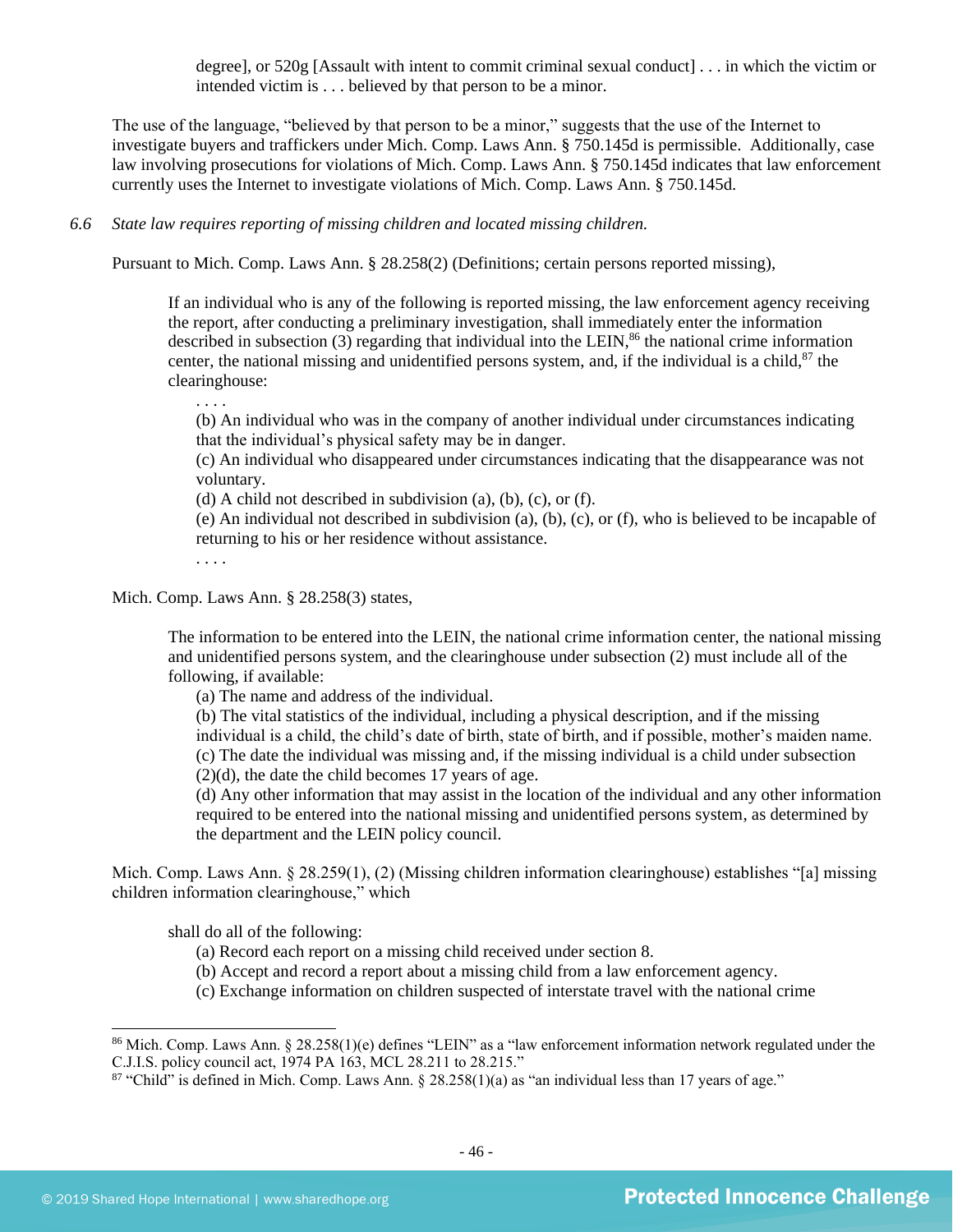information center.

(d) Establish a policy regarding the compilation of a record of the reasons children become missing.

After a missing child has been found, Mich. Comp. Laws Ann. § 28.259(3) requires that "the originating law enforcement agency . . . remove the missing child from the clearinghouse record by means of the LEIN. If the originating law enforcement agency has new information about the missing child's location, that agency shall report the information to the law enforcement agency with jurisdiction in the area in which the missing child may be located."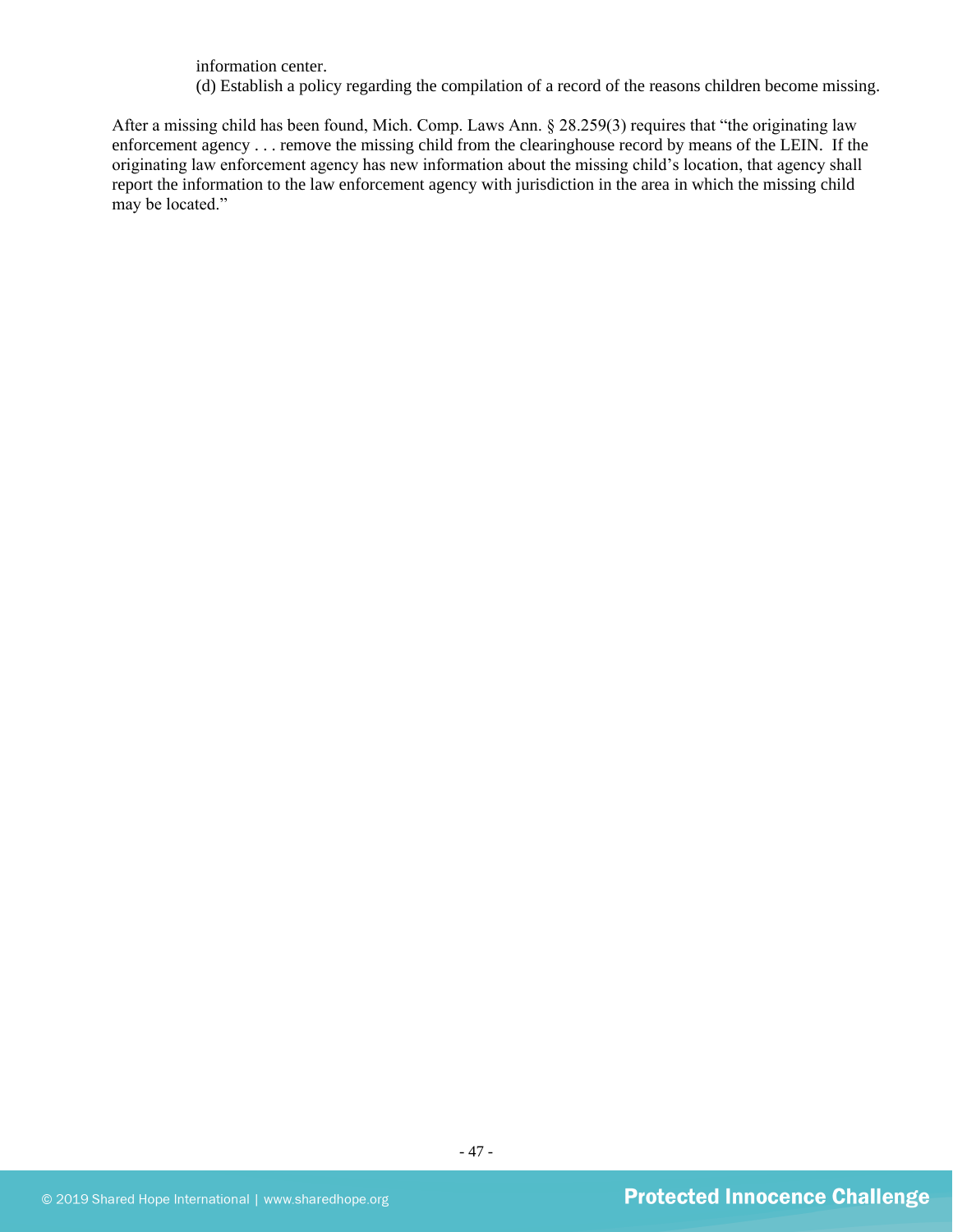### **APPENDIX A: MICHIGAN SENTENCING GUIDELINES**

#### **1. Statutory Sentencing Guidelines**

Michigan has codified sentencing guidelines and imposes minimum sentences based on a person's prior criminal record and specified offense variables. Mich. Comp. Laws § 777.21 (Minimum sentence range; determination), which establishes the procedure for calculating appropriate minimum sentences, states,

(1) Except as otherwise provided in this section, for an offense enumerated in part 2 [Included felonies] of  $[Chapter XVII]$  (Sentencing Guidelines)],<sup>88</sup> determine the recommended minimum sentence range as follows:

(a) Find the offense category for the offense from part 2 of this chapter. From section 22 [Offense variables; scoring] of this chapter, determine the offense variables to be scored for that offense category and score only those offense variables for the offender as provided in part 4 [Offense variables] of this chapter. Total those points to determine the offender's offense variable level.

(b) Score all prior record variables for the offender as provided in part 5 [Prior record variables] of this chapter. Total those points to determine the offender's prior record variable level.

(c) Find the offense class for the offense from part 2 of this chapter. Using the sentencing grid for that offense class in part 6 [Sentencing grids] of this chapter, determine the recommended minimum sentence range from the intersection of the offender's offense variable level and prior record variable level. The recommended minimum sentence within a sentencing grid is shown as a range of months or life.

(2) If the defendant was convicted of multiple offenses, subject to section 14 of chapter XI. $^{89}$ score each offense as provided in this part.

(3) If the offender is being sentenced under section 10,<sup>90</sup> 11,<sup>91</sup> or  $12^{92}$  of chapter IX, determine the

<sup>88</sup> Offenses in the chapter include the following: Mich. Comp. Laws § 750.145a (Accosting, enticing or soliciting child for immoral purpose), Mich. Comp. Laws § 750.145b (Accosting, enticing or soliciting child for immoral purpose; prior conviction; penalty), Mich. Comp. Laws § 750.145c(2)–(4) (Definitions; child sexually abusive activity or material; penalties; possession of child sexually abusive material; expert testimony; defenses; acts of commercial film or photographic print processor; report to law enforcement agency by computer technician; applicability and uniformity of section; enactment or enforcement of ordinances, rules, or regulations prohibited), Mich. Comp. Laws § 750.145d(2)(b)–(f) (Use of internet or computer system; prohibited communication; violation; penalty; order to reimburse state or local governmental unit; definitions), Mich. Comp. Laws § 750.159j (Violation as felony; penalties; imposition of costs; order to criminally forfeit property; additional authority of court; conditions for entering order of criminal forfeiture; attorney fees; determination of extent of property; property not reachable; retention of property by law enforcement agency; disposition of money seized; seizure; other criminal or civil remedies not precluded), Mich. Comp. Laws § 750.349 (Kidnapping; "restrain" defined; violation as felony; penalty; other violation arising from same transaction), offenses punishable under Mich. Comp. Laws § 750.451(3) and (4) (Violation of §§ 750.448, 750.449, 750.449a, 750.450, or 750.462; prior convictions; penalty; definition), Mich. Comp. Laws § 750.452 (House of ill-fame; keeping, maintaining or operating), Mich. Comp. Laws § 750.455 (Pandering; felony), Mich. Comp. Laws § 750.457 (Earnings of prostitute, accepting), Mich. Comp. Laws § 750.458 (Detaining female in house of prostitution for debt), Mich. Comp. Laws § 750.459 (Transporting female for prostitution; felony), human trafficking offenses punishable under Mich. Comp. Laws § 750.462f(1)(a), (1)(b),  $(1)(c)$ ,  $(1)(d)$ ,  $(2)$  and  $(3)$ , Mich. Comp. Laws § 750.520b $(2)$  (Criminal sexual conduct in the first degree; felony; consecutive terms), Mich. Comp. Laws § 750.520c (Criminal sexual conduct in the second degree; felony), Mich. Comp. Laws § 750.520d (Criminal sexual conduct in the third degree; felony), Mich. Comp. Laws § 750.520e (Criminal sexual conduct in the fourth degree; misdemeanor), Mich. Comp. Laws  $\S 750.520g(1)$ –(2) (Assault with intent to commit criminal sexual conduct; felony). Mich. Comp. Laws §§ 777.16g, 777.16i, 777.16q, 777.16w, 777.16y.

<sup>&</sup>lt;sup>89</sup> Mich. Comp. Laws § 771.14 (Presentence investigation report; contents; information related to victim prohibited from inclusion; information exempted from disclosure; amendment or alteration; review of report; challenge; findings; copies). <sup>90</sup> Mich. Comp. Laws§ 769.10 (Punishment for subsequent felony; sentence imposed for term of years considered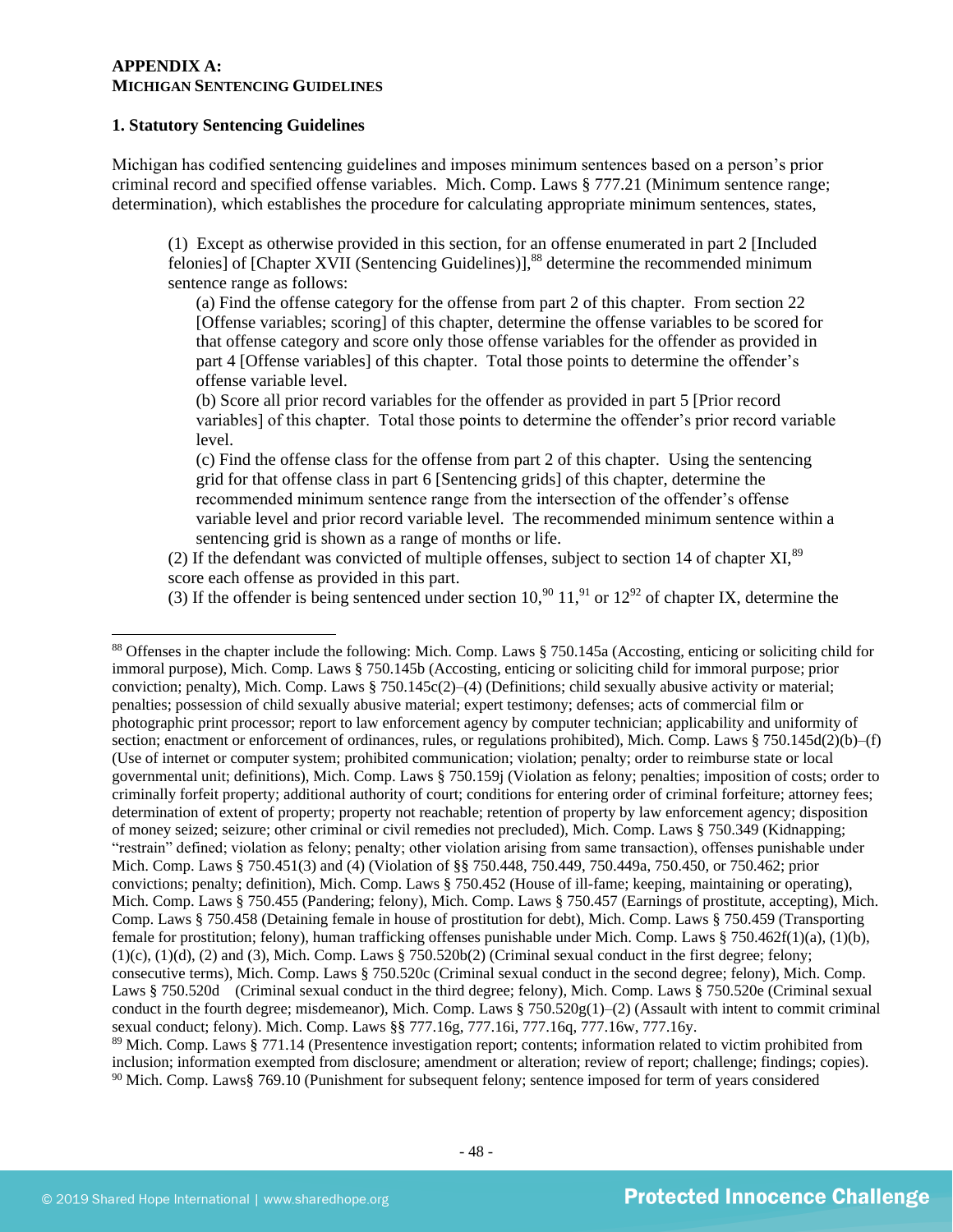offense category, offense class, offense variable level, and prior record variable level based on the underlying offense. To determine the recommended minimum sentence range, increase the upper limit of the recommended minimum sentence range determined under part 6 for the underlying offense as follows:

(a) If the offender is being sentenced for a second felony, 25%.

(b) If the offender is being sentenced for a third felony, 50%.

(c) If the offender is being sentenced for a fourth or subsequent felony, 100%.

(4) If the offender is being sentenced for a violation described in section 18 of this chapter,  $93$  both of the following apply:

(a) Determine the offense variable level by scoring the offense variables for the underlying offense and any additional offense variables for the offense category indicated in section 18 of this chapter.

(b) Determine the offense class based on the underlying offense. If there are multiple underlying felony offenses, the offense class is the same as that of the underlying felony offense with the highest crime class. If there are multiple underlying offenses but only 1 is a felony, the offense class is the same as that of the underlying felony offense. If no underlying offense is a felony, the offense class is G.

(5) If the offender is being sentenced for an attempted felony described in section 19 of this chapter,<sup>94</sup> determine the offense variable level and prior record variable level based on the underlying attempted offense.

## **2. Sentencing Variables**

There are two kinds of sentencing variables, prior record variables and offense variables. Both are considered when determining the proper minimum sentence under the guidelines.

#### *Offense Variables*

Offense variables are listed in Mich. Comp. Laws §§ 777.31–777.49a (Part 4. Offense variables). Potentially applicable offense variables are included below.

• **Mich. Comp. Laws § 777.33 (Physical injury to victim)** 

(1) Offense variable 3 is physical injury to a victim. Score offense variable 3 by determining which of the following apply and by assigning the number of points attributable to the one that has the highest number of points:

- (a) A victim was killed . . . 100 points
- (b) A victim was killed . . . 50 points
- (c) Life threatening or permanent incapacitating injury occurred to a victim . . . 25 points
- (d) Bodily injury requiring medical treatment occurred to a victim . . . 10 points
- (e) Bodily injury not requiring medical treatment occurred to a victim . . . 5 points
- (f) No physical injury occurred to a victim . . . 0 points
- (2) All of the following apply to scoring offense variable 3:

indeterminate sentence; use of conviction to enhance sentence prohibited).

 $92$  Mich. Comp. Laws§ 769.12 (Punishment for subsequent felony following conviction of 3 or more felonies; sentence for term of years considered indeterminate sentence; use of conviction to enhance sentence prohibited; eligibility for parole; provisions not in derogation of consecutive sentence; "prisoner subject to disciplinary time" defined).

 $93$  Mich. Comp. Laws § 777.18 (MCL 333.7410 to 750.367a; felonies to which chapter applicable) includes sentencing for Mich. Comp. Laws 750.157c (Person inducing a minor to commit a felony).

 $94$  Mich. Comp. Laws § 777.19 (Attempt to commit offense; applicability of chapter).

<sup>91</sup> Mich. Comp. Laws§ 769.11 (Punishment for subsequent felony following conviction of 2 or more felonies; sentence for term of years considered indeterminate sentence; use of conviction to enhance sentence prohibited).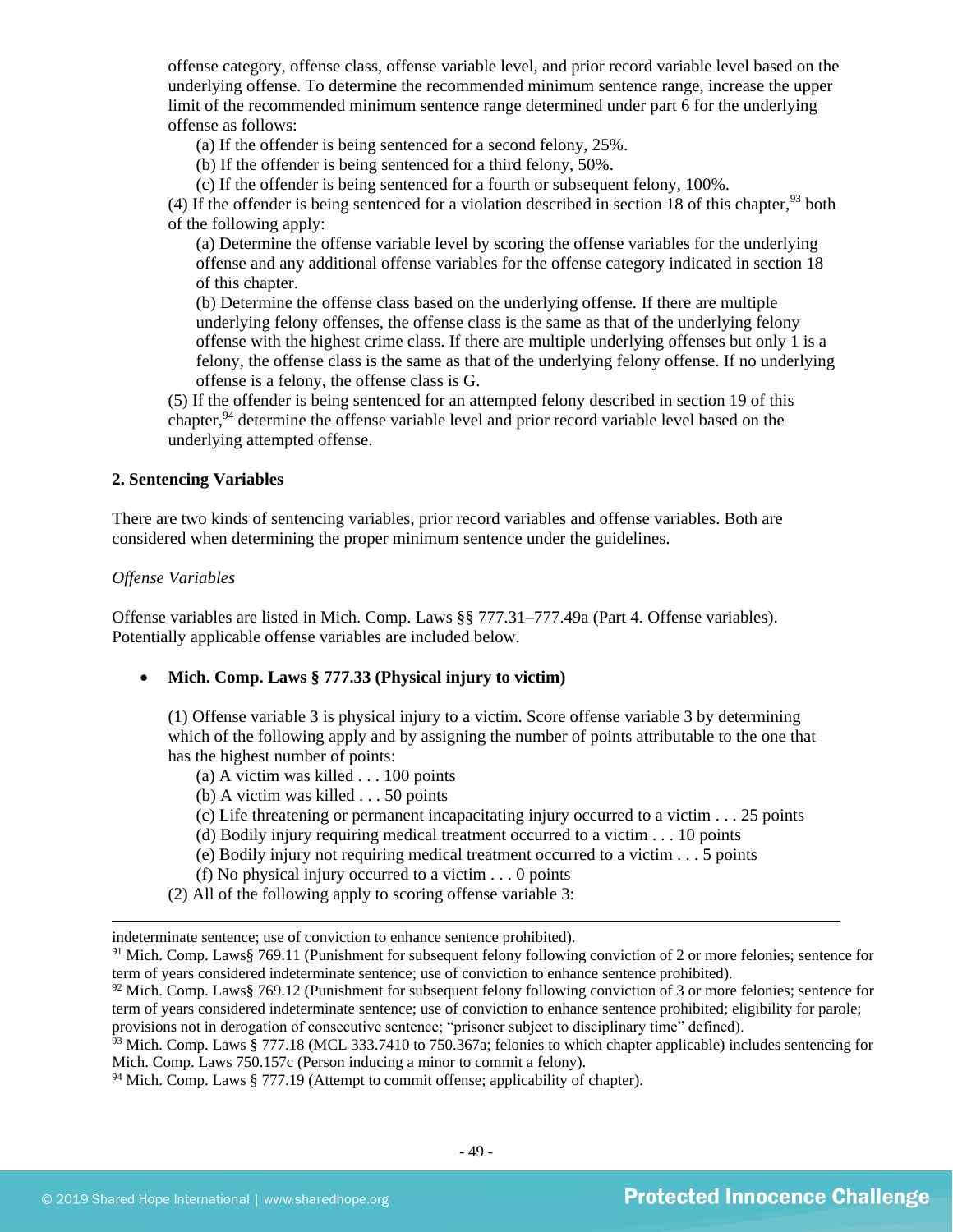(a) In multiple offender cases, if 1 offender is assessed points for death or physical injury, all offenders must be assessed the same number of points.

(b) Score 100 points if death results from the commission of a crime and homicide is not the sentencing offense.

(c) Score 50 points if death results from the commission of a crime and the offense or attempted offense involves the operation of a vehicle, vessel, ORV, snowmobile, aircraft, or locomotive and any of the following apply:

(i) The offender was under the influence of or visibly impaired by the use of alcoholic liquor, a controlled substance, or a combination of alcoholic liquor and a controlled substance.

(ii) The offender had an alcohol content of 0.08 grams or more per 100 milliliters of blood, per 210 liters of breath, or per 67 milliliters of urine or, beginning October 1, 2021, the offender had an alcohol content of 0.10 grams or more per 100 milliliters of blood, per 210 liters of breath, or per 67 milliliters of urine.

(iii) The offender's body contained any amount of a controlled substance listed in schedule 1 under section 7212 of the public health code, 1978 PA 368, MCL 333.7212, or a rule promulgated under that section, or a controlled substance described in section 7214(a)(iv) of the public health code, 1978 PA 368, MCL 333.7214.

(d) Do not score 5 points if bodily injury is an element of the sentencing offense.

(3) As used in this section, "requiring medical treatment" refers to the necessity for treatment and not the victim's success in obtaining treatment.

#### • **Mich. Comp. Laws § 777.34 (Psychological injury to victim)**

(1) Offense variable 4 is psychological injury to a victim. Score offense variable 4 by determining which of the following apply and by assigning the number of points attributable to the one that has the highest number of points:

(a) Serious psychological injury requiring professional treatment occurred to a victim . . . 10 points

(b) No serious psychological injury requiring professional treatment occurred to a victim . . . 0 points

(2) Score 10 points if the serious psychological injury may require professional treatment. In making this determination, the fact that treatment has not been sought is not conclusive.

## • **Mich. Comp. Laws § 777.35 (Psychological injury to member of victim's family)**

(1) Offense variable 5 is psychological injury to a member of a victim's family. Score offense variable 5 by determining which of the following apply and by assigning the number of points attributable to the one that has the highest number of points:

(a) Serious psychological injury requiring professional treatment occurred to a victim's family . . . 15 points

(b) No serious psychological injury requiring professional treatment occurred to a victim's family . . . 0 points

(2) Score 15 points if the serious psychological injury to the victim's family may require professional treatment. In making this determination, the fact that treatment has not been sought is not conclusive.

## • **Mich. Comp. Laws § 777.36 (Intent to kill or injure another individual)**

(1) Offense variable 6 is the offender's intent to kill or injure another individual. Score offense variable 6 by determining which of the following apply and by assigning the number of points attributable to the one that has the highest number of points:

(a) The offender had premeditated intent to kill or the killing was committed while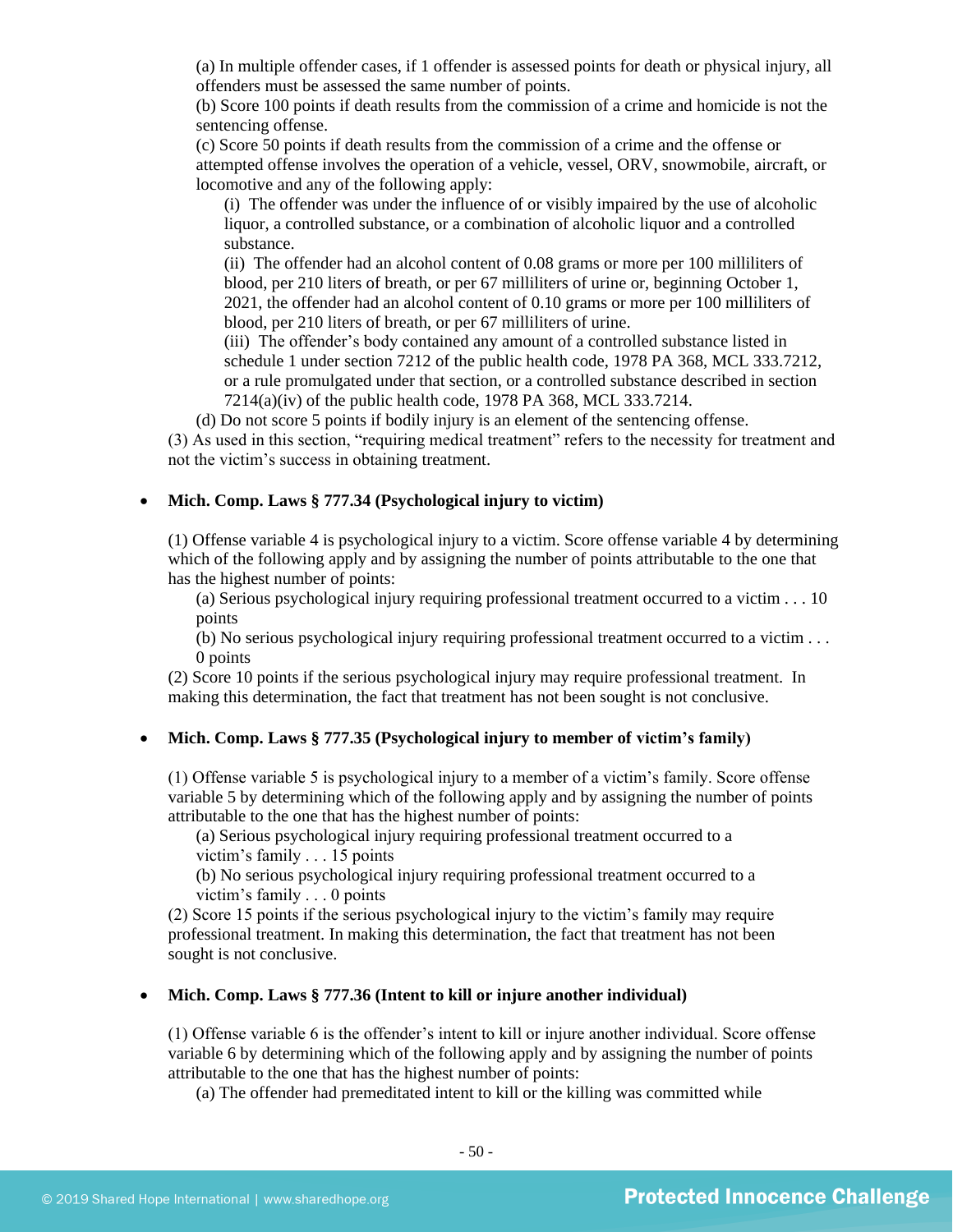committing or attempting to commit arson, criminal sexual conduct in the first or third degree, child abuse in the first degree, a major controlled substance offense, robbery, breaking and entering of a dwelling, home invasion in the first or second degree, larceny of any kind, extortion, or kidnapping or the killing was the murder of a peace officer or a corrections officer . . . 50 points

(b) The offender had unpremeditated intent to kill, the intent to do great bodily harm, or created a very high risk of death or great bodily harm knowing that death or great bodily harm was the probable result . . . 25 points

(c) The offender had intent to injure or the killing was committed in an extreme emotional state caused by an adequate provocation and before a reasonable amount of time elapsed for the offender to calm or there was gross negligence amounting to an unreasonable disregard for life . . . 10 points

(d) The offender had no intent to kill or injure . . . 0 points

(2) All of the following apply to scoring offense variable 6.

(a) The sentencing judge shall score this variable consistent with a jury verdict unless the judge has information that was not presented to the jury.

(b) Score 10 points if a killing is intentional within the definition of second degree murder or voluntary manslaughter, but the death occurred in a combative situation or in response to victimization of the offender by the decedent.

## • **Mich. Comp. Laws § 777.37 (Aggravated physical abuse; "sadism" defined)**

(1) Offense variable 7 is aggravated physical abuse. Score offense variable 7 by determining which of the following apply and by assigning the number of points attributable to the one that has the highest number of points:

(a) A victim was treated with sadism, torture, or excessive brutality or conduct designed to substantially increase the fear and anxiety a victim suffered during the offense . . . 50 points (b) No victim was treated with sadism, torture, or excessive brutality or conduct designed to

substantially increase the fear and anxiety a victim suffered during the offense . . . 0 points

(2) Count each person who was placed in danger of injury or loss of life as a victim.

(3) As used in this section, "sadism" means conduct that subjects a victim to extreme or prolonged pain or humiliation and is inflicted to produce suffering or for the offender's gratification.

## • **Mich. Comp. Laws § 777.38 (Victim asportation or captivity)**

(1) Offense variable 8 is victim asportation or captivity. Score offense variable 8 by determining which of the following apply and by assigning the number of points attributable to the one that has the highest number of points:

(a) A victim was asported to another place of greater danger or to a situation of greater danger or was held captive beyond the time necessary to commit the offense . . . 15 points

(b) No victim was asported or held captive . . . 0 points

(2) All of the following apply to scoring offense variable 8:

(a) Count each person who was placed in danger of injury or loss of life as a victim.

(b) Score 0 points if the sentencing offense is kidnapping.

### • **Mich. Comp. Laws § 777.39 (Offense variable 9; number of victims; scoring)**

(1) Offense variable 9 is number of victims. Score offense variable 9 by determining which of the following apply and by assigning the number of points attributable to the one that has the highest number of points:

(a) Multiple deaths occurred . . . 100 points

(b) There were 10 or more victims who were placed in danger of physical injury or death, or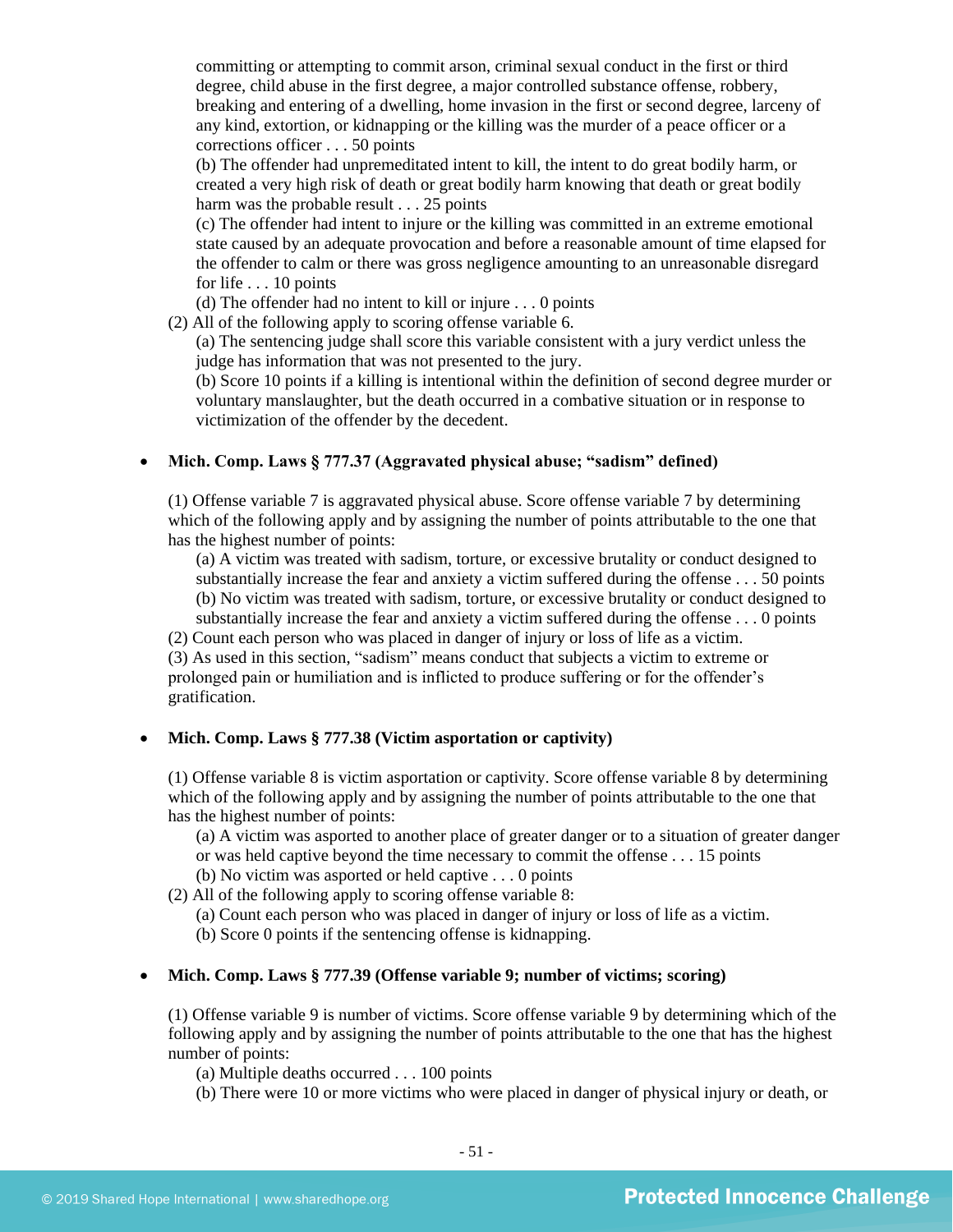20 or more victims who were placed in danger of property loss . . . 25 points

(c) There were 2 to 9 victims who were placed in danger of physical injury or death, or 4 to 19 victims who were placed in danger of property loss . . . 10 points

(d) There were fewer than 2 victims who were placed in danger of physical injury or death, or fewer than 4 victims who were placed in danger of property loss . . . 0 points

(2) All of the following apply to scoring offense variable 9:

(a) Count each person who was placed in danger of physical injury or loss of life or property as a victim.

(b) Score 100 points only in homicide cases.

## • **Mich. Comp. Laws § 777.40 (Exploitation of vulnerable victim)**

(1) Offense variable 10 is exploitation of a vulnerable victim. Score offense variable 10 by determining which of the following apply and by assigning the number of points attributable to the one that has the highest number of points:

(a) Predatory conduct was involved . . . 15 points

(b) The offender exploited a victim's physical disability, mental disability, youth or agedness, or a domestic relationship, or the offender abused his or her authority status . . . 10 points

(c) The offender exploited a victim by his or her difference in size or strength, or both, or

exploited a victim who was intoxicated, under the influence of drugs, asleep, or unconscious . . . 5 points

(d) The offender did not exploit a victim's Vulnerability . . . 0 points

(2) The mere existence of 1 or more factors described in subsection (1) does not automatically equate with victim vulnerability.

(3) As used in this section:

(a) "Predatory conduct" means preoffense conduct directed at a victim for the primary purpose of victimization.

(b) "Exploit" means to manipulate a victim for selfish or unethical purposes.

(c) "Vulnerability" means the readily apparent susceptibility of a victim to injury, physical restraint, persuasion, or temptation.

(d) "Abuse of authority status" means a victim was exploited out of fear or deference to an authority figure, including, but not limited to, a parent, physician, or teacher.

## • **Mich. Comp. Laws § 777.41 (Criminal sexual penetration)**

(1) Offense variable 11 is criminal sexual penetration. Score offense variable 11 by determining which of the following apply and by assigning the number of points attributable to the one that has the highest number of points:

(a) Two or more criminal sexual penetrations occurred . . . 50 points

(b) One criminal sexual penetration occurred . . . 25 points

(c) No criminal sexual penetration occurred . . . 0 points

(2) All of the following apply to scoring offense variable 11:

(a) Score all sexual penetrations of the victim by the offender arising out of the sentencing offense.

(b) Multiple sexual penetrations of the victim by the offender extending beyond the sentencing offense may be scored in offense variables 12 or 13.

(c) Do not score points for the 1 penetration that forms the basis of a first- or third-degree criminal sexual conduct offense.

## • **Mich. Comp. Laws § 777.42 (Contemporaneous felonious criminal acts)**

(1) Offense variable 12 is contemporaneous felonious criminal acts. Score offense variable 12 by determining which of the following apply and by assigning the number of points attributable to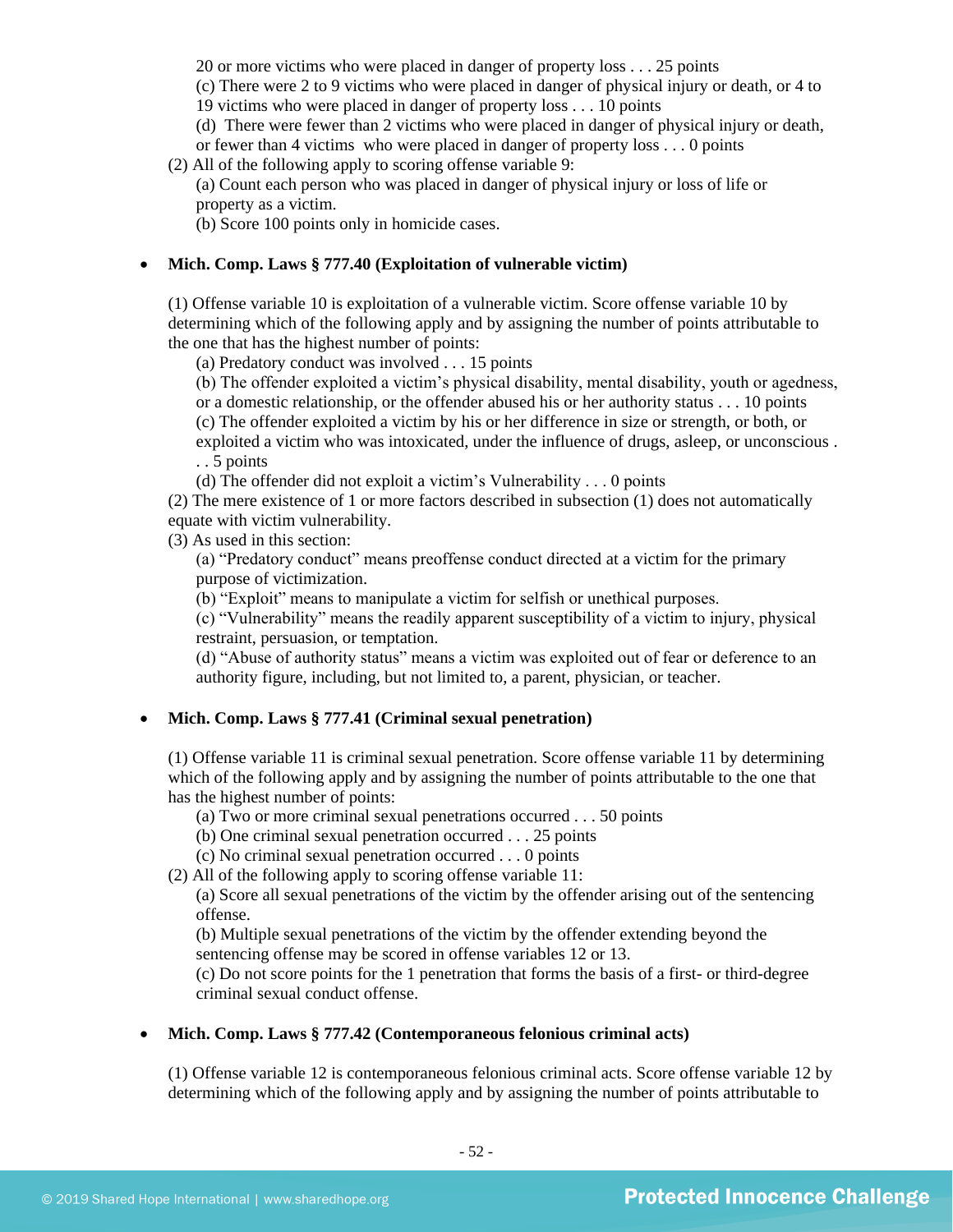the one that has the highest number of points:

(a) Three or more contemporaneous felonious criminal acts involving crimes against a person were committed . . . 25 points

(b) Two contemporaneous felonious criminal acts involving crimes against a person were committed . . . 10 points

(c) Three or more contemporaneous felonious criminal acts involving other crimes were committed . . . 10 points

(d) One contemporaneous felonious criminal act involving a crime against a person was committed . . . 5 points

(e) Two contemporaneous felonious criminal acts involving other crimes were committed . . . 5 points

(f) One contemporaneous felonious criminal act involving any other crime was committed . . . 1 point

(g) No contemporaneous felonious criminal acts were committed . . . 0 points

(2) All of the following apply to scoring offense variable 12:

(a) A felonious criminal act is contemporaneous if both of the following circumstances exist:

(i) The act occurred within 24 hours of the sentencing offense.

(ii) The act has not and will not result in a separate conviction.

(b) A violation of section  $227b^{95}$  of the Michigan penal code, 1931 PA 328, MCL 750.227b, should not be considered for scoring this variable.

(c) Do not score conduct scored in offense variable 11.

#### • **Mich. Comp. Laws § 777.43 (Continuing pattern of criminal behavior)**

(1) Offense variable 13 is continuing pattern of criminal behavior. Score offense variable 13 by determining which of the following apply and by assigning the number of points attributable to the one that has the highest number of points:

(a) The offense was part of a pattern of felonious criminal activity involving 3 or more sexual penetrations against a person or persons less than 13 years of age . . . 50 points (b) The offense was part of a pattern of felonious criminal activity directly related to causing,

encouraging, recruiting, soliciting, or coercing membership in a gang or communicating a threat with intent to deter, punish, or retaliate against another for withdrawing from a gang . . . 25 points

(c) The offense was part of a pattern of felonious criminal activity involving 3 or more crimes against a person . . . 25 points

(d) The offense was part of a pattern of felonious criminal activity involving a combination of 3 or more crimes against a person or property or a violation of section 7401(2)(a)(i) to (iii)<sup>96</sup> or section  $7403(2)(a)(i)$  to  $(iii)^{97}$  of the public health code, 1978 PA 368, MCL 333.7401 and 333.7403 . . . 10 points

(e) The offense was part of a pattern of felonious criminal activity involving a combination of 3 or more violations of section  $7401(2)(a)(i)$  to (iii) or section  $7403(2)(a)(i)$  to (iii) of the public health code, 1978 PA 368, MCL 333.7401 and 333.7403 . . . 10 points

(f) The offense was part of a pattern of felonious criminal activity involving 3 or more crimes against property . . . 5 points

(g) No pattern of felonious criminal activity existed . . . 0 points

<sup>95</sup> Mich. Comp. Laws § 750.227b (Carrying or possessing firearm when committing or attempting to commit felony; "law enforcement officer" defined).

<sup>96</sup> Mich. Comp. Laws § 333.7401 (Manufacturing, creating, delivering, or possessing with intent to manufacture, create, or deliver controlled substance, prescription form, or counterfeit prescription form; dispensing, prescribing, or administering controlled substance; violations; penalties; consecutive terms; discharge from lifetime probation; "plant" defined).

<sup>&</sup>lt;sup>97</sup> Mich. Comp. Laws § 333.7403 (Knowingly or intentionally possessing controlled substance, controlled substance analogue, or prescription form; violations; penalties; discharge from lifetime probation).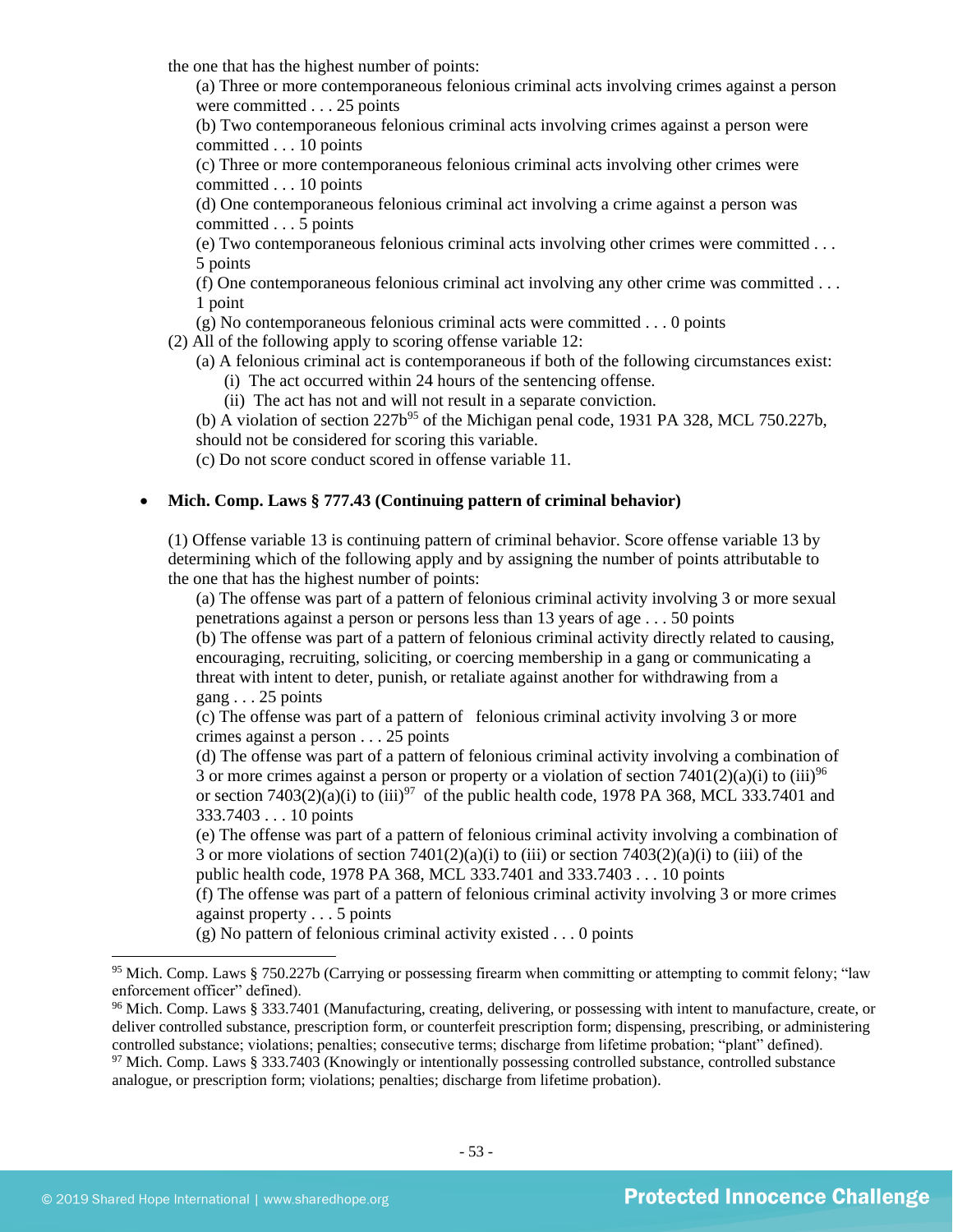(2) All of the following apply to scoring offense variable 13:

(a) For determining the appropriate points under this variable, all crimes within a 5-year period, including the sentencing offense, shall be counted regardless of whether the offense resulted in a conviction.

(b) The presence or absence of multiple offenders, the age of the offenders, or the degree of sophistication of the organized criminal group is not as important as the fact of the group's existence, which may be reasonably inferred from the facts surrounding the sentencing offense.

(c) Except for offenses related to membership in an organized criminal group or that are gang-related, do not score conduct scored in offense variable 11 or 12.

(d) Score 50 points only if the sentencing offense is first degree criminal sexual conduct. (e) Do not count more than 1 controlled substance offense arising out of the criminal episode for which the person is being sentenced.

(f) Do not count more than 1 crime involving the same controlled substance. For example, do not count conspiracy and a substantive offense involving the same amount of controlled substances or possession and delivery of the same amount of controlled substances.

## • **Mich. Comp. Laws § 777.44 (Offender's role)**

(1) Offense variable 14 is the offender's role. Score offense variable 14 by determining which of the following apply and by assigning the number of points attributable to the one that has the highest number of points:

- (a) The offender was a leader in a multiple offender situation . . . 10 points
- (b) The offender was not a leader in a multiple offender situation . . . 0 points
- (2) All of the following apply to scoring offense variable 14:

(a) The entire criminal transaction should be considered when scoring this variable.

(b) If 3 or more offenders were involved, more than 1 offender may be determined to have been a leader.

#### • **Mich. Comp. Laws § 777.46 (Property obtained, damaged, lost, or destroyed)**

(1) Offense variable 16 is property obtained, damaged, lost, or destroyed. Score offense variable 16 by determining which of the following apply and by assigning the number of points attributable to the one that has the highest number of points:

(a) Wanton or malicious damage occurred beyond that necessary to commit the crime for which the offender is not charged and will not be charged . . . 10 points

(b) The property had a value of more than \$20,000.00 or had significant historical, social, or sentimental value . . . 10 points

(c) The property had a value of  $$1,000.00$  or more but not more than  $$20,000.00...$  5 points

(d) The property had a value of \$200.00 or more but not more than  $$1,000.00...$  1 point

(e) No property was obtained, damaged, lost, or destroyed or the property had a value of less than \$200.00 . . . 0 points

(2) All of the following apply to scoring offense variable 16:

(a) In multiple offender or victim cases, the appropriate points may be determined by adding together the aggregate value of the property involved, including property involved in uncharged offenses or charges dismissed under a plea agreement.

(b) In cases in which the property was obtained unlawfully, lost to the lawful owner, or destroyed, use the value of the property in scoring this variable. If the property was damaged, use the monetary amount appropriate to restore the property to pre-offense condition in scoring this variable.

(c) The amount of money or property involved in admitted but uncharged offenses or in charges that have been dismissed under a plea agreement may be considered.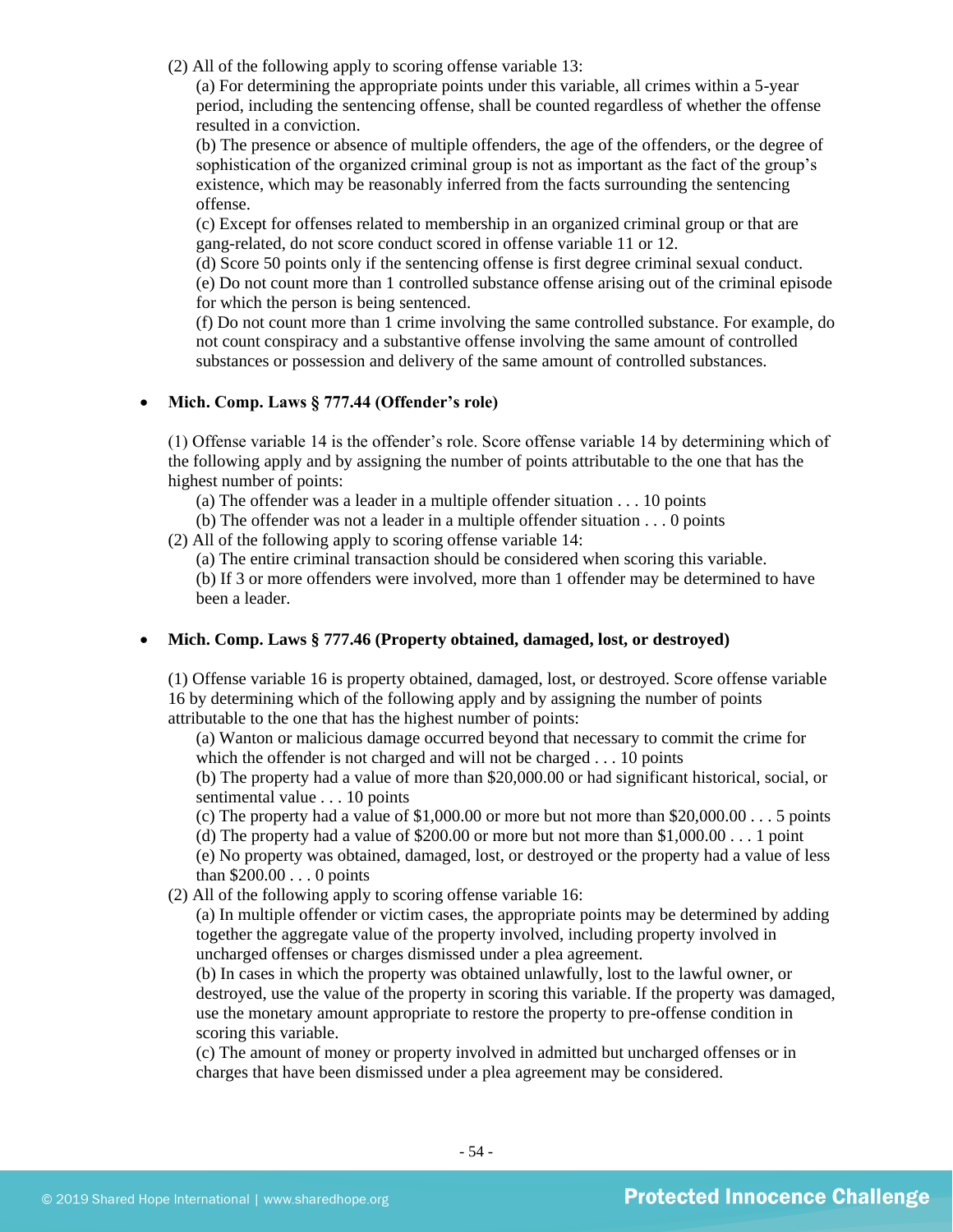### *Prior Record Variables*

Prior record variables are listed in Mich. Comp. Laws §§ 777.50–777.57 (Part 5. Prior record variables). Potentially applicable prior record variables are included below.

## • **Mich. Comp. Laws § 777.51 (Prior high severity felony convictions)**

(1) Prior record variable 1 is prior high severity felony convictions. Score prior record variable 1 by determining which of the following apply and by assigning the number of points attributable to the one that has the highest number of points:

(a) The offender has 3 or more prior high severity felony convictions . . . 75 points

(b) The offender has 2 prior high severity felony convictions . . . 50 points

(c) The offender has 1 prior high severity felony conviction . . . 25 points

(d) The offender has no prior high severity felony convictions . . . 0 points

(2) As used in this section, "prior high severity felony conviction" means a conviction for any of the following, if the conviction was entered before the sentencing offense was committed:

(a) A crime listed in offense class M2, A, B, C, or D.

(b) A felony under a law of the United States or another state corresponding to a crime listed in offense class M2, A, B, C, or D.

(c) A felony that is not listed in offense class M2, A, B, C, D, E, F, G, or H and that is punishable by a maximum term of imprisonment of 10 years or more.

(d) A felony under a law of the United States or another state that does not correspond to a crime listed in offense class  $M2$ , A, B, C, D, E, F, G, or H and that is punishable by a maximum term of imprisonment of 10 years or more.

## • **Mich. Comp. Laws § 777.52 (Prior low severity felony convictions)**

(1) Prior record variable 2 is prior low severity felony convictions. Score prior record variable 2 by determining which of the following apply and by assigning the number of points attributable to the one that has the highest number of points:

(a) The offender has 4 or more prior low severity felony convictions . . . 30 points

(b) The offender has 3 prior low severity felony convictions . . . 20 points

(c) The offender has 2 prior low severity felony convictions . . . 10 points

(d) The offender has 1 prior low severity felony conviction . . . 5 points

(e) The offender has no prior low severity felony convictions . . . 0 points

(2) As used in this section, "prior low severity felony conviction" means a conviction for any of the following, if the conviction was entered before the sentencing offense was committed:

(a) A crime listed in offense class E, F, G, or H.

(b) A felony under a law of the United States or another state that corresponds to a crime listed in offense class E, F, G, or H.

(c) A felony that is not listed in offense class M2, A, B, C, D, E, F, G, or H and that is punishable by a maximum term of imprisonment of less than 10 years.

(d) A felony under a law of the United States or another state that does not correspond to a crime listed in offense class M2, A, B, C, D, E, F, G, or H and that is punishable by a maximum term of imprisonment of less than 10 years.

## • **Mich. Comp. Laws § 777.53 (Prior high severity juvenile adjudications)**

(1) Prior record variable 3 is prior high severity juvenile adjudications. Score prior record variable 3 by determining which of the following apply and by assigning the number of points attributable to the one that has the highest number of points:

(a) The offender has 3 or more prior high severity juvenile adjudications . . . 50 points

(b) The offender has 2 prior high severity juvenile adjudications . . . 25 points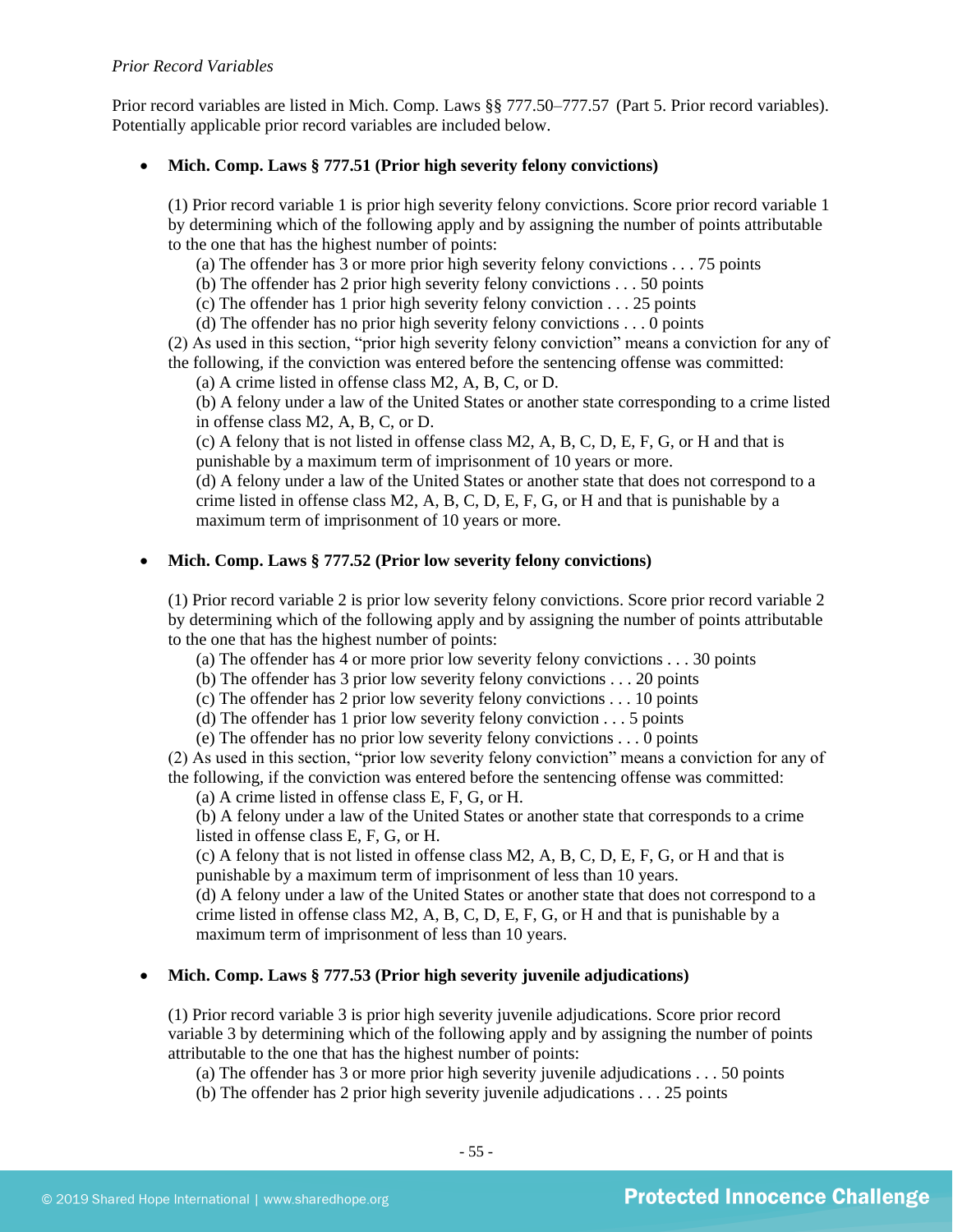(c) The offender has 1 prior high severity juvenile adjudication . . . 10 points

(d) The offender has no prior high severity juvenile adjudications . . . 0 points

(2) As used in this section, "prior high severity juvenile adjudication" means a juvenile adjudication for conduct that would be any of the following if committed by an adult, if the order of disposition was entered before the sentencing offense was committed:

(a) A crime listed in offense class M2, A, B, C, or D.

(b) A felony under a law of the United States or another state corresponding to a crime listed in offense class M2, A, B, C, or D.

(c) A felony that is not listed in offense class M2, A, B, C, D, E, F, G, or H and that is punishable by a maximum term of imprisonment of 10 years or more.

(d) A felony under a law of the United States or another state that does not correspond to a crime listed in offense class M2, A, B, C, D, E, F, G, or H and that is punishable by a maximum term of imprisonment of 10 years or more.

## • **Mich. Comp. Laws § 777.54 (Prior low severity juvenile adjudications)**

(1) Prior record variable 4 is prior low severity juvenile adjudications. Score prior record variable 4 by determining which of the following apply and by assigning the number of points attributable to the one that has the highest number of points:

(a) The offender has 6 or more prior low severity juvenile adjudications . . . 20 points

(b) The offender has 5 prior low severity juvenile adjudications . . . 15 points

(c) The offender has 3 or 4 prior low severity juvenile adjudications . . . 10 points

(d) The offender has 2 prior low severity juvenile adjudications . . . 5 points

(e) The offender has 1 prior low severity juvenile adjudication . . . 2 points

(f) The offender has no prior low severity juvenile adjudications . . . 0 points

(2) As used in this section, "prior low severity juvenile adjudication" means a juvenile adjudication for conduct that would be any of the following if committed by an adult, if the order of disposition was entered before the sentencing offense was committed:

(a) A crime listed in offense class E, F, G, or H.

(b) A felony under a law of the United States or another state corresponding to a crime listed in offense class E, F, G, or H.

(c) A felony that is not listed in offense class M2, A, B, C, D, E, F, G, or H and that is punishable by a maximum term of imprisonment of less than 10 years.

(d) A felony under a law of the United States or another state that does not correspond to a crime listed in offense class  $M2$ , A, B, C, D, E, F, G, or H and that is punishable by a maximum term of imprisonment of less than 10 years.

## • **Mich. Comp. Laws § 777.55 (Prior misdemeanor convictions or prior misdemeanor juvenile adjudications)**

(1) Prior record variable 5 is prior misdemeanor convictions or prior misdemeanor juvenile adjudications. Score prior record variable 5 by determining which of the following apply and by assigning the number of points attributable to the one that has the highest number of points:

(a) The offender has 7 or more prior misdemeanor convictions or prior misdemeanor juvenile adjudications . . . 20 points

(b) The offender has 5 or 6 prior misdemeanor convictions or prior misdemeanor juvenile adjudications . . . 15 points

(c) The offender has 3 or 4 prior misdemeanor convictions or prior misdemeanor juvenile adjudications . . . 10 points

(d) The offender has 2 prior misdemeanor convictions or prior misdemeanor juvenile adjudications . . . 5 points

(e) The offender has 1 prior misdemeanor conviction or prior misdemeanor juvenile adjudication . . . 2 points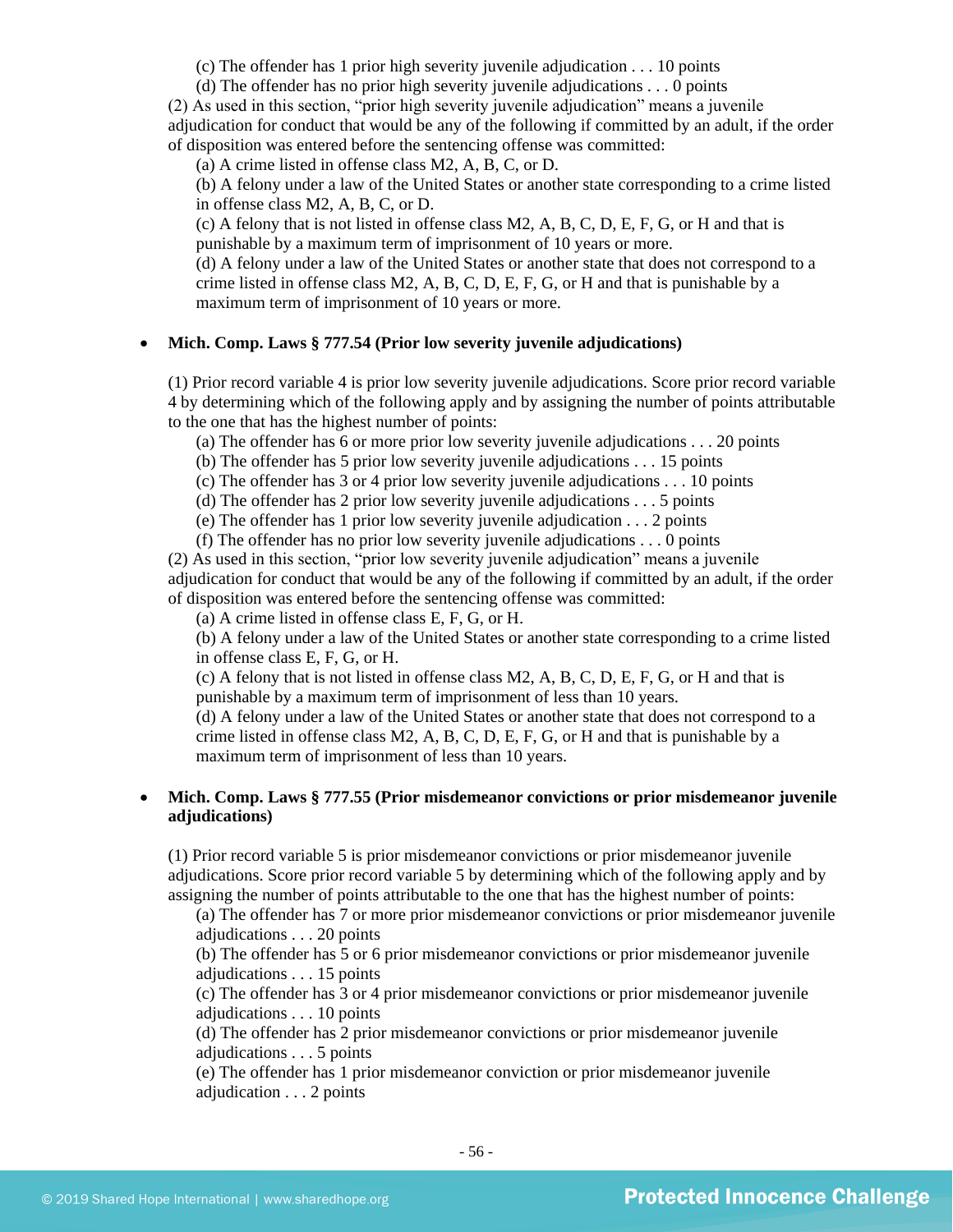(f) The offender has no prior misdemeanor convictions or prior misdemeanor juvenile adjudications . . . 0 points

(2) All of the following apply to scoring record variable 5:

(a) Except as provided in subdivision (b), count a prior misdemeanor conviction or prior misdemeanor juvenile adjudication only if it is an offense against a person or property, a controlled substance offense, or a weapon offense. Do not count a prior conviction used to enhance the sentencing offense to a felony.

(b) Count all prior misdemeanor convictions and prior misdemeanor juvenile adjudications for operating or attempting to operate a vehicle, vessel, ORV, snowmobile, aircraft, or locomotive while under the influence of or impaired by alcohol, a controlled substance, or a combination of alcohol and a controlled substance. Do not count a prior conviction used to enhance the sentencing offense to a felony.

(3) As used in this section:

(a) "Prior misdemeanor conviction" means a conviction for a misdemeanor under a law of this state, a political subdivision of this state, another state, a political subdivision of another state, or the United States if the conviction was entered before the sentencing offense was committed.

(b) "Prior misdemeanor juvenile adjudication" means a juvenile adjudication for conduct that if committed by an adult would be a misdemeanor under a law of this state, a political subdivision of this state, another state, a political subdivision of another state, or the United States if the order of disposition was entered before the sentencing offense was committed.

## • **Mich. Comp. Laws § 777.56 (Relationship to criminal justice system)**

(1) Prior record variable 6 is relationship to the criminal justice system. Score prior record variable 6 by determining which of the following apply and by assigning the number of points attributable to the one that has the highest number of points:

(a) The offender is a prisoner of the department of corrections or serving a sentence in jail . . . 20 points

(b) The offender is incarcerated in jail awaiting adjudication or sentencing on a conviction or probation violation . . . 15 points

(c) The offender is on parole, probation, or delayed sentence status or on bond awaiting adjudication or sentencing for a felony . . . 10 points

(d) The offender is on probation or delayed sentence status or on bond awaiting adjudication or sentencing for a misdemeanor . . . 5 points

(e) The offender has no relationship to the criminal justice system . . . 0 points

(2) Score the appropriate points under this section if the offender is involved with the criminal justice system in another state or United States.

(3) As used in this section:

(a) "Delayed sentence status" includes, but is not limited to, an individual assigned or deferred under any of the following:

(i) Section 7411 of the public health code, 1978 PA 368, MCL 333.7411.

(ii) Section 1076(4) of the revised judicature act of 1961, 1961 PA 236, MCL 600.1076.

(iii) Section 350a of the Michigan penal code, 1931 PA 328, MCL 750.350a.

(iv) Section 430 of the Michigan penal code, 1931 PA 328, MCL 750.430.

(v) Sections 11 to 15 of chapter II.

(vi) Section 4a of chapter IX.

(b) "Prisoner of the department of corrections or serving a sentence in jail" includes an individual who is an escapee.

## • **Mich. Comp. Laws § 777.57 (Subsequent or concurrent felony convictions)**

(1) Prior record variable 7 is subsequent or concurrent felony convictions. Score prior record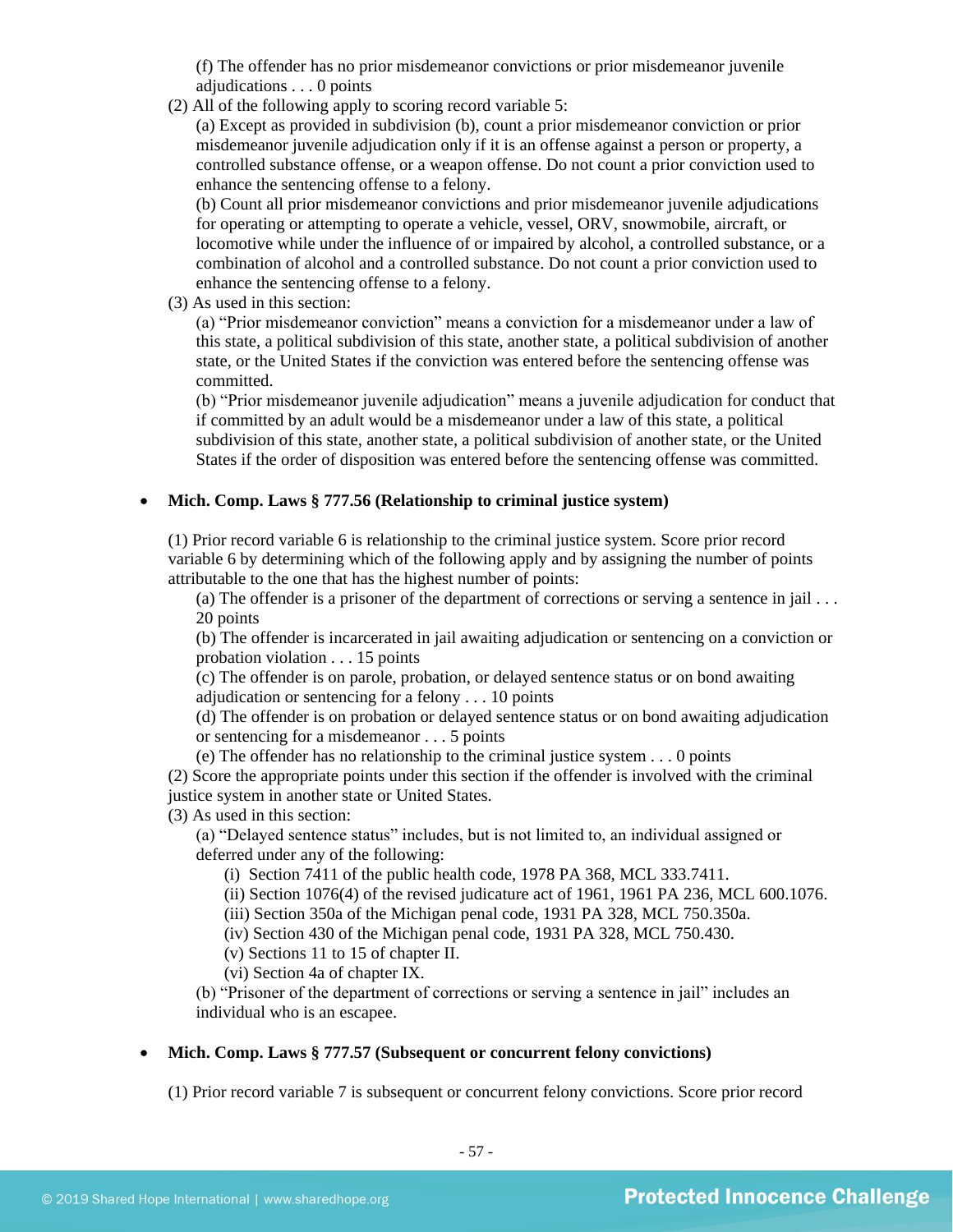variable 7 by determining which of the following apply and by assigning the number of points attributable to the one that has the highest number of points:

- (a) The offender has 2 or more subsequent or concurrent convictions . . . 20 points
- (b) The offender has 1 subsequent or concurrent conviction . . . 10 points
- (c) The offender has no subsequent or concurrent convictions . . . 0 points
- (2) All of the following apply to scoring record variable 7:
	- (a) Score the appropriate point value if the offender was convicted of multiple felony counts or was convicted of a felony after the sentencing offense was committed.
	- (b) Do not score a felony firearm conviction in this variable.

(c) Do not score a concurrent felony conviction if a mandatory consecutive sentence or a consecutive sentence imposed under section 7401(3) of the public health code, 1978 PA 368, MCL 333.7401, will result from that conviction.

### **3. Offenses and Penalties by Class.**

Michigan's sentencing guidelines separate offenses into eight separate categories. An individual's sentence is based on the class of the offense, the prior offense variables present, and the prior record variables present.

### *Class A Offenses*

Class A offenses are subject to minimum imprisonment ranges of 21–35 months to 270–450 months. Mich. Comp. Laws § 777.62 (Minimum sentence ranges for class A). The following are Class A offenses:

- Mich. Comp. Laws § 750.349 (Kidnapping; "restrain" defined; violation as felony; penalty; other violation arising from same transaction)
- Mich. Comp. Laws  $\S 750.462f(1)(d)$  (Human trafficking violation involving death or the commission of certain felonies)
- Mich. Comp. Laws  $\S 750.520b(2)$  (Criminal sexual conduct in the first degree; felony; consecutive terms)

Mich. Comp. Laws §§ 777.16g (MCL 750.135 to 750.147b; felonies to which chapter applicable; violation of MCL 750.145d), 777.16q (MCL 750.332 to 750.350a; felonies to which chapter applicable). 777.16w (MCL 750.451 to 750.465a(1)(c); felonies to which chapter applicable), 777.16y (MCL 750.520b(2) to 750.532; felonies to which chapter applicable).

| <b>Offense</b>  |                                    |              |                |                |                |              |  |  |
|-----------------|------------------------------------|--------------|----------------|----------------|----------------|--------------|--|--|
| <b>Variable</b> | <b>Prior Record Variable Level</b> |              |                |                |                |              |  |  |
| Level           | A                                  | B            | $\mathcal{C}$  | D              | E              | $\mathbf F$  |  |  |
|                 | 0 points                           | $1-9$ points | $10-24$ points | $25-49$ points | $50-74$ points | $75+$ points |  |  |
| $\mathbf I$     | $21 - 35$                          | $27 - 45$    | $42 - 70$      | $51 - 85$      | $81 - 135$     | $108 - 180$  |  |  |
| $(0-19)$        | months                             | months       | months         | months         | months         | months       |  |  |
| points)         |                                    |              |                |                |                |              |  |  |
| $\mathbf{I}$    | $27 - 45$                          | $42 - 70$    | $51 - 85$      | $81 - 135$     | $108 - 180$    | $126 - 210$  |  |  |
| $(20 - 39)$     | months                             | months       | months         | months         | months         | months       |  |  |
| points)         |                                    |              |                |                |                |              |  |  |
| Ш               | $42 - 70$                          | $51 - 85$    | $81 - 135$     | $108 - 180$    | $126 - 210$    | $135 - 225$  |  |  |
| $(40 - 59)$     | months                             | months       | months         | months         | months         | months       |  |  |
| points)         |                                    |              |                |                |                |              |  |  |
| IV              | $51 - 85$                          | $81 - 135$   | $108 - 180$    | $126 - 210$    | $135 - 225$    | $171 - 285$  |  |  |
| $(60 - 79)$     | months                             | months       | months         | months         | months         | months       |  |  |
| points)         |                                    |              |                |                |                |              |  |  |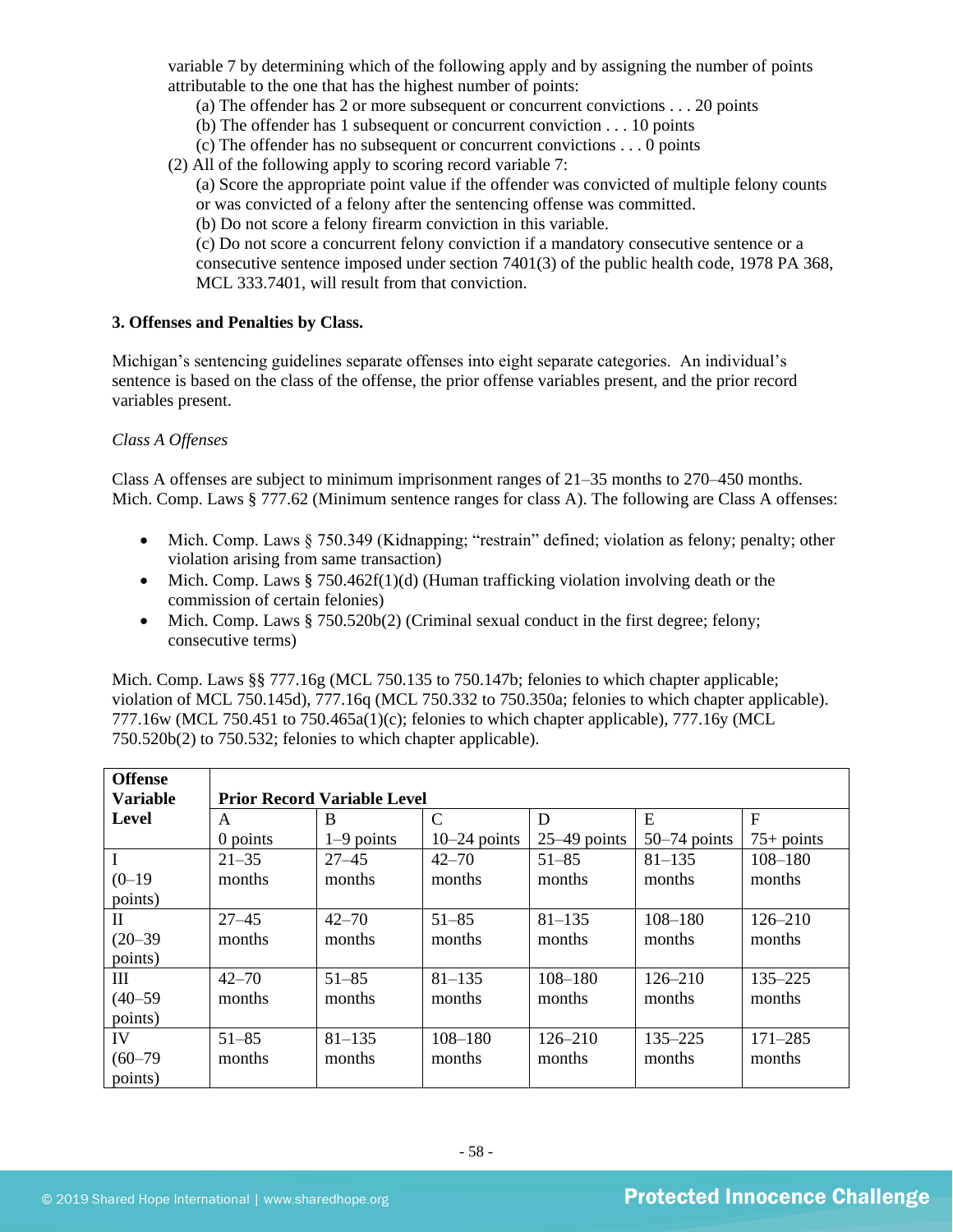|             | $81 - 135$  | $108 - 180$ | $126 - 210$ | $135 - 225$ | $171 - 285$ | 225–375 |
|-------------|-------------|-------------|-------------|-------------|-------------|---------|
| $(80 - 99)$ | months      | months      | months      | months, or  | months      | months  |
| points)     |             |             |             | life        |             |         |
| VI          | $108 - 180$ | $126 - 210$ | $135 - 225$ | $171 - 285$ | 225–375     | 270–450 |
| $(100+$     | months      | months      | months, or  | months, or  | months      | months  |
| points)     |             |             | life        | life        |             |         |

Mich. Comp. Laws § 777.62 (Minimum sentence ranges for class A).

## *Class B Offenses*

Class B offenses are subject to minimum imprisonment ranges of 0–18 months to117–160 months. Mich. Comp. Laws § 777.63 Minimum sentence ranges for class B). The following are Class B offenses:

- Mich. Comp. Laws  $\S 750.145c(2)$  (Definitions; child sexually abusive activity or material; penalties; possession of child sexually abusive material; expert testimony; defenses; acts of commercial film or photographic print processor; report to law enforcement agency by computer technician; applicability and uniformity of section; enactment or enforcement of ordinances, rules, or regulations prohibited)
- Mich. Comp. Laws  $§ 750.145d(2)(f)$  (Use of Internet or computer system; prohibited communication; violation; penalty; order to reimburse state or local governmental unit; definitions)
- Mich. Comp. Laws § 750.159j (Violation as felony; penalties; imposition of costs; order to criminally forfeit property; additional authority of court; conditions for entering order of criminal forfeiture; attorney fees; determination of extent of property; property not reachable; retention of property by law enforcement agency; disposition of money seized; seizure; other criminal or civil remedies not precluded)
- Mich. Comp. Laws § 750.457 (Accepting earnings of a prostitute)
- Mich. Comp. Laws 750.458 (Detaining person in house of prostitution for debt)
- Mich. Comp. Laws § 750.459(1) (Transporting person for prostitution; felony)
- Mich. Comp. Laws  $§ 750.462f(1)(c)$  (Human trafficking violation resulting in serious bodily injury)
- Mich. Comp. Laws § 750.462f(2) (Obtaining a minor for commercial sexual activity or for forced labor or services)
- Mich. Comp. Laws § 750.520d (Criminal sexual conduct in the third degree; felony).

Mich. Comp. Laws §§ 777.16g (MCL 750.135 to 750.147b; felonies to which chapter applicable; violation of MCL 750.145d), 777.16i (MCL 750.158 to 750.182a; felonies to which chapter applicable), 777.16w (MCL 750.451 to 750.465a(1)(c); felonies to which chapter applicable), 777.16y (MCL 750.520b(2) to 750.532; felonies to which chapter applicable).

| <b>Offense</b><br><b>Variable</b> | <b>Prior Record Variable Level</b> |              |                |                |                |              |
|-----------------------------------|------------------------------------|--------------|----------------|----------------|----------------|--------------|
| Level                             | A                                  | B            | $\mathcal{C}$  | D              | E              | F            |
|                                   | $0$ points                         | $1-9$ points | $10-24$ points | $25-49$ points | $50-74$ points | $75+$ points |
|                                   | $0-18$ months                      | $12 - 20$    | $24 - 40$      | $36 - 60$      | $51 - 85$      | $72 - 120$   |
| $(0-9$ points)                    |                                    | months       | months         | months         | months         | months       |
| H                                 | $12 - 20$                          | $15 - 25$    | $30 - 50$      | $51 - 85$      | $72 - 120$     | $78 - 130$   |
| $(10-24)$                         | months                             | months       | months         | months         | months         | months       |
| points)                           |                                    |              |                |                |                |              |
| Ш                                 | $15 - 25$                          | $21 - 35$    | $36 - 60$      | $57 - 95$      | $78 - 130$     | $84 - 140$   |
| $(25-34)$                         | months                             | months       | months         | months         | months         | months       |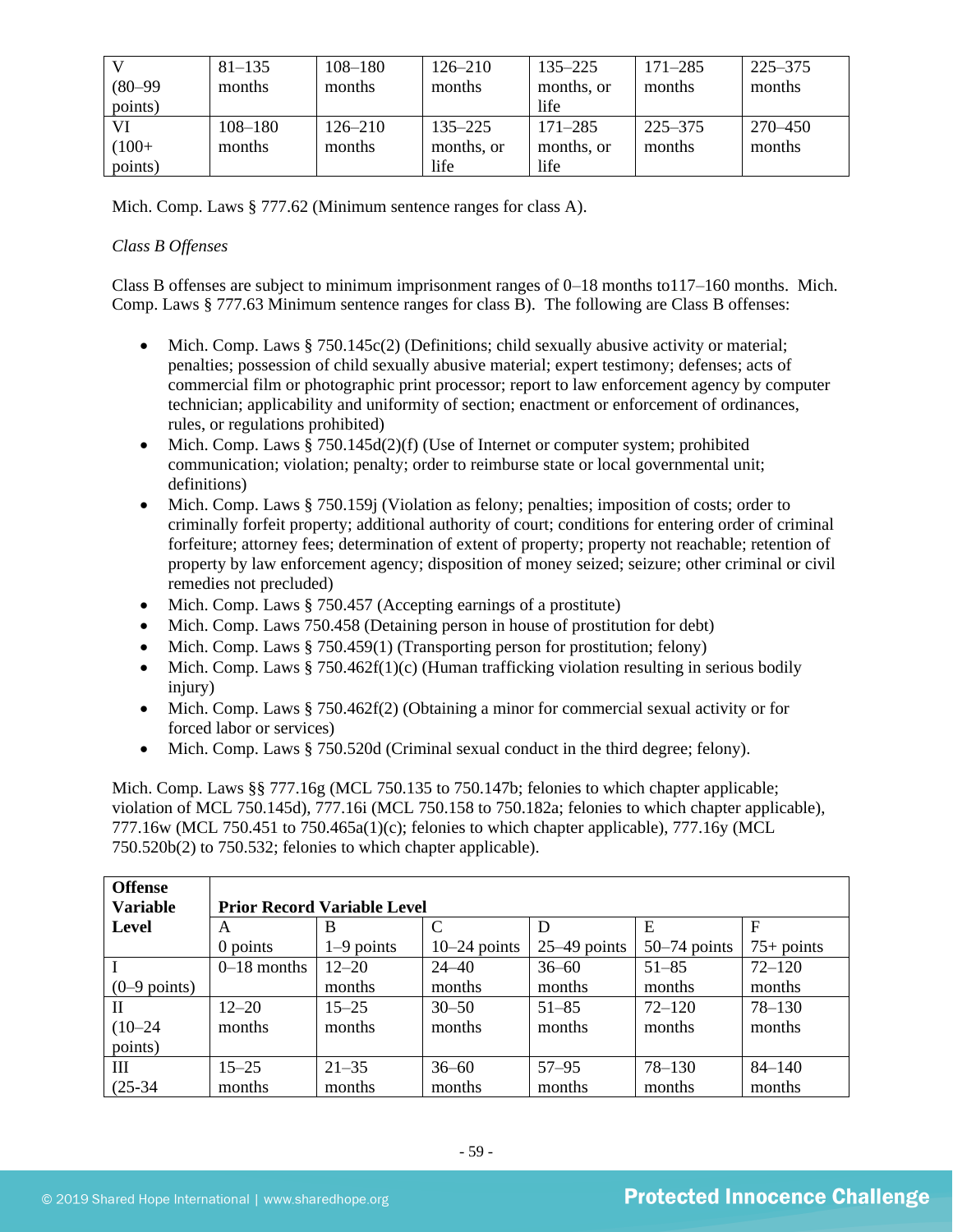| points)         |           |           |           |            |            |             |
|-----------------|-----------|-----------|-----------|------------|------------|-------------|
| IV              | $21 - 35$ | $24 - 40$ | $45 - 75$ | $72 - 120$ | $84 - 140$ | $87 - 145$  |
| $(34 -$         | months    | months    | months    | months     | months     | months      |
| 49 points)      |           |           |           |            |            |             |
| $V(50-74)$      | $24 - 40$ | $36 - 60$ | $51 - 85$ | $78 - 130$ | $87 - 145$ | $99 - 160$  |
| points)         | months    | months    | months    | months     | months     | months      |
| VI              | $36 - 60$ | $45 - 75$ | $57 - 95$ | $84 - 140$ | $99 - 160$ | $117 - 160$ |
| $(75 + points)$ | months    | months    | months    | months     | months     | months      |

Mich. Comp. Laws § 777.63 (Minimum sentence ranges for class B).

## *Class C Offenses*

Class C offenses are subject to minimum imprisonment ranges of 0–11 months to 62–114 months. Mich. Comp. Laws § 777.64 (Minimum sentence ranges for class C). The following are Class C offenses:

- Mich. Comp. Laws  $§ 750.145d(2)(e)$  (Use of Internet or computer system; prohibited communication; violation; penalty; order to reimburse state or local governmental unit; definitions)
- Mich. Comp. Laws § 750.462f(1)(b) (Human trafficking violation resulting in bodily injury)
- Mich. Comp. Laws § 750.520c (Criminal sexual conduct in the second degree; felony).

Mich. Comp. Laws §§ 777.16g (MCL 750.135 to 750.147b; felonies to which chapter applicable; violation of MCL 750.145d), 777.16w (MCL 750.451 to 750.465a(1)(c); felonies to which chapter applicable), 777.16y (MCL 750.158 to 750.182a; felonies to which chapter applicable).

| <b>Offense</b>  |               |                                    |                |                |                |              |  |  |  |
|-----------------|---------------|------------------------------------|----------------|----------------|----------------|--------------|--|--|--|
| <b>Variable</b> |               | <b>Prior Record Variable Level</b> |                |                |                |              |  |  |  |
| Level           | A             | B                                  | $\mathcal{C}$  | D              | E              | $\mathbf{F}$ |  |  |  |
|                 | $0$ points    | $1-9$ points                       | $10-24$ points | $25-49$ points | $50-74$ points | $75+$ points |  |  |  |
| $\mathbf I$     | $0-11$ months | $0-17$ months                      | $10 - 19$      | $12 - 24$      | $19 - 38$      | $29 - 57$    |  |  |  |
| $(0-9$ points)  |               |                                    | months         | months         | months         | months       |  |  |  |
| $\mathbf{I}$    | $0-17$ months |                                    |                | $19 - 38$      | $29 - 57$      | $36 - 71$    |  |  |  |
| $(10-24)$       |               | $5-17$                             | 12-24          | months         | months         | months       |  |  |  |
| points)         |               | months                             | months         |                |                |              |  |  |  |
| III             | $10 - 19$     | $12 - 24$                          | $19 - 38$      | $29 - 57$      | $36 - 71$      | $43 - 86$    |  |  |  |
| $(25-34)$       | months        | months                             | months         | months         | months         | months       |  |  |  |
| points)         |               |                                    |                |                |                |              |  |  |  |
| IV              | $12 - 24$     | $19 - 38$                          | $29 - 57$      | $36 - 71$      | $43 - 86$      | $50 - 100$   |  |  |  |
| $(35-49)$       | months        | months                             | months         | months         | months         | months       |  |  |  |
| points)         |               |                                    |                |                |                |              |  |  |  |
| V               | $19 - 38$     | $29 - 57$                          | $36 - 71$      | $43 - 86$      | $50 - 100$     | $58 - 114$   |  |  |  |
| $(50-74)$       | months        | months                             | months         | months         | months         | months       |  |  |  |
| points)         |               |                                    |                |                |                |              |  |  |  |
| VI              | $29 - 57$     | $36 - 71$                          | $43 - 86$      | $50 - 100$     | $58 - 114$     | $62 - 114$   |  |  |  |
| $(75+)$         | months        | months                             | months         | months         | months         | months       |  |  |  |
| points)         |               |                                    |                |                |                |              |  |  |  |

Mich. Comp. Laws § 777.64 (Minimum sentence ranges for class).

*Class D Offenses*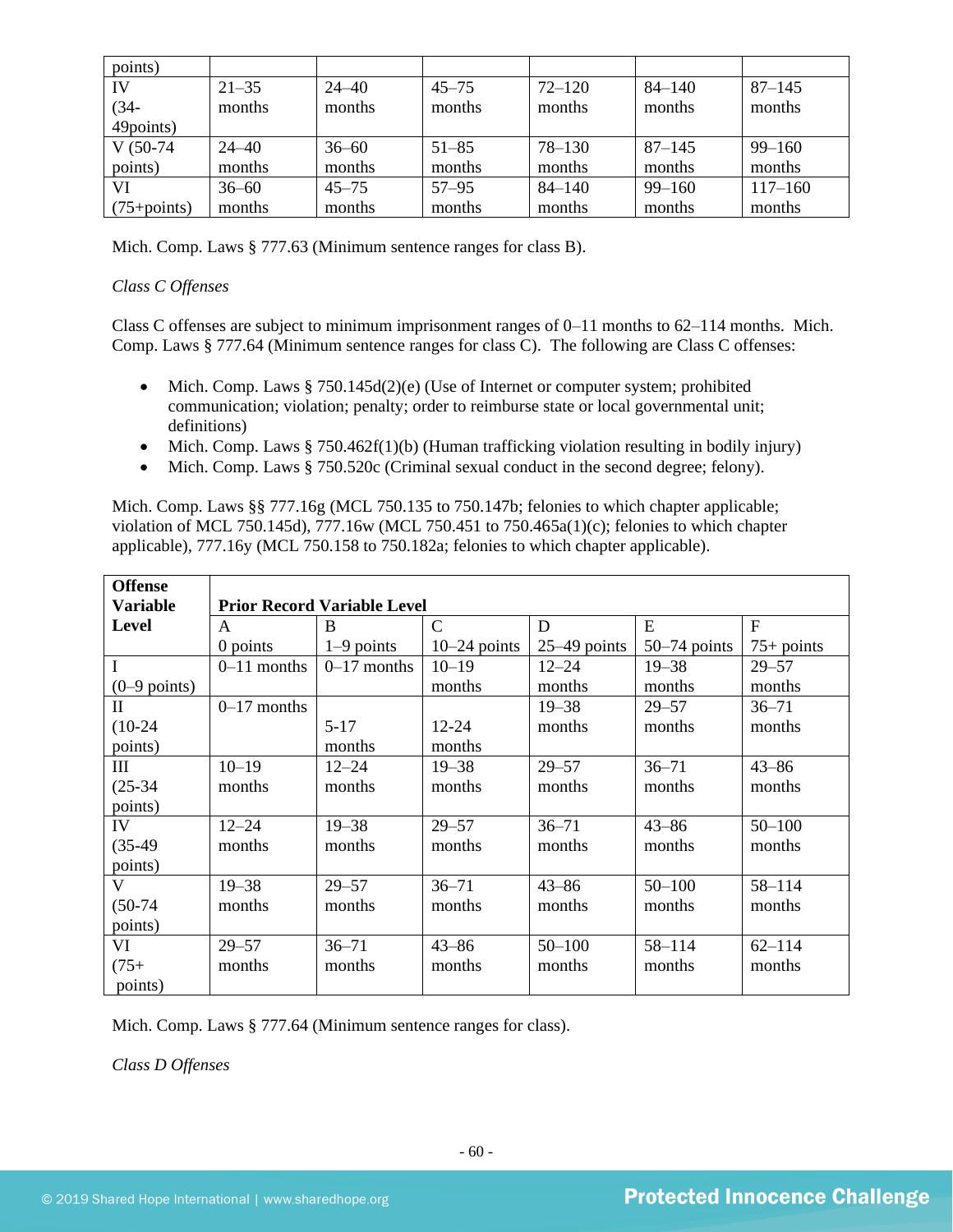Class D offenses are subject to minimum imprisonment ranges of 0–6 to 43–76 months. Mich. Comp. Laws § 777.65 (Minimum sentence ranges for class D). The following are Class D offenses:

- Mich. Comp. Laws § 750.145b (Accosting, enticing or soliciting child for immoral purpose; prior conviction; penalty)
- Mich. Comp. Laws  $\S 750.145c(3)$  (Definitions; child sexually abusive activity or material; penalties; possession of child sexually abusive material; expert testimony; defenses; acts of commercial film or photographic print processor; report to law enforcement agency by computer technician; applicability and uniformity of section; enactment or enforcement of ordinances, rules, or regulations prohibited)
- Mich. Comp. Laws § 750.145d(2)(d) (Use of Internet or computer system; prohibited communication; violation; penalty; order to reimburse state or local governmental unit; definitions)
- Mich. Comp. Laws § 750.459(3) (Selling travel services to facilitate prostitution or human trafficking in other jurisdictions involving a minor)
- Mich. Comp. Laws  $\S 750.462f(1)(a)$  (Human trafficking violation)
- Mich. Comp. Laws  $\S 750.520(g)(1)$  (Assault with intent to commit criminal sexual conduct; felony).

Mich. Comp. Laws §§ 777.16g (MCL 750.135 to 750.147b; felonies to which chapter applicable; violation of MCL 750.145d), 777.16w (MCL 750.451 to 750.465a(1)(c); felonies to which chapter applicable), 777.16y MCL 750.520b(2) to 750.532; felonies to which chapter applicable).

| <b>Offense</b>  |                                    |               |                |                |                |              |  |  |
|-----------------|------------------------------------|---------------|----------------|----------------|----------------|--------------|--|--|
| <b>Variable</b> | <b>Prior Record Variable Level</b> |               |                |                |                |              |  |  |
| <b>Level</b>    | A                                  | B             | $\mathcal{C}$  | D              | E              | $\mathbf{F}$ |  |  |
|                 | 0 points                           | $1-9$ points  | $10-24$ points | $25-49$ points | $50-74$ points | $75+$ points |  |  |
| $\mathbf I$     | $0 - 6$ months                     | $0-9$ months  | $0-11$ months  | $0-17$ months  | $5-23$ months  | $10 - 23$    |  |  |
| $(0-9$ points)  |                                    |               |                |                |                | months       |  |  |
| $\mathbf{I}$    | $0-9$ months                       | $0-11$ months | $0-17$ months  | $5-23$ months  | $10 - 23$      | $19 - 38$    |  |  |
| $(10-24)$       |                                    |               |                |                | months         | months       |  |  |
| points)         |                                    |               |                |                |                |              |  |  |
| III             | $0-11$ months                      | $0-17$ months | $5-23$ months  | $10 - 23$      | $19 - 38$      | $29 - 57$    |  |  |
| $(25-34)$       |                                    |               |                | months         | months         | months       |  |  |
| points)         |                                    |               |                |                |                |              |  |  |
| IV              | $0-17$ months                      | $5-23$ months | $10 - 23$      | $19 - 38$      | $29 - 57$      | $34 - 67$    |  |  |
| $(35-49)$       |                                    |               | months         | months         | months         | months       |  |  |
| points)         |                                    |               |                |                |                |              |  |  |
| V               | $5-23$ months                      | $10 - 23$     | $19 - 38$      | $29 - 57$      | $34 - 67$      | $38 - 76$    |  |  |
| $(50-74)$       |                                    | months        | months         | months         | months         | months       |  |  |
| points)         |                                    |               |                |                |                |              |  |  |
| VI              | $10 - 23$                          | $19 - 38$     | $29 - 57$      | $34 - 67$      | $38 - 76$      | $43 - 76$    |  |  |
| $(75+)$         | months                             | months        | months         | months         | months         | months       |  |  |
| points)         |                                    |               |                |                |                |              |  |  |
|                 |                                    |               |                |                |                |              |  |  |

Mich. Comp. Laws § 777.65 (Minimum sentence ranges for class D).

#### *Class E Offenses*

Class E offenses are subject to minimum imprisonment ranges of 0–3 months to 24–38 months. Mich. Comp. Laws § 777.66 (Minimum sentence ranges for class E). The following are Class E offenses: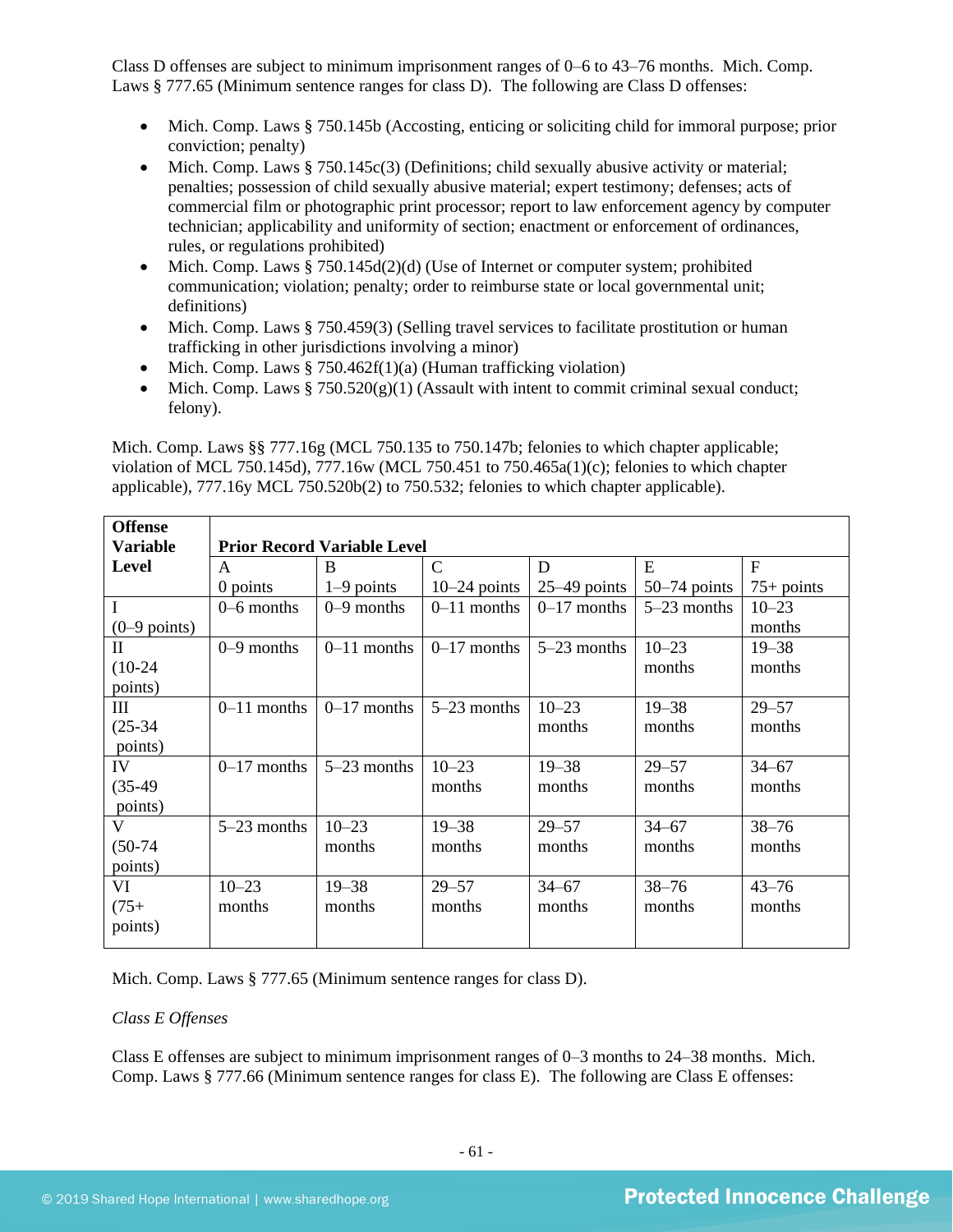- Mich. Comp. Laws § 750.451(4) (Soliciting a person under 18 years of age to commit prostitution)
- Mich. Comp. Laws § 750.452 (House of ill-fame; keeping, maintaining or operating)
- An attempt to commit any Class A, B, C, or D offense

Mich. Comp. Laws §§ 777.19(Attempt to commit offense, applicability of chapter), 777.16w (MCL 750.451 to 750.465a(1)(c); felonies to which chapter applicable), 777.16y (MCL 750.520b(2) to 750.532; felonies to which chapter applicable).

| <b>Offense</b> |               |                                    |                |                |                |              |  |  |  |
|----------------|---------------|------------------------------------|----------------|----------------|----------------|--------------|--|--|--|
| Variable       |               | <b>Prior Record Variable Level</b> |                |                |                |              |  |  |  |
| <b>Level</b>   | A             | B                                  | $\mathsf{C}$   | D              | E              | $\mathbf{F}$ |  |  |  |
|                | 0 points      | $1-9$ points                       | $10-24$ points | $25-49$ points | $50-74$ points | $75+$ points |  |  |  |
| $\mathbf I$    | $0-3$ months  | $0 - 6$ months                     | $0-9$ months   | $5-23$ months  | $7-23$ months  | $9 - 23$     |  |  |  |
| $(0-9$ points) |               |                                    |                |                |                | months       |  |  |  |
| $\mathbf{I}$   | $0-6$ months  | $0-9$ months                       | $0-11$ months  | $7-23$ months  | $10 - 23$      | $12 - 24$    |  |  |  |
| $(10-24)$      |               |                                    |                |                | months         | months       |  |  |  |
| points)        |               |                                    |                |                |                |              |  |  |  |
| III            | $0-9$ months  | $0-11$ months                      | $0-17$ months  | $10 - 23$      | $12 - 24$      | $14 - 29$    |  |  |  |
| $(25-34)$      |               |                                    |                | months         | months         | months       |  |  |  |
| points)        |               |                                    |                |                |                |              |  |  |  |
| IV             | $0-11$ months | $0-17$ months                      | $5-23$ months  | $12 - 24$      | $14 - 29$      | $19 - 38$    |  |  |  |
| $(35-49)$      |               |                                    |                | months         | months         | months       |  |  |  |
| points)        |               |                                    |                |                |                |              |  |  |  |
| V              | $0-14$ months | $5-23$ months                      | $7-23$ months  | $14 - 29$      | $19 - 38$      | $22 - 38$    |  |  |  |
| $(50-74)$      |               |                                    |                | months         | months         | months       |  |  |  |
| points)        |               |                                    |                |                |                |              |  |  |  |
| VI             | $0-17$ months | $7-23$ months                      | $12 - 24$      | $19 - 38$      | $22 - 38$      | $24 - 38$    |  |  |  |
| $(75+)$        |               |                                    | months         | months         | months         | months       |  |  |  |
| points)        |               |                                    |                |                |                |              |  |  |  |

Mich. Comp. Laws §§ 777.66 (Minimum sentence ranges for class E).

## *Class F Offenses*

Class F offenses subject to minimum imprisonment ranges of 0–3 months to 17–30 months. Mich. Comp. Laws § 777.67 (Minimum sentence ranges for class F). The following are Class F offenses:

- Mich. Comp. Laws § 750.145a (Accosting, enticing or soliciting child for immoral purpose)
- Mich. Comp. Laws  $§ 750.145c(4)$  (Definitions; child sexually abusive activity or material; penalties; possessions of child sexually abusive material; expert testimony, defenses; acts of commercial film or photographic print processor; report to law enforcement agency by computer technician; applicability and uniformity of section; enactment or enforcement of ordinances, rules, or regulations prohibited)
- Mich. Comp. Laws  $\S 750.145d(2)(c)$  (Use of Internet or computer system; prohibited communication; violation; penalty; order to reimburse state or local governmental unit; definitions)

Mich. Comp. Laws § 777.16g (MCL 750.135 to 750.147b; felonies to which chapter applicable; violation of MCL 750.145d).

**Offense**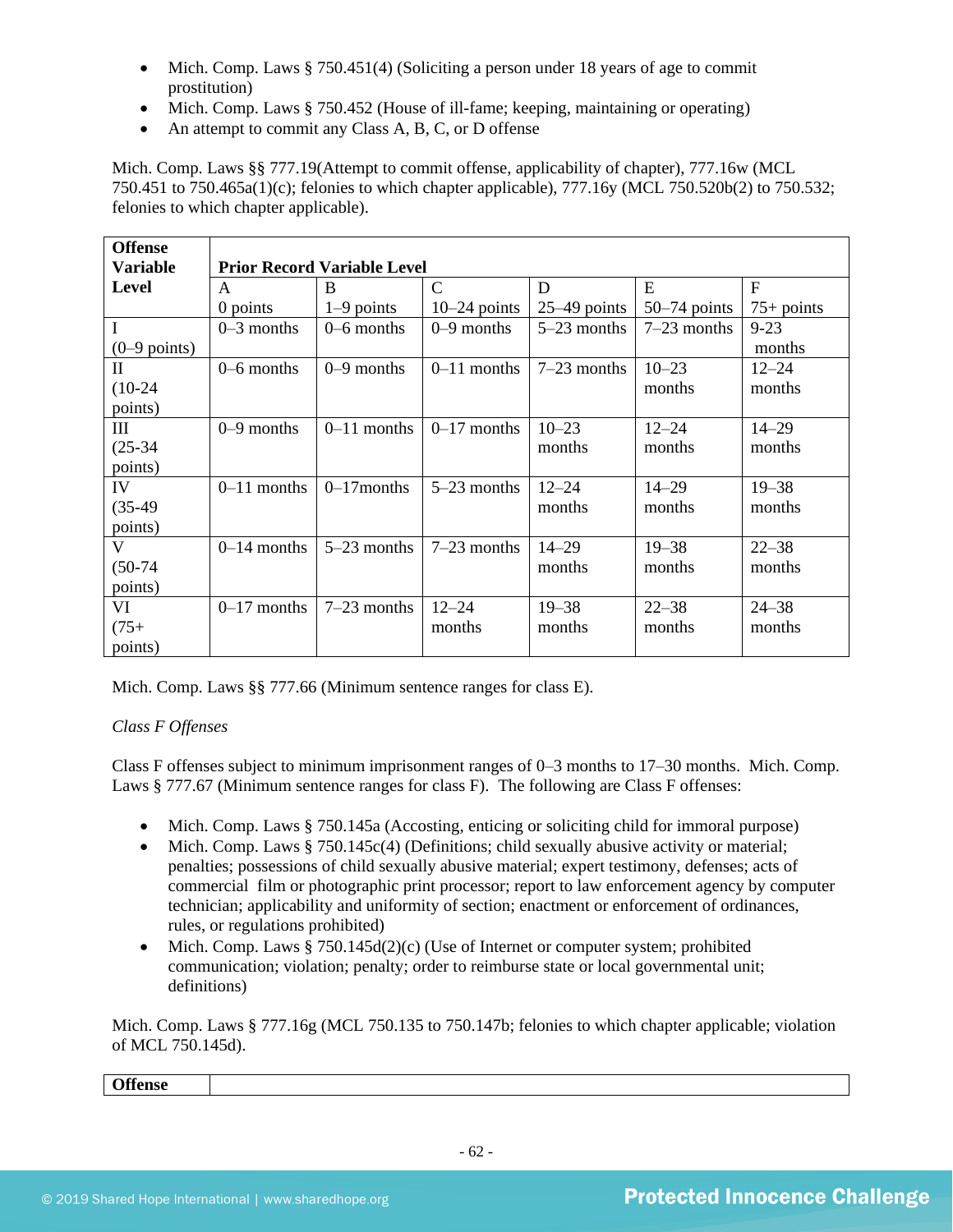| <b>Variable</b> | <b>Prior Record Variable Level</b> |               |                |                |                |              |  |
|-----------------|------------------------------------|---------------|----------------|----------------|----------------|--------------|--|
| <b>Level</b>    | A                                  | B             | C              | D              | E              | F            |  |
|                 | 0 points                           | $1-9$ points  | $10-24$ points | $25-49$ points | $50-74$ points | $75+$ points |  |
|                 | $0-3$ months                       | $0-6$ months  | $0-9$ months   | $2-17$ months  | $5-23$ months  | $10 - 23$    |  |
| $(0-9$ points)  |                                    |               |                |                |                | months       |  |
| П               | $0-6$ months                       | $0-9$ months  | $0-17$ months  | $5-23$ months  | $10 - 23$      | $12 - 24$    |  |
| $(10-34)$       |                                    |               |                |                | months         | months       |  |
| points)         |                                    |               |                |                |                |              |  |
| Ш               | $0-9$ months                       | $0-17$ months | $2-17$ months  | $10 - 23$      | $12 - 24$      | $14 - 29$    |  |
| $(35-74)$       |                                    |               |                | months         | months         | months       |  |
| points)         |                                    |               |                |                |                |              |  |
| IV              | $0-17$ months                      | $2-17$ months | $5-23$ months  | $12 - 24$      | $14 - 29$      | $17 - 30$    |  |
| $(75+)$         |                                    |               |                | months         | months         | months       |  |
| points)         |                                    |               |                |                |                |              |  |

Mich. Comp. Laws § 777.67 (Minimum sentence ranges for class F).

## *Class G Offenses*

Class G offenses subject to minimum imprisonment ranges of 0–3 months to 7–23 months. Mich. Comp. Laws § 777.68 (Minimum sentence ranges for class G). The following are Class G offenses:

- Mich. Comp. Laws  $§ 750.145d(2)(b)$  (Use of Internet or computer system; prohibited communication; violation; penalty; order to reimburse state or local governmental unit; definitions)
- Mich. Comp. Laws § 750.451(3) (Violation of §§ 750.448, 750.449, 750.449a, 750.450, or 750.462; prior convictions; penalty; definition)
- Mich. Comp. Laws § 750.520e (Criminal sexual conduct in the fourth degree; misdemeanor).

Mich. Comp. Laws §§ 777.16g (MCL 750.135 to 750.147b; felonies to which chapter applicable; violation of MCL 750.145d), 777.16w (MCL 750.451 to 750.465a(1)(c); felonies to which chapter applicable), 777.16y (MCL 750.520b(2) to 750.532; felonies to which chapter applicable).

| <b>Offense</b>  |                                    |               |                |                |                |               |  |
|-----------------|------------------------------------|---------------|----------------|----------------|----------------|---------------|--|
| <b>Variable</b> | <b>Prior Record Variable Level</b> |               |                |                |                |               |  |
| Level           | A                                  | B             | $\mathsf{C}$   | D              | Ε              |               |  |
|                 | 0 points                           | $1-9$ points  | $10-24$ points | $25-49$ points | $50-74$ points | $75+$ points  |  |
|                 | $0-3$ months                       | $0-6$ months  | $0-9$ months   | $0-11$ months  | $0-17$ months  | $2-17$ months |  |
| $(0-9)$         |                                    |               |                |                |                |               |  |
| points)         |                                    |               |                |                |                |               |  |
| H               | $0-6$ months                       | $0-9$ months  | $0-11$ months  | $0-17$ months  | $2-17$ months  | $5-23$ months |  |
| $(10-15)$       |                                    |               |                |                |                |               |  |
| points)         |                                    |               |                |                |                |               |  |
| Ш               | $0-9$ months                       | $0-11$ months | $0-17$ months  | $2-17$ months  | $5-23$ months  | $7-23$ months |  |
| $(16+$          |                                    |               |                |                |                |               |  |
| points)         |                                    |               |                |                |                |               |  |

Mich. Comp. Laws § 777.68 (Minimum sentence ranges for Class G).

## *Class H Offenses*

Class H offenses are subject to minimum imprisonment ranges of 0–1 months to 5–17 months. Mich.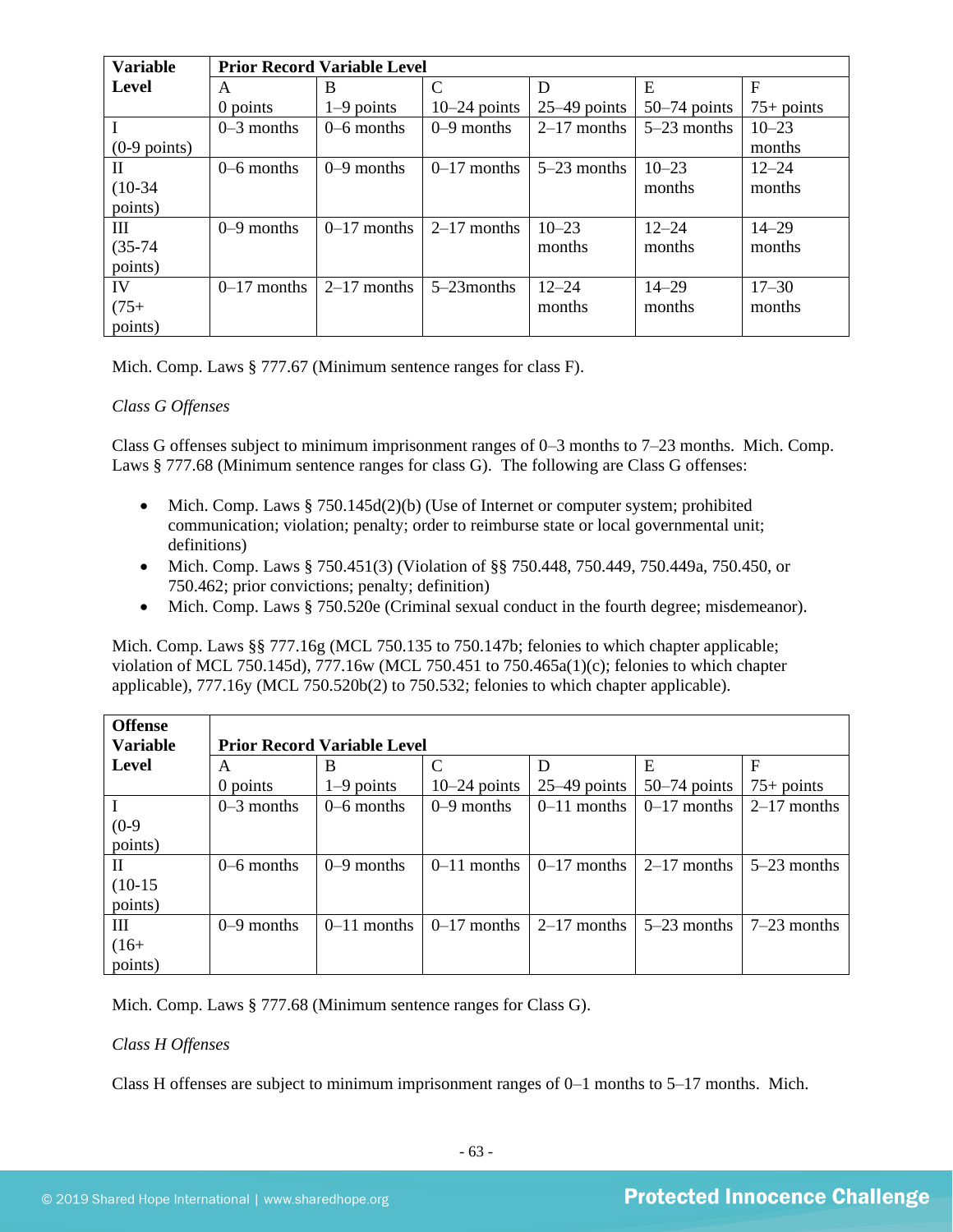Comp. Laws § 777.69 (Minimum sentence ranges for class H). No class H offenses were cited directly in this report. However, an attempt to commit any Class E, F, or G offense is a Class H offense. Mich. Comp. Laws § 777.19 (Attempt to commit offense, applicability of chapter).